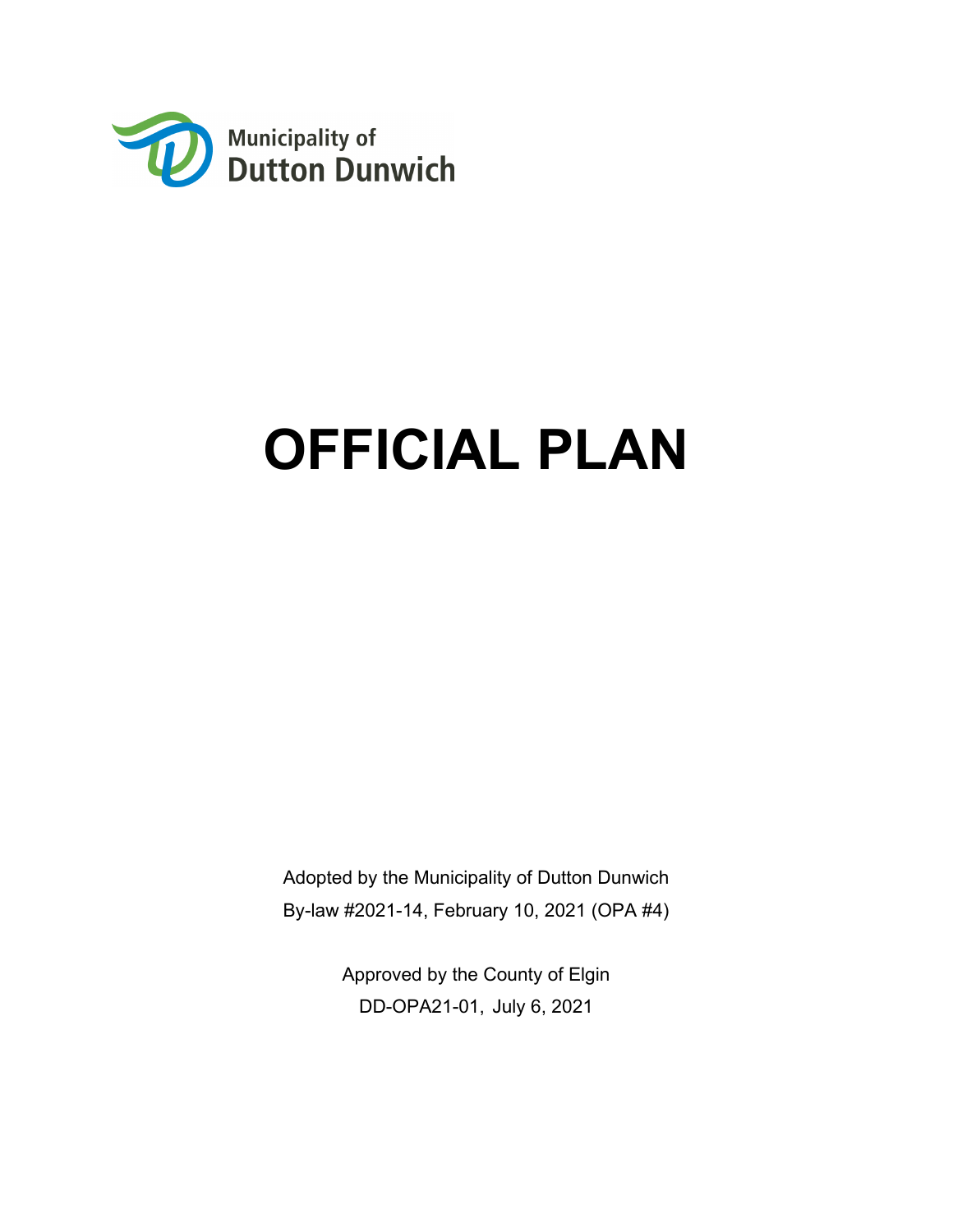Municipality of Dutton Dunwich 199 Currie Road Dutton, ON N0L 1J0

#### **Preface**

The Official Plan of the Municipality of Dutton Dunwich was adopted by the Municipal Council on April 11<sup>th</sup>, 2001 and replaced the Official Plan of the Village of Dutton, and the Official Plan of the Township of Dunwich.

The Ministry of Municipal Affairs and Housing (MMAH) approved the Official Plan of the Municipality of Dutton Dunwich on November 29<sup>th</sup>, 2001. The Official Plan was subsequently appealed to the Ontario Municipal Board. The Ontario Municipal Board dismissed the appeal and a decision was issued on October 21<sup>st</sup>, 2002.

The Municipality undertook a Five Year Review between 2007 and 2013, which resulted in amendments that were adopted as Official Plan Amendment No. 1 by Council on January 25, 2012 and approved by the MMAH on May 16, 2013.

The current Official Plan (OPA #4) replaces the past versions.

Heather Bouw CAO/Clerk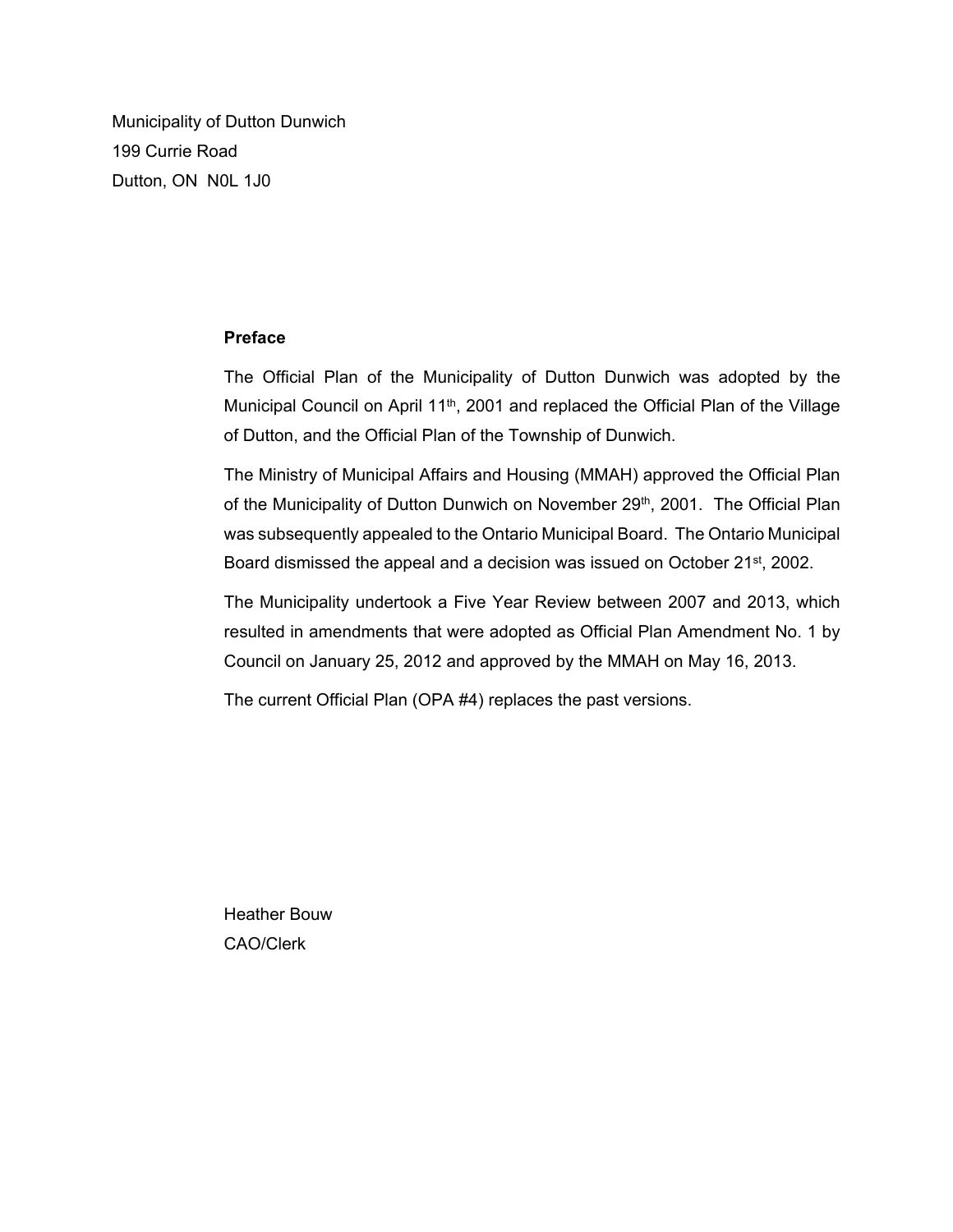# **TABLE OF AMENDMENTS TO THE MUNICIPALITY OF DUTTON DUNWICH OFFICIAL PLAN INCLUDED IN THIS CONSOLIDATION**

| <b>OPA</b><br>$\#$ | Applicant | Text<br>Change | Page<br>$\#$ | Map<br>Change | Page<br>$\#$ | Date Passed<br>by Council | Date Approved |
|--------------------|-----------|----------------|--------------|---------------|--------------|---------------------------|---------------|
|                    |           |                |              |               |              |                           |               |
|                    |           |                |              |               |              |                           |               |
|                    |           |                |              |               |              |                           |               |
|                    |           |                |              |               |              |                           |               |
|                    |           |                |              |               |              |                           |               |
|                    |           |                |              |               |              |                           |               |
|                    |           |                |              |               |              |                           |               |
|                    |           |                |              |               |              |                           |               |
|                    |           |                |              |               |              |                           |               |
|                    |           |                |              |               |              |                           |               |
|                    |           |                |              |               |              |                           |               |
|                    |           |                |              |               |              |                           |               |
|                    |           |                |              |               |              |                           |               |
|                    |           |                |              |               |              |                           |               |
|                    |           |                |              |               |              |                           |               |
|                    |           |                |              |               |              |                           |               |
|                    |           |                |              |               |              |                           |               |
|                    |           |                |              |               |              |                           |               |

Note: Blank rows in this chart indicate that the amendment is not yet in force; its status can be determined by contacting the Municipal Office at 519-762-2204. This table represents an ongoing consolidation of all amendments to the Official Plan of the Municipality of Dutton Dunwich, as found herein. It should not be construed as part of the Official Plan document and is solely to be used for assistance with this document.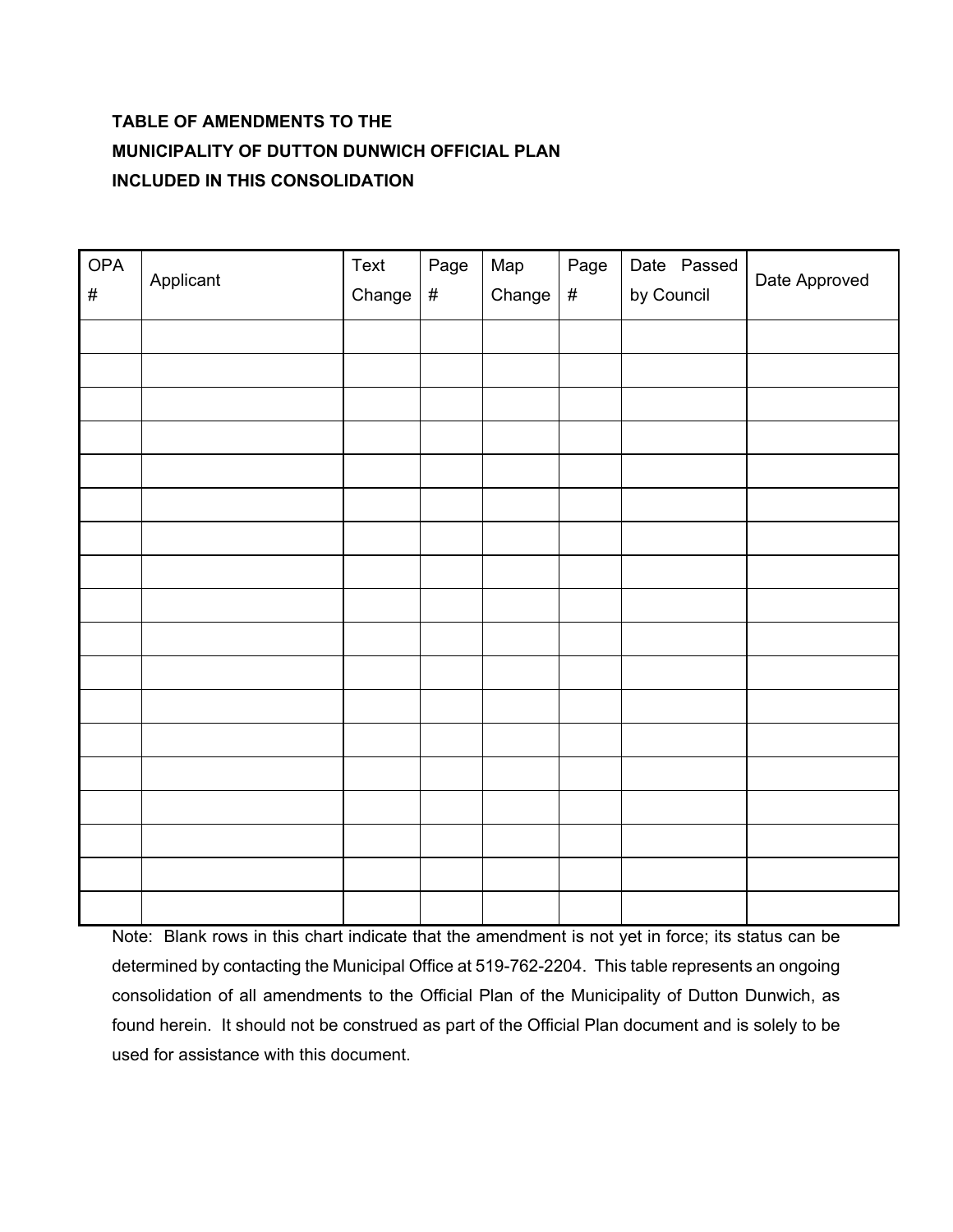# **TABLE OF CONTENTS**

| 1.0  |                                                                  |  |
|------|------------------------------------------------------------------|--|
| 1.1  |                                                                  |  |
| 1.2  |                                                                  |  |
| 1.3  |                                                                  |  |
| 2.0  |                                                                  |  |
| 2.1  |                                                                  |  |
| 2.2  |                                                                  |  |
| 2.3  |                                                                  |  |
| 2.4  |                                                                  |  |
| 2.5  | ENERGY CONSERVATION, AIR QUALITY AND CLIMATE CHANGE2-5           |  |
| 2.6  |                                                                  |  |
| 2.7  |                                                                  |  |
| 2.8  |                                                                  |  |
| 2.9  | MINIMUM DISTANCE SEPARATION AND NUTRIENT MANAGEMENT MINIMUM .2-7 |  |
| 2.10 |                                                                  |  |
| 2.11 |                                                                  |  |
| 2.12 |                                                                  |  |
| 2.13 | VACATION HOMES AND BED AND BREAKFAST ESTABLISHMENTS2-10          |  |
| 2.14 |                                                                  |  |
| 3.0  |                                                                  |  |
| 3.1  |                                                                  |  |
| 3.2  |                                                                  |  |
| 4.0  |                                                                  |  |
| 4.1  |                                                                  |  |
| 4.2  |                                                                  |  |
|      |                                                                  |  |
| 4.4  |                                                                  |  |
| 4.5  |                                                                  |  |
| 4.6  |                                                                  |  |
| 4.7  |                                                                  |  |
| 4.8  |                                                                  |  |
| 5.0  |                                                                  |  |
| 5.1  |                                                                  |  |
| 5.2  |                                                                  |  |
| 5.3  |                                                                  |  |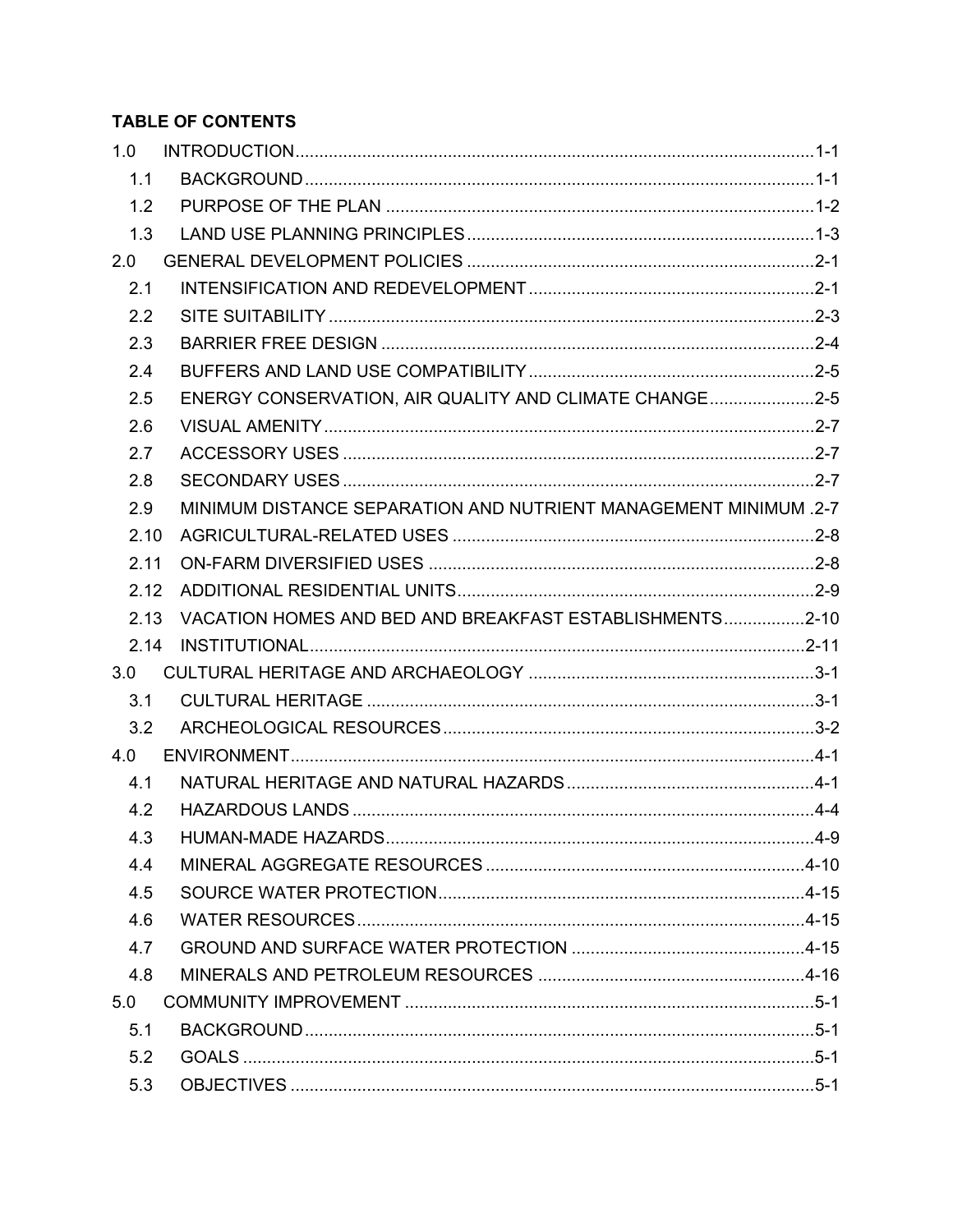| 5.4       |                                                                   |  |
|-----------|-------------------------------------------------------------------|--|
| 6.0       |                                                                   |  |
| 6.1       |                                                                   |  |
| 6.2       |                                                                   |  |
| 6.3       |                                                                   |  |
| 6.4       |                                                                   |  |
| 6.5       |                                                                   |  |
| 6.6       |                                                                   |  |
| 6.7       |                                                                   |  |
| 6.8       |                                                                   |  |
| 7.0       |                                                                   |  |
| 7.1       |                                                                   |  |
| 7.2       |                                                                   |  |
| 7.3       |                                                                   |  |
| 7.4       |                                                                   |  |
| 7.5       |                                                                   |  |
| 7.6       |                                                                   |  |
| 7.7       |                                                                   |  |
| 7.8       |                                                                   |  |
| 7.9       |                                                                   |  |
| 7.10      |                                                                   |  |
| 7.11      |                                                                   |  |
| 7.12      |                                                                   |  |
|           |                                                                   |  |
|           |                                                                   |  |
|           |                                                                   |  |
| 8.2<br>1. | LAND USE BOUNDARIES AND LOCATION OF PUBLIC HIGHWAYS AND ROADS. 8- |  |
| 8.3       |                                                                   |  |
| 8.4       |                                                                   |  |
| 8.5       |                                                                   |  |
| 8.6       |                                                                   |  |
| 8.7       |                                                                   |  |
| 8.8       |                                                                   |  |
| 8.9       | PROPERTY MAINTENANCE AND OCCUPANCY STANDARDS8-11                  |  |
| 8.10      |                                                                   |  |
| 8.11      |                                                                   |  |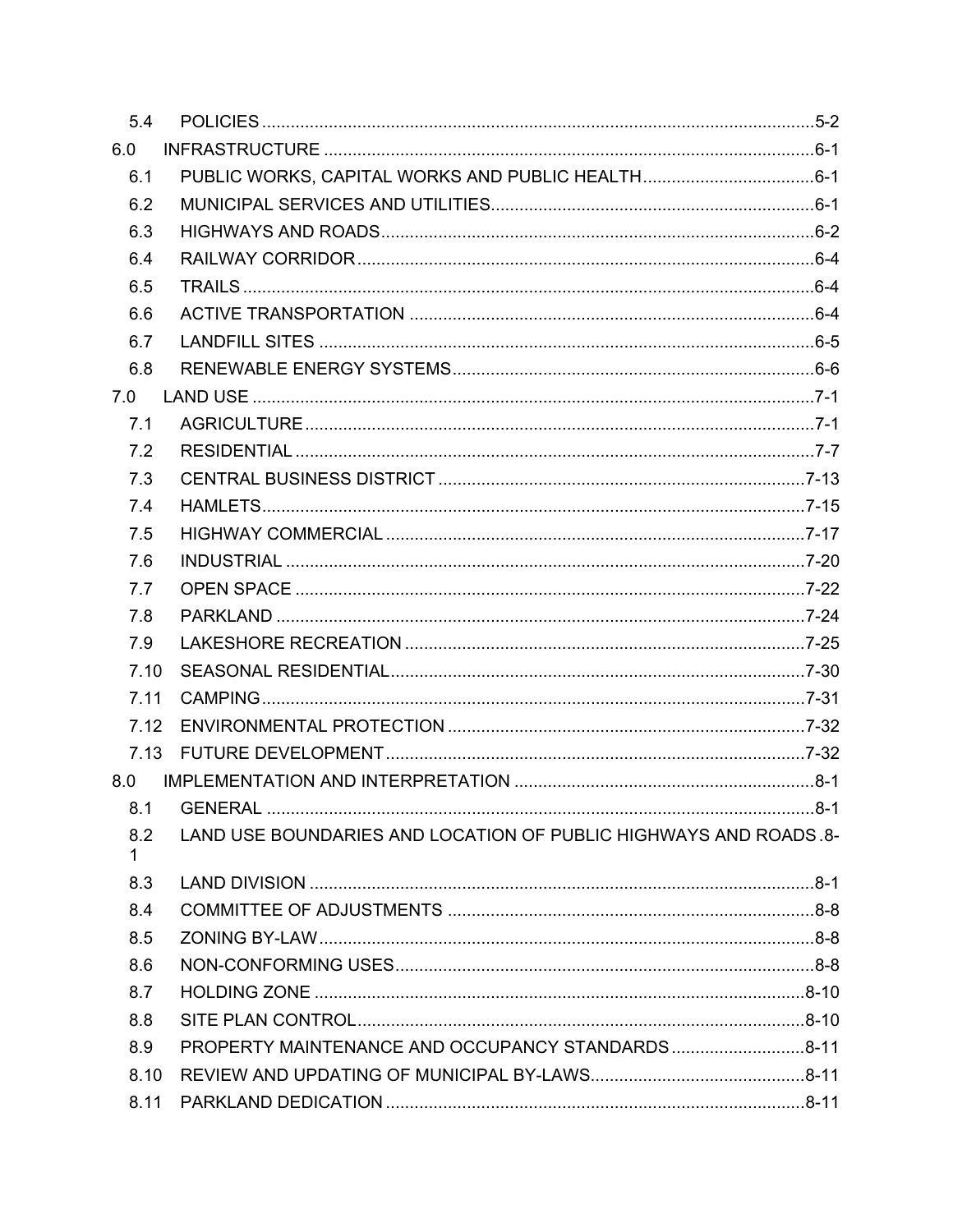| 8.12 OFFICIAL PLAN AMENDMENTS, REVIEW, AND MONITORING 8-12 |  |
|------------------------------------------------------------|--|
|                                                            |  |
|                                                            |  |
|                                                            |  |
|                                                            |  |
|                                                            |  |
|                                                            |  |

# LIST OF SCHEDULES

## SCHEDULE

| 'A' | Land Use Plan                        |
|-----|--------------------------------------|
| 'B' | Natural Heritage And Natural Hazards |
| 'C' | <b>Natural Resources</b>             |
| 'D' | Land Use Plan – Dutton               |
| Έ'  | Land Use Plan – Duttona Beach        |
|     |                                      |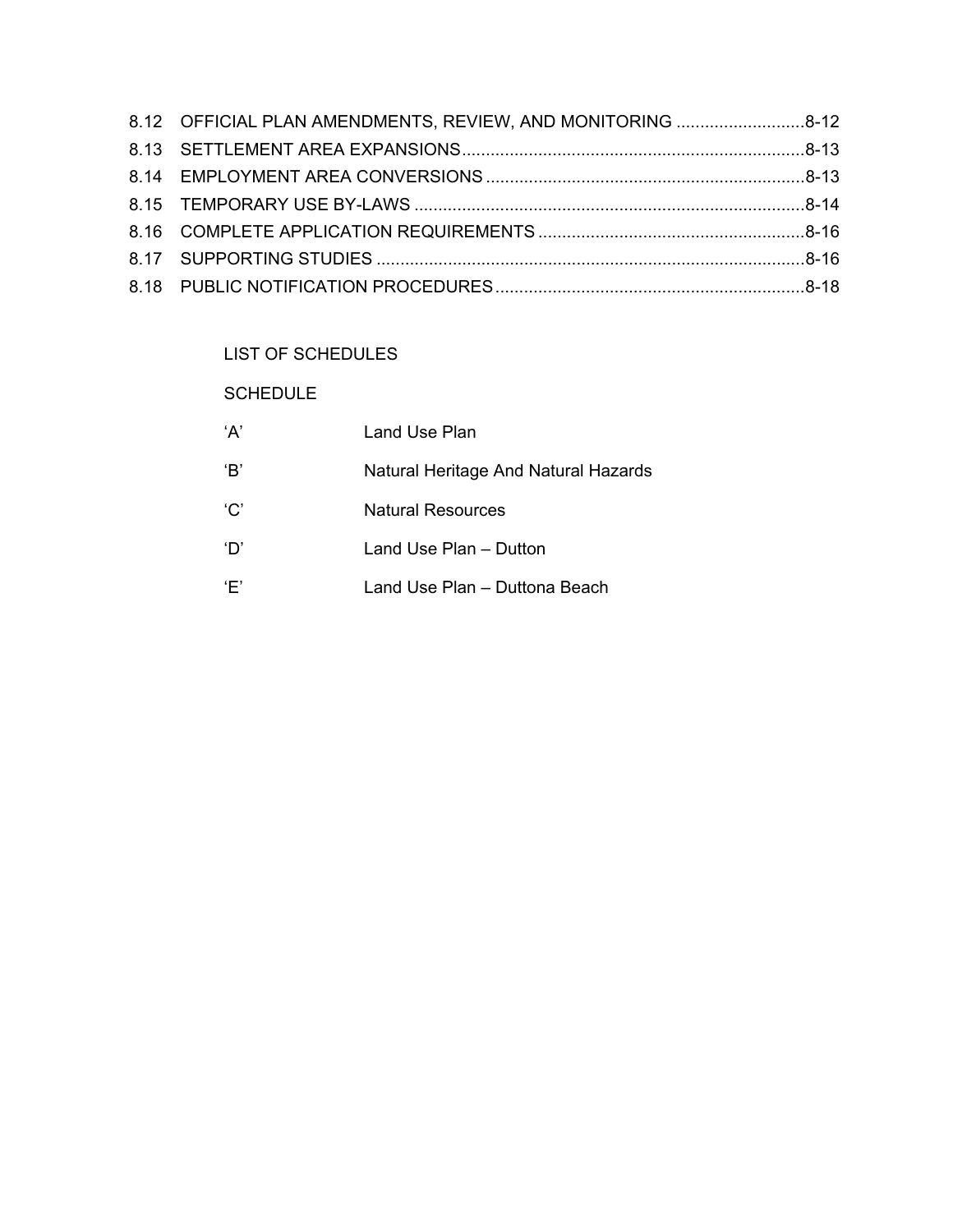# **1.0 INTRODUCTION**

#### **1.1 BACKGROUND**

- a) This Plan shall be known as the Official Plan for the Corporation of the Municipality of Dutton Dunwich. The following text and Schedules 'A', 'B', 'C', 'D' and 'E' inclusive, constitute this Plan.
- b) The policies and land use designations described in this Plan should not be considered static and may be altered by way of amendment as required. A review of all policies and land use designations shall be undertaken at least once every 5 years, pursuant to the provisions of Section 26(1) of the *Planning Act*, R.S.O. 1990, c. P.13.
- c) This plan is the successor to the Official Plan of the Municipality of Dutton Dunwich, adopted in 2012 and approved in 2013.
- d) The Provincial Policy Statement (PPS) came into effect on May 1, 2020 and replaces the previous PPS 2014. The Municipality's Official Plan and subsequent land use planning decisions "shall be consistent with" the PPS. This plan is the 5-year review based on the premise of ensuring policy consistency between the approved Municipality of Dutton Dunwich's Official Plan and the PPS 2020. Reference to the PPS will assist in the interpretation of this Plan.
- e) The County of Elgin Official Plan (COP) Consolidated Version dated February 2015 provides direction and a policy framework for managing growth and land use decisions over the planning period to 2031. The Official Plan is one of a series of policies, guidelines and regulations that direct the actions of the County and shapes growth and development in which this Plan conforms to.
- f) The Municipality of Dutton Dunwich was created on January 1, 1999 as a result of restructuring which joined the former Village of Dutton and the former Township of Dunwich. The Municipality is in the County of Elgin (County) and has a land area of 295 square kilometres (29,458 hectares). The community structure includes the settlement areas of Dutton, Duttona Beach, Iona, Iona Station and Wallacetown. Dutton Dunwich is known for its prime agricultural lands, seasonal waterfront living, small town quality of life, rich history and natural environment. Most of the Lake Erie shoreline is characterized as bluffs that extend 15 to 45 metres above the water level and the views are extraordinary. As a consequence, much of the shoreline area remains undeveloped. There are many rivers that flow into Lake Erie and create extensive valley systems that contain wildlife and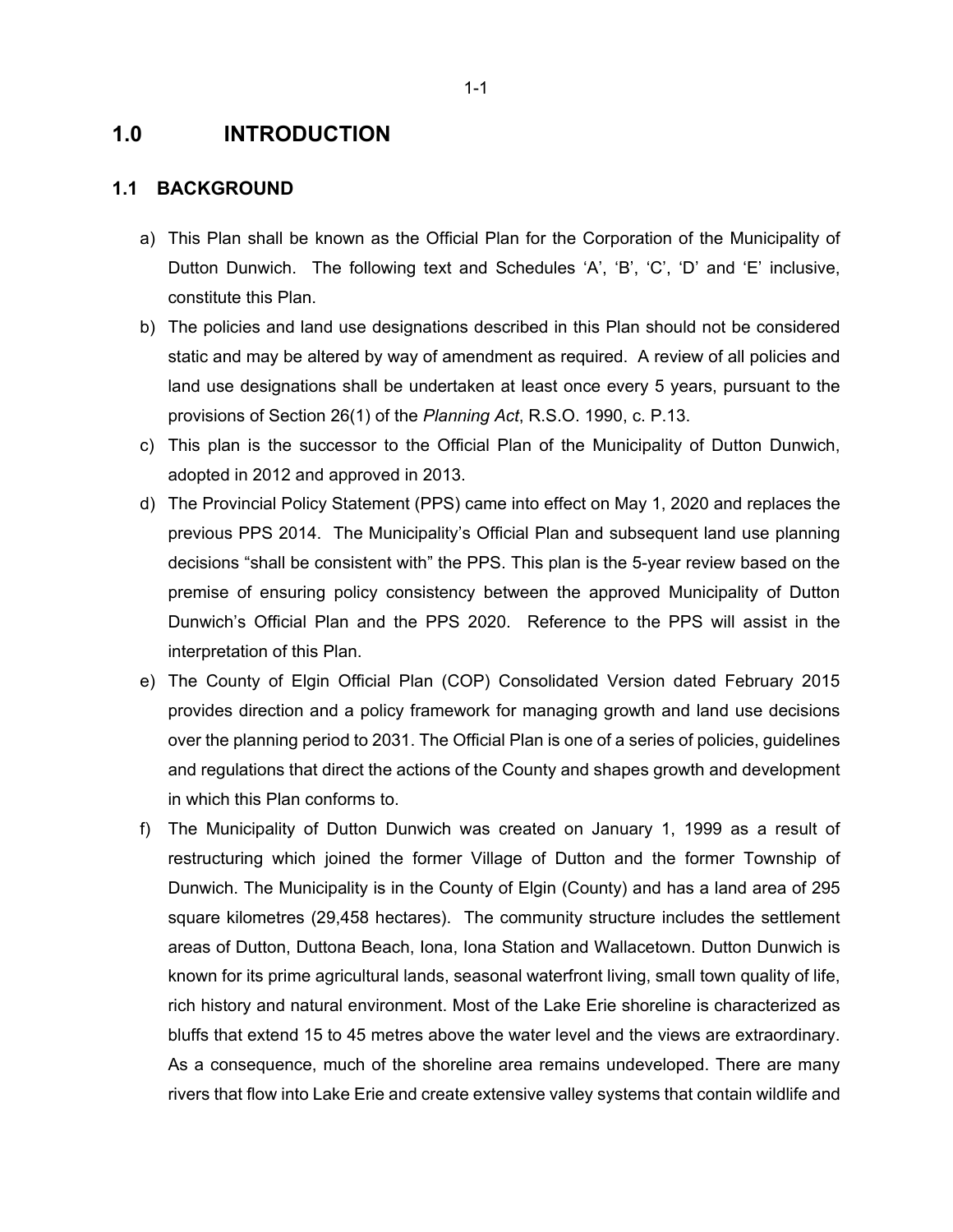woodland resources. The Northern boundary of the Municipality is defined by the Thames River.

## **1.2 PURPOSE OF THE PLAN**

The Official Plan of the Municipality of Dutton Dunwich establishes, in general terms, the desired type, pattern, and form of development, redevelopment and improvement within the Municipality for a period of 25 years or to the year 2031 in conformity with the planning horizon of the COP. It is designed to achieve the following purposes:

- a) To assist Council in determining its future actions and position in all matters relating to the development, redevelopment, and improvement of the Municipality;
- b) To provide the basis for legislation, policies, programs, and actions that will secure the health, safety, welfare, convenience and enjoyment of the existing and future residents of the Municipality;
- c) To ensure a logical, orderly, and compatible pattern of land use, land development and redevelopment, and to encourage growth in the community of Dutton where full municipal water and sewage servicing is available or can be affordably accessed;
- d) To recognize the limited financial status of the Municipality and to ensure a satisfactory ratio between residential assessment and employment assessment. Further, new development should not hinder the Municipality's financial status;
- e) To provide guidance for the preparation, administration, and amendment of the Municipality of Dutton Dunwich Zoning By-law;
- f) To assist all public bodies and agencies concerned with or having an interest in the Municipality in determining their future actions, needs, or requirements;
- g) To inform the general public and special interest groups of the nature and direction of future land use development, redevelopment and improvements in the Municipality;
- h) To inform private interests and enterprises of the nature and direction of future land use development, redevelopment and improvements in order that they might co-ordinate their activities and expansions accordingly.
- i) To recognize the Province's Drinking Water Source Protection Unit and Thames-Sydenham and Region Source Protection Plan as having responsibility to protect the municipal drinking water supply.
- j) To be consistent with the PPS, 2020.
- k) To work co-operatively with adjacent municipalities and the County in cross-boundary land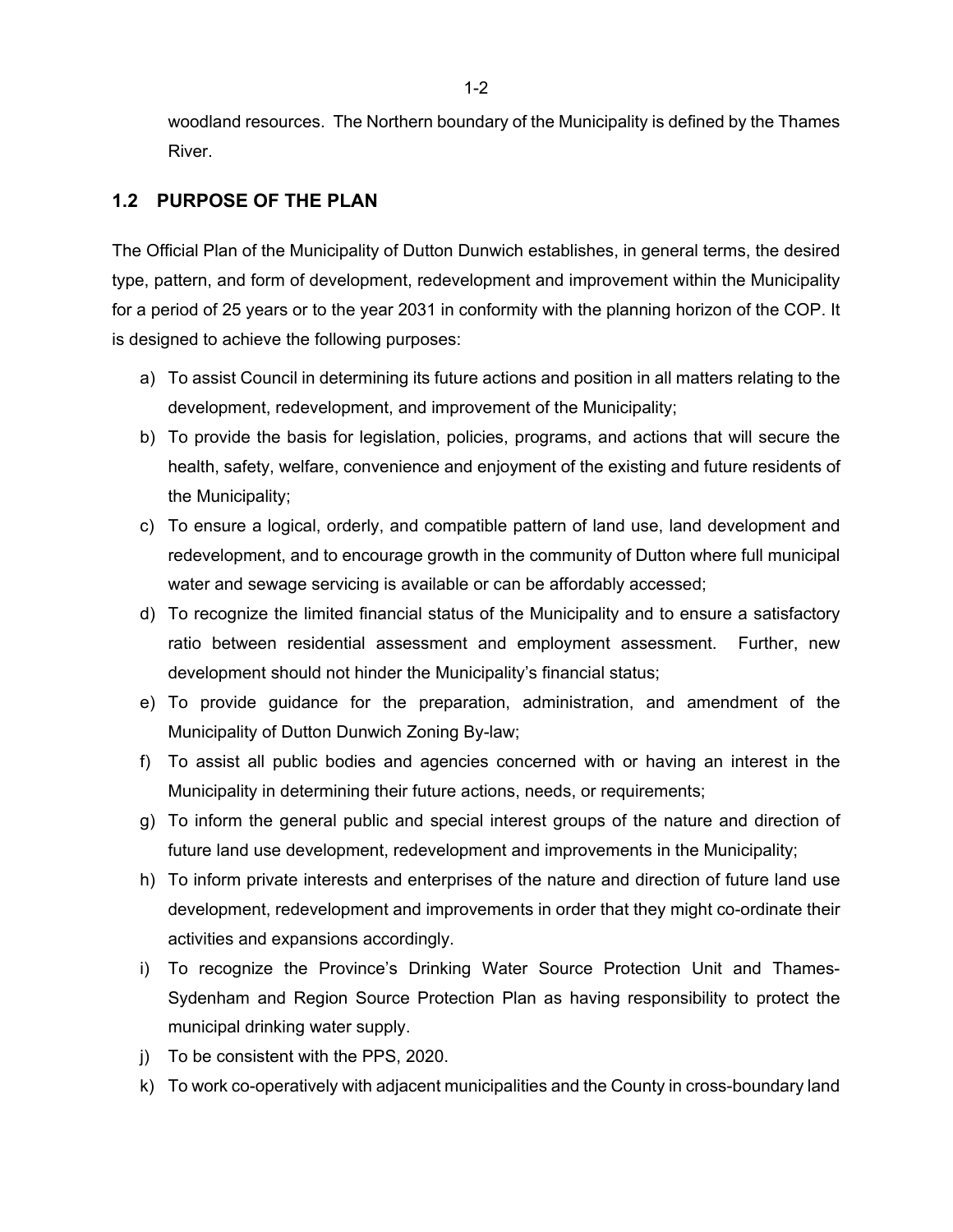use and infrastructure matters.

- l) To enhance the quality of life of the residents through implementation of sustainable development principles of environmental health, social and cultural well-being, economic vitality and collaborative governance.
- m) To plan, design, develop and manage the community to contribute to climate stability and to be more resilient to the changes in the climate in order to be more liveable, prosperous and equitable.
- n) To promote intensification, redevelopment and the efficient use of land and resources in order to build a strong and complete community.
- o) To ensure that the Municipality's resources are rationally used and its natural features protected.

## **1.3 LAND USE PLANNING PRINCIPLES**

- a) to protect prime agricultural areas for agricultural use, support community-based food programs and to increase equitable access to and affordability of healthy food options;
- b) to support and promote healthy, diverse and vibrant settlement areas, where all residents can live, work and enjoy a full range of lifestyle and recreational opportunities;
- c) to implement the County's growth management strategy to protect and enhance important agricultural and natural resources and direct future urban growth to the settlement areas;
- d) to promote opportunities for intensification and redevelopment within settlement areas which are compatible with the existing built form of the area, in order to increase their vitality, offer a range of housing choices, efficiently use land and optimize the use of land, resources and public investment in infrastructure and public service facilities;
- e) to maintain and enhance the area of Dutton as the focal point of the Municipality where a broad range of community and commercial facilities, services, housing and employment opportunities are available at higher densities in a mixed-use environment;
- f) to create complete communities within designated settlement areas through mixed land uses, compact neighbourhoods, efficient planning, active transportation and pedestrian oriented development;
- g) to provide a broad range of housing types, services and amenities, employment and to promote market-based housing, quality affordable housing and special needs housing within settlement areas;
- h) to enhance connectivity with efficient and safe transportation networks and provide land reserves or corridors for future linear transportation and utility facilities and services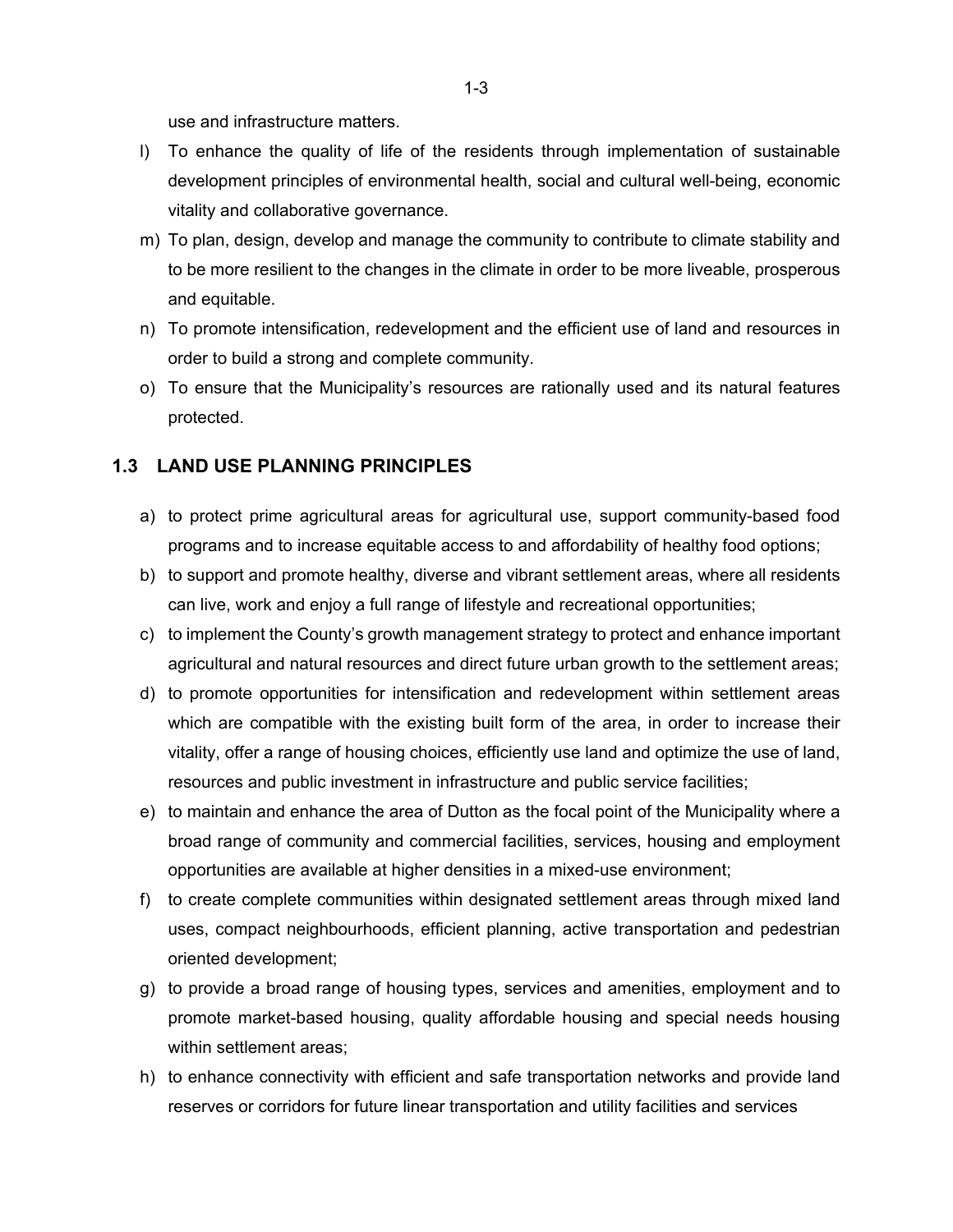- i) to use street design which prioritizes active transportation and makes active transportation networks safe and accessible;
- j) to design connected routes for active transportation and support multiple transportation modalities;
- k) consider the aesthetics of road, rail and waterway networks;
- l) to promote the creation of public spaces within all neighbourhoods and settlements that foster a sense of community pride, well-being, and create a sense of place for all ages and abilities;
- m) to require the efficient use of land, resources, water and sanitary sewage treatment facilities, other infrastructure and public service facilities to accommodate growth, in a fiscally appropriate manner;
- n) to provide cost effective and environmentally sound municipal services, to support longterm economic prosperity;
- o) to ensure that at all times, the Municipality has a minimum 15 year supply of serviced residential, employment and commercial land, in intensification areas, and designated growth areas, and in the right locations, as required by the PPS;
- p) to continue work on long-term servicing strategies for sanitary sewage treatment, the provision of potable water and storm water management;
- q) to create and maintain an improved balance between residential and employment growth by increasing the opportunity for job creation, and maintaining and attracting industries and businesses;
- r) to maintain and attract manufacturing, agri-businesses and tourism-related businesses and activities that can provide employment opportunities to existing and future residents;
- s) to accommodate future job creation and employment opportunities in an environmentally sustainable and cost effective manner;
- t) to protect, preserve and connect natural heritage features and other natural resources that are provincially, regionally, and locally significant;
- u) to increase the amount of core natural area and natural buffers where possible, particularly through restoration efforts;
- v) to maximize opportunities for everyone to access natural environment and link wildlife habitat and natural heritage areas to each other, human settlements to other human settlements, and people to nature, consistent with federal, provincial, and regional requirements;
- w) to promote natural habitat restoration within and linkages between natural areas to support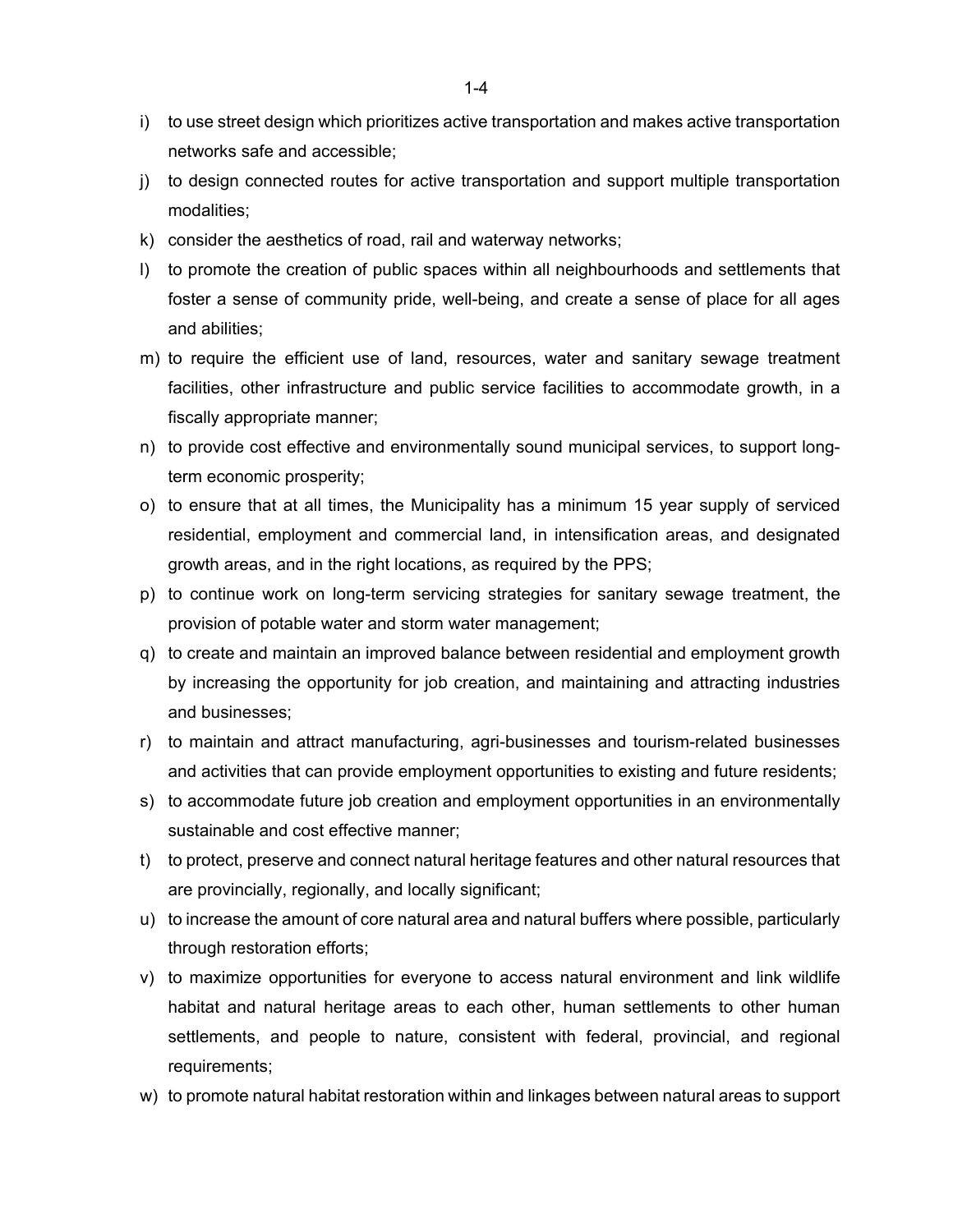the development of the natural heritage system;

- x) to prohibit development within, and/or direct development away from natural and humanmade hazardous areas, in accordance with the policies of this Plan;
- y) to reduce urban air pollution by expanding natural elements and mitigate urban heat islands by expanding natural elements across landscapes;
- z) to ensure that petroleum, non-metallic mineral resources and aggregate resources are available for future use and that extractive operations are protected from activities that would hinder their expansion or continued use, provided all environmental laws and regulations are fully complied with;
- aa) to identify, protect and manage cultural heritage landscapes and built heritage resources in a manner that perpetuates their functional use while maintaining their heritage value, integrity and benefit to the community; and
- bb) to ensure the protection of surface water and groundwater drinking water sources from both contamination and overuse .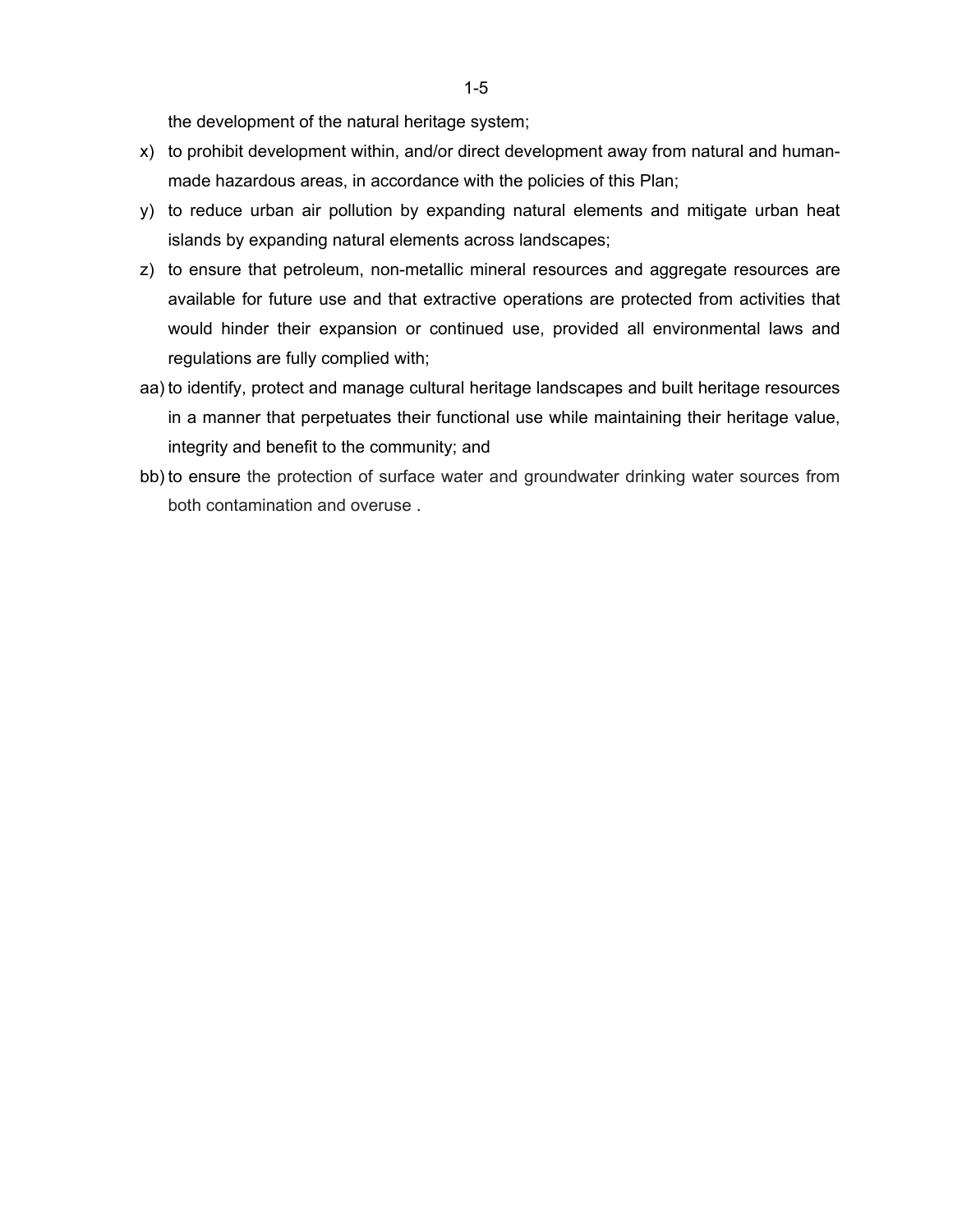# **2.0 GENERAL DEVELOPMENT POLICIES**

## **2.1 INTENSIFICATION AND REDEVELOPMENT**

The intensification of urban residential development reduces the need for settlement area expansions encroaching into the agricultural area. The Municipality encourages urban residential intensification, infilling and redevelopment within settlement areas to encourage more efficient use of land and allow for the efficient provision of urban services, thereby helping to minimize the costs of providing services while meeting an important component of the Municipality's housing needs.

Residential intensification will be guided by the following policies:

- a) The Municipality will support appropriate redevelopment, infilling and intensification development proposals, where the policies of this Plan are satisfactorily addressed. Housing will, in part, be provided through urban residential intensification, which may include any of the following:
	- i. small scale intensification through modifications to an existing dwelling to include an additional residential unit or construction of a new building containing one or two units;
	- ii. infill development and residential development of vacant land or underutilized land in existing developed areas;
	- iii. the redevelopment of brownfield sites, subject to appropriate site remediation, where required; and/or
	- iv. redevelopment which includes either the replacement or conversion of existing residential uses with compatible new residential developments at a higher density or the replacement of non-residential uses with compatible residential or mixeduse development with a residential component.
- b) In accordance with the COP, and the policies of this Plan, the Municipality will seek to achieve a minimum of 20 percent of all new residential development on an annual basis to occur by way of residential intensification, infilling and redevelopment within existing built-up areas of the Municipality's settlement areas. The Municipality will monitor intensification activity and, through the development approvals and building permitting process, ensure that such proposals can be satisfactorily integrated with the physical characteristics of residential and commercial areas and proper health and safety standards are maintained.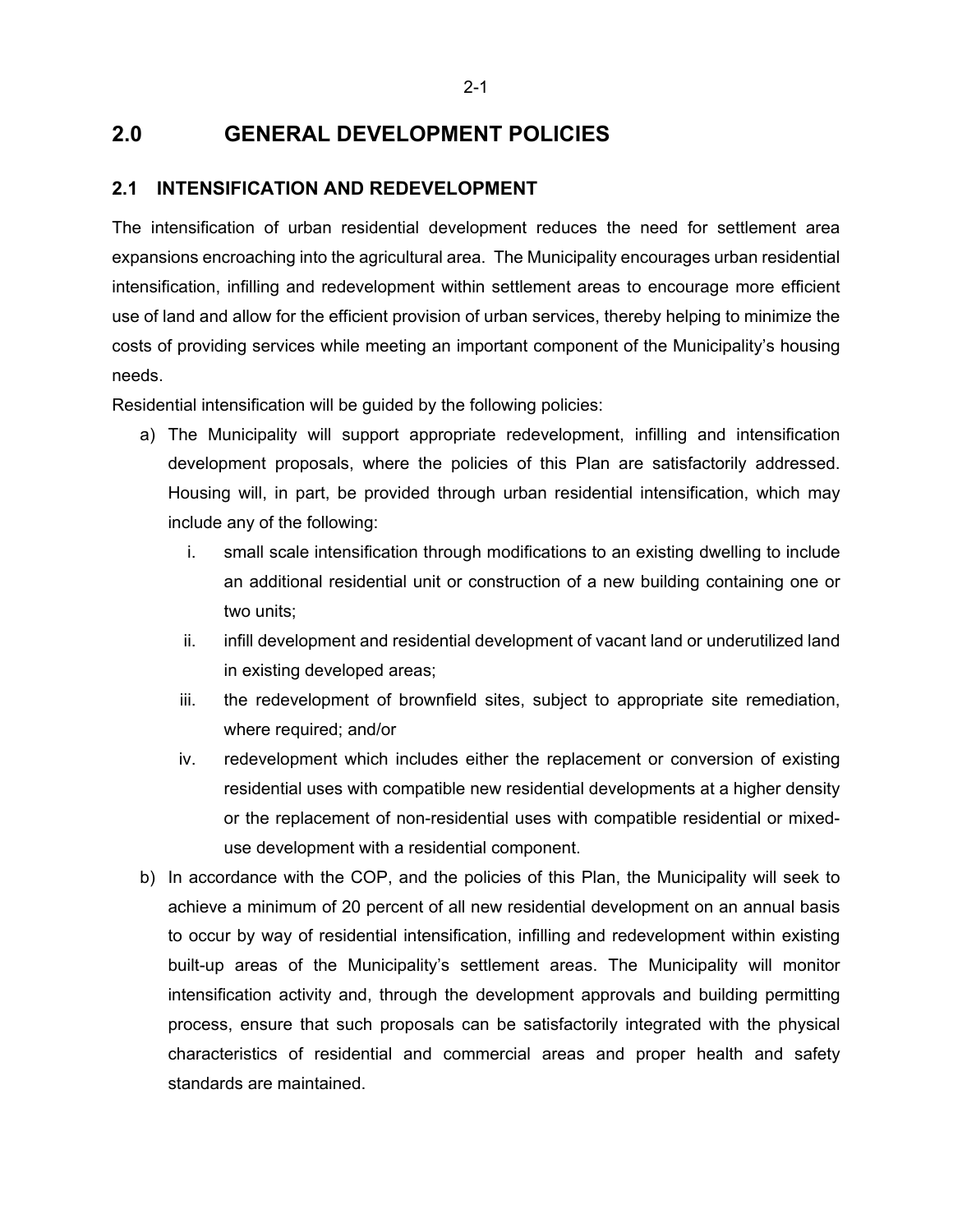- c) Residential intensification will be primarily directed to the settlement areas serviced by municipal infrastructure and community services in order to increase their vitality, efficiently use land and optimize the use of infrastructure and public service facilities.
- d) Intensification and redevelopment within settlement areas is permitted to assist in meeting the intensification targets, provided it occurs on the full municipal sanitary and water services, and subject to the servicing policies of this Plan.
- e) The Municipality will consider applications for infill development, intensification and redevelopment of sites and buildings through intensification based on the following criteria:
	- i. the development proposal is within a settlement area, and is appropriately suited for intensification in the context of the surrounding neighbourhood;
	- ii. the existing or planned municipal water and sanitary sewer services can accommodate the additional development;
	- iii. the road network can accommodate the traffic generated;
	- iv. the proposed development is compatible with the existing development and physical character of the adjacent properties and surrounding neighbourhood; and
	- v. the proposed development is consistent with the policies of the appropriate land use designation associated with the land.
- f) Development of new residential dwellings within established residential areas shall be compatible with the surrounding residential neighbourhood. The Municipality will require proposals for residential intensification within existing neighbourhoods to demonstrate the following built form and urban design considerations:
	- i. respect and reinforce the existing physical character of the buildings, streetscapes and open space areas in the area and surrounding neighbourhood;
	- ii. compatibility with the surrounding development;
	- iii. provide heights, massing and scale appropriate to the site and compatible with adjacent lands;
	- iv. infill development that is at a higher density than that which currently exists in the neighbourhood should generally be directed to arterial and collector roads. However, this should be evaluated on a case by case basis based on its appropriateness in a lower-density neighbourhood. Building heights should be of a similar height and scale and provide an appropriate transition through the use of building setbacks, and landscaped buffers;
	- v. provide adequate privacy, sunlight and sky views for existing and new residents;
	- vi. locate parking areas in the interior or rear yards, screened from public view for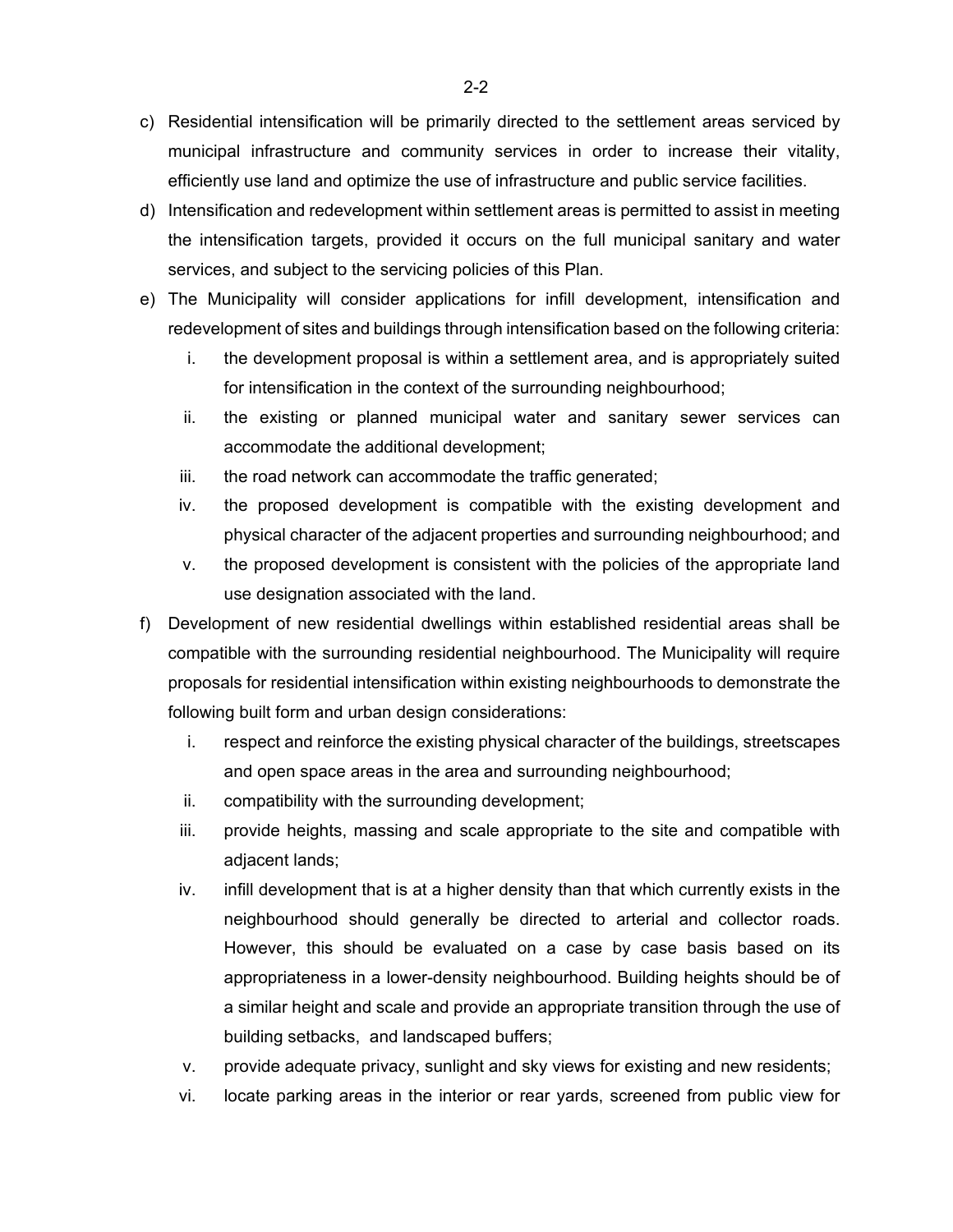multi-unit dwellings;

- vii. encourage a variety of housing forms that accommodate a more compact and efficient development, including reduced minimum frontage requirements for lower density residential uses; and
- viii. new development in older established areas of historic, architectural or landscape value should be developed in a manner consistent with the overall character of the established area. In areas where the heritage character has not been studied, the Municipality may require through the development approvals process, a neighbourhood character study and/or focused urban design guidelines that will assist in defining character and compatibility as well as the types of development that may be appropriate in these areas.
- g) For larger scale infill and intensification proposals which involve multiple residential dwellings or a complex of dwellings, the Municipality may require the submission of land use compatibility and urban design assessments as a component of the planning rationale report accompanying development applications, to demonstrate how the policies of this Plan are being achieved, pursuant to Section 8.16 of this Plan.
- h) The Zoning By-law shall establish zone provisions related to residential intensification, infilling and redevelopment to ensure compatibility with the existing character of the surrounding residential neighbourhood.

## **2.2 SITE SUITABILITY**

Prior to the approval of any development or amendments to this Plan and/or the Municipality's Zoning By-law, it shall be established to the satisfaction of Council that:

- a) Development shall be located in areas of the Municipality with existing, future or planned service capacity for electrical distribution, natural gas, sanitary, storm and municipal water.
- b) Development with access to sanitary sewer service shall be required to connect and demonstrate adequate unreserved capacity in the service area.
- c) Development in close proximity to sanitary sewer service shall be encouraged to connect, where feasible, and where unreserved capacity is available.
- d) Development shall demonstrate appropriate and safe access to the local and County road network capable of supporting the type and volume of vehicular traffic generated by the proposed development.
- e) Development shall provide on-site storm water quantity and quality management and demonstrate no negative impact to approved drainage outlet(s).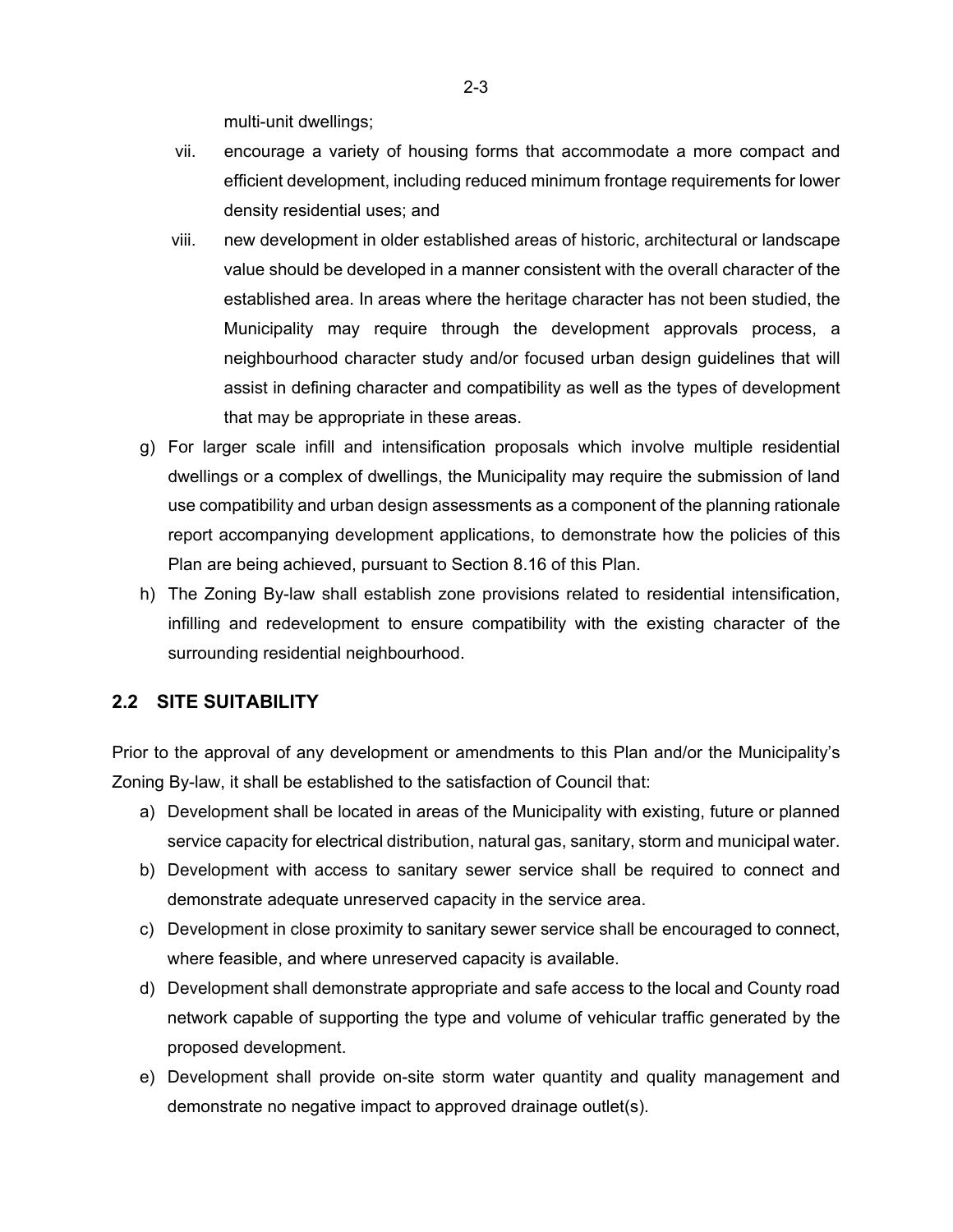- f) Development shall be encouraged to incorporate best management practices and the utilization of low impact storm water management systems.
- g) Development with limited lot frontage shall be required to demonstrate to the satisfaction of the Municipality how the subject site can be accessed without impact to abutting land uses. Minimum lot frontage requirements are more specifically outlined in the implementing Zoning By-law.
- h) Development located to the rear of existing sensitive land uses shall be required to demonstrate a higher standard of separation and/or buffering through the site plan approval process.
- i) Development shall be designed and oriented so as to maximize buffering to adjacent sensitive lands uses and to minimize or mitigate adverse impacts.

## **2.3 BARRIER FREE DESIGN**

- a) Barrier free design should be considered in any development or redevelopment of properties, whether in draft plans of subdivision, consent or in site plan applications. The Municipality recognizes the importance of providing accessibility for persons with disabilities and the elderly throughout the built landscape.
- b) The Municipality will have regard for the requirements of the *Accessibility for Ontarians with Disabilities Act* and:
	- i. On behalf of the Municipality, the County will prepare a Joint Multi-Year Accessibility Plan at least once every 5 years covering the identification, removal and prevention of barriers to persons with disabilities in by laws, policies, programs, practices and services. The County will also prepare an Annual Status Report on behalf of the Municipality;
	- ii. The Municipality will maintain a Joint Accessibility Advisory Committee, the majority of members being persons with disabilities, to address accessibility issues for the Municipality and seek the advice of the Joint Accessibility Advisory Committee on the accessibility of all existing and new municipal facilities, and if appropriate, on the accessibility of development proposed in Site Plan Approval applications; and
	- iii. The Municipality will encourage new residential development to incorporate universal design and accessibility features to support aging in place.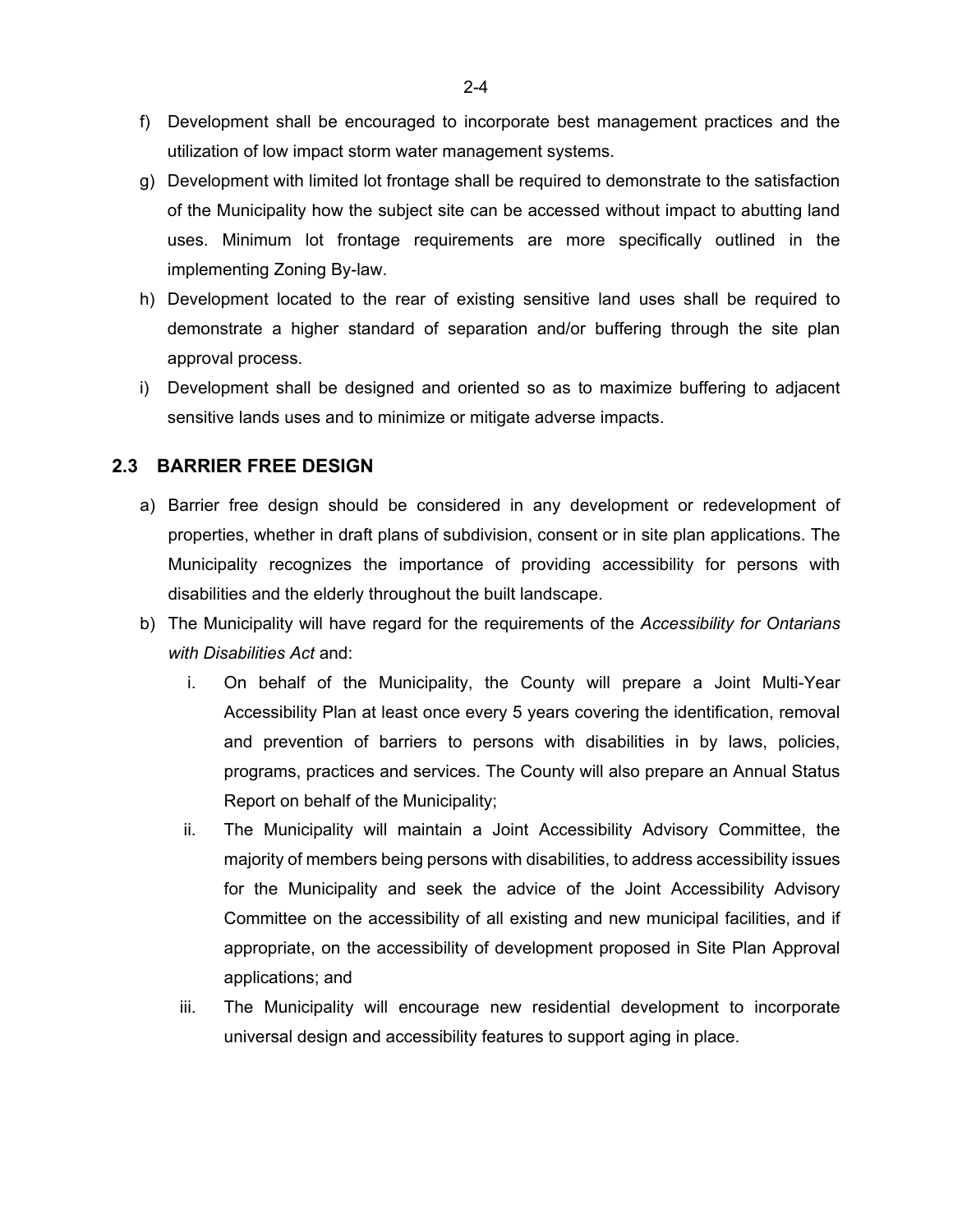#### **2.4 BUFFERS AND LAND USE COMPATIBILITY**

- a) Where conflicting land uses abut or where there is a permitted use which may adversely affect adjacent uses, such uses and effects may be examined by the Municipality and appropriate buffering measures proposed to prevent or alleviate adverse effects. Very often distance separation is the most effective way of mitigating potentially adverse effects. In examining such effects, the Municipality may take into consideration the land use compatibility guidelines of the Province.
- b) Where avoidance is not possible the Municipality shall protect the long-term viability of existing or planned industrial, manufacturing or other uses that are vulnerable to encroachment by ensuring that the planning and development of proposed adjacent sensitive land uses are only permitted if the following are demonstrated in accordance with the PPS:
	- i. there is an identified need for the proposed use;
	- ii. alternative locations for the proposed use have been evaluated and there are no reasonable alternative locations;
	- iii. adverse effects to the proposed sensitive land use are minimized and mitigated; and
	- iv. potential impacts to industrial, manufacturing or other uses are minimized and mitigated.
- c) Buffers may be defined as a feature imposed between two conflicting land uses, including transportation uses such as highways and railways, for the purpose of preventing or alleviating the adverse effects of one land use upon another. Adequate buffering measures may include open space, a berm, a wall or fence, plantings, a gradation of land uses, or combination thereof sufficient to achieve the purposes intended.
- d) Special consideration will be given to the adverse impacts resulting from noise, dust, vibrations health concerns and odours, and the cost-effectiveness of buffering and other measures including structural design features sufficient to overcome or mitigate these impacts. In situations where development is being proposed within close proximity of a railway, consultation with the appropriate railway authority will also be required.

## **2.5 ENERGY CONSERVATION, AIR QUALITY AND CLIMATE CHANGE**

a) The Municipality will explore and promote the use of energy conservation and alternative energy sources as a means to improve air quality and adapt to climate change, while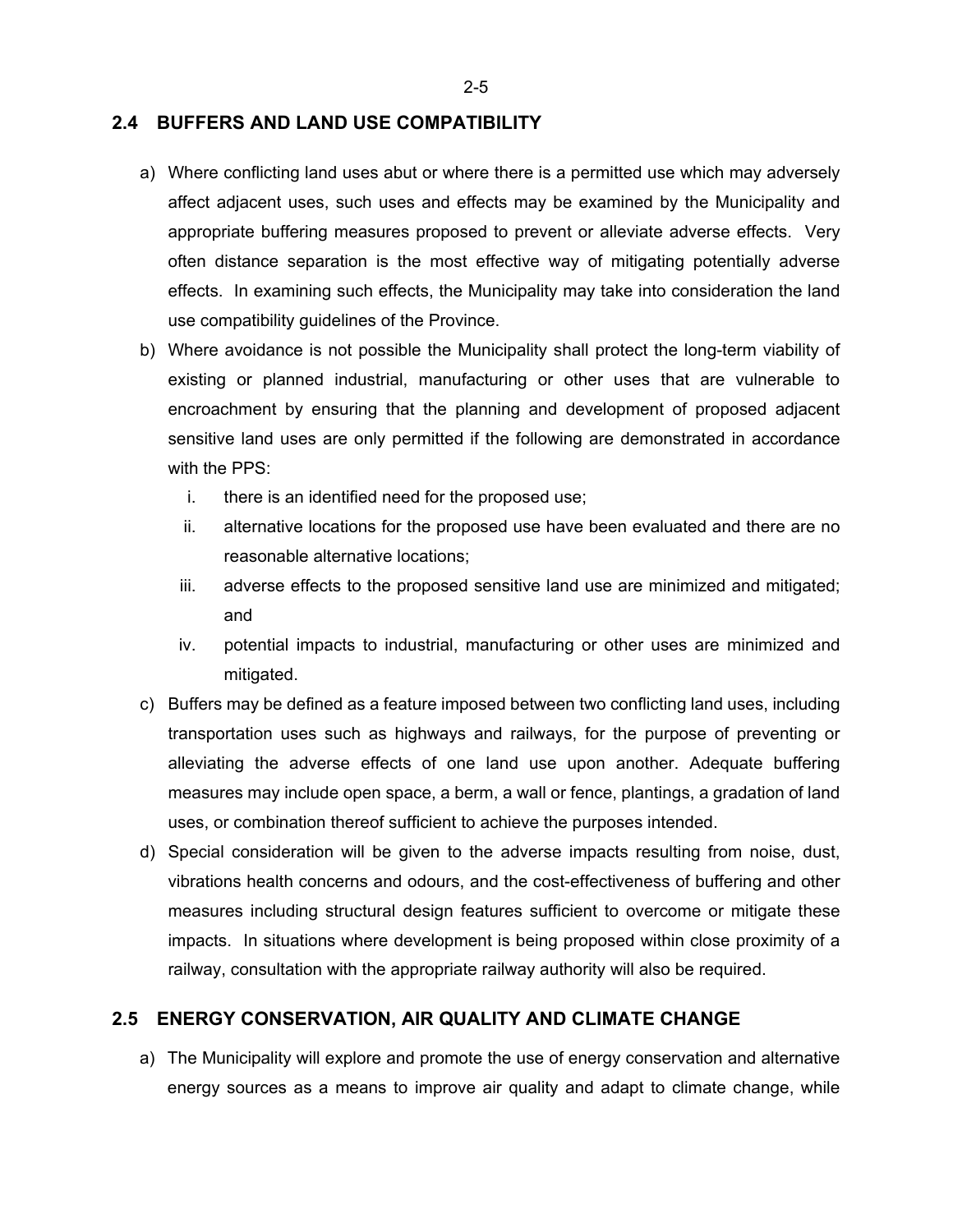ensuring the appropriate development of energy supply including electricity generation facilities and transmission and distribution systems meets the Municipality's needs.

- b) In all types of development proposals, designs which attempt to minimize energy costs for future residents, businesses and agriculture through road design, lot layout, building location and multi-unit design, and also maximize solar orientation and sun exposure, will be encouraged. In both development and redevelopment, innovative building designs and construction techniques that conserve energy and lead to a reduction of energy consumption will be encouraged. Energy conservation lighting and heating systems will also be considered.
- c) The use of programs which would assist in the reduction of energy use within existing buildings will be encouraged.
- d) The landscaping and siting of buildings on a building lot to provide wind shelter and maximize sunlight exposure will be encouraged. The Municipality will encourage the use of amenities such as sidewalks and bicycle lanes within new residential developments and will also consider the provision of bicycle lanes and sidewalks along streets within existing residential areas.
- e) The Municipality will promote opportunities to partner with infrastructure providers to increase access to electrical vehicle charging stations.
- f) The Municipality shall support energy conservation and efficiency, improved air quality, reduced greenhouse gas emissions, and preparing for the impacts of a changing climate through land use and development patterns which:
	- a) promote compact form and a structure of nodes and corridors;
	- b) promote the use of active transportation and transit in and between residential, employment (including commercial and industrial) and institutional uses and other areas;
	- c) focus major employment, commercial and other travel-intensive land uses on sites which are well served by transit where this exists or is to be developed, or designing these to facilitate the establishment of transit in the future;
	- d) focus freight-intensive land uses to areas well served by major highways, airports, rail facilities and marine facilities;
	- e) encourage transit-supportive development and intensification to improve the mix of employment and housing uses to shorten commute journeys and decrease transportation congestion;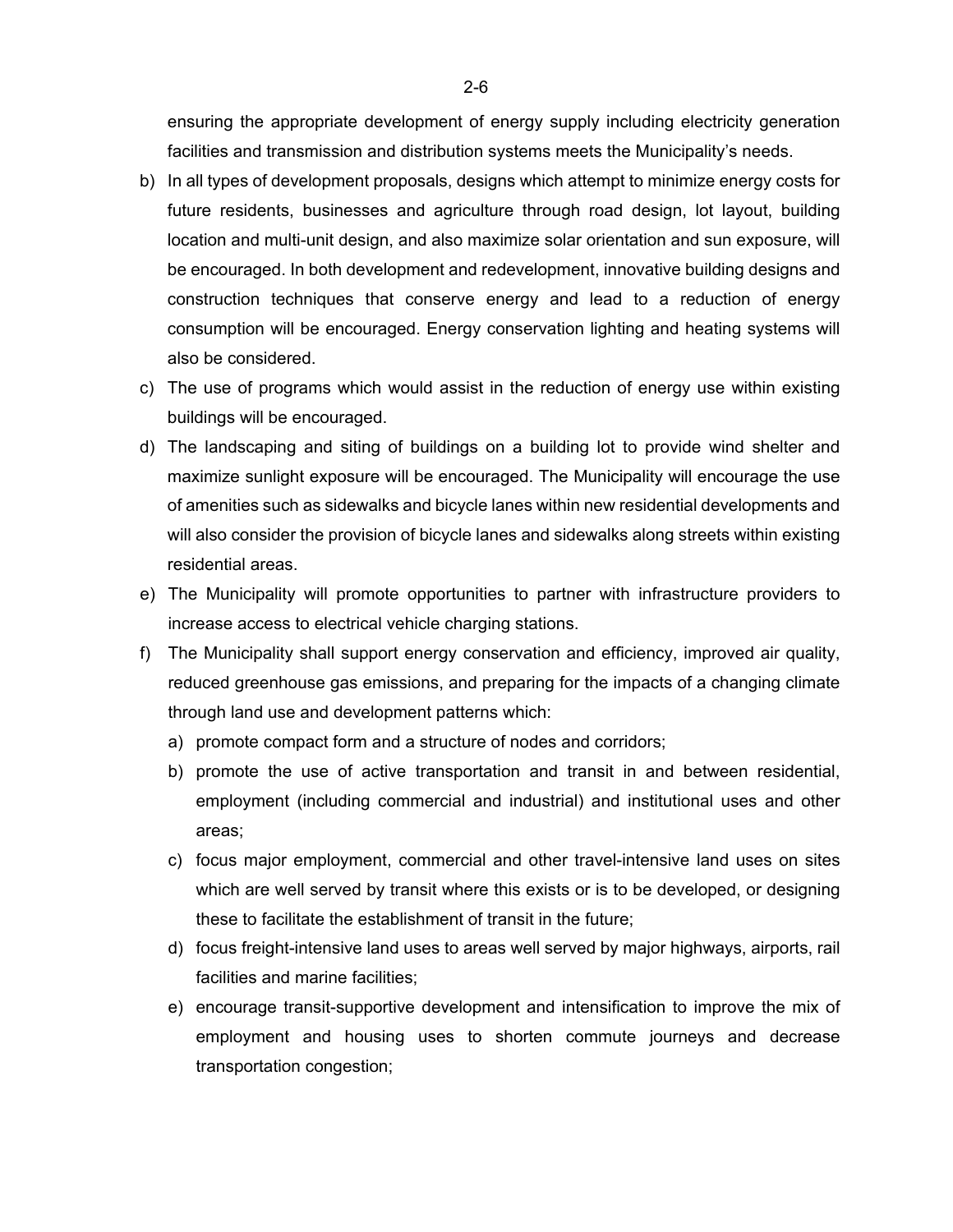- f) promote design and orientation which maximizes energy efficiency and conservation, and considers the mitigating effects of vegetation and green infrastructure; and
- g) maximize vegetation within settlement areas, where feasible.

## **2.6 VISUAL AMENITY**

The visual amenity of the Municipality will be preserved and enhanced wherever possible. This will be achieved by efforts to place telephone and power distribution lines underground wherever financially feasible, by enforcing minimum property standards, by the regulation of signs and by encouraging good landscape design and tree planting.

## **2.7 ACCESSORY USES**

Wherever a use is permitted in a land use designation, it is intended that uses, buildings or structures accessory, incidental or secondary to that use are also permitted.

## **2.8 SECONDARY USES**

Secondary uses are accessory uses to the principal use of a property and may include, but are not limited to home occupations, home industries and uses that produce value added agricultural products from the farm operation on the property. Secondary uses may be permitted subject to regulations in accordance with the requirements of the Zoning By-law.

# **2.9 MINIMUM DISTANCE SEPARATION AND NUTRIENT MANAGEMENT MINIMUM**

- a) Livestock farming operations shall be characterized by the raising, keeping or propagation of animals and poultry for profit, as listed in the Factor Tables (Table 1) found in the Minimum Distance Separation Implementation Guidelines as amended from time to time.
- b) The Minimum Distance Separation Formula II (MDS II) shall be used to calculate appropriate setback distances between all new or expanding livestock facilities and existing or approved development.
- c) The Minimum Distance Separation Formulas I and II (MDS I and II) will not apply to the construction of a replacement dwelling unit or livestock facility after a catastrophe if:
	- i. The resulting new dwelling unit is built no closer to a livestock facility than prior to the catastrophe.
	- ii. The new livestock facility will not result in increases for Factor A, B or D values, compared to what existed prior to the catastrophe (as per Provincial MDS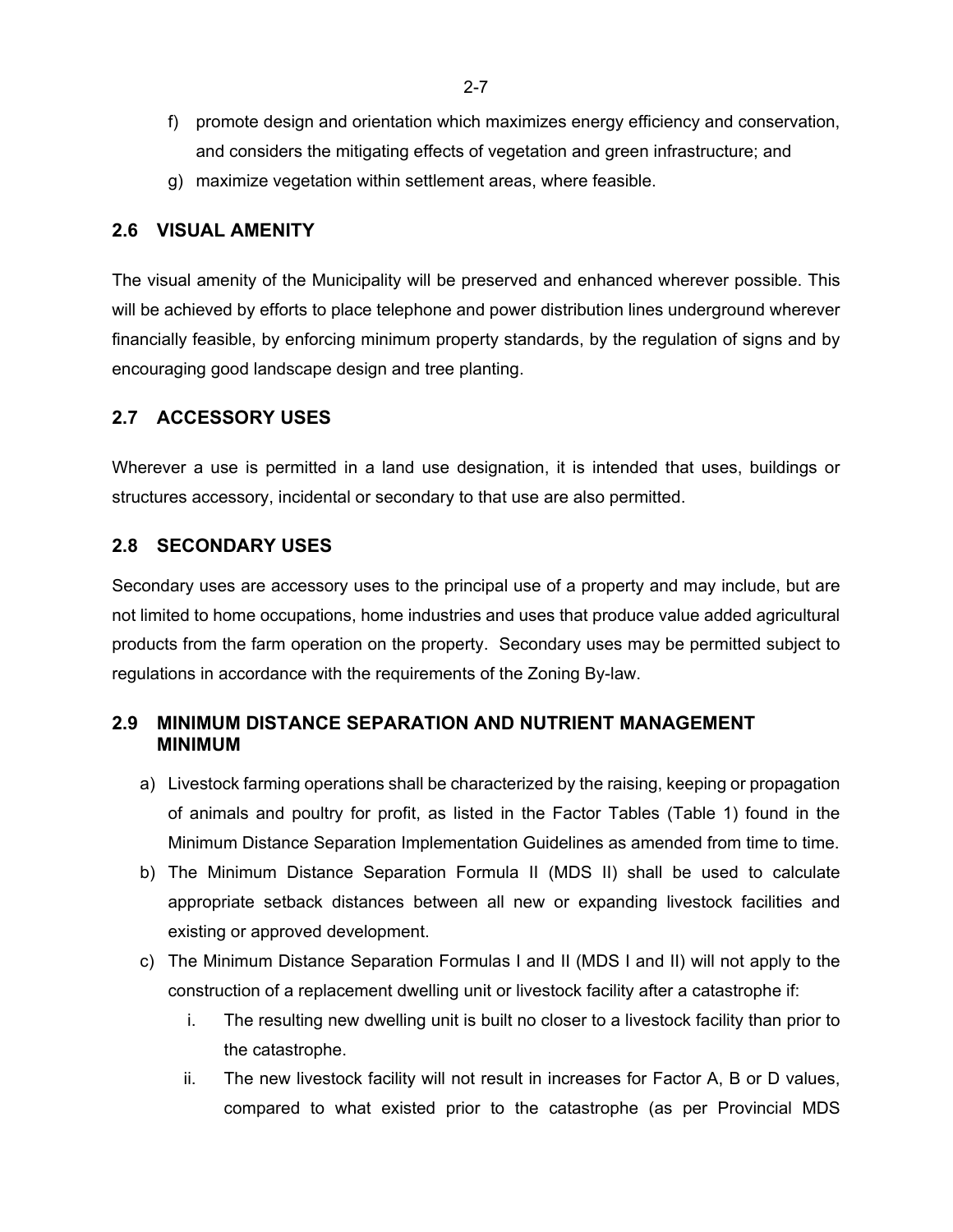guidelines).

d) Municipal Council may also require the submission of a Nutrient Management Plan or Strategy before the issuance of a building permit for a livestock facility with five (5) or more nutrient units.

## **2.10 AGRICULTURAL-RELATED USES**

- a) Agriculture-related uses are farm-related commercial and farm-related industrial uses. They add to the vitality and economic viability of prime agricultural areas because they are directly related to and service farm operations in the area as a primary activity. These uses may be located on farms or on separate agriculture-related commercial or industrial properties.
- b) The following criteria shall apply:
	- i. are permitted subject to regulations in accordance with the requirements of the Zoning By-law;
	- ii. shall be compatible with, and shall not hinder, surrounding agricultural operations.
	- iii. entrance permits may be required to ensure that traffic generated and safety from traffic entering roadways from these uses are addressed;
	- iv. encouraged to locate along Provincial Highways, County Roads and identified truck routes in areas;
	- v. signage in accordance with the requirements of the Zoning By-law;
	- vi. that the use does not change the character of the area;
	- vii. that the use does not create a safety hazard or become a public nuisance, particularly in regard to traffic, parking, noise, noxious odours or other emissions;
	- viii. limits on outdoor storage;
	- ix. the use is directly related and is required in close proximity to farm operations;
	- x. the Zoning By-law Amendment will establish adequate setback and buffering requirements to adjacent uses; and
	- xi. may be subject to Site Plan Control pursuant to Section 8.8 of this Plan.

## **2.11 ON-FARM DIVERSIFIED USES**

a) On-farm diversified uses are intended to enable farm operators to diversify and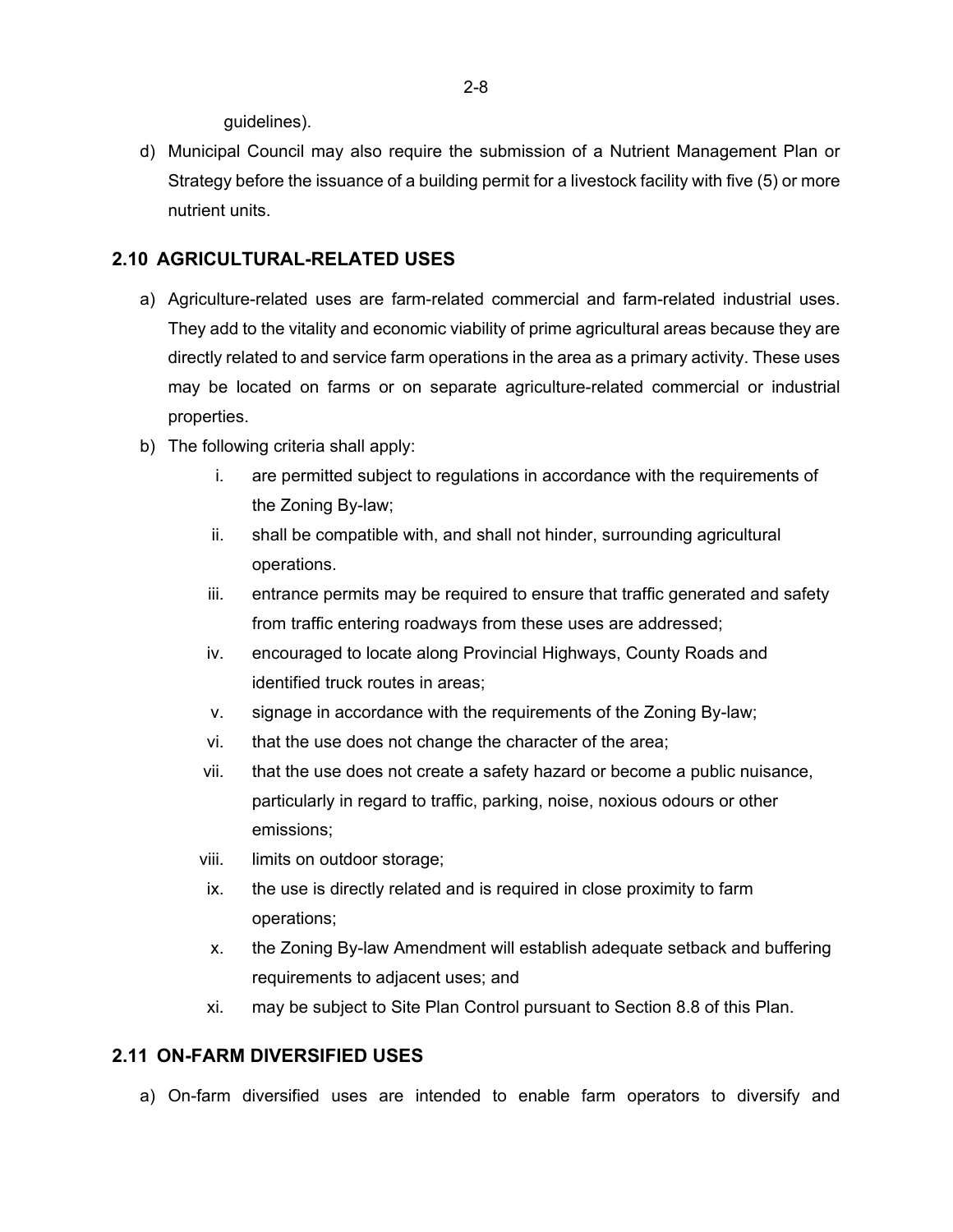supplement their farm income, as well as to accommodate value-added and agri-tourism uses in prime agricultural areas.

- b) The following criteria shall apply:
	- i. are permitted subject to regulations in accordance with the requirements of the Zoning By-law;
	- ii. are located on a farm;
	- iii. are secondary to the principal agricultural use of the property;
	- iv. are limited in 2 % of land area or maximum of 1 ha;
	- v. may require entrance permits to ensure that traffic generated and safety from traffic entering roadways from these uses are addressed;
	- vi. are encouraged to locate along Provincial Highways, County Roads and identified truck routes in areas;
	- vii. shall not hinder surrounding uses;
	- viii. use signage that complies in accordance with the requirements of the Zoning By-law;
	- ix. will not change the character of the area;
	- x. does not create a safety hazard or become a public nuisance, particularly in regard to traffic, parking, noise, noxious odours or other emissions;
	- xi. may be subject to limits on outdoor storage;
	- xii. may be subject to a Zoning By-law Amendment that will establish adequate setback and buffering requirements to adjacent uses; and
	- xiii. may be subject to Site Plan Control pursuant to Section 8.8 of this Plan.

# **2.12 ADDITIONAL RESIDENTIAL UNITS**

- a) An additional residential unit is a self-contained dwelling unit with a private kitchen, bathroom facilities and sleeping areas.
- b) The severance of an additional residential unit through consent, subdivision or condominium is prohibited.
- c) Additional residential units shall be permitted within single detached dwellings, semidetached dwellings and rowhouse dwellings, as well as permitted accessory structures, provided they are in accordance with the requirements of the Zoning By-law and subject to the following criteria:
	- i. must be constructed and maintained in accordance with the Ontario Building Code and Fire Code with respect to health, safety, energy efficiency, water use, and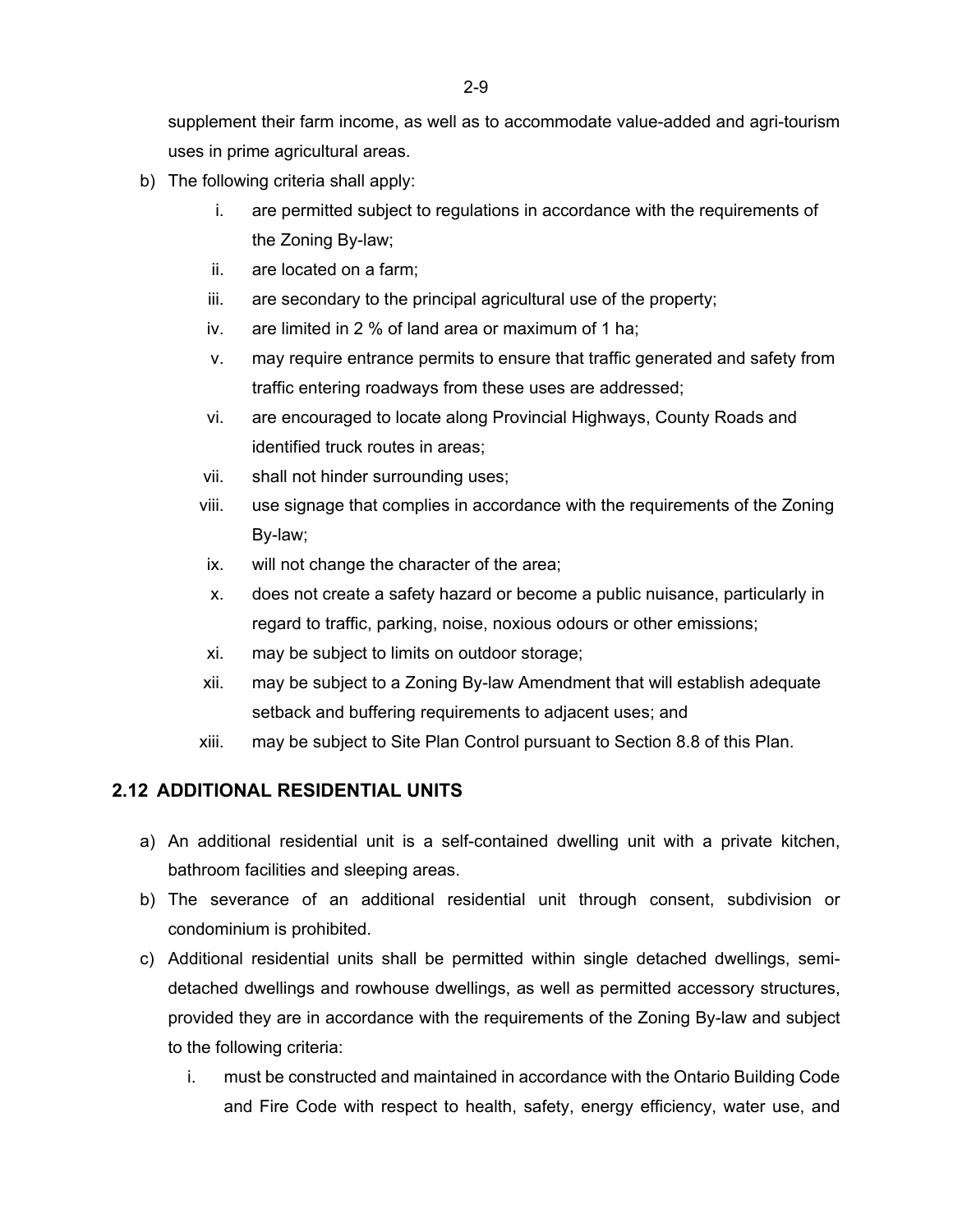- ii. shall be a prohibited use on a residential dwelling lot containing a garden suite, boarding house or lodging house;
- iii. adequate servicing shall be available to accommodate the additional residential unit, including, but not limited to water, wastewater and electricity;
- iv. shall have no negative impact on stormwater management and site drainage;
- v. additional residential units shall not be permitted in a residential dwelling unit situated within a floodplain area or area designated 'Hazardous Lands' in this Plan;
- vi. existing parking requirements are maintained, and the additional residential unit parking requirements are met in accordance with the requirements of the Zoning By-Law;
- vii. adequate open space and/or outdoor amenity areas are available for all residents;
- viii. the overall character and stability of the surrounding neighbourhood is maintained;
- ix. no adverse impact on adjacent heritage resources and/or heritage resources on the property; and
- x. shall not be permitted on lots with legal non-conforming uses unless approved through a Zoning By-Law Amendment.

# **2.13 VACATION HOMES AND BED AND BREAKFAST ESTABLISHMENTS**

- a) Vacation homes and bed and breakfast establishments shall be permitted in 'Commercial', 'Residential', 'Seasonal Residential' and 'Agricultural' designations in accordance with the requirements of the Zoning By-law.
- b) Vacation homes and bed and breakfast establishments with up to 6 rooms for the temporary accommodations of guests are permitted provided that:
	- i. the use shall not have an adverse effect on the enjoyment and privacy of neighbouring properties;
	- ii. the character of the dwelling as a private residence is preserved, if in a 'Residential' or 'Seasonal Residential' designation;
	- iii. the use is not located within a floodplain area or area designated 'Hazardous Lands' in this Plan;
	- iv. adequate parking and waste management is available on the lot for the proposed use;
	- v. the use will not cause a traffic hazard; and
	- vi. the use can be serviced with an appropriate water supply and an appropriate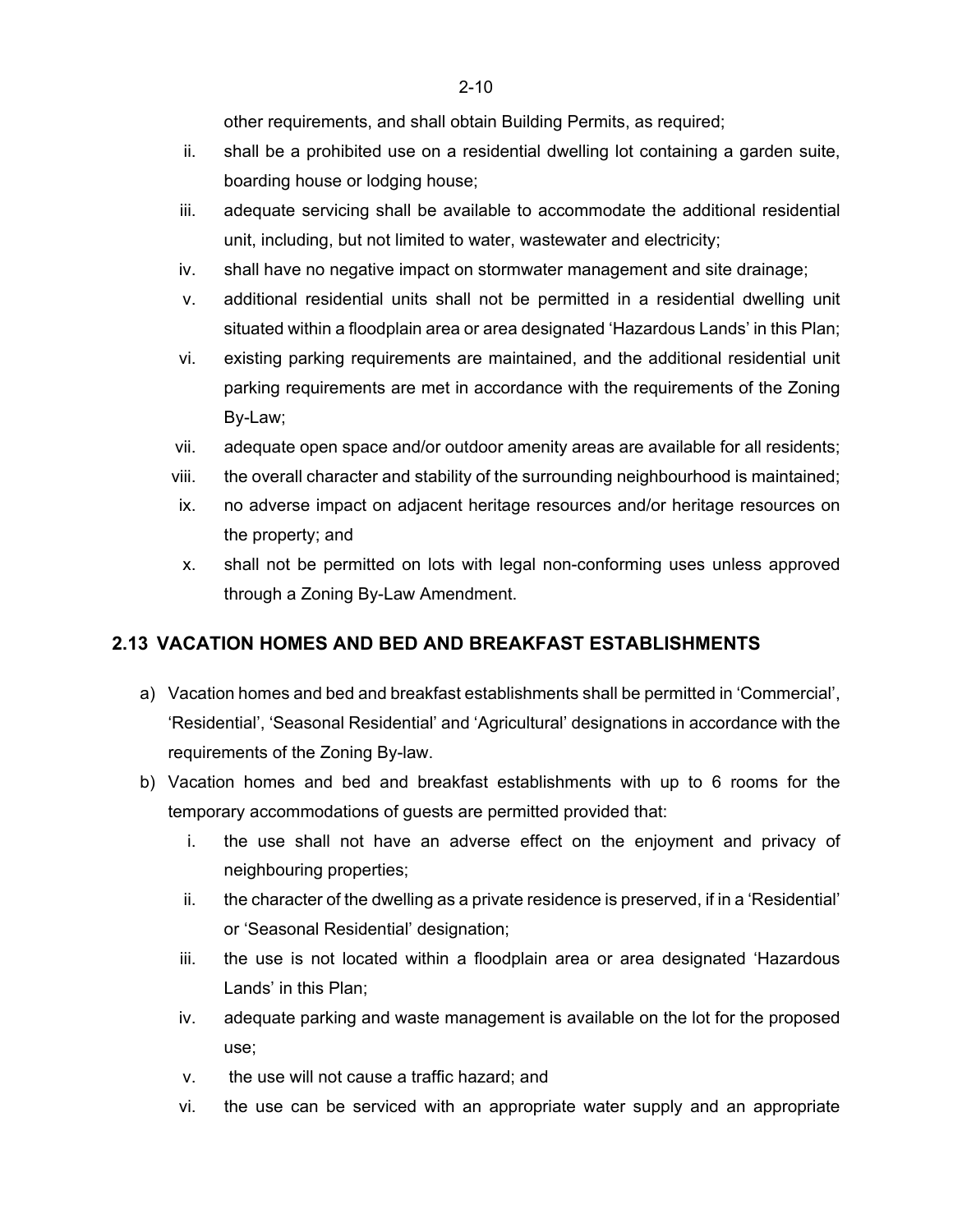means of sewage disposal.

#### **2.14 INSTITUTIONAL**

- a) Where specified as permitted uses in a land use designation, institutional uses may be permitted provided that such uses are deemed compatible with existing and planned development. Preferential location for institutional uses would be in settlement areas.
- b) The use is not located within a floodplain area or area designated 'Hazardous Lands' in this Plan.
- c) Institutional uses generally comprise those of a public authority or non-profit organization. They include schools, places of worship, nursing homes, rest homes, day-care centres, quarters of community organizations and clubs, indoor recreation facilities, community centres, and government buildings. A funeral home may also be considered as an institutional use.
- d) A separate zoning category will be established in the Zoning By-law to identify the full range of institutional uses permitted and the appropriate development regulations regarding these uses.
- e) Proposals for institutional uses shall meet the following criteria:
	- i. Facilities and services: Existing or proposed municipal services (including potable water supply, sanitary sewage collection and treatment, solid waste disposal, storm and surface drainage, roads, sidewalks, and street lighting) shall be adequate (ie. uncommitted reserve capacity available) to serve the proposed development. If these services or facilities are deemed inadequate, the Municipality may require that an agreement be entered into with the developer as to the design and cost apportionment of any public works required to bring these services or facilities up to the appropriate standards.
	- ii. Off-street parking: Adequate off-street parking shall be provided in accordance with the Zoning By-law.
	- iii. Adjacent and surrounding land use: Adequate buffering and landscaping shall be provided to eliminate or reduce any negative visual impact on neighbouring uses.
	- iv. Site plan agreement: The Municipality may require the entering into of a site plan agreement to ensure the satisfactory provision and maintenance of facilities and services relating to the proposed development or redevelopment.
	- v. The land division policies of Section 8.3 of this Plan are complied with.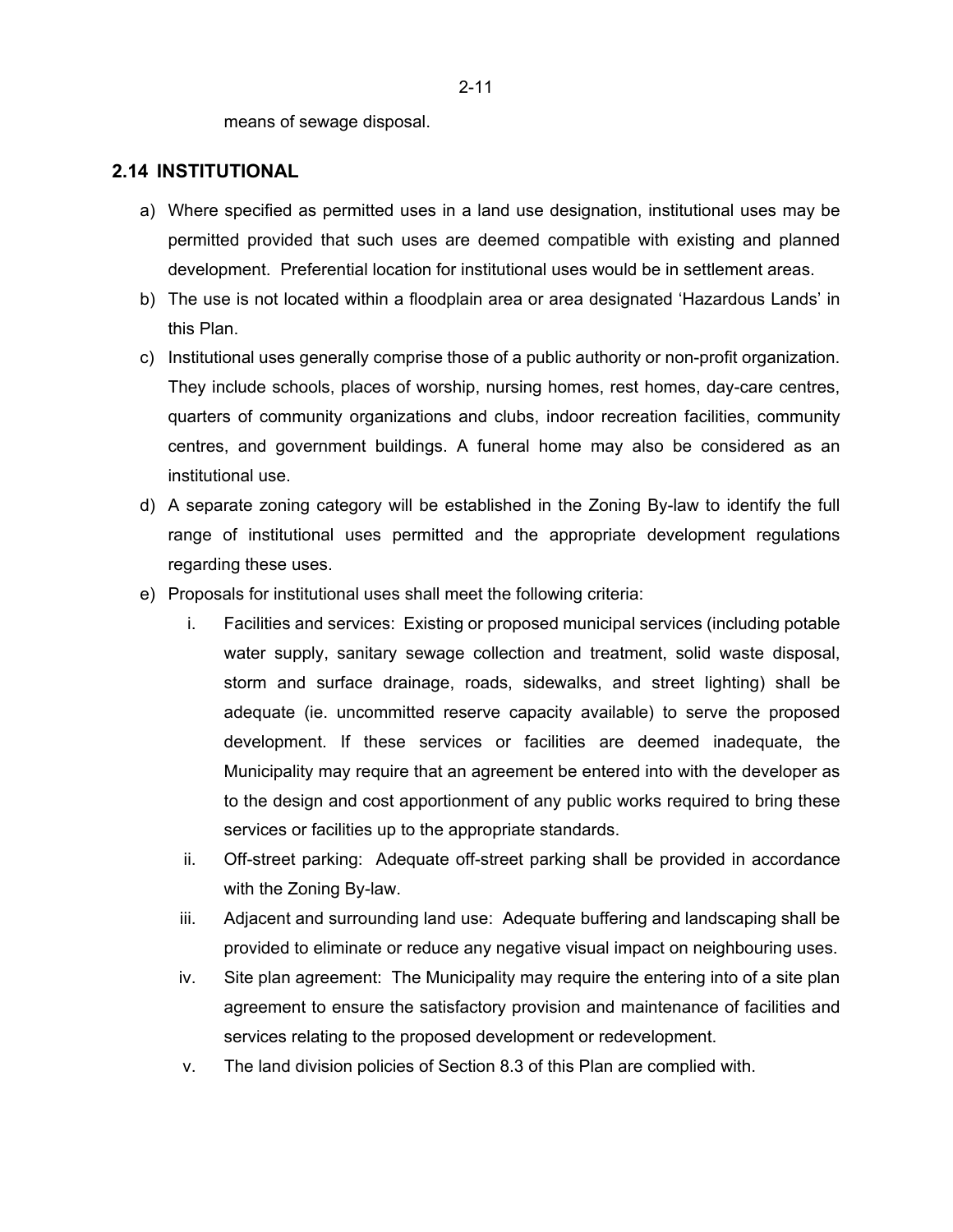# **3.0 CULTURAL HERITAGE AND ARCHAEOLOGY**

## **3.1 CULTURAL HERITAGE**

- a) The Municipality recognizes and supports the provincial and local interest in the protection of its buildings, structures, and sites exhibiting architectural, historical, natural, or scenic interest. Significant built heritage resources and significant cultural heritage landscapes shall be conserved.
- b) The Municipality will encourage the identification, protection, restoration, conservation, enhancement, and maintenance of its cultural heritage resources. All development permitted by the land use policies and designations of this Plan shall, wherever possible, incorporate cultural heritage resources into any new development plans, or document those resources before development.
- c) The Municipality will encourage the use, development, and redevelopment of both publicly and privately owned land that will respect the heritage resources of the municipality. The Municipality will encourage the development of a built environment that incorporates and utilizes heritage features wherever feasible.
- d) Council may designate, under the *Ontario Heritage Act*, a Heritage Conservation District(s) located within the Municipality. Significant cultural heritage landscape features and heritage attributes may be included within a heritage conservation district. Prior to the designation of a Heritage Conservation District(s), Council:
	- i. must have provisions and policies in this Plan pertaining to the establishment of heritage conservation districts;
	- ii. should pass a by-law defining an area or areas to be examined for future designation as a Heritage Conservation District(s); and
	- iii. should prepare a study for the area or areas to determine the feasibility of designation, the delineation of the district boundaries, and evaluation of the area's heritage character, and guidelines for future conservation and planning. The study should be prepared in accordance with the Province's Heritage Conservation District Guidelines. Public participation is encouraged in the preparation of the study. The study may include policies directing Council in the approval of permit applications for new development and alterations to properties located within the Heritage Conservation District.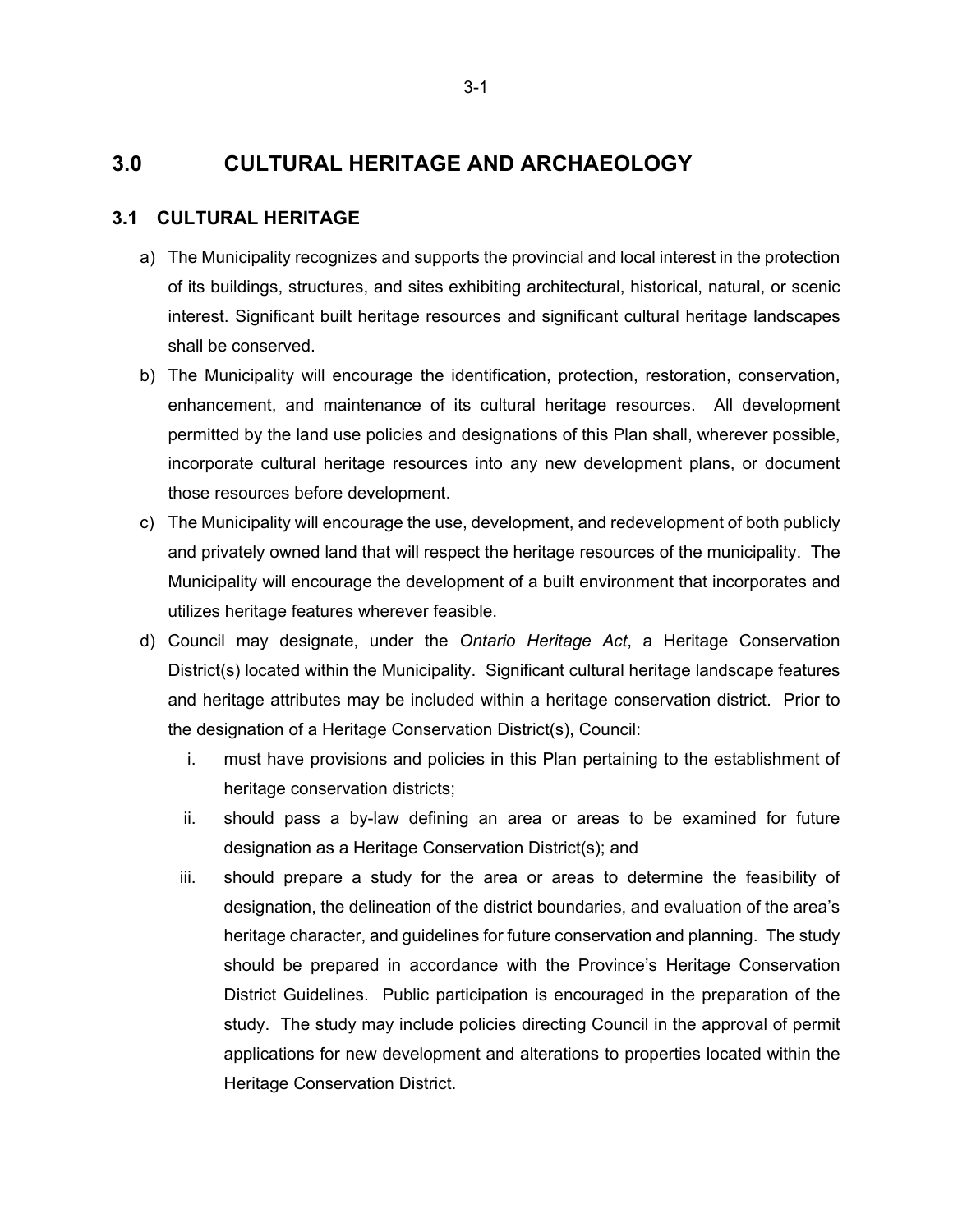- e) In the improvement of existing roads and in the construction of new ones, the Municipality will endeavor to eliminate any detrimental impacts on heritage resources, especially on the aesthetic and scenic character of the rural landscape. Rather, the planting of trees and the protection of existing ones along highways and roads shall be encouraged and scenic vistas maintained and enhanced except where such efforts are a potential threat to public health or safety.
- f) In all areas of the municipality, the Municipality will ensure that care will be taken to preserve mature trees and other vegetative amenities. The preservation of woodlands, landmark trees, and tree lines shall be a consideration in evaluating development proposals.
- g) The Municipality will encourage measures that enhance the rural character and visibility of heritage resources through the preservation of historic barns and/or the establishments of a built form that is compatible with surroundings.
- h) The Municipality will seek to protect its heritage resources through the use of such means as designation under the *Ontario Heritage Act*, acquisition, conservation easements, subdivider's agreements, restrictive covenants, and participation in heritage improvement programs subject to the availability of its resources. Furthermore, the Municipality may amend its Zoning By-law to ensure that the use of land and the erection or enlargement of buildings and structures complements, and is sympathetic to the location, height, form, and character of heritage resources wherever practical.
- i) Municipal Heritage Committee (MHC) may be established pursuant to the *Ontario Heritage Act* to advise and assist Council on matters related to Parts IV and V of the Act. In addition, heritage advisory committees may also wish to advise and assist Council on other matters of cultural heritage conservation.
- j) The Municipality shall prepare and maintain a register of cultural heritage resources within the Municipality.

#### **3.2 ARCHEOLOGICAL RESOURCES**

a) The Municipality will identify any development applications that will impact areas containing registered archaeological potential. Development on lands containing significant archaeological resources shall avoid the destruction or alteration of these resources. Where this is not possible, the development proponent shall conserve significant archaeological resources through the removal and documentation in advance of any land disturbances, and in accordance with archaeological licensing provisions of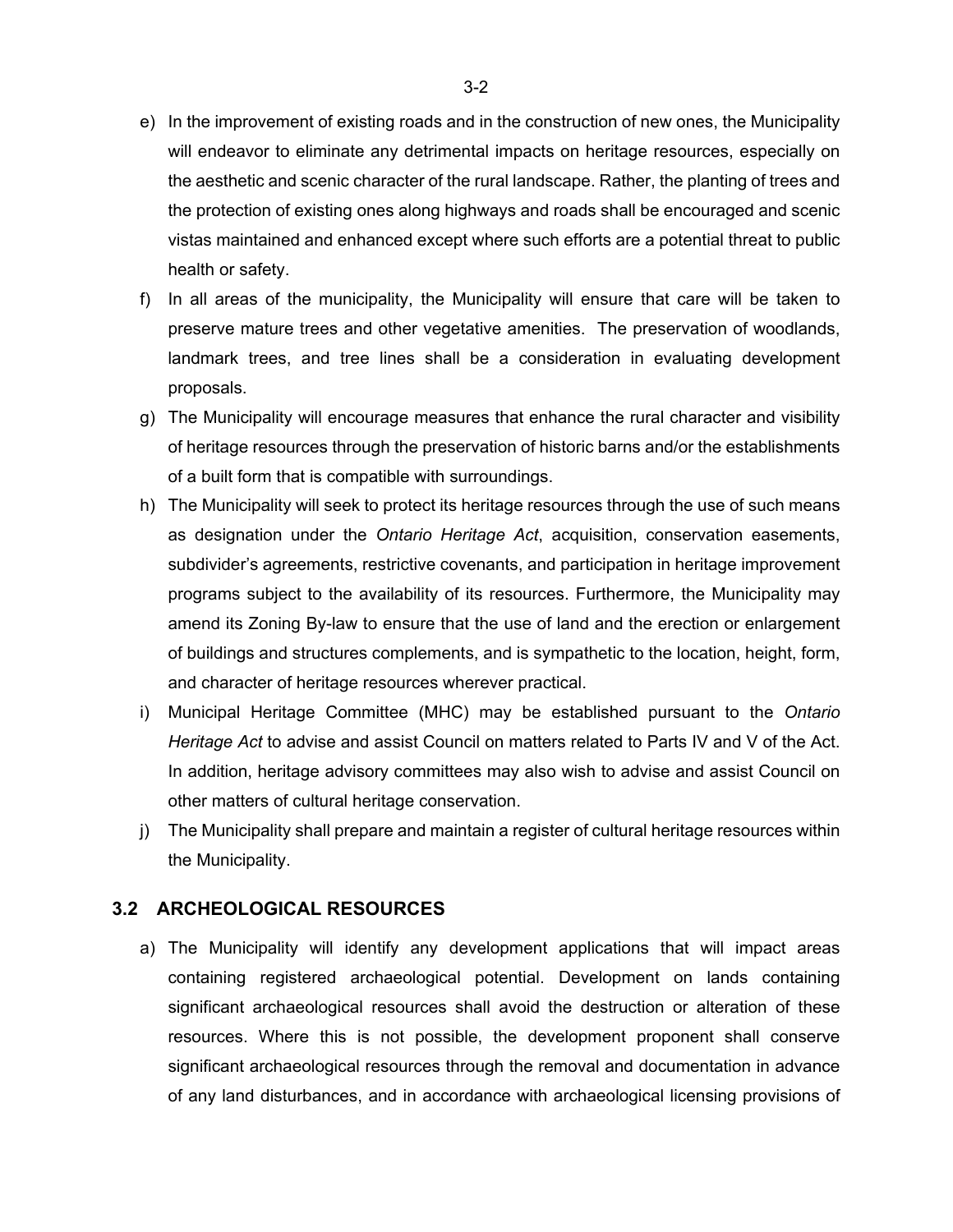the *Ontario Heritage Act*. Where significant archaeological resources must be preserved on site, only development and site alteration which maintain the heritage integrity of the site may be permitted.

- b) The Municipality recognizes that there are many archaeological remains of prehistoric and historic habitation and areas containing archaeological potential within the boundaries of the Municipality and will aim to protect and conserve the archaeological resources within its boundaries.
- c) Any alterations to known archaeological sites shall only be performed by licensed archaeologists, according to the *Ontario Heritage Act.*
- d) The Municipality may require archaeological assessment and the preservation or excavation of significant archaeological resources in accordance with Provincial requirements. Archaeological assessment reports by licensed archaeologists are to be in compliance with guidelines set out by the Province, as well as licensing requirements referenced under the *Ontario Heritage Act*.
- e) The Municipality may require a marine archaeological survey to be conducted by a licensed marine archaeologist pursuant to the *Ontario Heritage Act* if partially or fully submerged marine features such as ships, boats, vessels, artifacts from the contents of boats, old piers, docks, wharfs, fords, fishing traps, dwellings, aircraft and other items of cultural heritage value are identified and impacted by shoreline and waterfront developments.
- f) The appropriate First Nation shall be provided notification with regard to the identification of burial sites and significant archaeological resources relating to the activities of their ancestors. If the Municipality initiates an Archaeological Master Plan, the appropriate First Nations shall be notified and invited to participate in the process.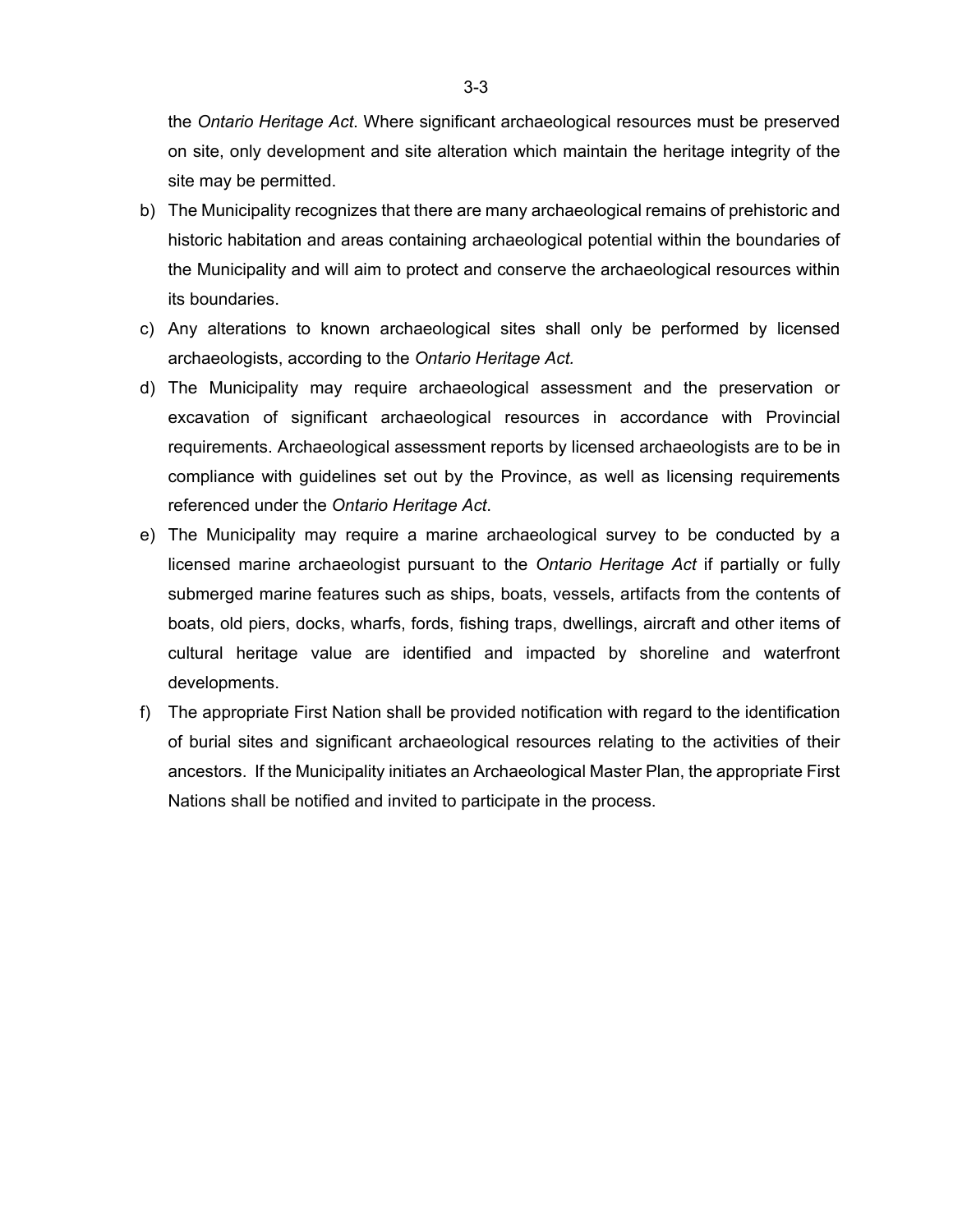# **4.0 ENVIRONMENT**

- a) This section expresses the goal and policies of the Municipality regarding its built heritage resources and cultural heritage landscapes, as well as the 'Natural Heritage and Natural Hazard' overlay areas shown on Schedules 'A' and 'B' of this Plan.
- b) The Municipality recognizes the value of these resources and the need to protect them wherever possible. Schedules 'A', 'B' and 'E' of this Plan delineates known areas of 'Natural Heritage and Natural Hazards'.
- a) The goal is to protect and enhance the natural heritage resources of the Municipality.

#### **4.1 NATURAL HERITAGE AND NATURAL HAZARDS**

- a) Nothing in this Plan is intended to limit the ability of existing agricultural uses to continue on lands within, or adjacent to, the overlay lands shown on Schedules 'A' and 'B' of this Plan. New agricultural uses that require approval under the *Planning Act* will be permitted within, or adjacent to, the 'Natural Heritage' designation provided it has been demonstrated to the satisfaction of the Municipality, that there will be no negative impact on the natural heritage features or their ecological functions.
- b) The Municipality shall recognize and protect the natural heritage features and areas in the Municipality. Natural heritage features and areas, as defined by the PPS, and the Province's Natural Heritage Reference Manual, as updated from time to time, include: significant wetlands, significant coastal wetlands, significant woodlands, significant valleylands, significant wildlife habitat, fish habitat, and significant areas of natural and scientific interest (ANSI's). Many natural heritage features rely on the ecological functions provided by watercourses. Watercourses also connect natural heritage features and are especially important in fragmented landscapes where a watercourse may be the only remaining natural area left. Natural heritage features and areas can often, also, overlap with natural hazards.
- c) Provincially Significant Wetlands are identified on Schedules 'A' and 'B' of this Plan. Significant woodlands and ANSI's are identified on Schedule 'B' of this Plan. Other natural heritage features, provincial park, and areas exist within the Municipality which may not be mapped on Schedule 'B' of this Plan, but will be considered, and, if warranted, evaluated as part of any *Planning Act* application.
- d) The determination of the area and significance of the natural heritage features and areas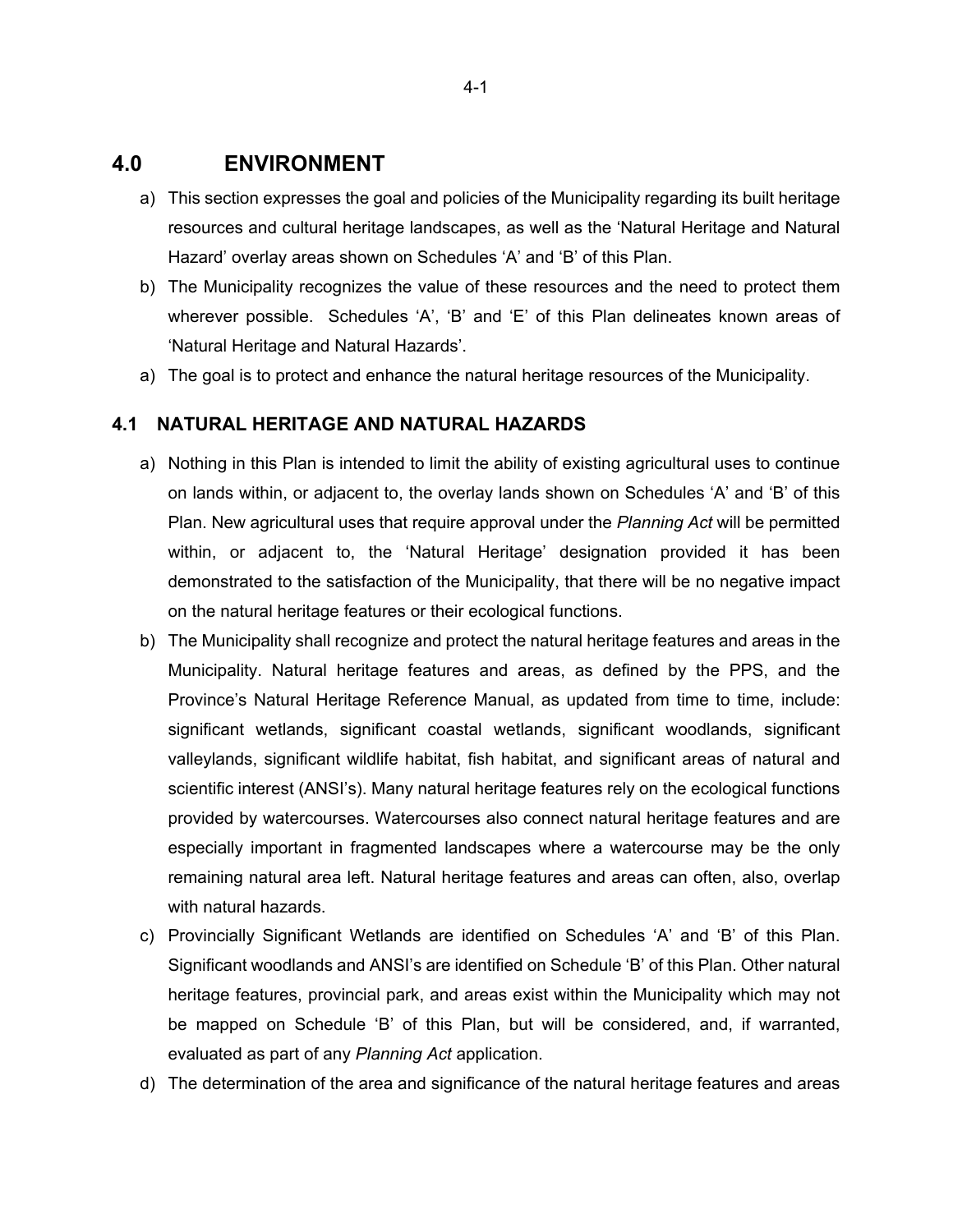is based on the following.

- i. Significant Wetlands are approved by the Province and any necessary approvals / permits obtained from the CA under the Development, Interference with Wetlands and Alterations to Shorelines and Watercourses Regulations. The Province can identify such wetlands by delineating them or by reviewing and approving the work of others in accordance with the Ontario Wetland Evaluation System.
- ii. Significant Habitats of Endangered Species and Threatened Species are approved by the Province. The Province can identify such habitat by delineating, describing, reviewing and approving the work of others.
- iii. Significant Woodlands are identified by the Municipality and the County in accordance with the size criteria set out in the Natural Heritage Reference Manual. Consistent with the 18% woodland cover in the Municipality, woodlands 20 hectares in size and larger are considered significant and are identified on Schedule 'B' of this Plan.
- iv. Significant Wildlife Habitats are approved by the Province, either by identifying them or by approving the work of others using the Significant Wildlife Habitat Technical Guide, EcoRegion Criteria Schedules and the Natural Heritage Reference Manual.
- v. Areas of Natural and Scientific Interest (ANSI's) are identified by the Province in accordance with the ANSI confirmation process.
- vi. Significant Valleylands and Fish Habitat are identified and approved by the Municipality using the Natural Heritage Resource Manual.
- e) The Municipality of Dutton Dunwich shall adopt and implement the policies, required by the PPS.
- f) Municipal Council shall encourage the designation of natural heritage features and areas, and the long-term ecological function and biodiversity of natural heritage systems should be maintained, restored, or where possible, improved in order to increase diversity, connectivity to recognize linkages between and among natural heritage features and areas, surface water features and ground water features throughout the Municipality.
- g) In addition to promoting co-operation with individual property owners in the preservation of natural heritage resources, Municipal Council shall also give consideration to the effects of public works on natural heritage resources in the municipality.
- h) Development or site alteration will not be permitted in significant wetlands and significant coastal wetlands. Development and site alteration in any other natural heritage feature or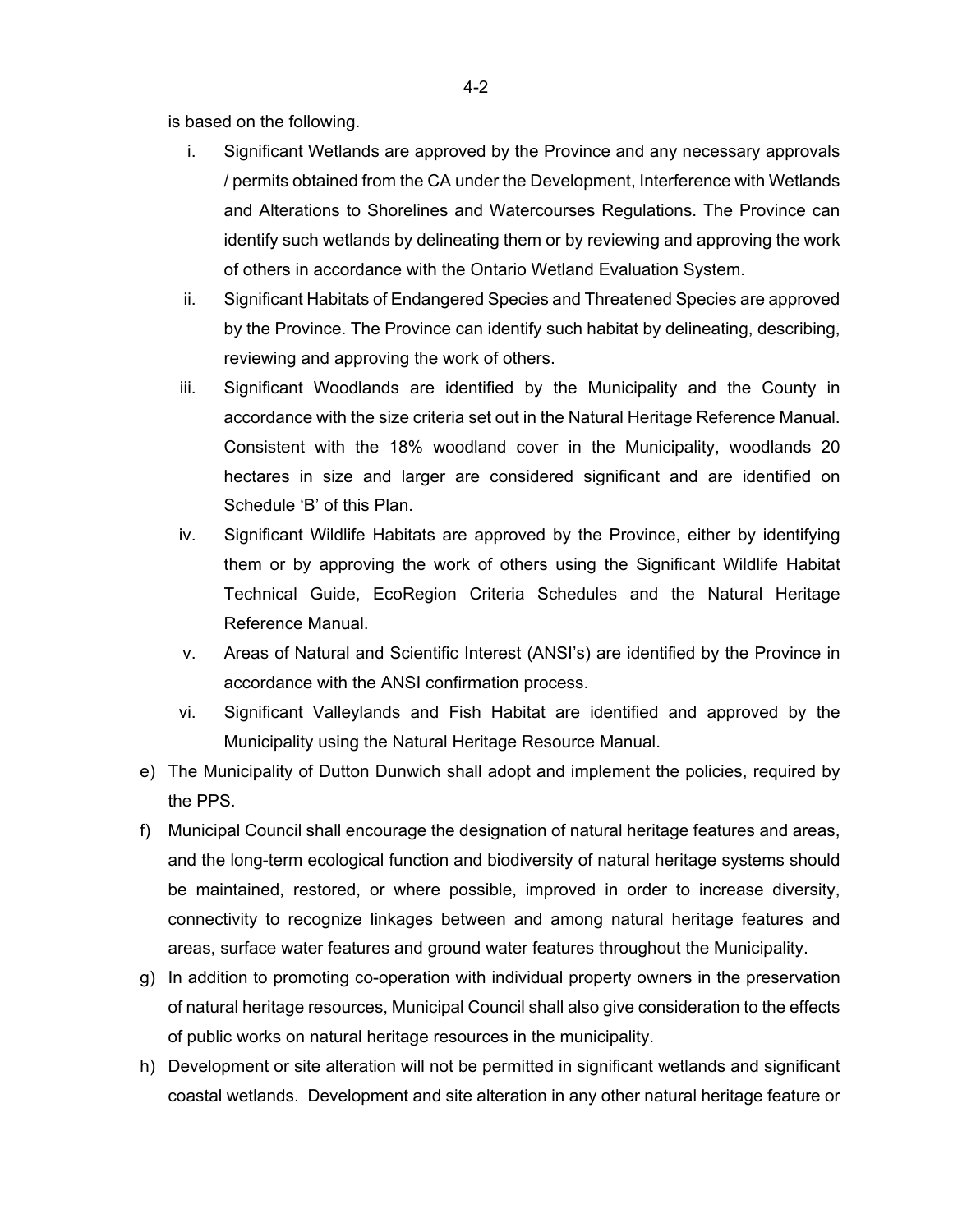adjacent to natural heritage features or areas shall not be permitted unless it has been demonstrated that there will be no negative impacts on the natural features or their ecological functions.

- i) *Planning Act* applications that propose development and site alteration within 120 metres of significant natural heritage features, except for Earth Science ANSI's which have 50 metres adjacent lands width, shall not be permitted unless the applicant evaluates the ecological function of the adjacent lands and demonstrates to the satisfaction of the Municipality that there will be no negative impacts on the natural features or on their ecological functions and any necessary approvals / permits obtained from the CA under the Development, Interference with Wetlands and Alterations to Shorelines and Watercourses Regulations.
- j) Development and site alteration is not permitted on lands adjacent to natural heritage features or areas, unless an Environmental Impact Statement is undertaken by a qualified professional to demonstrate that there will be no negative impacts on the natural features or on their ecological function, and approved by the Municipality and any necessary approvals / permits obtained from the CA under the Development, Interference with Wetlands and Alterations to Shorelines and Watercourses Regulations. It shall address the following:
	- i. A description of the development and its purpose; the natural heritage feature present on site or in the adjacent lands; the nature and duration of the potential impacts to the site; adjacent lands and ecological processes, as well as the cumulative effects of the proposed development and how these impacts are intended to be mitigated.
	- ii. Site location including location maps and site plans.
	- iii. A description of the existing land uses on the site and on surrounding properties.
	- iv. A description and statement of the rationale for the development, and alternative methods of carrying out the development.
	- v. A description of:
		- i. The methodologies used for field studies and for determining the significance of each natural heritage feature;
	- vi. The natural heritage features on the site and adjacent lands, depicted on a map and described in the text;
		- i. The environment including ecological processes, that will be impacted or that might reasonably be expected to be affected by the proposed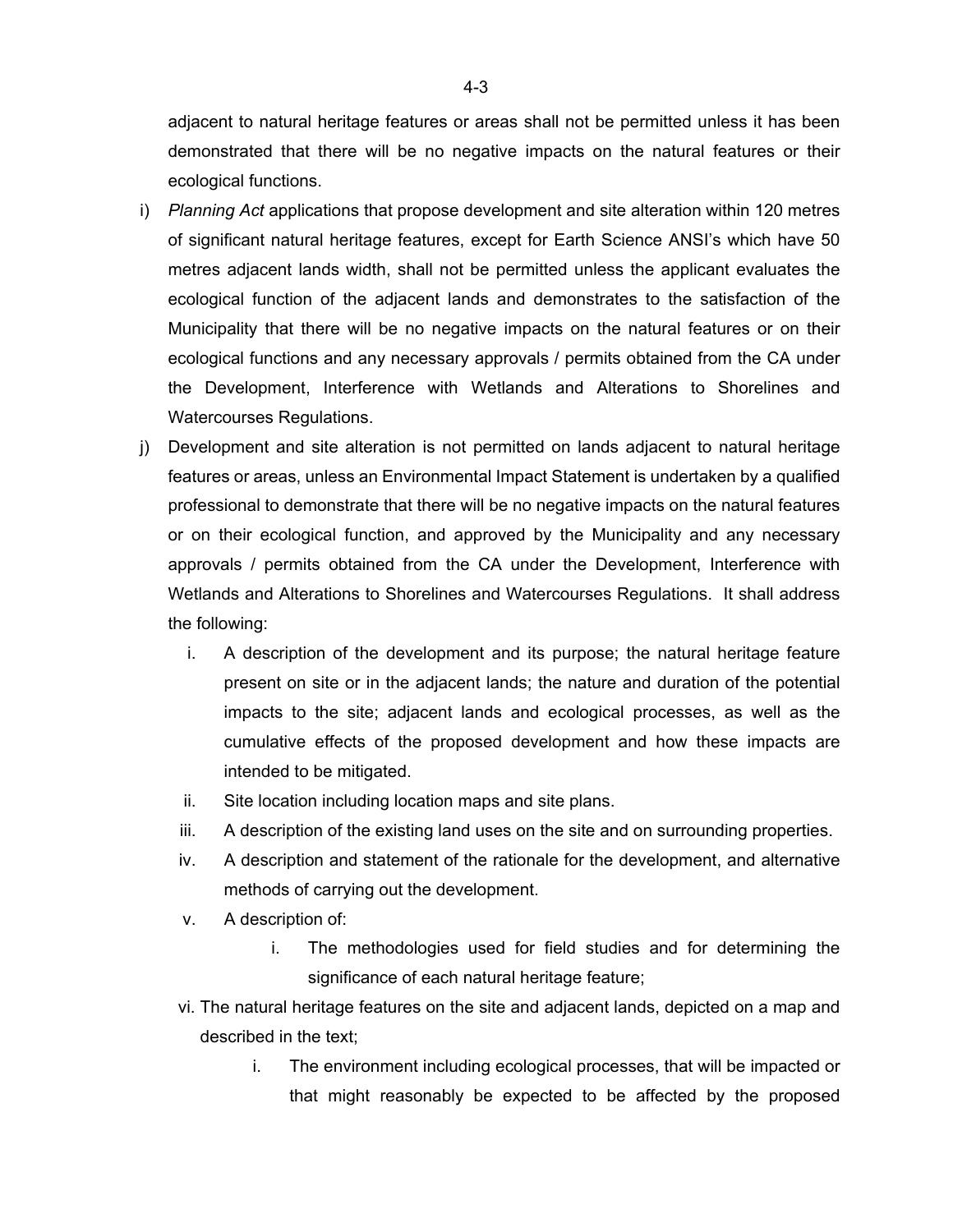development or site alteration;

- ii. The actions that are necessary or that may reasonably be expected to be necessary to prevent, change, mitigate, or remedy the impacts upon the environment, including ecological processes, from the development to demonstrate that the test of no negative impacts has been met.
- k) Municipal Council may utilize any of the following planning tools to promote or preserve natural heritage resources in the municipality:
	- i. Conditions of consent and subdivision approval and consequent agreements;
	- ii. Provisions related to Site Plan Control subject to Section 8.8 of this Plan;
	- iii. Provisions pertaining to parkland dedication; and
	- iv. Standards, definitions and regulations in the Zoning By-law.

# **4.2 HAZARDOUS LANDS**

## 4.2.1 **BACKGROUND**

a) 'Hazardous Lands' are those overlay areas shown on Schedules 'B' and 'E' of this Plan normally associated with the Thames River and its tributaries and the Lake Erie shoreline and the streams and gullies flowing into it, which as a result of their susceptibility to flooding, erosion, subsidence, slumping, inundation; or as a result of the presence of steep slopes or organic or poorly drained soils, are considered hazardous or potentially hazardous to development.

## 4.2.2 **GOALS**

- a) To protect existing and future residents and property owners from the loss of life and damage to property that may result from the development of lands susceptible to natural hazards; and
- b) To minimize property damage and social disruption.

## 4.2.3 **POLICIES**

- a) Within the areas shown on Schedules 'B' and 'E' of this Plan as 'Hazardous Lands' the Municipality will seek the advice of the CA on the following matters before permitting any building, structure or additions thereto:
	- i. The degree of existing or potential physical hazards including, the effect of erosion on the proposed development, and the effect of the proposed development on erosion;
	- ii. The potential impact of these hazards on the proposed building or structure;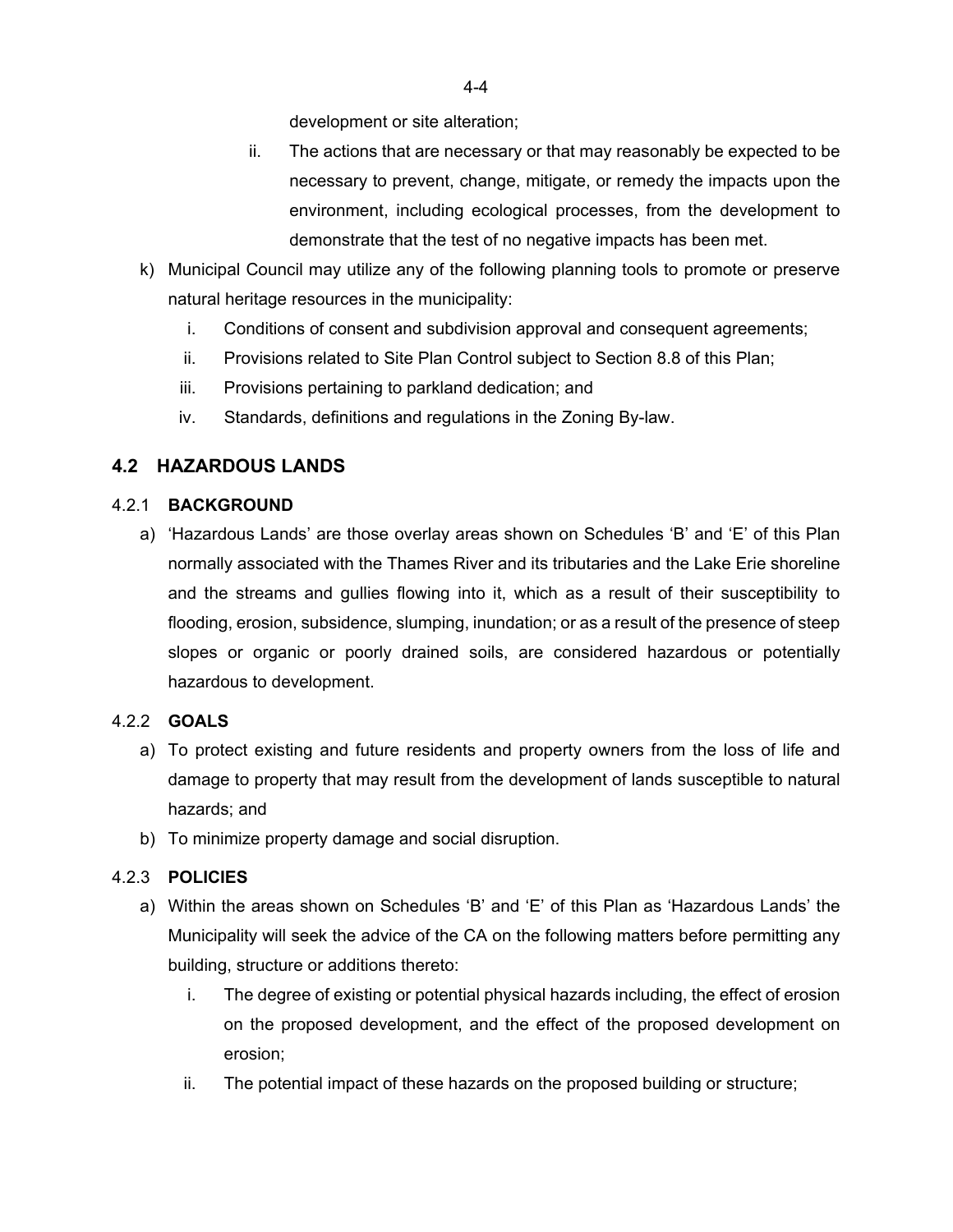- iii. The proposed methods by which these impacts may be overcome in a manner consistent with accepted resource management practices and engineering techniques; and
- iv. Adequate building setbacks in relation to the kind, extent, and severity of both the existing and potential hazard.
- b) The following policies will apply for any proposed development within the 'Hazardous Lands' overlay designation, in addition to those criteria set out in the PPS:
	- i. Development within areas which will initiate or increase existing flooding hazards, or erosion rates, along valley walls and the Lake Erie shoreline will not be permitted.
	- ii. On the Lake Erie shoreline, the advice of the CA will also be provided before Council gives favourable consideration to any shoreline-related development.
	- iii. Vehicular and people have a way of safely entering and exiting the area during times of flooding, erosion and other emergencies.
	- iv. No new development of buildings or other structures will be permitted on the toe of slope if it is unstable and susceptible to erosion.
	- v. Slope stabilization measures shall be undertaken in accordance with the advice of the CA.
	- vi. No development involving institutional uses, essential emergency services, uses by/for the vulnerable sector or involving the disposal, manufacture, treatment, or storage of hazardous substances will be permitted.
	- vii. The activity is not likely to create conditions or circumstances that, in the event of a natural hazard, might jeopardize the health or safety of persons or result in the damage or destruction of property.
- c) Docks and Waterfront Structures on Lake Erie:

Docks, waterfront and marina structures on property abutting water shall:

- i. Be subject to approval from the CA and the Province.
- ii. Be designed, constructed and maintained in a manner which contributes to the amenity of the Municipality.
- iii. Be capable of withstanding damaging storms, ice and high water conditions.
- iv. Not contain sanitary facilities unless connected to municipal sewers.
- v. Be located so as not to interfere with navigation or aids to navigation.
- vi. Be constructed and placed so as to minimize the impact on natural vegetation and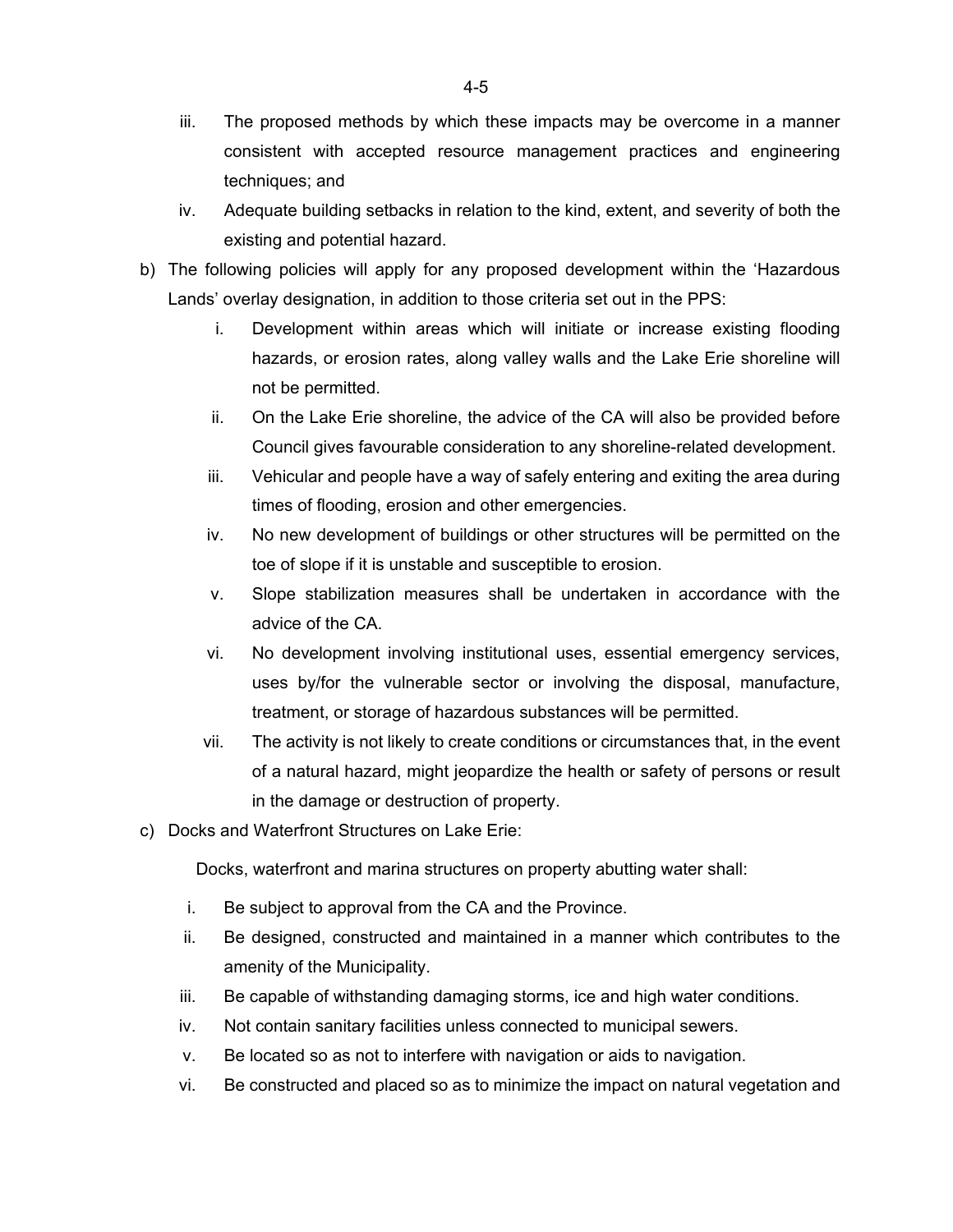topography.

- vii. Not contain any residential accommodations or accessory structure.
- viii. Not create a negative impact on the interruption of sediment drift along the shoreline so as not to cause down-drift damages to neighbouring shoreline properties / bluff areas.
- d) Lake Erie Shoreline:
	- i.The Lake Erie shoreline area is a strip of land immediately adjacent to Lake Erie that is influenced by flooding, erosion, and dynamic beach hazards and may present a hazard to any structures and/or proposed development within this area.
	- ii.For the purpose of this Plan the 'Hazardous Lands' will begin at the furthest landward extent of the aggregate of the following distances:
		- a. the 100 year flood level, plus the appropriate allowance for wave uprush,
		- b. the predicted long term stable slope projected from the existing stable toe of the slope or from the predicted location of the toe of the slope as that location may have shifted as a result of shoreline erosion over a 100-year period,
		- c. where a dynamic beach is associated with the waterfront lands, the appropriate allowance inland to accommodate dynamic beach movement, and
	- iii.an allowance of 15 metres inland. All proposed development is to be reviewed and supported by the CA under the 'Development, Interference with Wetlands and Alterations to Shorelines and Watercourses Regulations prior to any work/construction/site alterations taking place'.
- e) Valley Walls and Top of Bank:
	- i. Valley walls and banks adjacent to the actual flood plain or valleylands system in the 'Hazardous Lands' designation may be subject to erosion or instability due to soil and slope characteristics. In many cases, these lands also possess unique physical features that further warrant their preservation.
	- ii. River or stream valleys that have depressional features associated with a river or stream, whether or not they contain a watercourse, the limits of which are determined in accordance with the following rules:
		- a. where the river or stream valley is apparent and has stable slopes, the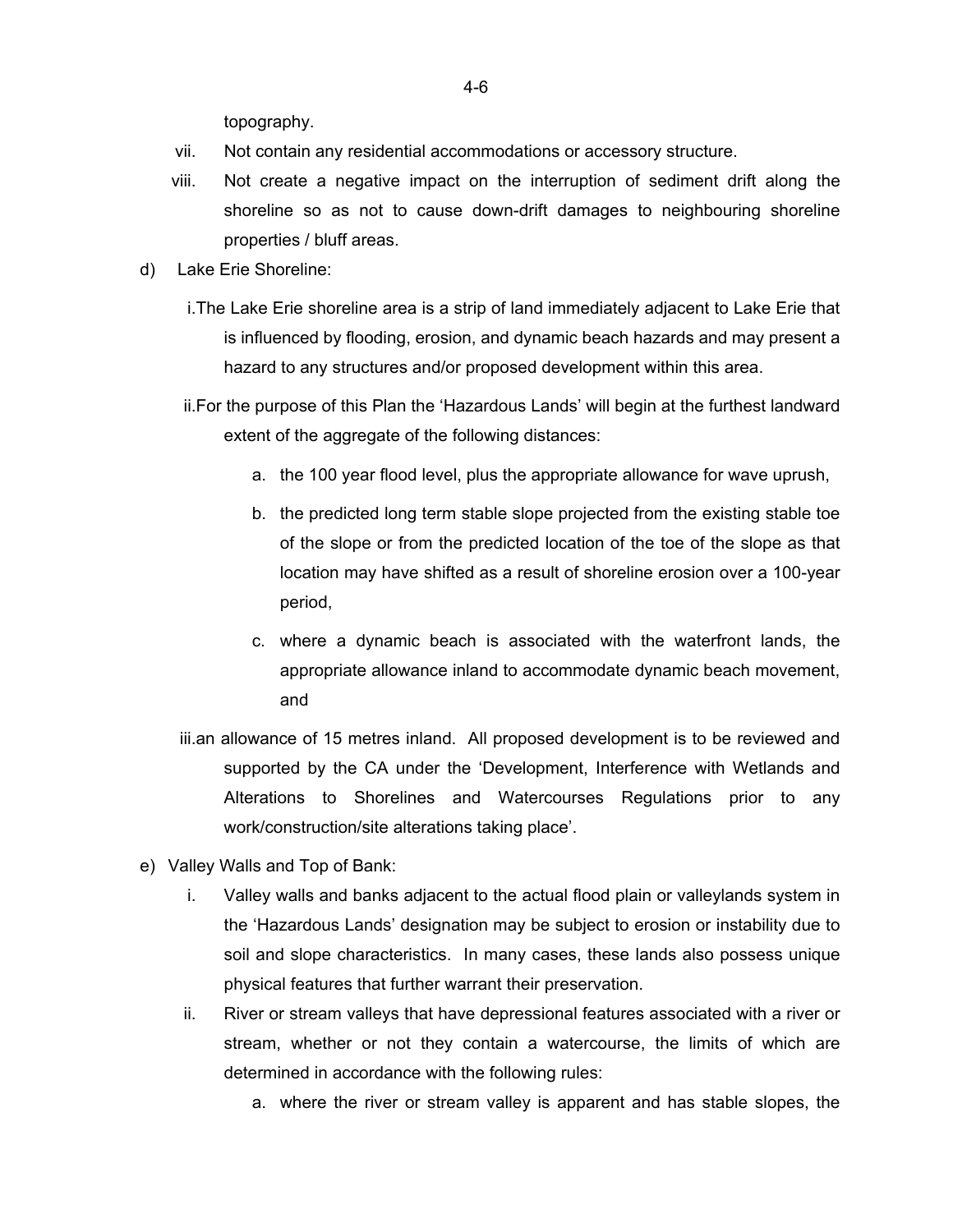valley extends from the stable top of bank, plus 15 metres, to a similar point on the opposite side;

- b. where the river or stream valley is apparent and has unstable slopes, the valley extends from the predicted long term stable slope projected from the existing stable slope or, if the toe of the slope is unstable, from the predicted location of the toe of the slope as a result of stream erosion over a projected 100-year period, plus 15 metres, to a similar point on the opposite side;
- c. where the river or stream valley is not apparent, the valley extends the greater of;

(A) the distance from a point outside the edge of the maximum extent of the flood plain under the applicable flood event standard, plus 15 metres, to a similar point on the opposite side, and (B) the distance from the predicted meander belt of a watercourse, expanded as required to convey the flood flows under the applicable flood event standard, plus 15 metres, to a similar point on the opposite side. Lands within the valley walls and top of bank areas are intended primarily for the preservation of the natural landscape. Such uses as agriculture, outdoor recreation, nursery gardening, forestry, public or private parks, or other outdoor recreation functions, may be permitted.

- iii. Grading may be undertaken in this area provided that:
	- i. Engineering reports are prepared at the cost of the owner/applicant to ensure that the proposed grading will not be endangered by possible erosion or land slippage and that adequate tableland exists to ensure proper sewage servicing.
	- ii. The grading is compatible with the natural landscape and does not adversely alter the valley features or result in extensive clearing of wooded areas.
	- iii. Written permission is received from the CA.
- f) The uses permitted in the 'Hazardous Lands' areas shall be the same as those permitted in the underlying designated area.
- g) The Zoning By-law shall regulate development in 'Hazardous Lands' areas by such measures as establishing appropriate setbacks from the top of bank/bluff for buildings and structures on permanent foundations from the Thames River, municipal drains, natural watercourses and the Lake Erie shoreline, and any other areas with potentially unstable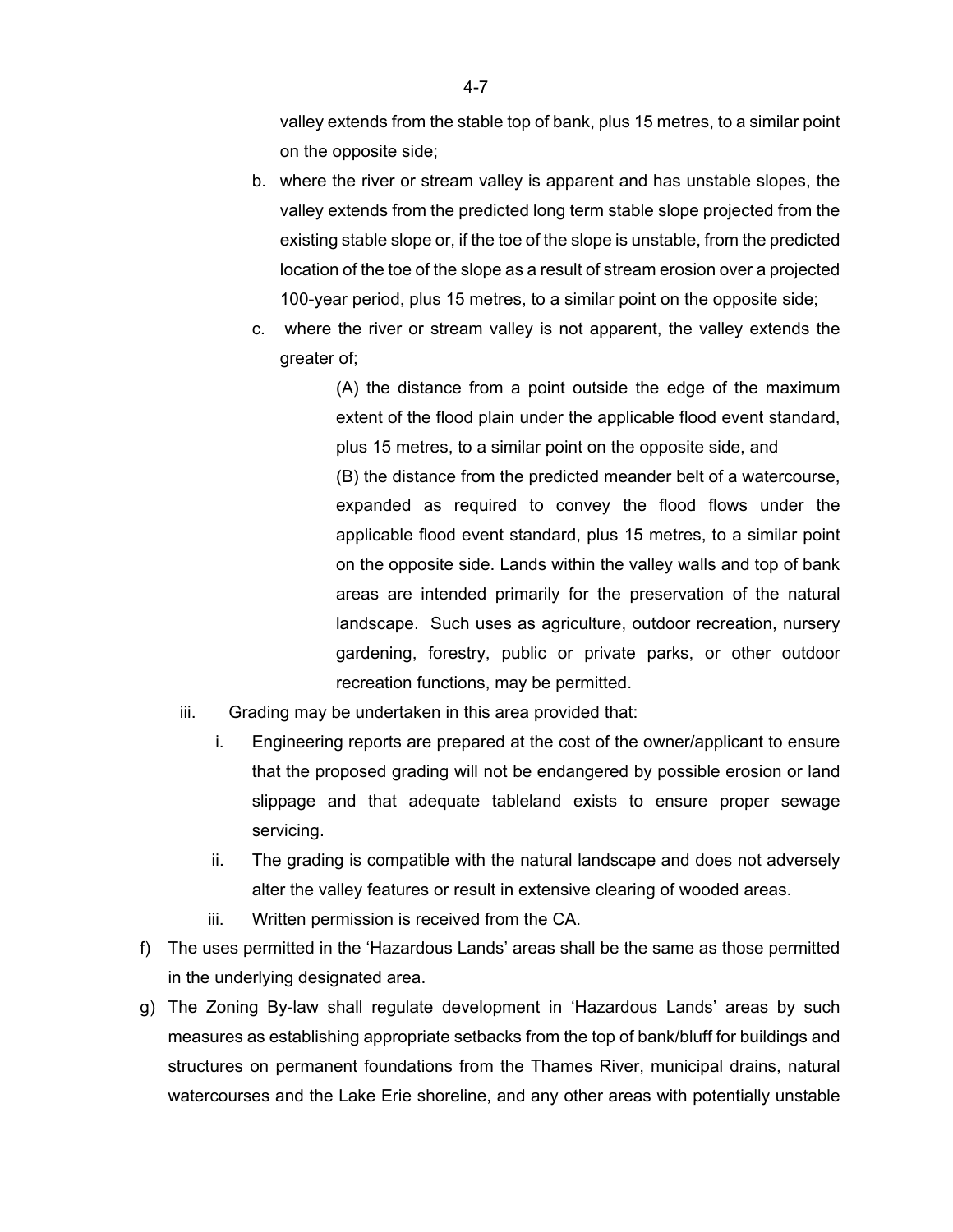slopes and/or subject to erosion. The Zoning By-law shall also regulate development in, and adjacent to, flood prone areas. The setbacks established in the Zoning By-law may vary based on the following conditions, or as required by the CA:

- i. Distance between the toe-of-bank and top-of-bank;
- ii. Width of a natural watercourse under normal flow conditions;
- iii. Rate of erosion.
- h) Whenever any flood control or other works are undertaken or more detailed surveys and mapping are available which result in significant changes to the areas identified as 'Hazardous Lands,' such changes shall be incorporated by way of amendment to this Plan, and be provided to the CA for their records.
- i) Alterations or disturbances to natural watercourses are subject to the provisions of the *Lakes and Rivers Improvement Act*, and/or the *Public Lands Act*, administered by the Province and the CA's Development, Interference with Wetlands and Alterations to Shorelines and Watercourses Regulation, O. Reg. under the *Conservation Authorities Act*. Prior to the approval by the Province, the CA of any proposed alteration or disturbance within 'Hazardous Lands', the Municipality may advise the Province or the CA of any potential environmental or land use impacts resulting from the proposed alteration or disturbance. In addition, any alteration or disturbance to a watercourse for the purposes of damming and/or diversion will require a Permit To Take Water (PTTW) as issued by the Province and the necessary approvals by the Province under the *Lakes and Rivers Improvement Act* and necessary permits obtained from the CA under the Development, Interference with Wetlands and Alterations to Shorelines and Watercourses Regulations.
- j) The placement or removal of fill within 'Hazardous Lands' as established by the CA shall only occur with the expressed written approval of the Province and by the CA, as the case may be.
- k) The identification of lands as 'Hazardous Lands' is not intended to be construed that these lands are necessarily open and accessible to the general public or that these lands will be acquired by the Municipality or some other public authority due to their limited use potential and the development restrictions which apply to them.
- l) Lands that may be subject to periodic flooding within the area shown on Schedule 'B' of this Plan, comprise those primarily associated with the Brown Drain. The Zoning By-law shall be used to regulate development adjacent to these drains by establishing appropriate setbacks for buildings and structures to prevent potential loss of property and to facilitate maintenance.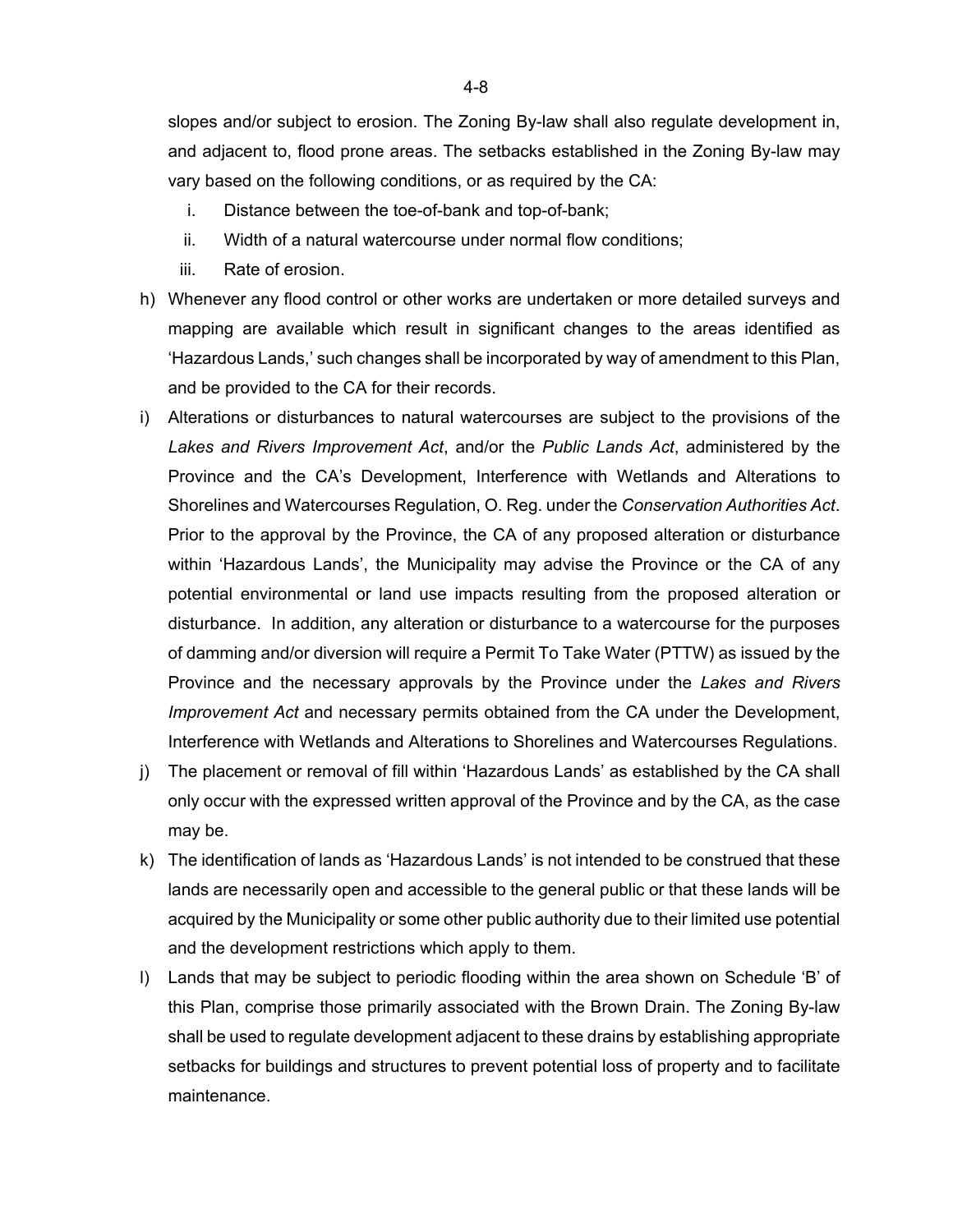- m) The placing or removal of fill of any kind, whether originating on the site or elsewhere, within the immediate vicinity of the Brown Drain in Dutton shall be at the discretion of the Municipality, the Province and the CA, as the case may be.
- n) Land regulated by the CA pursuant to Ontario Regulation 152/06 are shown in the Zoning By-law. These lands are hazard lands, flood prone lands, valley land hazards, watercourse setbacks and adjacent lands associated with provincially significant wetlands. Prior to the issuance of a building permit within these lands, a permit must be issued by the CA. Changes to these overlay boundaries may occur without amending the Zoning By-law Schedules.

#### **4.3 HUMAN-MADE HAZARDS**

- a) Development on, abutting or adjacent to lands affected by mine hazards, oil, gas and salt hazards; or former mineral mining operations, mineral aggregate operations or petroleum resource extraction operations may be permitted if remediation measures to address, and mitigate known or suspected contaminants or hazardous conditions are underway or have been completed.
- b) Contaminated sites shall be restored, as necessary, prior to any activity on a site associated with a proposed use such that there will be no adverse effect. In particular, any development application proposing to redevelop a contaminated site or develop lands adjacent to a contaminated site must include information pertaining to the following:
	- i. past and present uses of the site;
	- ii. a soil report prepared in accordance with the Record of Site Condition Regulation O.Reg 153/04, as amended of the *Environmental Protection Act* for the restoration and cleanup of contaminated sites. The report shall indicate whether the site is to be restored prior to approvals being granted or prior to development occurring. Development will not be permitted until the site has been restored in accordance with Provincial guidelines and legislation;
	- iii. an acknowledgement of the requirement that the site restoration is to occur in accordance with Province's requirements specified in Ontario Regulation 153/04 of the *Environmental Protection Act* as may be revised from time to time as a 'Record of Site Condition';
	- iv. where contamination has been identified, a letter from the Province acknowledging filing of a 'Record of Site Condition' prior to the development approvals being granted;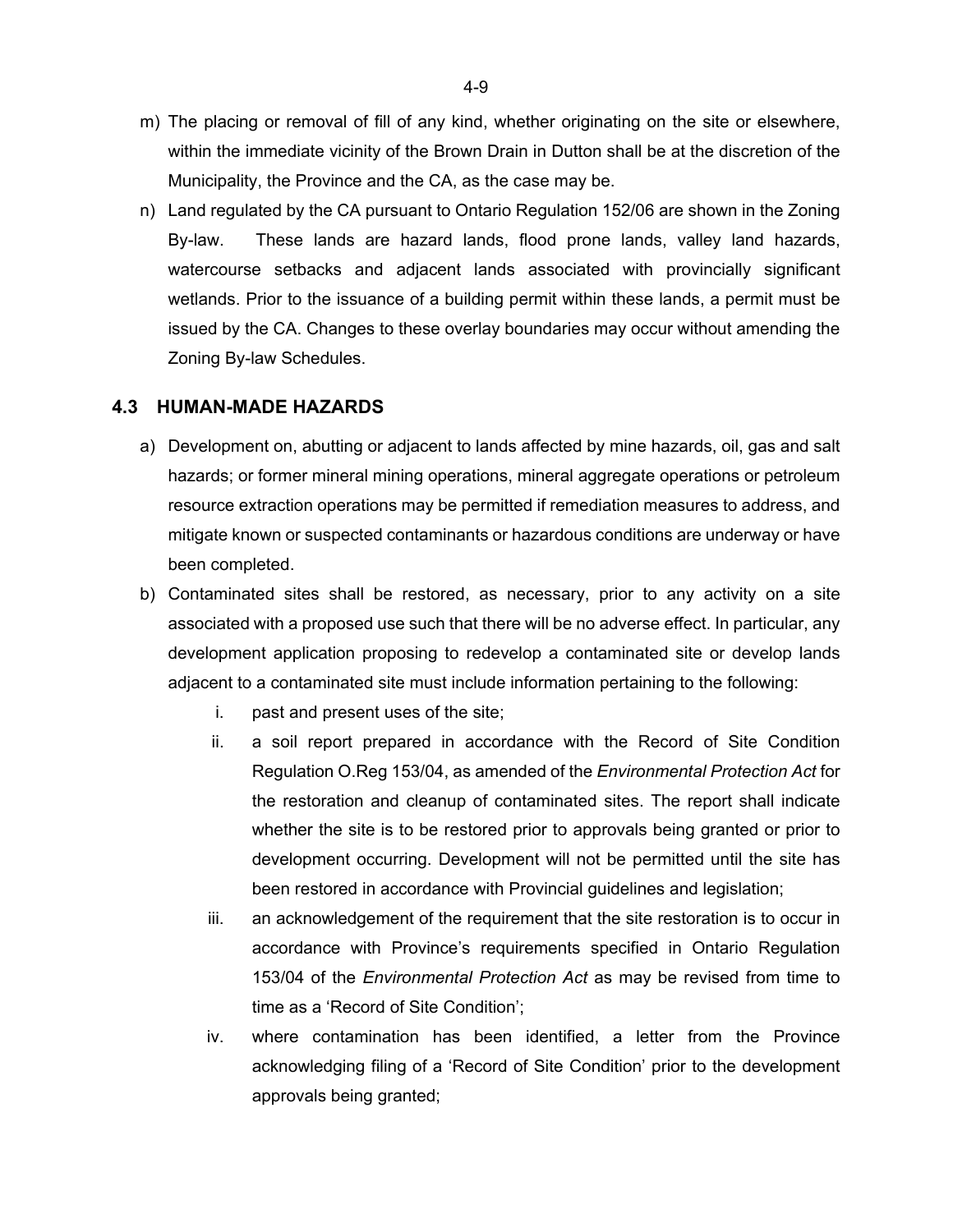- v. there will be no change in property use for any of the property use changes specified in *Regulation 153/04*, as amended of the *Environmental Protection Act*, save and except the exemptions provided for by *Regulation 153/04*, unless a Record of Site Condition has been obtained and filed;
- vi. where feasible, on-site and local re-use of excess soil through planning and development approvals while protecting human health and the environment should be supported;
- vii. unplugged oil and natural gas wells must be decommissioned (plugged) in accordance with the Province's *Oil, Gas and Salt Resources Act* regulations and Provincial Operating Standards. A licence pursuant to the *Oil, Gas and Salt Resources Act*, is required in order to perform any work on a well. It is recommended that although development may not be proposed near an unplugged well, landowners should decommission (plug) the wells and associated works for safety purposes; and
- viii. Development on, or adjacent to oil, gas and salt hazards or former petroleum operations will be permitted only when rehabilitation measures to address and mitigate known and suspected hazards are underway or have been completed. Prior to the issuance of a building permit, landowners proposing to develop a site with an abandoned well, must reference the 'Record of Site Condition Regulation, O. Reg. 153/04' as amended by the *Environmental Protection Act* and must decommission the well and associated works.

## **4.4 MINERAL AGGREGATE RESOURCES**

#### **4.4.1 BACKGROUND**

- a) Areas shown as 'Mineral Aggregate Resources' are those overlay areas on Schedule 'C' of this Plan of known deposits of mineral aggregate resources within the Municipality. While the Municipality is not rich in high quality aggregate resource potential, certain areas along the Thames River and between Highway No. 401 and County Road No. 3 have been identified as potential Mineral Aggregate Resource Areas, as shown on Schedule 'C' of this Plan. There is potential for deposits of mineral aggregate resources across the Municipality.
- b) This section sets out the requirements and conditions for establishing a mineral aggregate operation in the Municipality as well as for wayside pits. All future mineral aggregate operations in the Municipality must be properly zoned for such purposes by the Zoning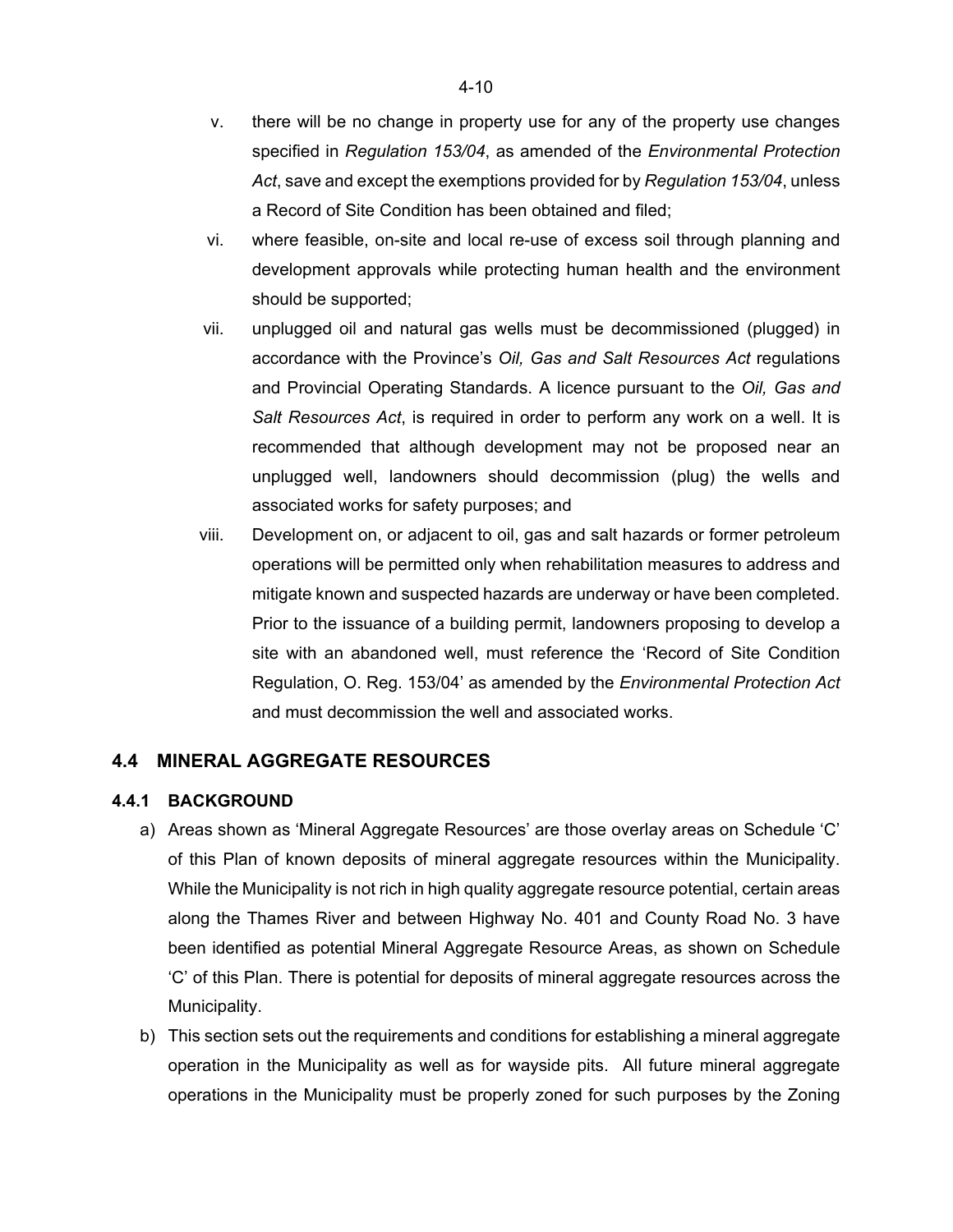By-law and be licensed by the Province pursuant to the Aggregate Resources Act. In considering a Zoning By-law Amendment to permit the establishment of a commercial pit and in recommending to the Province on applications for a license, the Municipality will have regard to the policies which follow, as well as being consistent with the PPS. Establishment of new mineral aggregate operations in areas not currently identified will require a Zoning By-law Amendment.

c) This section also addresses those uses which are not directly related to aggregate resource extraction in areas shown as 'Mineral Aggregate Resources' including; criteria to be taken into consideration when establishing a pit; changing the zoning of lands shown as 'Mineral Aggregate Resources' and, the rehabilitation of abandoned mineral aggregate operations in the Municipality.

#### **4.4.2 GOALS**

- a) To protect areas with mineral aggregate resource potential; and
- b) To ensure that where the extraction of mineral aggregate resources is undertaken it is based on sound resource management and rehabilitation techniques, and creates a minimum of disruption to the environment and inconvenience to neighbouring residents.

#### **4.4.3 POLICIES**

- a) Within the areas shown as 'Mineral Aggregate Resources' on Schedule 'C' of this Plan the primary use of land shall be for the existing or future extraction of sand and gravel. Uses accessory to extraction such as processing (including crushing, washing, and recovery of recycled asphalt and concrete) and the stockpiling of aggregate products extracted from the operation shall also be permitted. Extracted mineral aggregate resources from outside the Municipality and from lands elsewhere in the Municipality may also be permitted in these areas for purposes of processing or stockpiling. A new pit shall not require an amendment to this Plan provided it is proposed to be located within an area shown as 'Mineral Aggregate Resources' on Schedule 'C' of this Plan and provided it complies with the policies of this Plan.
- b) Secondary uses may be permitted and may include such uses as agriculture, forestry, conservation, and outdoor recreation uses. The actual uses permitted will be specified in the Zoning By-law.
- c) Where lands are shown as 'Mineral Aggregate Resources' on Schedule 'C' of this Plan such areas do not constitute Municipal approval for the opening of a new pit or quarry. All new pit and quarry operations shall require an amendment to the Zoning By-law and a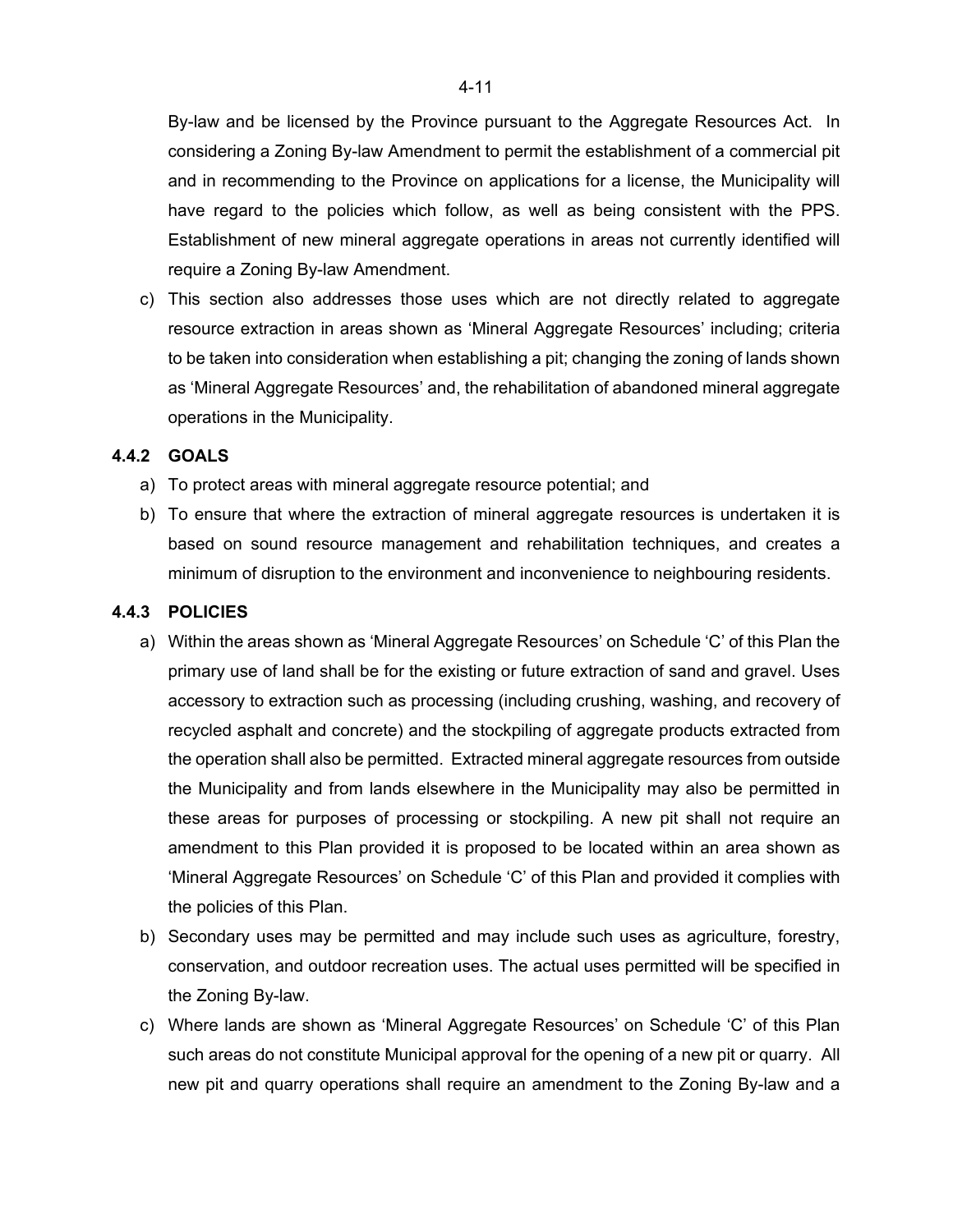license from the Province pursuant to the *Aggregate Resources Act*, and regulations pursuant thereto. In addition, all pit operations shall satisfy the requirements of the Province with respect to matters of: water supply; the taking of water; the disposal of liquid wastes and the control of air pollution, including noise, dust, and vibration in accordance with the *Aggregate Resources Act*. Permits-to-take-Water and Environmental Compliance Approval (water treatment/discharge; air emissions) may be required for an extraction operation.

- d) Mineral aggregate operations shall be protected from development and activities that would preclude or hinder their expansion or continued use or which would be incompatible for reasons of public health, public safety, or environmental impact. In areas adjacent to 'Mineral Aggregate Resources' areas or in known deposits of mineral aggregate resources, development and activities which would preclude or hinder the establishment of new operations or access to the resources shall only be permitted if:
	- i. resource use would not be feasible; or
	- ii. the proposed land use or development serves a greater long-term public interest; and
	- iii. issues of public health, public safety and environmental impact are addressed.
- e) The Zoning By-law will zone only those lands already in use and licensed by the Province for purposes of aggregate resource extraction. Lands shown as 'Mineral Aggregate Resources' but not currently used or licensed for extraction may be restricted in their use until such time as an application for a license pursuant to the *Aggregate Resources Act*, has been submitted and the requirements of this Plan are deemed satisfied by the Municipality.
- f) Proposals for the establishment of a pit (other than a wayside pit) shall satisfy the following criteria:
	- i. Ground water resources: A pit will not be permitted which has the potential to have a deleterious effect on the quantity or quality of ground water resources. Mitigating measures or safeguards may be required to ensure neighbouring water wells will not be jeopardized;
	- ii. Adjacent and surrounding land use: All proposed pits shall be compatible with existing (or proposed) neighbouring land uses. Generally, the opening of new pits will be discouraged in areas adjacent to an area designated 'Hamlet,' or areas zoned or developed for residential purposes. To minimize any land use conflicts, screening measures in the form of tree planting, earth berms or some combination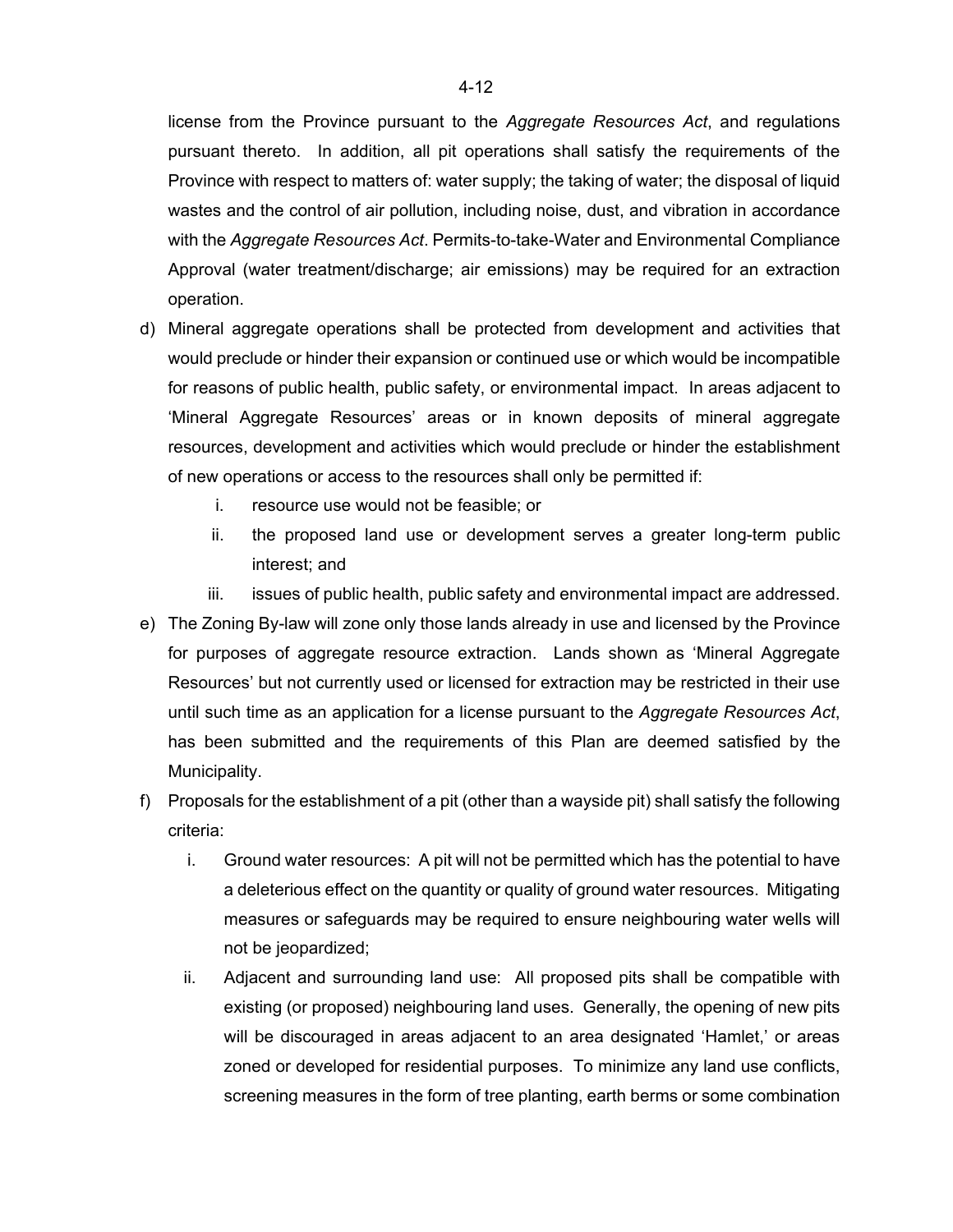thereof to provide an effective visual and noise buffer between the proposed pit and neighbouring land uses may be required. Limitations may be imposed on operating hours and the nature and location of processing facilities to ensure a reasonable degree of compatibility with neighbouring land uses;

- iii. Vehicular access: All roads to be used as truck routes serving the proposed pit shall be adequate or made adequate to meet the increase in truck traffic placed on them subject to the approval of the authority having jurisdiction. In no case shall access to these roads be permitted where traffic hazards could result due to poor sight lines or proximity to a traffic intersection;
- iv. Rehabilitation: Rehabilitation in the 'Agricultural' designation will be carried out so that substantially the same areas and same average soil quality for agriculture are restored, unless the following criteria have been met:
	- 1. there is a substantial quantity of mineral aggregate resources below the water table warranting extraction, or the depth of mineral aggregate extraction makes such rehabilitation unfeasible;
	- 2. other alternatives have been considered by the applicant and found unsuitable. The consideration of other alternatives shall include resources in areas of Canada Land Inventory Class 4 to 7 soils, resources on lands identified as designated growth areas, and resources on prime agricultural lands where rehabilitation is feasible. Where no other alternatives are found, prime agricultural lands shall be protected in this order of priority: specialty crop areas, Canada Land Inventory Classes 1, 2 and 3;
	- 3. agricultural rehabilitation in remaining areas is maximized; or
	- 4. an amendment to this Plan is obtained in accordance with all other policies of this Plan.
- v. Site plan: All proposals to open a pit shall require the submission of a site plan complete with information as required by the *Aggregate Resources Act*, and regulations pursuant thereto, or any other pertinent and applicable government legislation or guidelines;
- vi. Zoning: All new and existing pit operations shall be zoned in a separate Zone category in the Zoning By-law. The By-law shall establish the range of uses permitted and the regulations governing these uses.
- vii. Hours of operation and truck routes: The Municipality may pass by-laws, pursuant to the *Municipal Act*, to minimize impacts on neighbouring land uses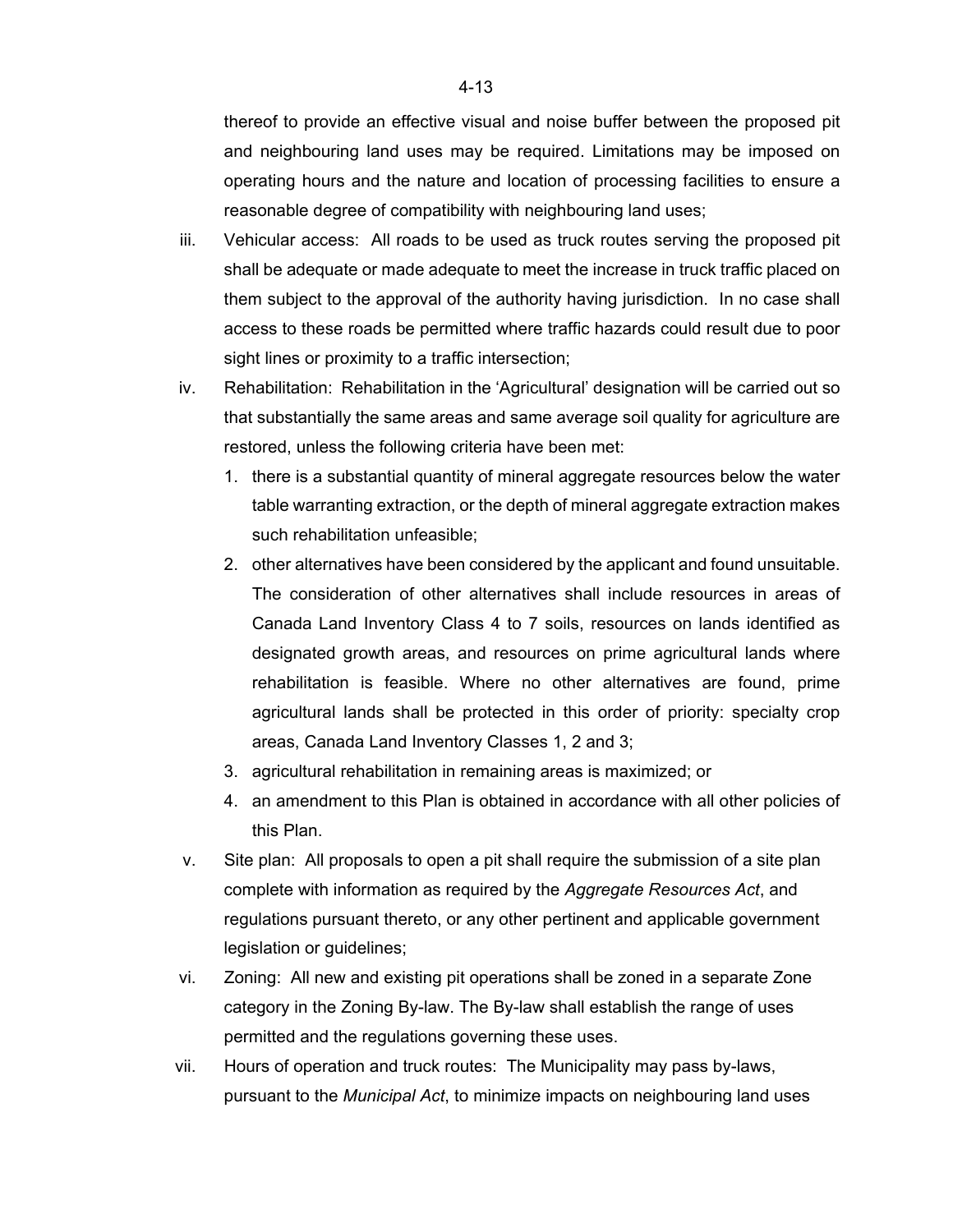and on Municipality roads. These by-laws may specify hours of operation, designation of truck routes and similar measures.

- g) Application for a license to the Province to establish a pit will be reviewed by the Municipality in accordance with the policies of this Plan. As a result of such review, the Municipality may recommend approval of the application, may recommend the application be denied, or may recommend the application be approved subject to certain conditions.
- h) Wayside pits and quarries, portable asphalt plants and portable concrete plants used on public authority contracts shall be permitted, without the need for an Official Plan Amendment, rezoning or development permit under the *Planning Act* in all areas, except those areas of existing development or particular environmental sensitivity which have been determined to be incompatible with extraction and associated activities.
- i) Where a wayside pit or quarry, or a portable asphalt plant is established on agricultural land, restoration of the agricultural capability of the lands in accordance with the PPS will be required. Rehabilitation to agricultural and agricultural related uses, forestry, conservation or nature reserves will not require an amendment to this Plan.
- j) To the extent its administrative and financial resources permit, the Municipality will support the efforts of landowners, special interest groups, the Lower Thames Valley Conservation Authority (CA), and the Province in the rehabilitation of abandoned pits provided such rehabilitation is for a permitted use which is in conformity with the policies of the land use designation within which the abandoned pit is situated, as well as any other relevant policies of this Plan.
- k) The creation of new lots or the alteration of existing lots, which have the effect of significantly reducing the viability of an existing or potential extractive operation, will not be permitted.
- l) Until such time as a proposal for a pit is submitted and found acceptable to the Municipality in accordance with the policies of this section, lands shown as 'Mineral Aggregate Resources' may remain zoned Agricultural (Al) in the Zoning By-law and the policies of this Plan which governs such zoning, namely, those of the 'Agriculture' area.
- m) The removal or leveling of hills containing aggregate resources for the purposes of increasing or improving lands for agricultural uses provided that no excavation takes place below the average grade of land surrounding the hill shall be permitted without the need for an amendment to this Plan or the Zoning By-law. Permission to remove or level these sites shall, however, be subject to approval of Council and a license being issued by the Province pursuant to the Aggregate Resources Act.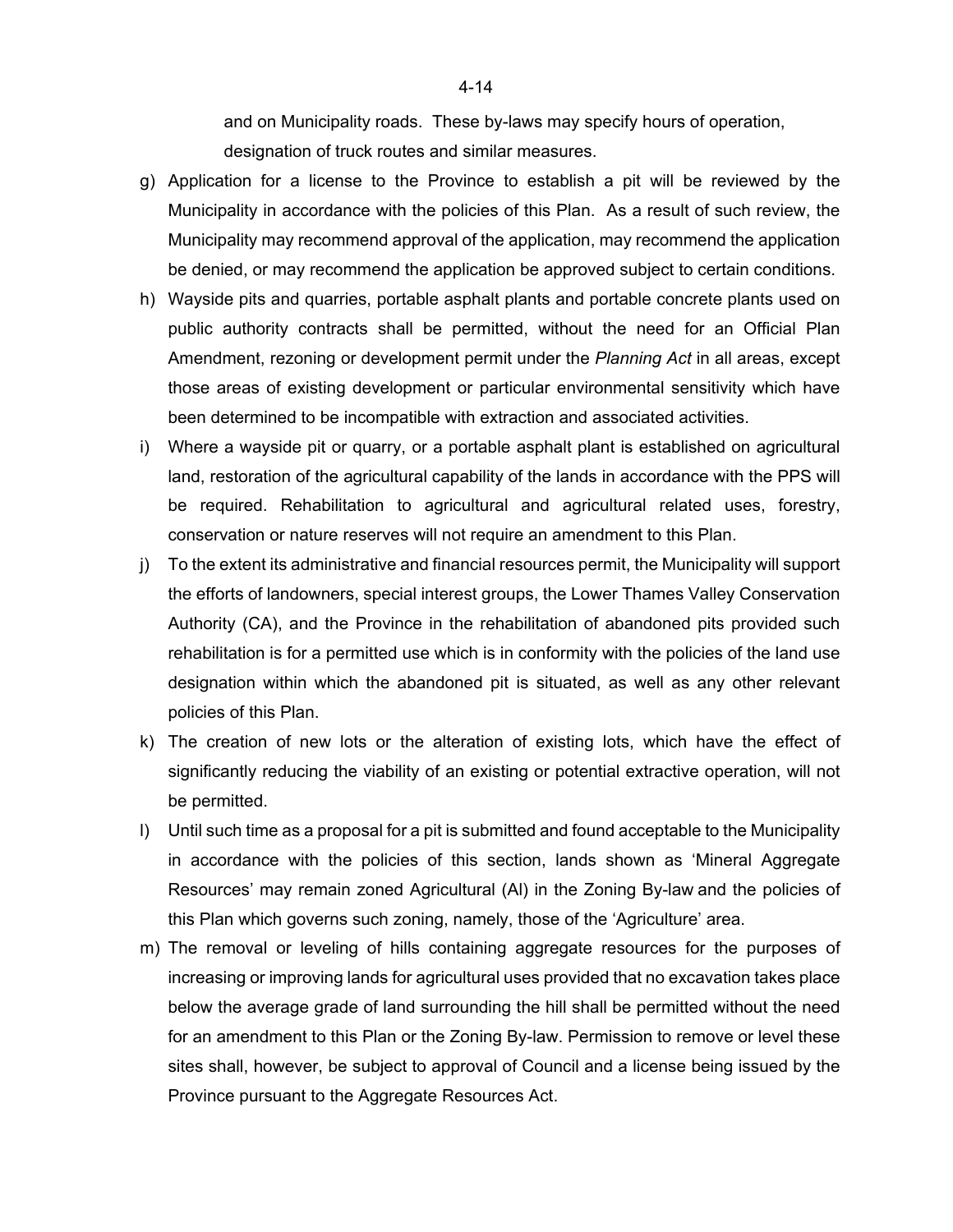### **4.5 SOURCE WATER PROTECTION**

a) The policies of this Plan implement and complement the policies of the Thames-Sydenham and Region Source Protection Plans that apply within the Municipality in compliance with the *Clean Water Act, 2006*.

## **4.6 WATER RESOURCES**

- a) In accordance with the policies of the PPS, this Plan shall endeavour to recognize the surface water features, ground water features, hydrologic functions, and natural heritage features and areas which are necessary for the ecological and hydrological integrity of the watershed. These features will be designated overlay areas shown as 'Surface and Ground Water Features' on Schedule 'C' of this Plan upon their availability.
- b) The Municipality shall adopt and implement the terms of the PPS.
- c) The Municipality shall encourage efficient and sustainable use of water resources including water conservation, sustaining water quality, and encouraging stormwater management practices which minimize water volume and contaminant loads while using increased vegetation and pervious surface materials.
- d) The Municipality shall discourage development and site alteration on or adjacent to surface water features and ground water features.
- e) Pursuant to the *Beds of Navigable Waters Act*, the waterbed of navigable waterways is claimed as Provincial Crown Lands. Any alterations to navigable waterways which alter the alignment or shape of the channel cross section shall be approved by the CA and the Province.

### **4.7 GROUND AND SURFACE WATER PROTECTION**

- a) Ground and surface water sources occur throughout the Municipality. Groundwater sources need to be protected to promote public health and as an essential resource for settlement area and rural water supplies, agricultural production and the maintenance of natural heritage features.
- b) The Municipality shall encourage agricultural practices that protect water resources.
- c) The Municipality shall ensure that land use planning contributes to the protection, maintenance, and enhancement of water and related resources and aquatic systems on an integrated watershed management basis.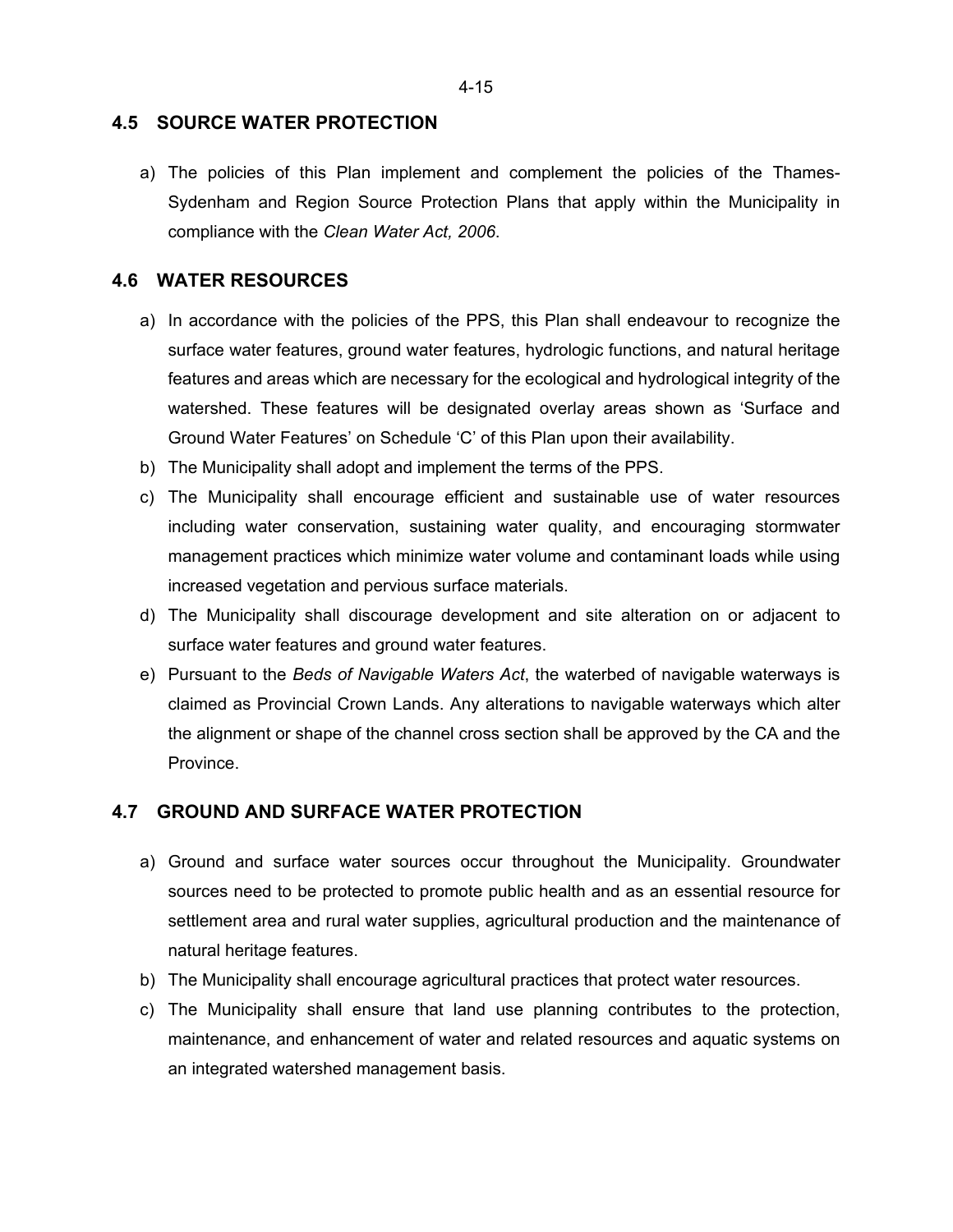d) The Municipality shall protect surface and groundwater quality through the use of regulatory and voluntary means of prohibiting, restricting, or influencing land uses and activities within vulnerable areas.

### **4.8 MINERALS AND PETROLEUM RESOURCES**

- a) The exploration for and the production of oil, gas, and salt resources including related buildings, structures, pipelines and related facilities shall be permitted in all land use designations, except in the Village of Dutton and the 'Hamlet' designations. Mineral mining operations and petroleum resource operations shall be protected from development and activities that would preclude or hinder their expansion or continued use or which would be incompatible for reasons of public health, public safety or environmental impact. All exploration and production activities are to be in compliance with the *Oil, Gas, and Salt Resources Act* regulations and Provincial Operating Standards thereto.
- b) The municipality shall support the subsurface storage of oil, gas, and salt resources, subject to provincial regulations, so long as they do not adversely affect surface development rights as set out in this Plan.
- c) The municipality shall support the proper disposal of oil field brines, in accordance with Provincial regulations.
- d) New development shall be set back 75 metres from existing petroleum wells and associated works; this setback being equivalent to the setback required under the *Oil, Gas and Salt Resources Act* for new wells from existing development.
- e) Where development is proposed adjacent to or above known pools or deposits, shown as overlay areas on Schedule 'C' of this Plan as 'Oil Reservoir' and 'Gas Reservoir,' the Province shall be consulted regarding measures to allow possible future access for resource production purposes. Development and activities which will preclude or hinder the establishment of new operations or access to the resources shall only be permitted if:
	- i. resource use would not be feasible; or
	- ii. the proposed land use or development serves a greater long-term public interest; and
	- iii. issues of public health, public safety, and environmental impact area addressed.
- f) The municipality shall encourage the use of technology for the exploration and production of subsurface resources from a well site that is located on lands adjacent to a natural or cultural heritage area. If there are no alternatives to exploration and production within a natural or cultural heritage area, measures will be undertaken to reduce negative impacts.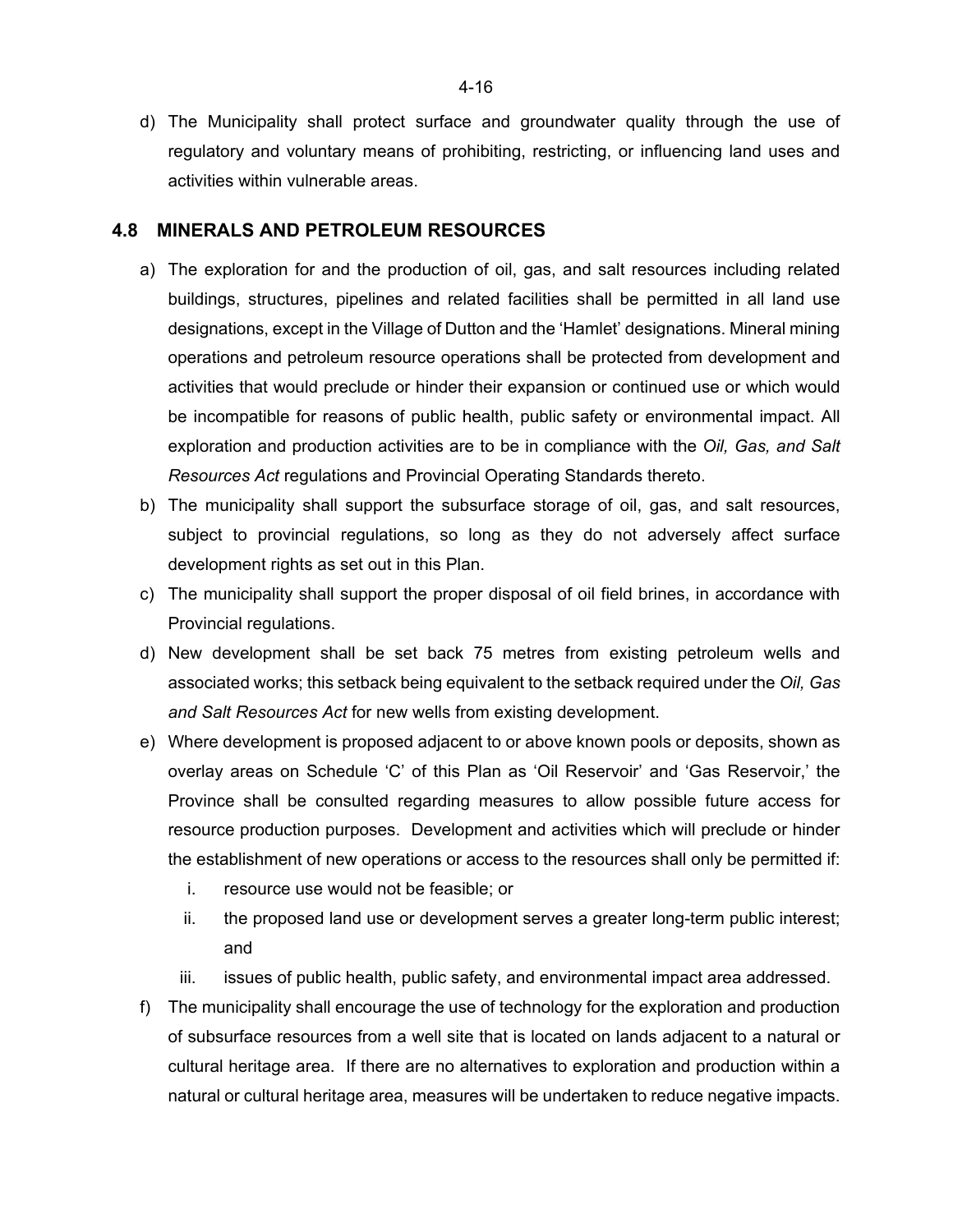Where forest cover is removed it shall be replaced at a location specified by the landowner, unless no such location is suitable for tree cover, wherein the municipality may specify a location, as required by the County of Elgin Tree Cutting By-law.

- g) Upon cessation of production, sites of former petroleum operations including wells and associated works shall be rehabilitated to permit uses set out in the land-use designation where the sites are located. Upon cessation of production from wells in prime agricultural areas, rehabilitation shall restore the site so it can be used for agricultural purposes.
- h) As a condition of approving subsequent development on sites of former petroleum operations, the municipality will require that improperly abandoned wells and associated works that are known or discovered on the lands during development will be properly decommissioned in accordance with provincial requirements. Any development proposals on known historic salt solution mining activity areas will require a geo-technical study completed by a qualified engineer to ensure that development can occur safely.
- i) If sites of former works are discovered, these locations shall be rehabilitated prior to development proceeding.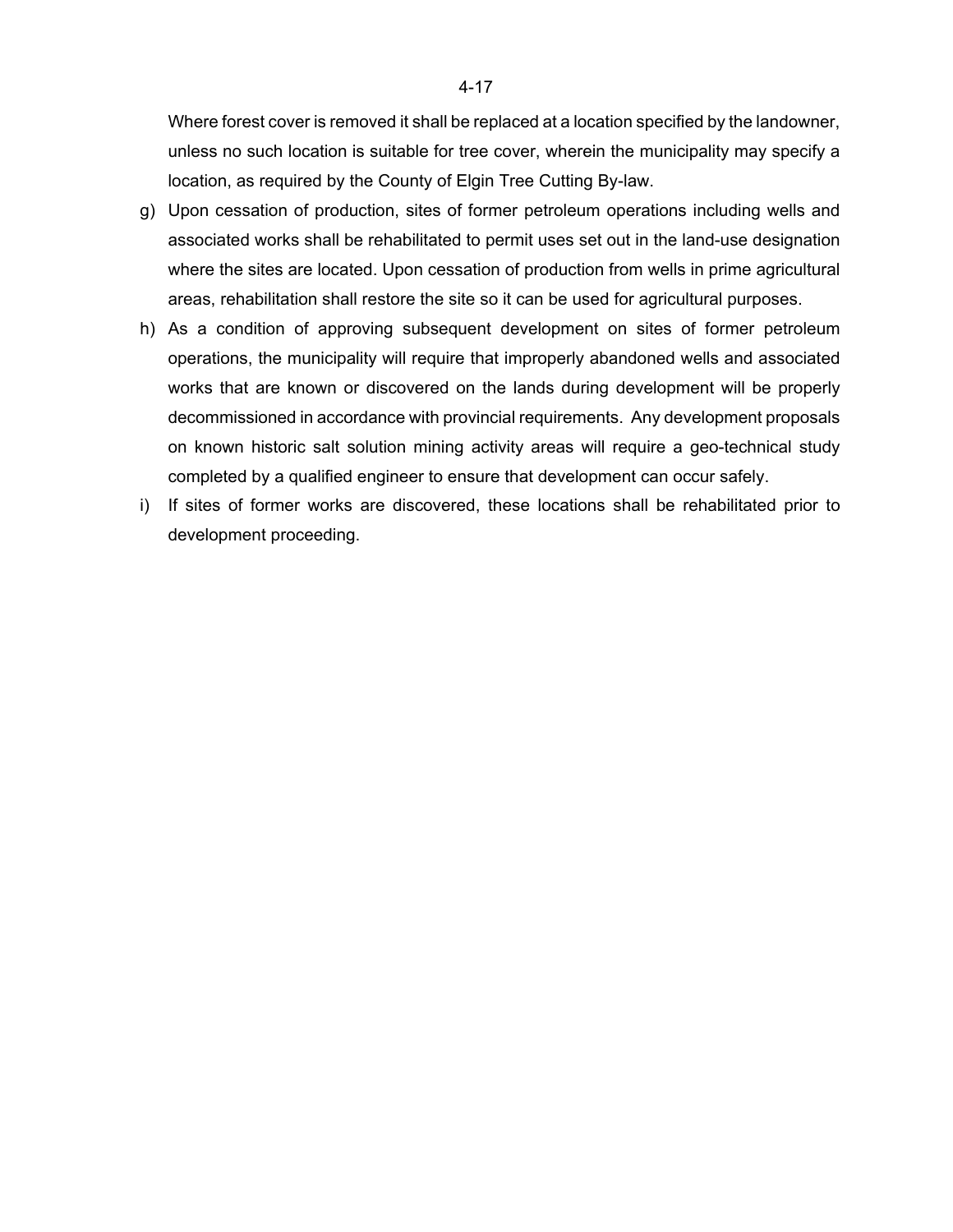# **5.0 COMMUNITY IMPROVEMENT**

# **5.1 BACKGROUND**

- a) This section of this Plan contains the goals, objectives and policies of the Municipality relating to community improvement. The entire Municipality is designated as 'Community Improvement Areas.' The term community improvement has been defined as encompassing "...all those activities both public and private, which maintain, rehabilitate, and redevelop the existing physical environment to accommodate the social and economic priorities within the community." Provisions relating to community improvement are a prerequisite for participation by the Municipality in certain provincially sponsored improvement programs designed to financially assist municipalities in these undertakings.
- b) The 'Community Improvement Areas' in this section are areas that have been identified as exhibiting the greatest deficiencies in municipal services and facilities (e.g. water mains, sanitary and storm sewers, streets, sidewalks, parks and recreation facilities). By identifying these areas, by establishing appropriate objectives and the means by which improvements will be undertaken, and by integrating the concept of community improvement within the overall planning framework of the Municipality, the benefits resulting from improvement projects are expected to have greater impact.

# **5.2 GOALS**

- a) To improve the designated hamlets and village of the Municipality in a manner that enhances their role and attractiveness as rural service centres and
- b) To ensure an acceptable and cost-effective standard of municipal services and facilities.

# **5.3 OBJECTIVES**

- a) In the context of the expressed community improvement goal, the following more specific objectives will be pursued:
	- i. To improve deteriorating or otherwise substandard on-site services (e.g. water supply, sanitary waste disposal), municipal services, public utilities, and social and recreation facilities;
	- ii. To encourage the rehabilitation and maintenance of substandard housing, commercial properties and brownfield sites;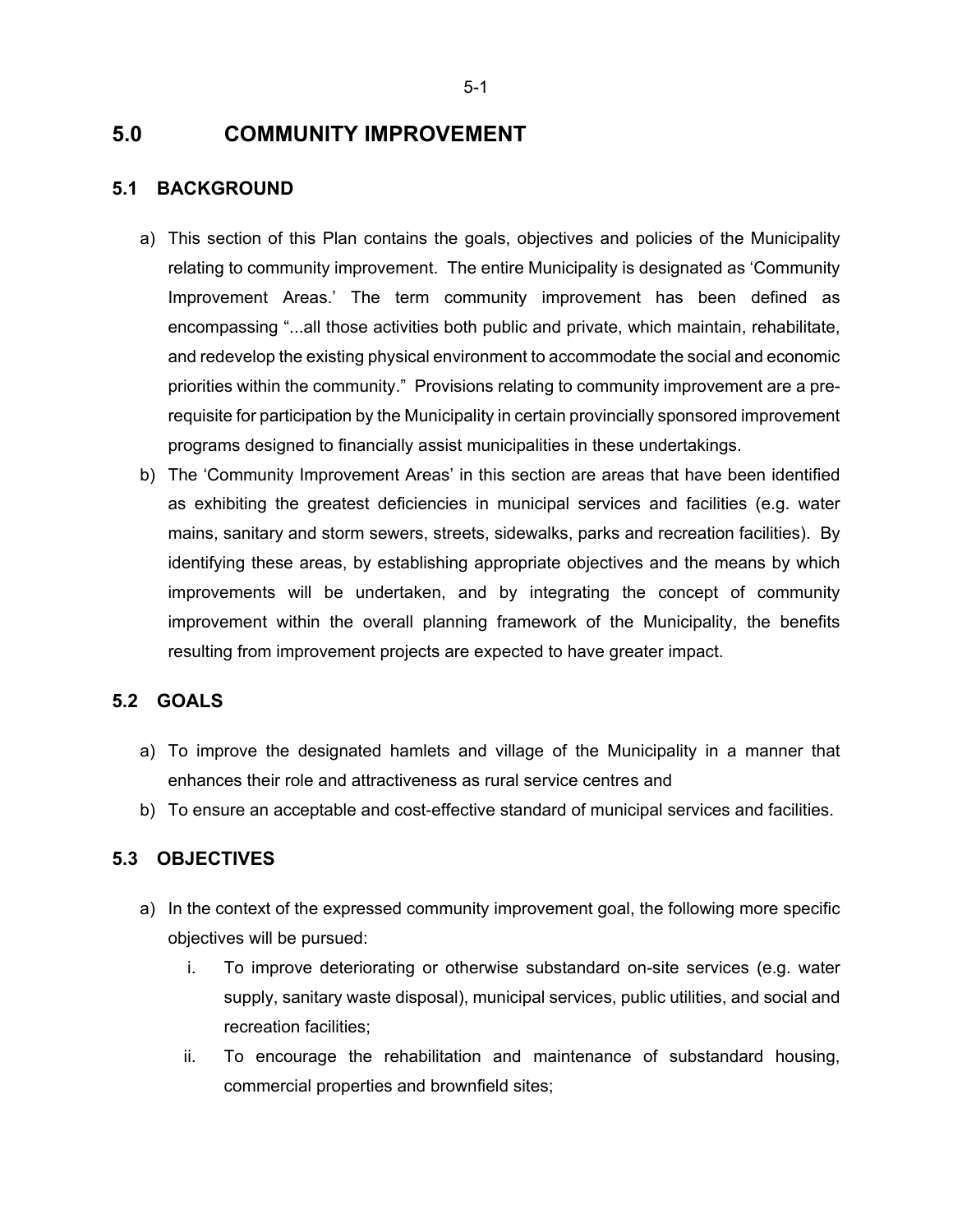- iii. To encourage the demolition or removal of buildings and structures in a derelict or unsafe condition where rehabilitation is neither economically feasible nor practical;
- iv. To eliminate or at least effectively reduce land use conflicts and incompatibilities;
- v. To enhance the physical appearance and character of the built environment and to encourage the conservation and renewal of cultural heritage resources; and
- vi. To encourage the efficient use of vacant or underutilized parcels of land.

# **5.4 POLICIES**

- a) The 'Community Improvement Areas' will be based on a consideration of the following criteria:
	- i. Deficiencies in municipal services and facilities, in particular water supply, streets, street lighting, storm drainage, sidewalks, parks and public recreation facilities;
	- ii. Existence of a significant number of residential and commercial properties, or brownfield sites, which are in need of demolition, rehabilitation, or maintenance;
	- iii. Existence of conflicting or incompatible land uses;
	- iv. Unattractive or unappealing visual character and image;
	- v. Existence of vacant or underutilized parcels of land that exhibit a development potential.
- b) The area designated as a 'Community Improvement Areas' comprise the entire Village of Dutton as shown on Schedule 'D' of this Plan and the designated hamlet areas of Iona, Iona Station and Wallacetown as shown on Schedule 'A' of this Plan. Community improvements have been determined to be both necessary and desirable in these areas as per the application of the criteria set out in Section 5.4 (a) of this Plan.
- c) Within the 'Community Improvement Areas,' the Municipality may by by-law, designate a 'Community Improvement Project Area' and prepare a 'Community Improvement Plan' within the meaning of the *Planning Act*. These plans will identify specific improvement projects to be undertaken, their estimated cost, and the period during which they will be undertaken. Opportunities will be provided for public input in the preparation of the plan, prior to its adoption by Council.
- d) Once a 'Community Improvement Plan' has been approved, the Municipality may undertake community improvements in accordance with this Plan. In undertaking these improvements, the Municipality may contract, repair, rehabilitate, or improve buildings on land acquired or held by it; sell, lease or otherwise dispose of any such building and land appurtenant thereto; or make grants or loans to the owners of land and buildings to assist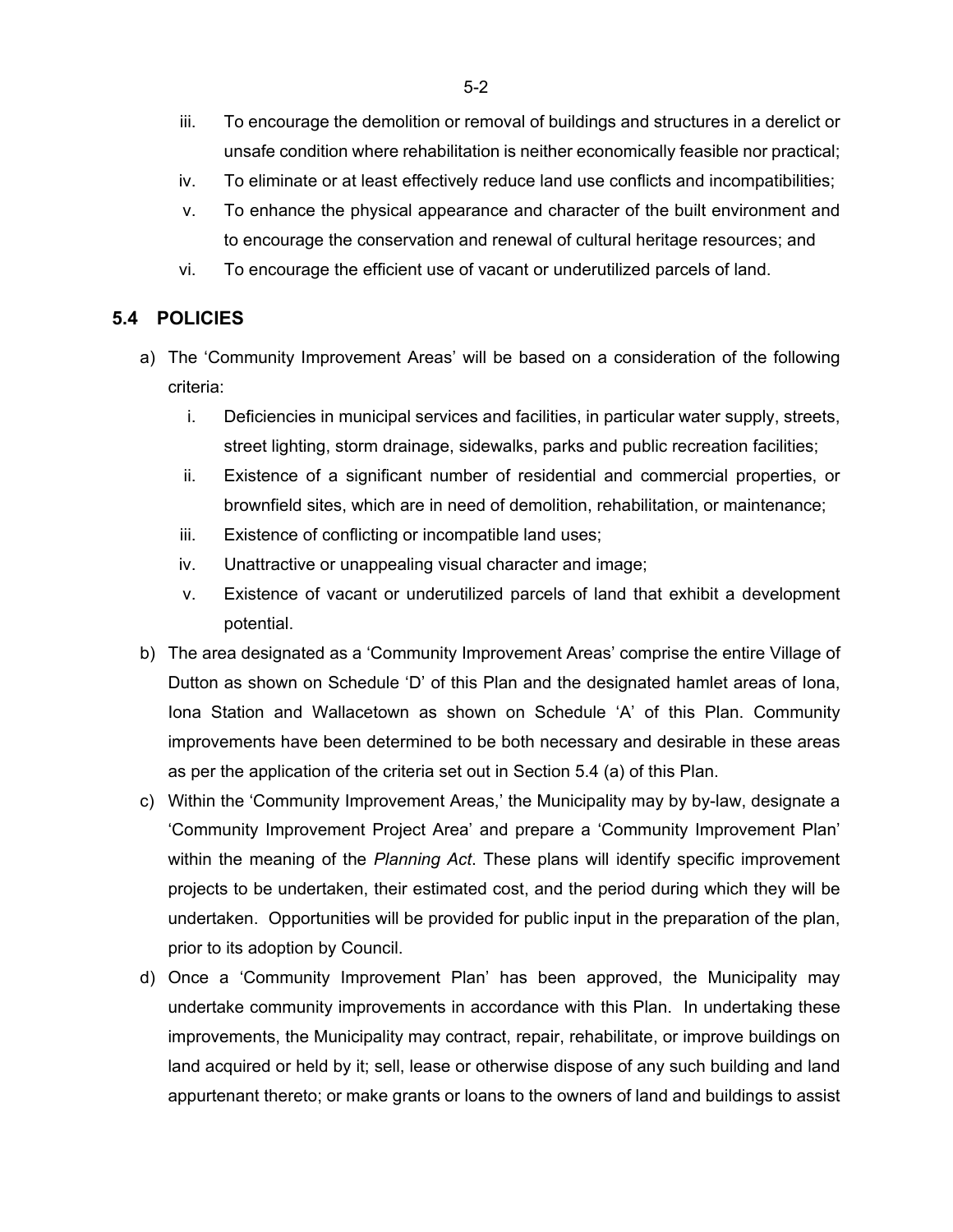in the rehabilitation of such land and buildings in conformity with the 'Community Improvement Plan.'

- e) The Municipality will enforce its Property Maintenance and Occupancy Standards By-law within the 'Community Improvement Areas' to ensure an acceptable standard of property maintenance and building conditions.
- f) To the extent its financial resources and priorities permit, and in order to reduce the financial impact of community improvement on its ratepayers, the Municipality will participate in programs of the provincial and federal government to achieve its community improvement objectives.
- g) The Municipality may participate in federal and provincial housing programs aimed at assisting homeowners in the upgrading of substandard housing conditions.
- h) The Municipality will endeavor to maintain all municipally owned land and facilities in the 'Community Improvement Areas' to an acceptable standard and will encourage other public bodies and agencies to do likewise.
- i) The Municipality will attempt to eliminate or at least effectively reduce land use conflicts or incompatibilities by seeking the co-operation of affected property owners, by the relocation of these uses to more suitable areas, by strict controls on the expansion of these uses, and by encouraging changes to more compatible uses.
- j) Priorities for community improvement will be established on an annual basis namely through the municipal budgeting process and upon consideration of the following:
	- i. The extent to which the Municipality is able to allocate funds for community improvement given other municipal priorities and financial resources;
	- ii. The logical sequence of undertaking improvements;
	- iii. The nature and availability of federal and provincial programs, grants, and subsidies that would reduce the financial impact of community improvements on the Municipality;
	- iv. The type and degree to which deficiencies exist;
	- v. The probable impact that public expenditure will have on inducing rehabilitation and improvements to privately owned property;
	- vi. Petitions and input from affected residents and property owners;
	- vii. In the event of an emergency situation or a newly identified deficiency, priorities may be reevaluated.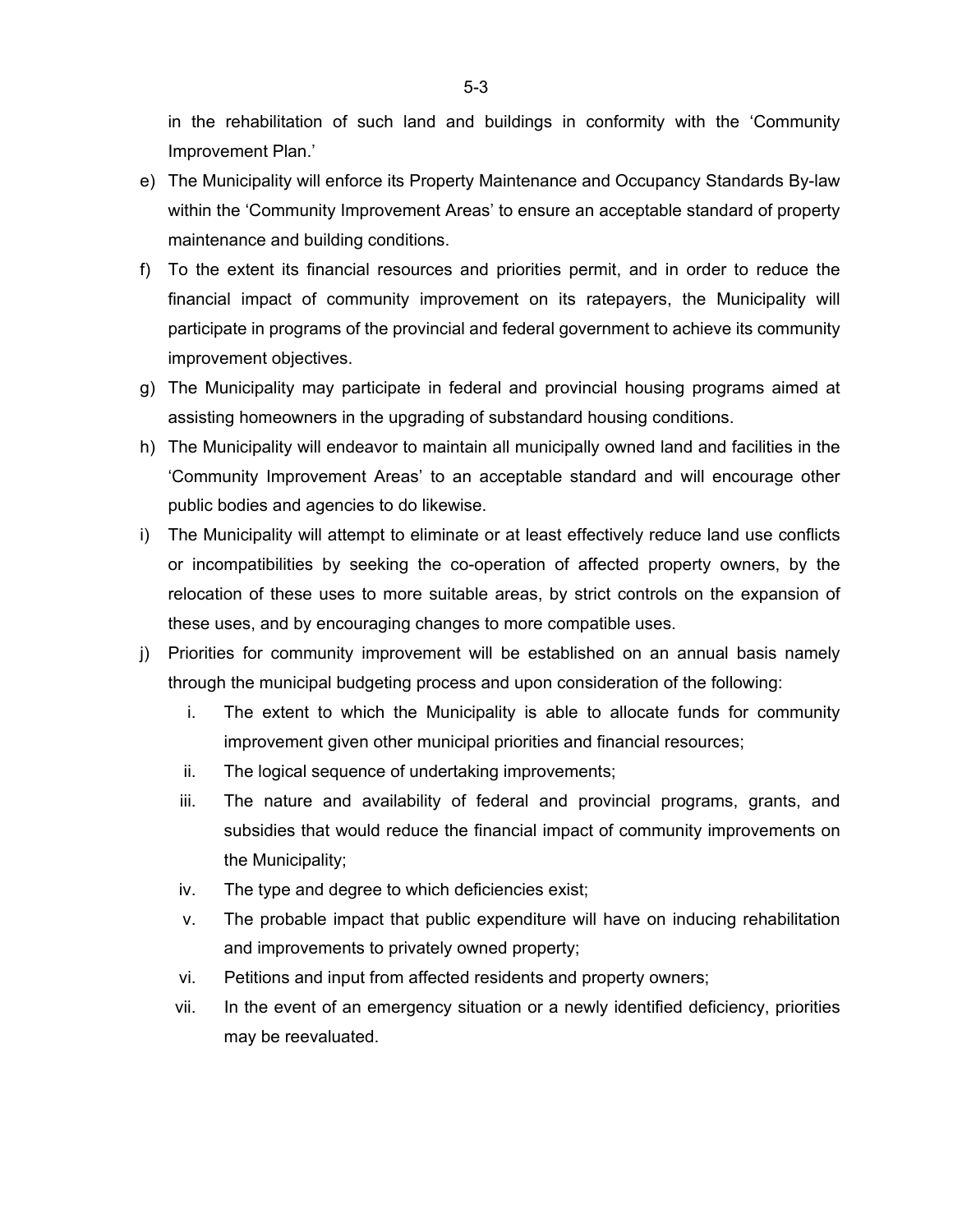# **6.0 INFRASTRUCTURE**

# **6.1 PUBLIC WORKS, CAPITAL WORKS AND PUBLIC HEALTH**

- a) The undertaking of public works within the Dutton Dunwich will be carried out only in accordance with this Plan as specified by the *Planning Act*.
- b) The Sewage Treatment Facility for the municipality is shown on Schedule 'A' of this Plan.
- c) The Plan will be used as a basis for the preparation of five-year capital works programs.
- d) The phasing and priority of development shall be determined by;
	- i. the policies of this Plan; and
	- ii. the feasibility of installing or extending services or the adequacy of existing services.
- e) The Municipal Council may at its discretion, circulate proposed Master Plans, Official Plan and Zoning By-law Amendments, and land use and development proposals to the Southwest Public Health for their review and comments related to any potential public health significance.

# **6.2 MUNICIPAL SERVICES AND UTILITIES**

- a) Municipal sewage services and municipal water services are the preferred form of servicing for settlement areas to support protection of the environment and minimize potential risks to human health and safety.
- b) Within settlement areas with existing municipal sewage services and municipal water services, intensification and redevelopment shall be promoted wherever feasible to optimize the use of the services.
- c) Where municipal sewage services and municipal water services are not available, planned or feasible, private communal sewage services and private communal water services are the preferred form of servicing for multi-unit/lot development to support protection of the environment and minimize potential risks to human health and safety.
- d) Where municipal sewage services and municipal water services or private communal sewage services and private communal water services are not available, planned or feasible, individual on-site sewage services and individual on-site water services may be used provided that site conditions are suitable for the long-term provision of such services with no negative impacts.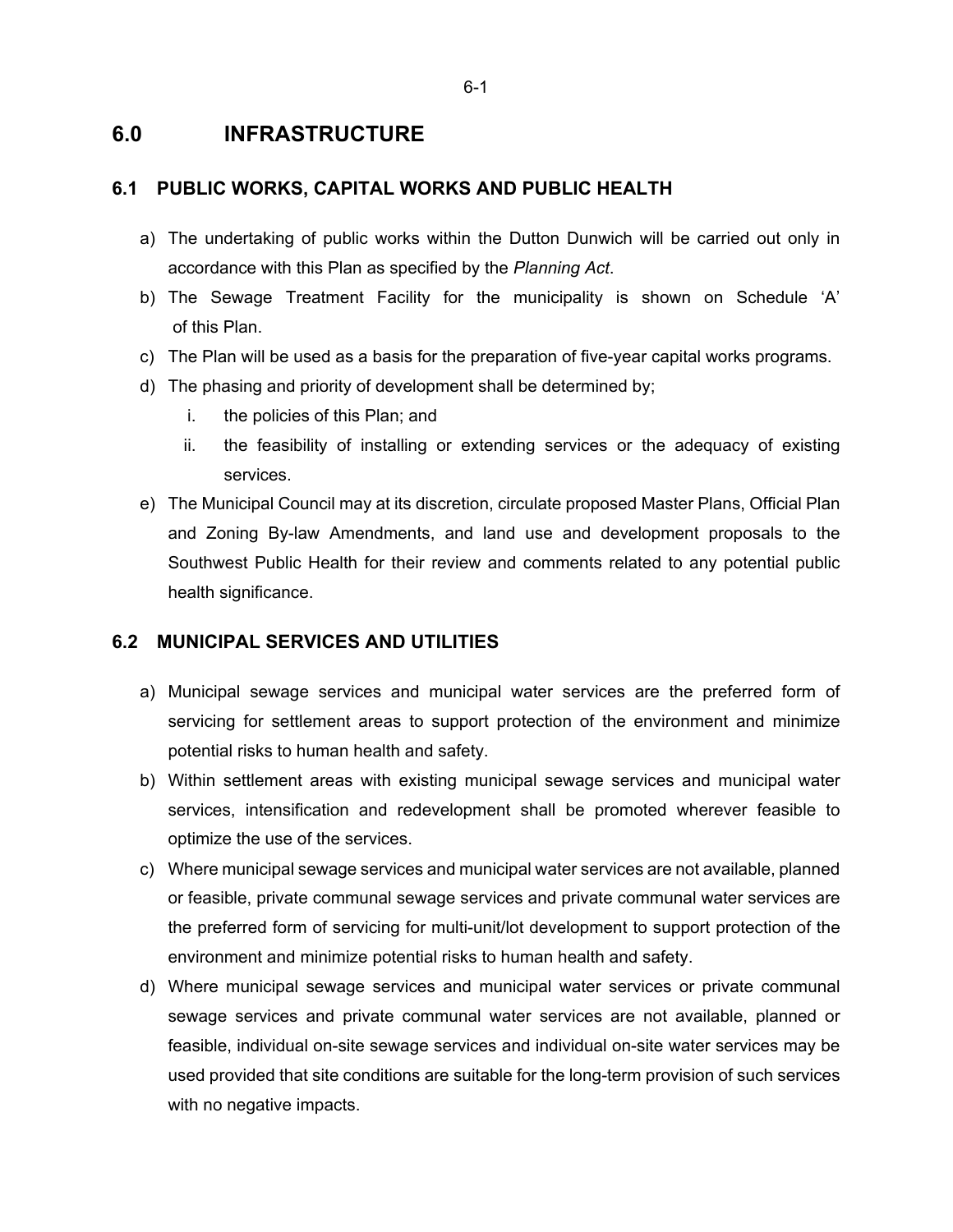- e) In rural settlement areas, individual on-site sewage services and individual on-site water services may be used for infilling and minor rounding out of existing development.
- f) Water supply reservoirs, sanitary waste treatment plants, sewage lagoons, and landfill sites will generally be permitted in areas designated 'Agriculture' subject to the approval of the authority having jurisdiction.
- g) Water lines, sanitary and storm sewers, gas lines, telephone lines, communication towers and similar transmission systems including related facilities (such as pumping stations, and compressor stations) shall be permitted in all land use areas subject to the following criteria:
	- i. Agricultural land, natural heritage and natural hazards are avoided wherever possible;
	- ii. Designated 'Hamlet' areas are avoided where such transmission systems or related facilities would have a significant visual impact;
	- iii. Design and maintenance is in general harmony with the character of the area within which the facilities are located;
	- iv. Site landscaping and buffering is undertaken and maintained where deemed appropriate;
	- v. All relevant provisions of the Zoning By-law are complied with;
	- vi. Will require approval of the CA if in 'Hazardous Lands' on Schedule 'C' of this Plan;
	- vii. Prior to undertaking or authorizing the undertaking of any of the abovementioned utilities or related facilities in or affecting the Municipality, it is expected that the proponents will consult with the Municipality and will have due regard to the criteria established; and
	- viii. For those developments located adjacent to, or in the vicinity of, a Provincial highway, where drainage would impact a Provincial highway, the Province will be required to review and approve the Stormwater Management Plans and Report.
- h) All existing and proposed undertakings of Hydro One, other than their buildings or land used for executive, administrative or retail purposes or held under lease or license from Hydro One, are permitted in all land use designations without an amendment to this Plan.

# **6.3 HIGHWAYS AND ROADS**

a) Public highways and roads are designated as 'Provincial Highways,' 'County Roads' or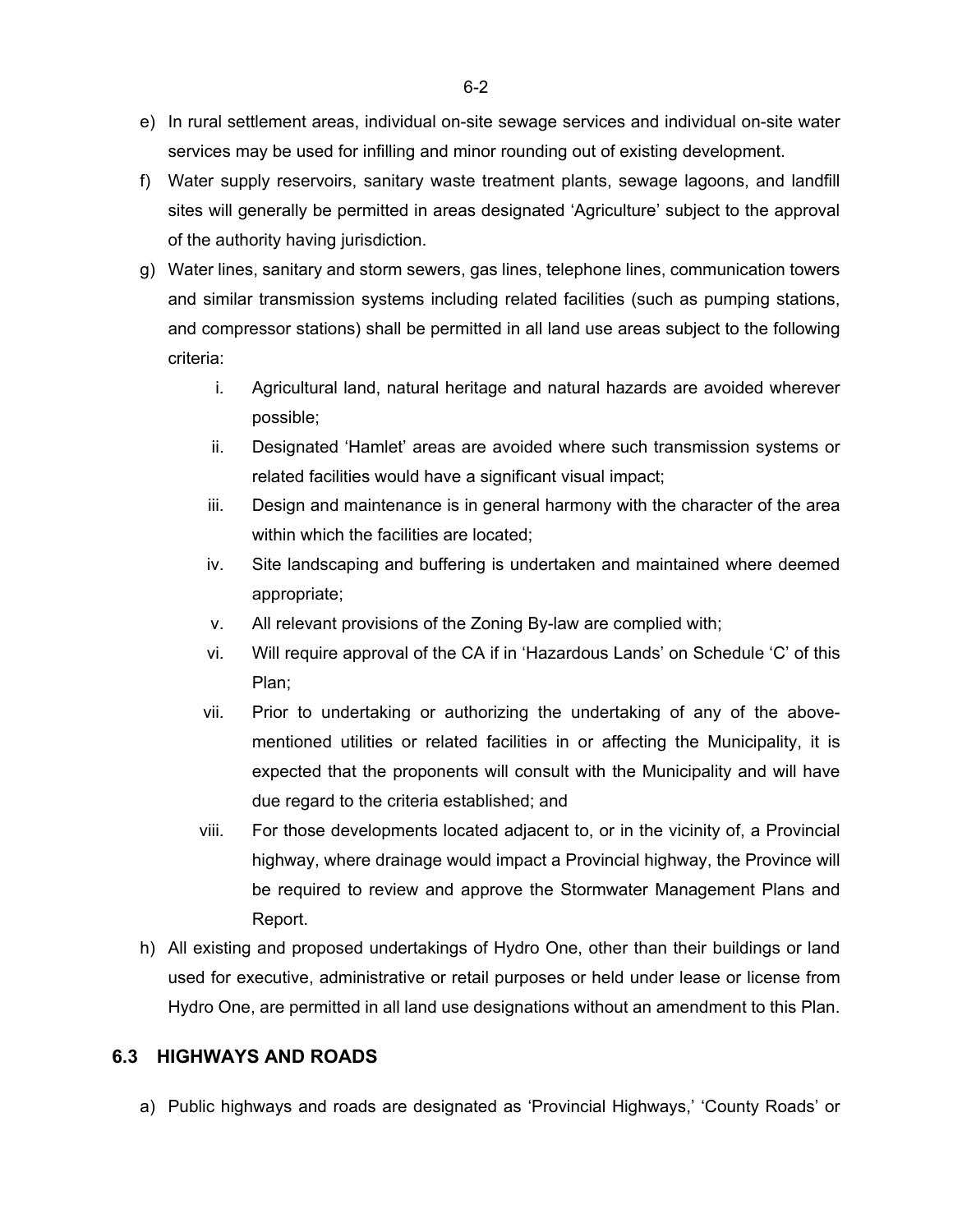'Municipal Roads' on Schedules 'A', 'B', 'C', 'D' and 'E' of this Plan. The primary function of 'Provincial Highways' is to move relatively large volumes of traffic at relatively high speeds through and within the Municipality, while the primary function of 'Municipal Roads' is to provide direct access to abutting property and to minimize through traffic. 'County Roads' are intended primarily for collecting traffic from 'Municipal Roads' and distributing it to 'Provincial Highways'.

- b) Development along 'County Roads' which would detract from their primary traffic function will be discouraged.
- c) Minimum setbacks from 'County Roads' and 'Municipal Roads' may be further regulated by the Municipality's Zoning By-law and/or by the appropriate road authority.
- d) Proposed development adjacent to highways and roads may be required to undertake noise studies, to the satisfaction of the municipality and in consultation with the appropriate road authority. Noise studies shall be completed in accordance with provincial guidelines. The proponent shall undertake appropriate measures to mitigate any adverse effects from noise that were identified.
- e) Provincial Highway 401 is under the control and jurisdiction of the Province. Any development which falls within Provincial permit control areas under the *Public Transportation and Highway Improvement Act* will be subject to Provincial policies, standards and requirements.
- f) In addition to all the applicable municipal requirements, all proposed development locations adjacent to, and in the vicinity of, a Provincial highway within the Province's permit control area under the *Public Transportation and Highway Improvement Act* (PTHIA) will also be subject to Provincial approval. Early consultation with the Province is encouraged to ensure the integration of municipal planning initiatives with Provincial transportation planning. Any new areas in the Municipality identified for future development that are located adjacent to, or in the vicinity of, a Provincial highway or interchange/intersection within Provincial permit control area will be subject to Provincial policies, standards, and requirements.
- g) Private Roads may be assumed by the Municipality once they have been upgraded to an accepted municipal standard. However, the Municipality is not obligated to assume any road even if it has been brought up to an accepted municipal standard. The Municipality will not be responsible for upgrading Private Roads.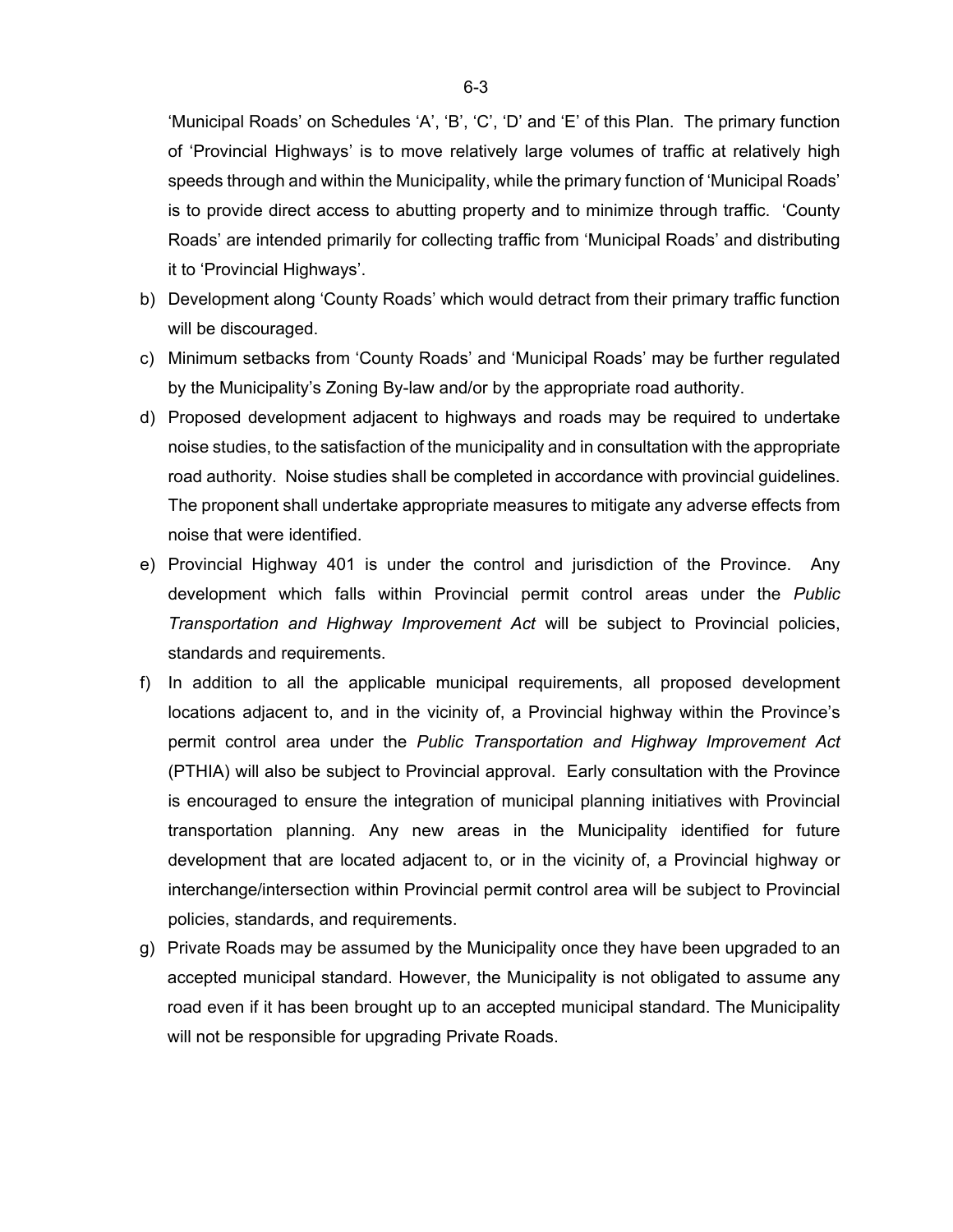## **6.4 RAILWAY CORRIDOR**

- a) Where a sensitive land use is proposed adjacent to the railway within the Municipality of Dutton Dunwich, adequate buffering and security measures and setbacks will be required to eliminate any potential visual, safety, or environmental impact. In this regard, the guidelines of the Federal Government and the railway company will be taken into account.
	- i. All proposed development within 300 metres of a railway right-of-way shall be required to undertake noise studies, to the satisfaction of the municipality and in consultation with the appropriate railway. Noise studies shall be completed in accordance with provincial guidelines. The proponent shall undertake appropriate measures to mitigate any adverse effects from noise that were identified.
	- ii. All proposed development within 75 metres of a railway right-of-way may be required to undertake vibration studies, to the satisfaction of the municipality and in consultation with the appropriate railway. The proponent shall undertake appropriate measures to mitigate any adverse effects from vibration that were identified.
	- iii. All proposed development adjacent to railways shall ensure that appropriate safety measures such as setbacks, berms, and security fencing are provided, to the satisfaction of the municipality in consultation with the appropriate railway.
	- iv. The preservation and reuse of abandoned corridors for purposes that maintain the corridor's integrity and continuous linear characteristics should be encouraged, wherever feasible.

# **6.5 TRAILS**

- a) The Municipality shall promote the development of the proposed multi use trail shown on Schedules 'A' of this Plan.
- b) The trails are located on abandoned railways, along watercourses and connecting linkages.

# **6.6 ACTIVE TRANSPORTATION**

The Municipality's transportation system, on Schedule 'A' of this Plan, moves people and goods via bicycle routes, multi-use trails, and roads. It is the intent of this Plan:

a) to support the development of a multi-modal transportation system that is safe, efficient, economical, convenient and comfortable for all users;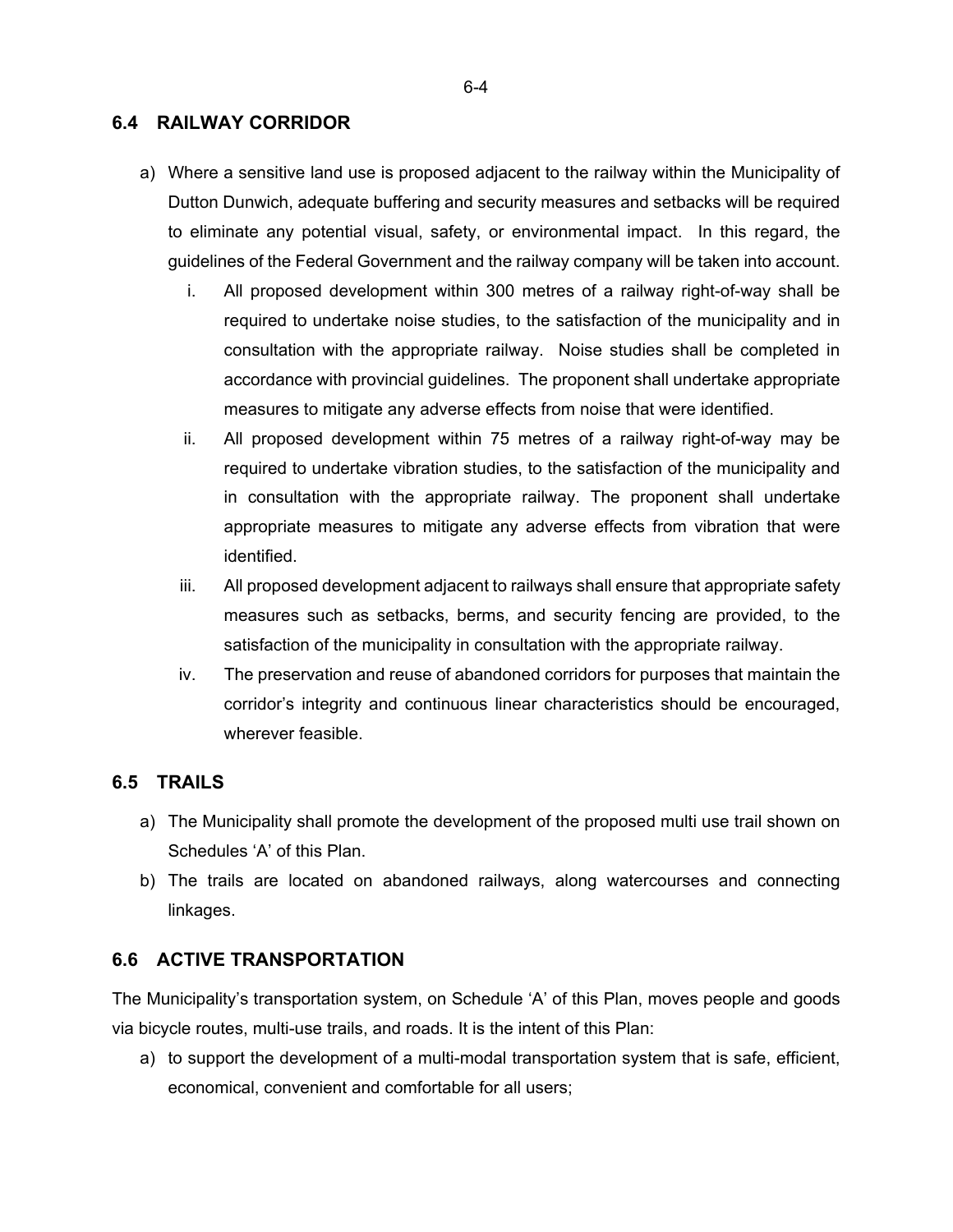- b) to respect the heritage assets, natural features and character of the Municipality as identified in the Province-wide Cycling Network; and
- c) to promote compact and walkable urban form consisting of mixed-uses and efficient transportation networks, encouraging cycling and walking.

New facilities or major improvements to the existing transportation system will only occur where such improvements are consistent with the planned character of the community. New and expanding commercial and industrial developments are encouraged to develop active transportation facility linkages to existing network connections. Major capacity improvements to the existing road system will only occur when the need exists and all reasonable transportation demand management options, including smart transportation technologies, have been previously considered and/or implemented.

## **6.7 LANDFILL SITES**

- a) Areas shown as 'Landfill Sites' are those overlay areas on Schedule 'A' of this Plan.
- b) Sensitive lands uses, such as land and structures for livestock are not permitted within 30 metres of the perimeter of an operating landfill site.
- c) For non-operating landfill sites, no development is permitted, including agriculture (livestock) within the 30 metres where both leachate and (landfill) gas controls are required. The 30 metre setback could be reduced where only (landfill) gas controls are required.
- d) A 500 m 'Development Restriction' is shown on Schedule 'A' of this Plan. Any proposal for development within 500 metres of the perimeter of an operating or non-operating landfill site shall be accompanied by a report prepared by a qualified consultant that evaluates the presence and impact of any adverse effects or risks to health and safety and that proposes remedial action measures to the satisfaction of the Municipality.
- e) Lands that have been landfilled cannot be developed or redeveloped until the Province has issued an approval pursuant to the *Environmental Protection Act* or its successor.
- f) Notwithstanding the policies of Section 4 of this Plan to the contrary, any future development within the 'Landfill Sites' designation located in Part Lot 6, Concession 5 South of A, may be permitted. The Municipality will use measures as outlined in any existing or future Certificate of Approval from the Province for the landfill to mitigate any impacts to the adjacent natural heritage features and their ecological functions.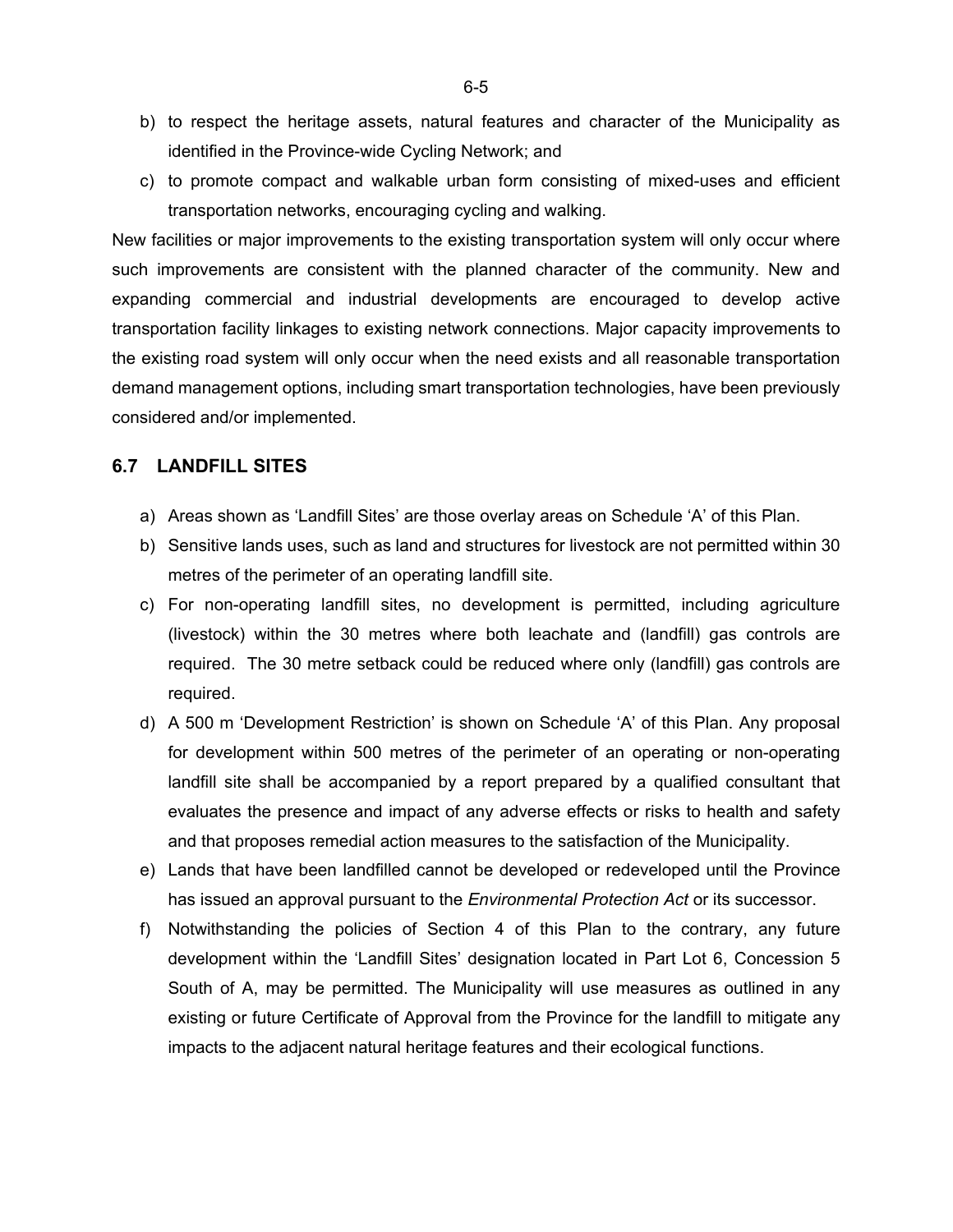### **6.8 RENEWABLE ENERGY SYSTEMS**

- a) The Municipality supports the development of solar, and biogas/biofuel energy systems for electricity production as a source of renewable energy for the economic and environmental benefit of the Municipality and the Province.
- b) The Municipality does not support the development of large scale wind energy system, unless Section 6.8.1 of this Plan has been addressed.
- c) Renewable energy system proponents are encouraged to contact the municipality prior to commencing any necessary background studies, to determine the nature and scope of the issues, which need to be addressed as outlined in the municipal consultation requirements under *Ontario Regulation No. 359/09*.

#### **6.8.1 LARGE SCALE SYSTEMS**

- a) Large-scale renewable and alternative energy systems and facilities, as defined by the Province, may be only permitted by an amendment to this Plan where the applicant demonstrates, through appropriate studies undertaken by qualified professionals that land use issues related to the amendment application have been addressed to the satisfaction of the Municipality.
- b) The proponent shall undertake one or more of the following applicable studies:
	- i. A noise impact study will be undertaken to determine setbacks for systems and facilities from sensitive land uses in accordance with the Province's 'Conservation and Parks' guidelines;
	- ii. A visual impact study will be undertaken to determine the impact and mitigation measures required for any structures on surrounding sensitive land uses;
	- iii. An environmental impact study shall be undertaken where natural hazards and natural heritage features or functions are identified in this Plan;
	- iv. Where natural features or functions are identified, the environmental impact study must demonstrate that the proposed development will have no negative impacts on the natural features or their ecological functions;
	- v. Development or site alteration shall not be permitted in significant habitat of endangered species and threatened species, significant wetlands and significant coastal wetlands;
	- vi. Where a significant amount of agricultural land is intended to be removed from agricultural use, a report will be required demonstrating that the proposed system or facility does not negatively impact normal farm practices, and is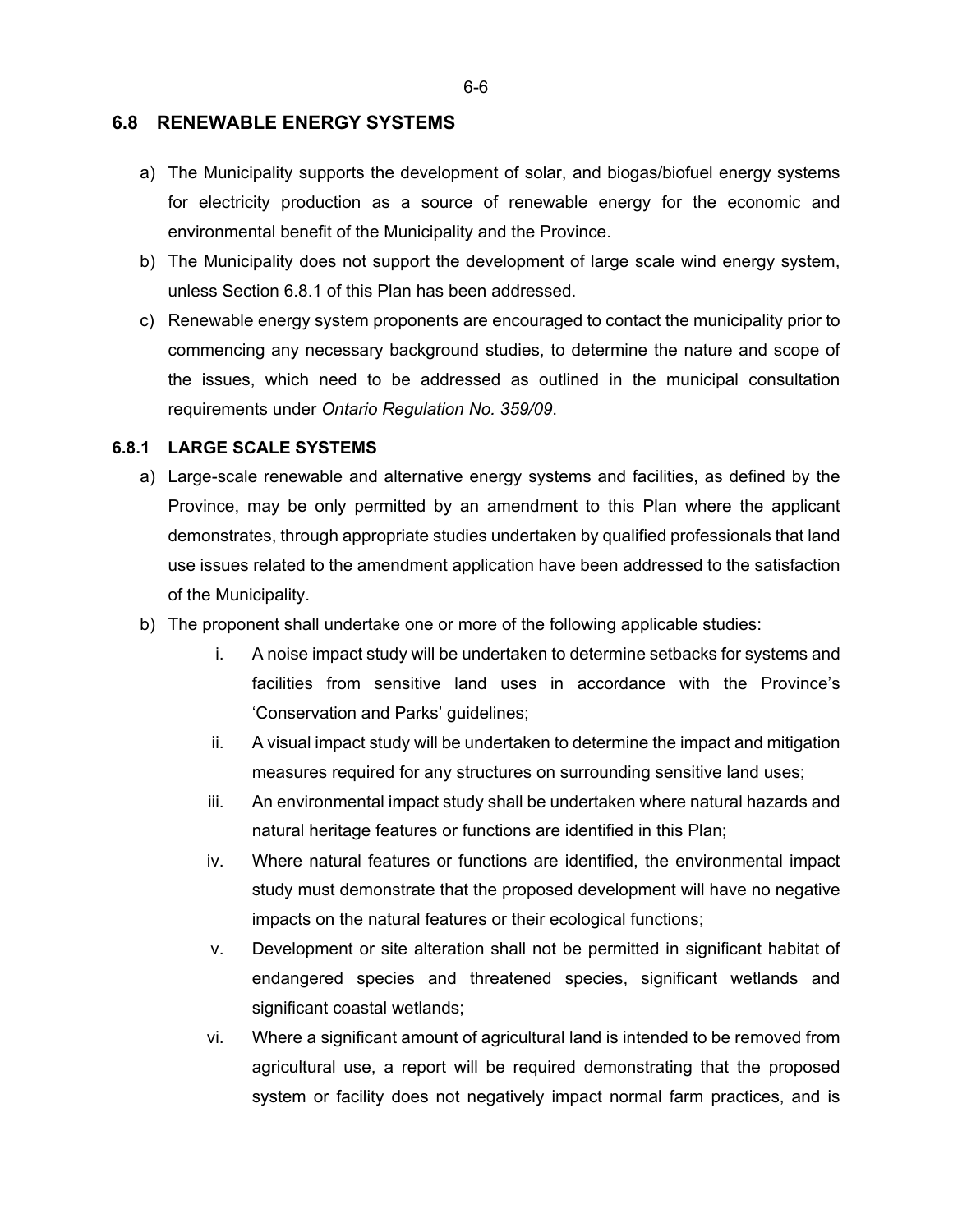compatible with surrounding agricultural operations;

- vii. A soil report prepared in accordance with the Record of Site Condition Regulation O.Reg 153/04, as amended of the *Environmental Protection Act* for the restoration, remediation and cleanup of contaminated sites, and
- viii. Any other such background studies as deemed necessary by Council prior to consideration of the amendment, related to nearby heritage designations, odour, vibration, municipal servicing capacity, traffic, or other land use impact.
- c) Large scale renewable and alternative energy systems and facilities shall not be located within 2 km from any existing residential dwellings, cemeteries, places of worship, schools, trails and parks, as outlined in the Zoning By-law and shall be subject to a Site Plan Control pursuant to Section 8.8, for the location of road access, parking, accessory buildings, vegetative buffers, location of external works/facilities, storm water management/ drainage and any other identified impact mitigation facilities/measures.

### **6.8.2 SMALL SCALE SYSTEMS**

Small-scale renewable and alternative energy systems and facilities, as defined by the Province, intended primarily for on-site energy production and use shall be permitted in any Zone as an accessory use, provided any structures, facilities or appurtenances associated with the system comply with the regulations of the Zone in which it is located; and provided that the system does not create any adverse impacts on surrounding land uses, and any applicable permits or related fees are obtained.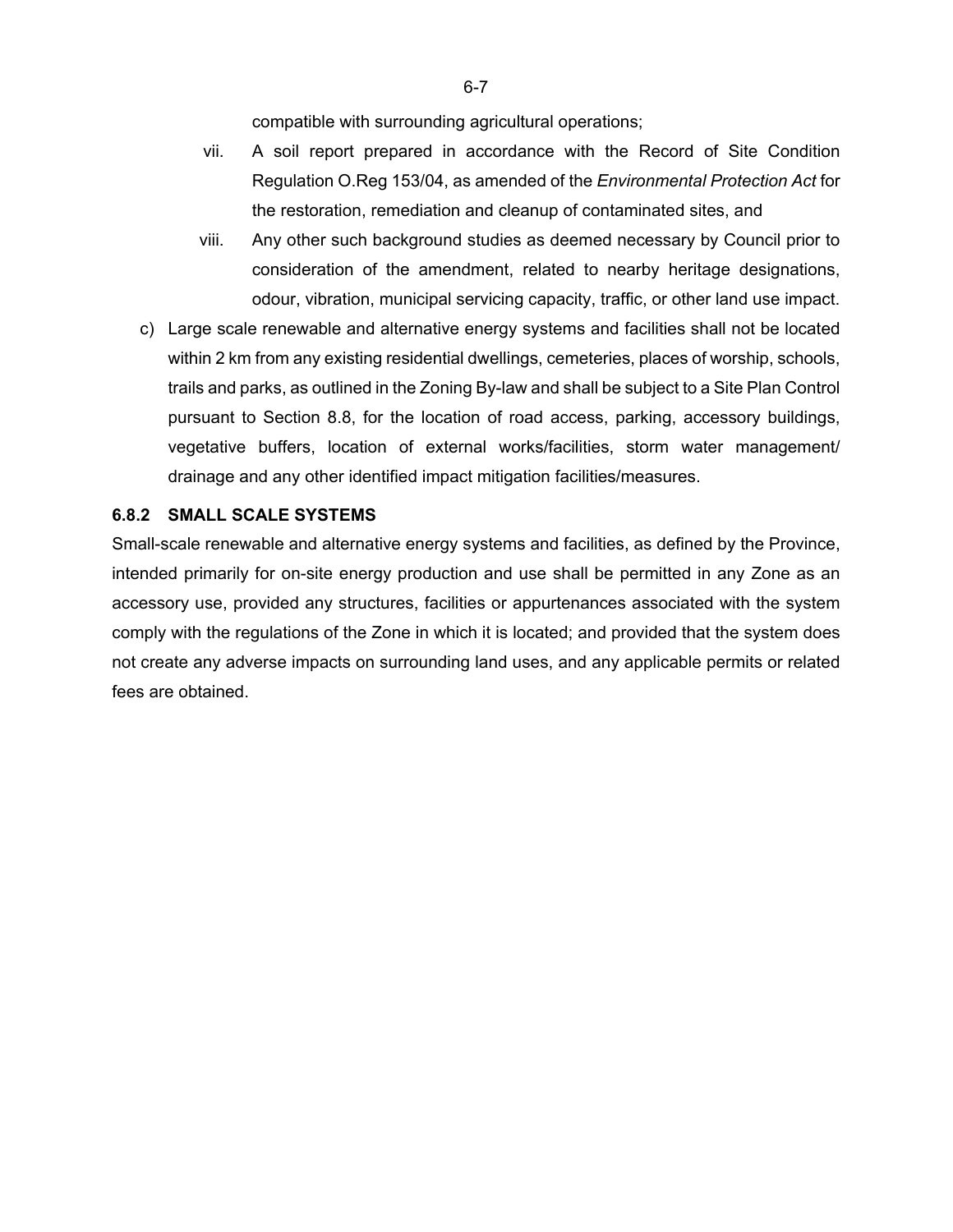# **7.0 LAND USE**

### **7.1 AGRICULTURE**

### **7.1.1 BACKGROUND**

- a) The 'Agriculture' land use designation shown on Schedule 'A' of this Plan covers the largest portion of the Municipality. This designation reflects the existence of high capability soils for agriculture (90% of the Municipality's land area being within the top four class ratings of the Canada Land Inventory). Soils in the Municipality are predominantly of a heavy clay nature in the north giving way to clay loam in the south. An extensive network comprising natural tributaries and municipal drains has been developed to increase soil productivity. Livestock farming (principally beef cattle and hogs) and cash crops (principally corn and soybeans) are the predominant farming types.
- b) The policies of the 'Agriculture' designation which follow are intended to ensure the continuation of farming as the predominant use of this area, free in its ability to function and expand in accordance with sound farm management techniques and conservation practices and without the constraints imposed by potentially conflicting land uses. While land uses in addition to farming are permitted as set out in the policies, they will be strictly controlled in terms of their type and location so as not to be detrimental to farming.
- c) The 'Agriculture' designation shown on Schedule 'A' of this Plan shall be considered to be prime agricultural areas in accordance with the definitions of the PPS.

### **7.1.2 GOALS**

- a) To preserve prime agricultural areas for agricultural purposes to ensure the continued long-term availability of this resource and to support a viable agricultural community;
- b) To provide adequate safeguards and flexibility in the future development of the Municipality to enable farmers to adjust to changing market conditions;
- c) To facilitate the development of services and facilities necessary to support a wide range of direct agriculture uses, agricultural-related uses and on-farm diversified uses and activities;
- d) To protect natural heritage features as one means of ensuring the long-term viability of agricultural lands due to their moderating effects on temperatures, their controlling influence on soil erosion and water quality and quantity;
- e) To protect and to promote the sound management of existing woodlots and forests;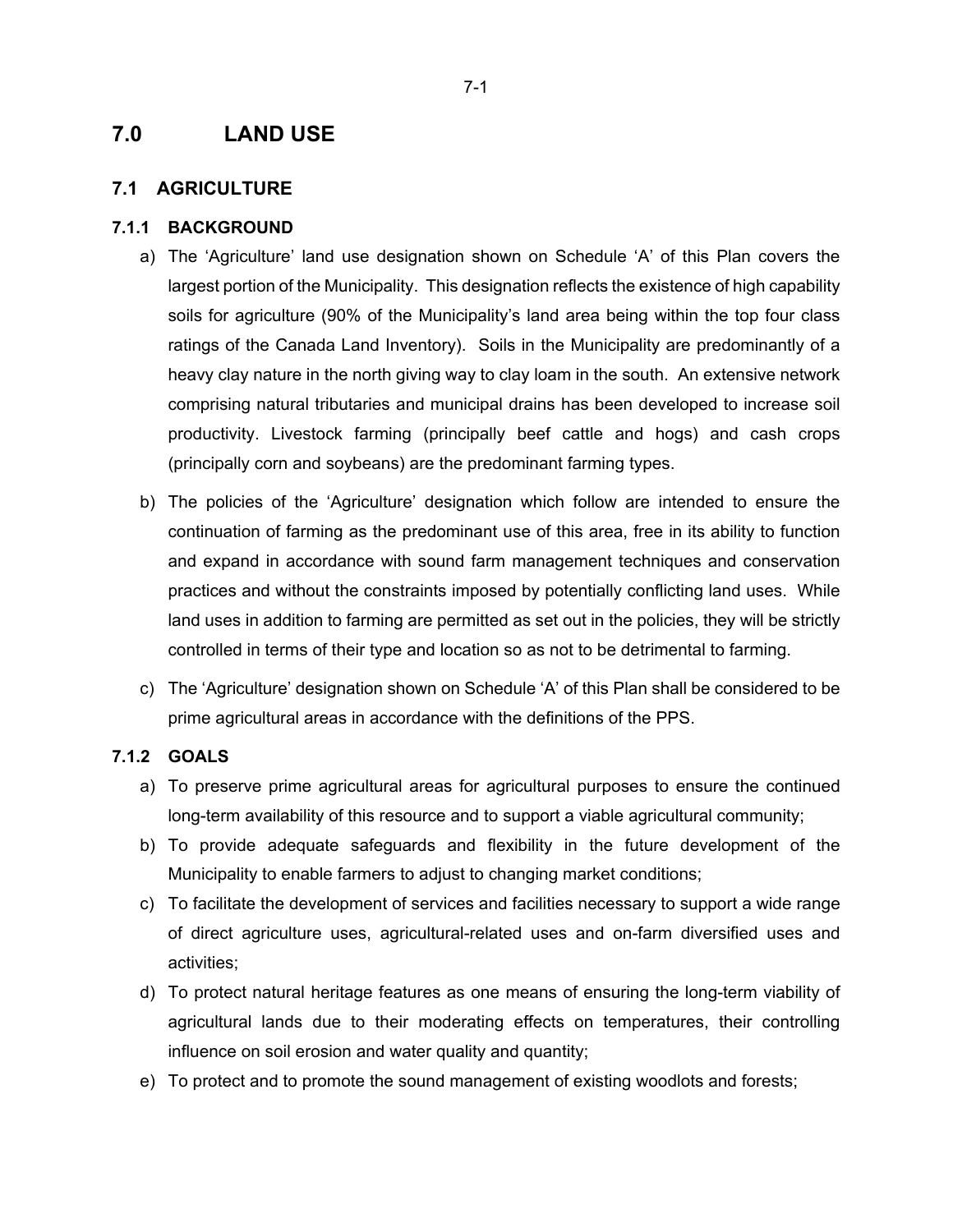- f) To encourage reforestation and other conservation measures and farm management practices designed to maintain the area's natural environment and ecological balance;
- g) To prevent soil erosion and to protect surface and groundwater resources from depletion or contamination;
- h) To retain the rural character of the community by restricting the type and amount of nonagricultural uses in the area designated 'Agriculture', and direct non-agricultural uses to the settlement areas;
- i) To conserve, preserve and enhance the rural character of the Municipality as a cultural resource;
- j) To discourage lot creation in the 'Agriculture' designation and establish a minimum farm parcel size that protects agricultural areas from fragmentation; and
- k) To ensure that new agricultural uses and non-agricultural uses comply with the Province's Minimum Distance Separation Formulae.

### **7.1.3 POLICIES**

- a) Within the areas designated 'Agriculture' on Schedule 'A' of this Plan the predominant use of land shall be for agricultural uses, agricultural related uses and on-farm diversified uses.
- b) Buildings and structures essential to a farm operation including the farm residence, barns and other buildings supporting the farm operation, are also permitted.
- c) Agricultural uses may include the: growing of crops, including greenhouse crops, nursery, biomass and horticultural crops; raising of livestock; raising of other animals for food, fur or fibre, including poultry and fish; aquaculture; apiaries; agro-forestry; maple syrup production; and associated on-farm buildings and structures, including but not limited to livestock facilities, manure storages, value-retaining facilities, and accommodation for fulltime farm labour when the size and nature of the operation requires additional employment; and conservation uses;
- d) Agriculture-related uses, including: farm-related commercial and farm-related industrial uses that are directly related to farm operations in the area, support agriculture, benefit from being in close proximity to farm operations, and provide direct products and/or services to farm operations as a primary activity, may be permitted through an amendment to the Zoning By-law and pursuant to Section 2.10 of this Plan.
- e) On-farm diversified which are secondary to the principal agricultural use of the property, are limited in area, and are compatible with the surrounding agricultural operations, may be permitted, pursuant to Section 2.11 of this Plan. On-farm diversified uses may include, but are not limited to: home occupations, home industries, agri-tourism uses, and uses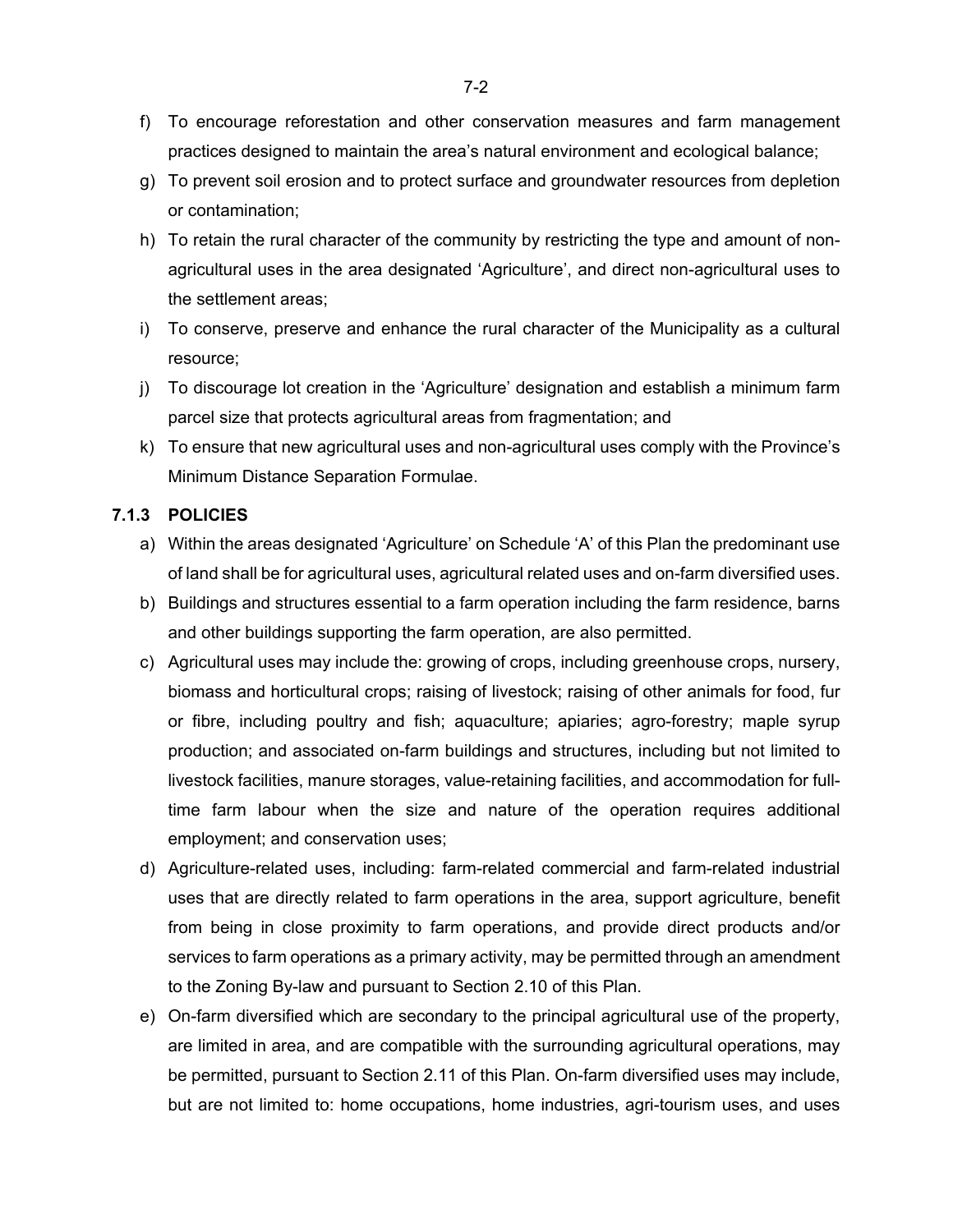that produce value-added agricultural products. Agri-tourism uses include farm-related tourism uses, including limited accommodation such as a bed and breakfast, that promote the enjoyment, education or activities related to the farm operation.

- f) Secondary uses may also be permitted and may include home occupations, agriculturallyrelated commercial and industrial operations, outdoor recreation uses, natural areas, forestry, exploration and production of oil and natural gas, pits and quarries, wayside pits and quarries, portable asphalt plants and portable concrete plants. Where these uses would conflict with existing farming operations or would reduce the farming options or flexibility on adjacent or surrounding farmland, they may not be permitted. A secondary use is permitted pursuant to Section 2.8 of this Plan.
- g) Additional residential units on a lot is permitted pursuant to Section 2.12 of this Plan.
- h) Mobile homes, garden suite and prefabricated dwellings, may be permitted on the farm for farm family members or farm labor, pursuant to Section 8.15 of this Plan. The subsequent severing of these dwellings from the farm will not, however, be permitted.
- i) Fruit and vegetable stands, tree farms, aqua-culture farming, greenhouses, wineries, retail nursery outlets and retail floral shops are permitted in the 'Agriculture' designation without an amendment to the Zoning By-law provided they are secondary to the agricultural use of the site and that the goods for sale are grown or produced on-site.
- j) Licensed Cannabis Production Facilities (CPFs) in accordance with the *Cannabis Act*, may be considered as a permitted use in areas of the 'Agriculture' designation, subject to a site-specific Zoning By-law Amendment and Site Plan Control. Upon receipt of an application for a Zoning By-law Amendment and Site Plan Control to permit a CPF in the 'Agriculture' designation, Council shall be satisfied that the following criteria is met:
	- i. new purpose-built facilities will be encouraged as the first option, and any retrofit or use of existing agricultural buildings or structures must demonstrate site suitability pursuant to Section 2.2 of this Plan;
	- ii. that mitigation measures be taken to reduce impacts on nearby residential, institutional, and other sensitive land uses, and, to determine the appropriate separation distance of the proposed facility to existing sensitive land uses and zones, including commercial and recreational land uses frequented by members of the public;
	- iii. that noise, vibration, fumes, smoke, dust, odours, lighting and traffic generation will not add essentially to the incompatibility of the use with the surrounding area;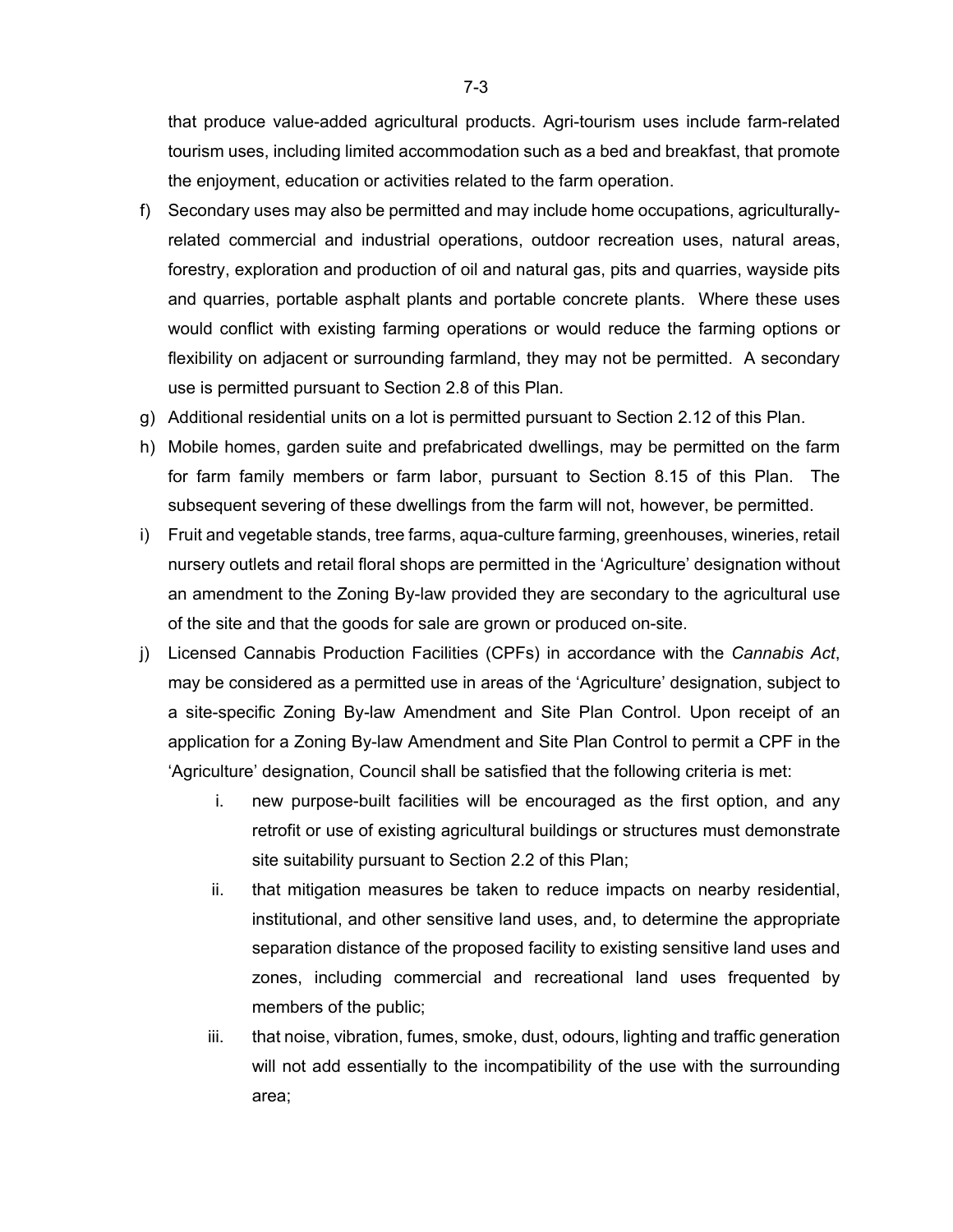- iv. that buffering and screening will preserve the agricultural character of the surroundings; and
- v. that required services will be installed such as, but not be limited to, on-site water storage, rate-of-flow control facilities and stormwater management facilities.
- k) Barns that are in close proximity to surplus dwellings are encouraged, where feasible and warranted in terms of future farm operations, to remain with the farmland. However, if a barn is located on the same lot as a dwelling, the barn will be required to comply with the requirements of height and setback of an accessory structure identified in the Zoning Bylaw;
- l) Proposals for new or altered land uses, excepting mineral aggregate resources, in the 'Agriculture' designation will require an amendment to this Plan which must be justified on the basis of demonstrated need for additional lands to be designated to accommodate the proposed use; no reasonable alternative locations which avoid prime agricultural areas; does not comprise a specialty crop area; and no reasonable alternative locations in prime agricultural areas with lower priority agricultural land. All such proposals will be subject to the Minimum Distance Separation Formula I.
- m) Home occupations not directly related to farming may be permitted provided they remain clearly secondary to an agricultural or residential use, and provided they are engaged in primarily by those residing on the farm or within the dwelling within which the home occupation is being engaged in. Home occupations shall be conducted entirely within the dwelling or within a separate building located on the farm. The type of home occupations permitted and the standards applying to them shall be set out in the Zoning By-law. A public health assessment by the Southwest Public Health may be required for those home occupations that impact public health.
- n) Agriculture related commercial and industrial uses that are small in scale, directly related to the farm operation, and required in close proximity to the farm operation may be permitted, subject to the following criteria:
	- i. Location: The proposed use shall be located on non-agricultural land. Where locations on agricultural land are proposed, regard shall be had to Section 2.8, 2.10 or 2.11 of this Plan.
	- ii. Adjacent and surrounding land use: The proposed use shall be located and designed in a manner to ensure compatibility with existing or proposed neighboring land uses. Where necessary or desirable, the proposed use shall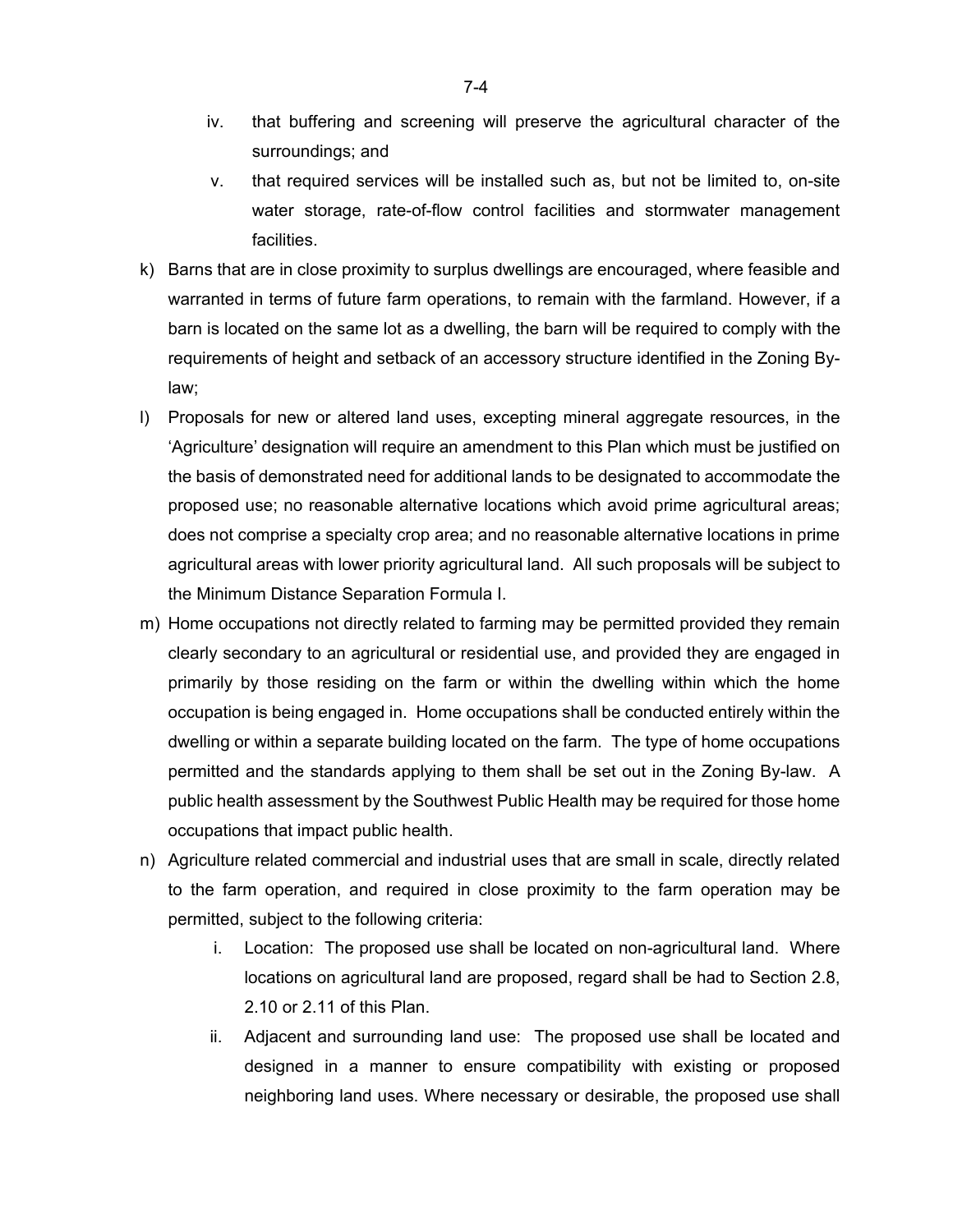be adequately buffered from neighboring land uses by the provision of adequate setbacks and/or screening. With respect to custom grain drying operations, a minimum buffer distance, as determined by the Municipality, after consulting the Provincial 'Guideline D-6 Compatibility Between Industrial Facilities and Sensitive Land Uses' (or its successor document), shall be maintained to reduce potential air quality and noise problems. All custom grain drying operations will require a certificate of approval from the Province.

- iii. Vehicular access: Vehicular access shall be available or made available from a public highway or public road (preferably a County road) of reasonable construction and maintenance, and shall be subject to the approval of the authority having jurisdiction. In no case shall access be permitted where traffic hazards could result due to poor sight lines or proximity to a traffic intersection.
- iv. Lot frontage, depth and size: The lot frontage, lot depth, and lot size of any lot proposed to be used or created shall be adequate for the use being proposed. In no case shall lots be created which do not conform to the provisions of the Zoning By-law unless the By-law is otherwise amended or a variance granted.
- v. Services: Existing or proposed services (including methods of potable water supply, sanitary sewage treatment and disposal and solid waste disposal, electric power, and roads) shall be adequate to serve the proposed use subject to the approval of the authority(ies) having jurisdiction. If these services or facilities are deemed inadequate, the Municipality may require an agreement be entered into with the developer as to the design and cost apportionment of any public works required to bring these services or facilities up to the appropriate standard.
- vi. Storm drainage: Adequate provision for storm drainage and surface runoff shall be provided. The Municipality may require the submission of a grading plan, to ensure surface runoff does not adversely affect neighboring properties.
- vii. Zoning: All agriculturally related commercial and industrial operations shall be zoned and regulated by the use of a separate Zone category in the Zoning Bylaw. In no case shall lands be used, or buildings or structures erected which do not conform to the provisions of the Zoning By-law unless the By-law is otherwise amended or a variance granted. In addition, all such agriculturally related uses shall comply with the Minimum Distance Separation Formula I, with respect to neighbouring livestock-related uses.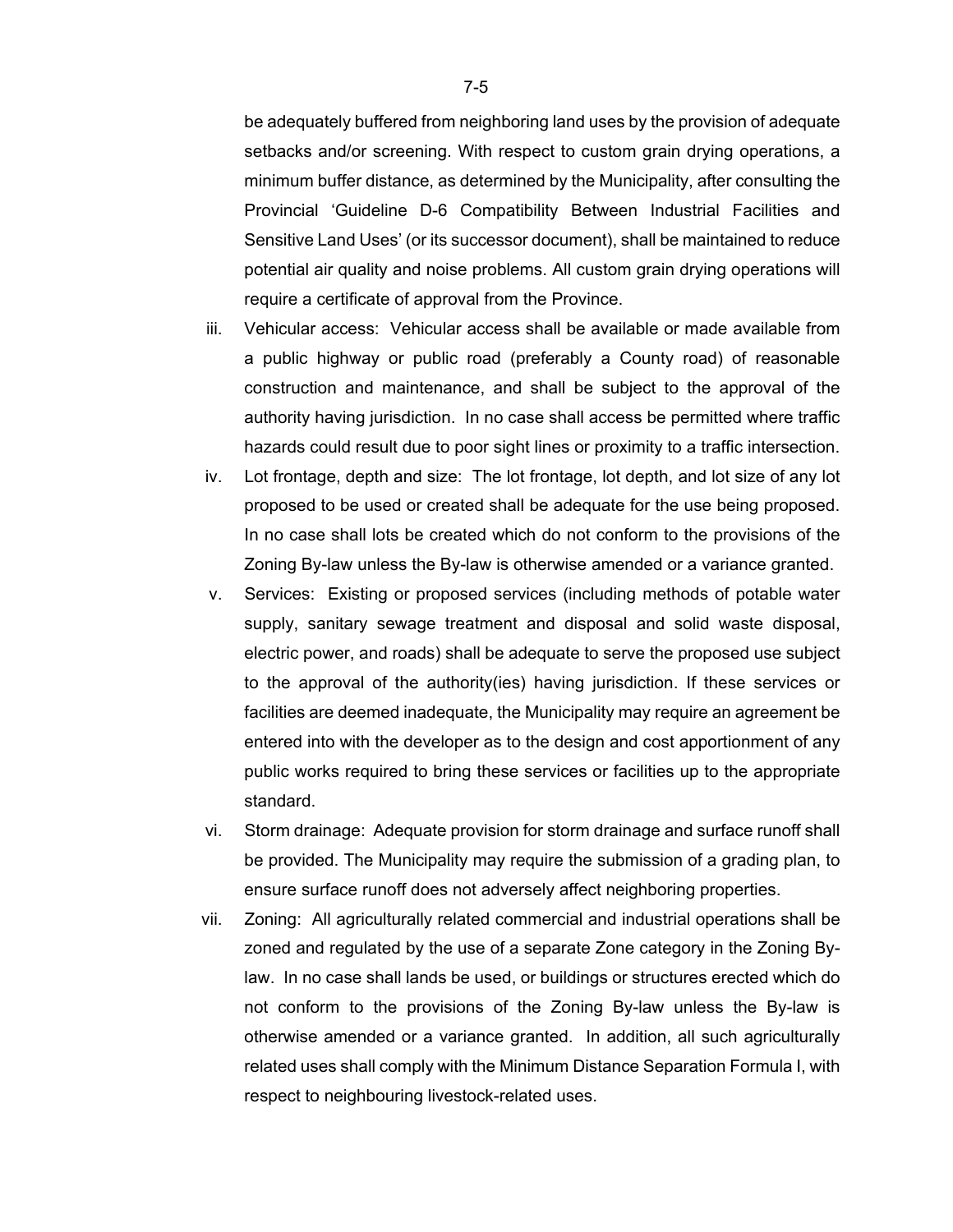- viii. Site plan: A site plan satisfactory to the Municipality, indicating the proposed building area, existence of natural features and natural hazards, existing land uses, neighboring land uses, ingress and egress from the subject lands, parking areas, on-site landscaping, and services shall be required.
- o) The following Specific Policy Areas, as shown on Schedule 'A' of this Plan permit site specific land uses and establish development criteria, notwithstanding the Agriculture Land Use Policies of Section 7.1 of this Plan. These Specific Policy Areas recognize the unique character of the proposed land use and do not create a precedent in the Municipality.
	- i. Notwithstanding any policies of this Plan to the contrary, the use of lands comprising Part of Lot 7, Concession VI of the Municipality of Dutton Dunwich for active outdoor recreation purposes, namely a golf course, and designated as Specific Policy Area No. 1 on Schedule 'A' of this Plan attached hereto, may be permitted. The development of these lands shall be subject to the Site Plan Control provisions of the *Planning Act*. Any change in use other than to an agricultural use shall be evaluated on the basis of the PPS, or their successor, and shall require an amendment to this Plan.
	- ii. Notwithstanding any policies of this Plan to the contrary, the lands comprising Part Lots 18 and 19, Concession XII of the Municipality of Dutton Dunwich may be used as a seasonal residential community (known locally as Bradtville), and are designated as Specific Policy Area No. 3 on Schedule 'A' of this Plan. A seasonal residential community shall be defined as a cluster of single household dwellings that are not used or intended for continuous habitation or as a permanent residence. In recognition of the seasonal character of this existing development, these lands should be zoned in a fashion that conveys the limited municipal services available to the development. The redevelopment of these lands shall be subject to the Site Plan Control provisions of the *Planning Act* and a permit from the CA
	- iii. Notwithstanding any policies of this Plan to the contrary, the lands comprising Part Lot 1, Concession A of the Municipality of Dutton Dunwich may accommodate up to seven (7) non-agricultural residential building lots, and are designated as Specific Policy Area No. 4 on Schedule 'A' of this Plan.
- p) Wherever possible, the Municipality will encourage the protection and expansion of woodlots, windbreaks and forests. The clearing of woodlots will not be permitted except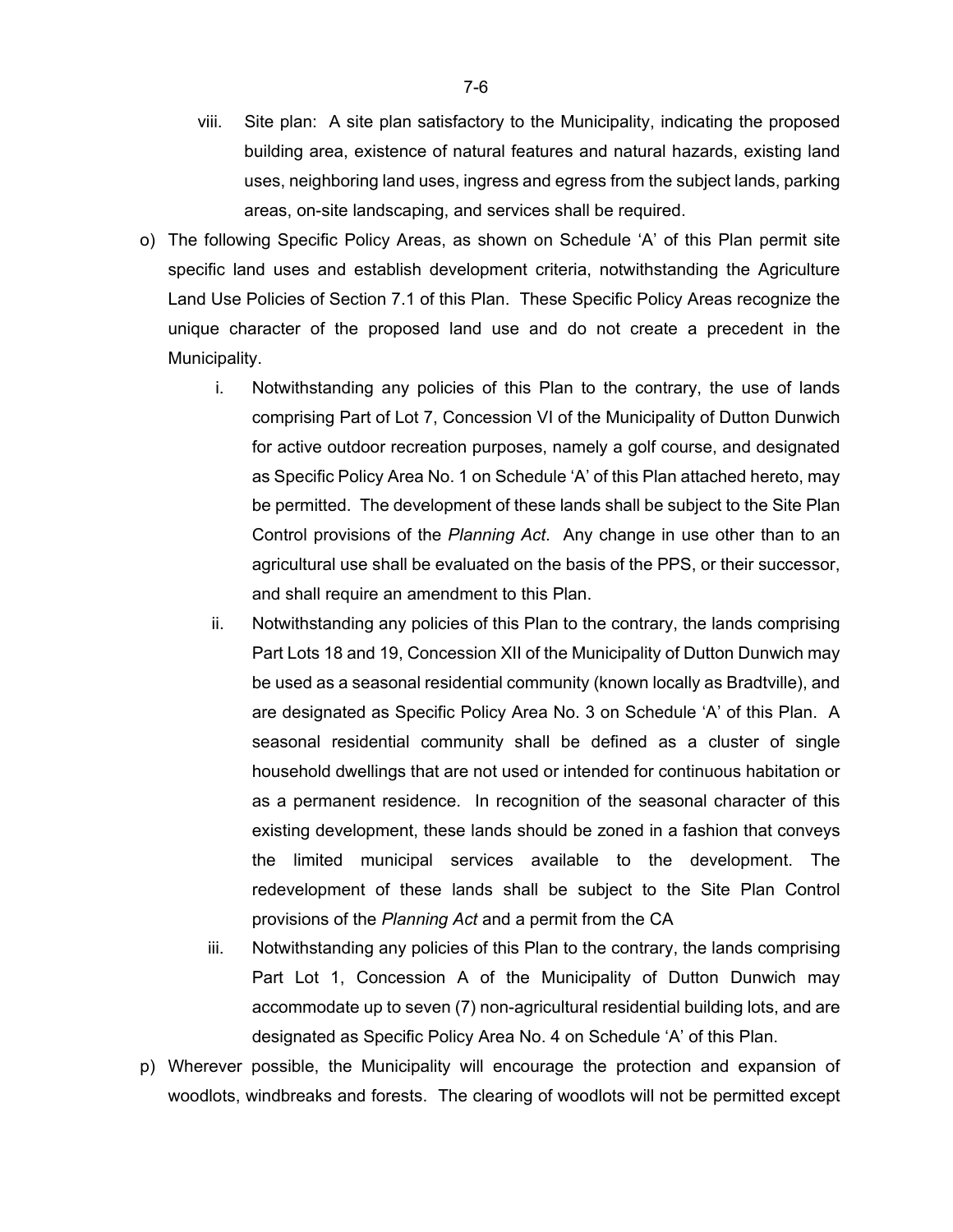in accordance with the County Tree Cutting By-law. The Municipality may request reforestation of an equivalent area of land or planting of a fence line or windbreak.

- q) A wayside pit to remove mineral aggregate resources may be permitted provided the opening and rehabilitation of the wayside pit is in accordance with Section 4.4 of this Plan.
- r) Existing lots which have been created in conformity with the policies of this Plan for nonagricultural use and more particularly for lands intended to be occupied by any residential building, shall maintain a minimum separation distance of 235 metres from the licensed landfill site in Part Lot 6, Concession V, North of A and shall maintain a minimum separation distance of 150 metres from any sanitary sewage treatment facility, notwithstanding Section 6.7, of this Plan. New lots, within 500 metres of the landfill site shall be subject to Section 6.7 of this Plan.
- s) The land division policies of Section 8.3 of this Plan are complied with.

# **7.2 RESIDENTIAL**

### **7.2.1 BACKGROUND**

a) The 'Residential' land use designation is shown on Schedule 'D' of this Plan and provides the main location for housing.

### **7.2.2 GOALS**

- a) To promote sustainable, efficient and diverse residential neighbourhood; and
- b) To provide a diverse range of housing types and densities.

### **7.2.3 POLICIES**

- a) Within the areas designated 'Residential' on Schedule 'D' of this Plan the primary use of land shall be for single detached dwellings. The density target for single detached dwelling units on vacant developable residential lands is 15 units per gross hectare. Two unit dwellings and multiple unit dwellings shall also be permitted to ensure a diversity of housing types capable of meeting the needs and preferences of the existing and future residents of Dutton. The density target for medium density residential dwelling units on vacant developable residential lands is 35 units per gross hectare. The actual types of dwelling units permitted in the designated 'Residential' areas will be specified and regulated by the Zoning By-law. Density targets will be achieved by regulations in the Zoning By-law through such measures as increased height and density and reduced parking requirements.
- b) Secondary uses may be permitted in the designated 'Residential' areas and may include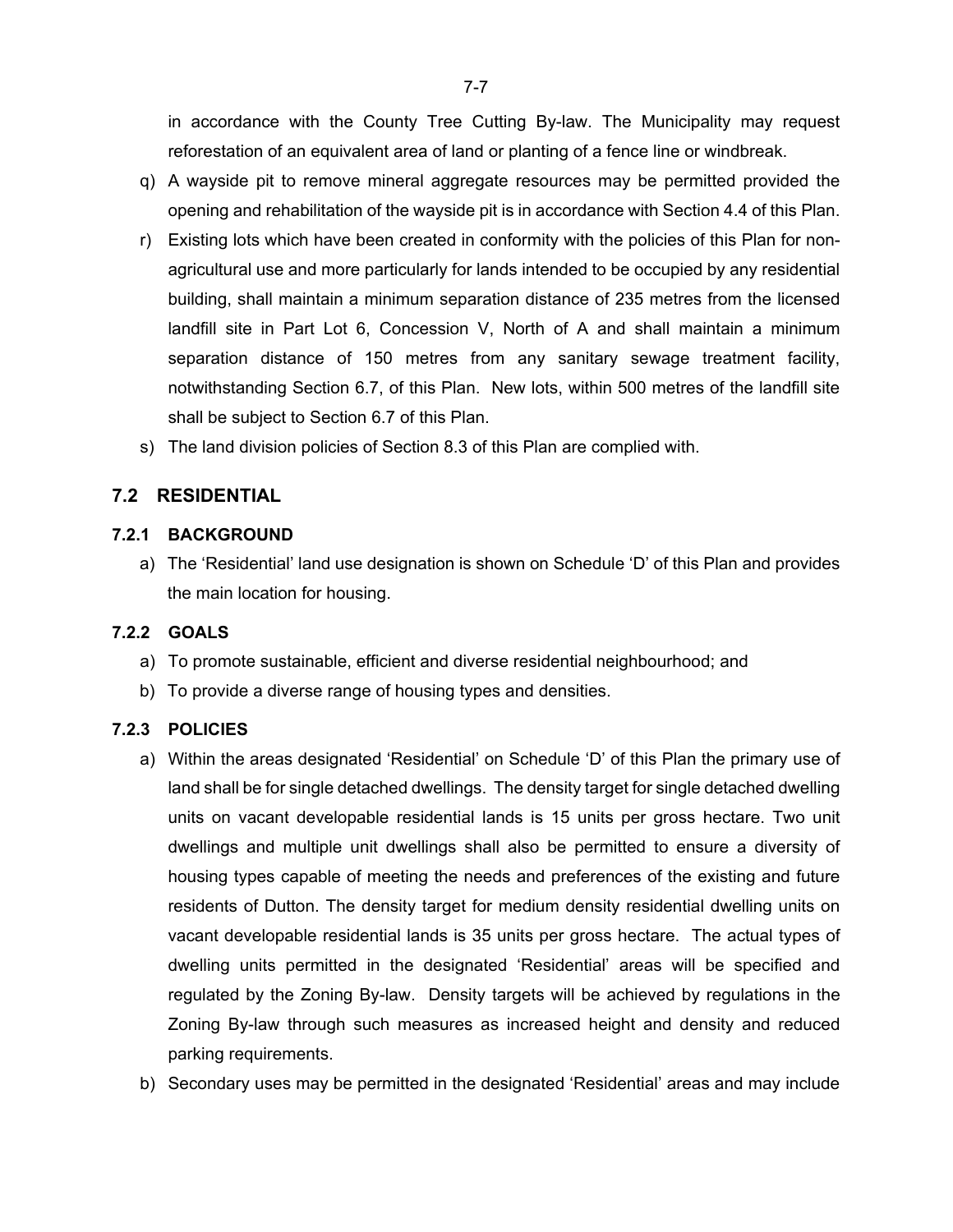home occupations, institutional uses, professional offices, group homes, neighbourhood parks, and open space.

- i. Group homes are defined as a single housekeeping unit in a residential dwelling in which three to ten persons (excluding supervisory staff or the receiving family) live under responsible supervision consistent with the particular requirements of its residents. The home is licensed and/or approved for funding under provincial statutes and in compliance with municipal by-laws.
- ii. In order to prevent an undue concentration of group homes in specific areas of the Municipality, standards requiring a minimum distance between these facilities will be incorporated in the Zoning By-law.
- iii. Group homes existing on the date the Zoning By-law comes into effect, but not complying with the requirements of the by-law, will be permitted to continue in operation but will not be permitted to expand without municipal approval.
- c) Home occupations may be permitted if they are clearly secondary to a residential use, are contained entirely within a dwelling unit, and comply with the standards and regulations set out in the Zoning By-law. A public health assessment by the Southwest Public Health may be required for those home occupations that impact public health.
- d) Institutional uses, pursuant to Section 2.14 of this Plan, may be permitted provided they do not adversely affect the quality and character of the 'Residential' areas and provided they comply with the standards and regulations set out in the Zoning By-law.
- e) Neighbourhood parks, playgrounds and other public open space areas that serve residential needs and complement the character of the 'Residential' areas shall be permitted pursuant to Section 7.7 of this Plan and provided they comply with the standards and regulations set out in the Zoning By-law.
- f) In order to maintain and strengthen the development of the 'Central Business District' and in order to maintain the character of designated 'Residential' areas, the establishment of commercial retail and service uses (with the exception of professional offices and home occupations) in the 'Residential' areas will not be permitted. The establishment of professional offices in areas designated 'Residential' shall be subject to the policies of Section 7.2.3 (k) of this Plan.
- g) The Zoning By-law will zone only those lands already developed for residential purposes plus infilling situations (i.e. existing lots on opened streets). Large blocks of land designated 'Residential' on Schedule 'D' of this Plan which are at the present time undeveloped will be placed in a Holding Zone pursuant to Section 8.7 of this Plan until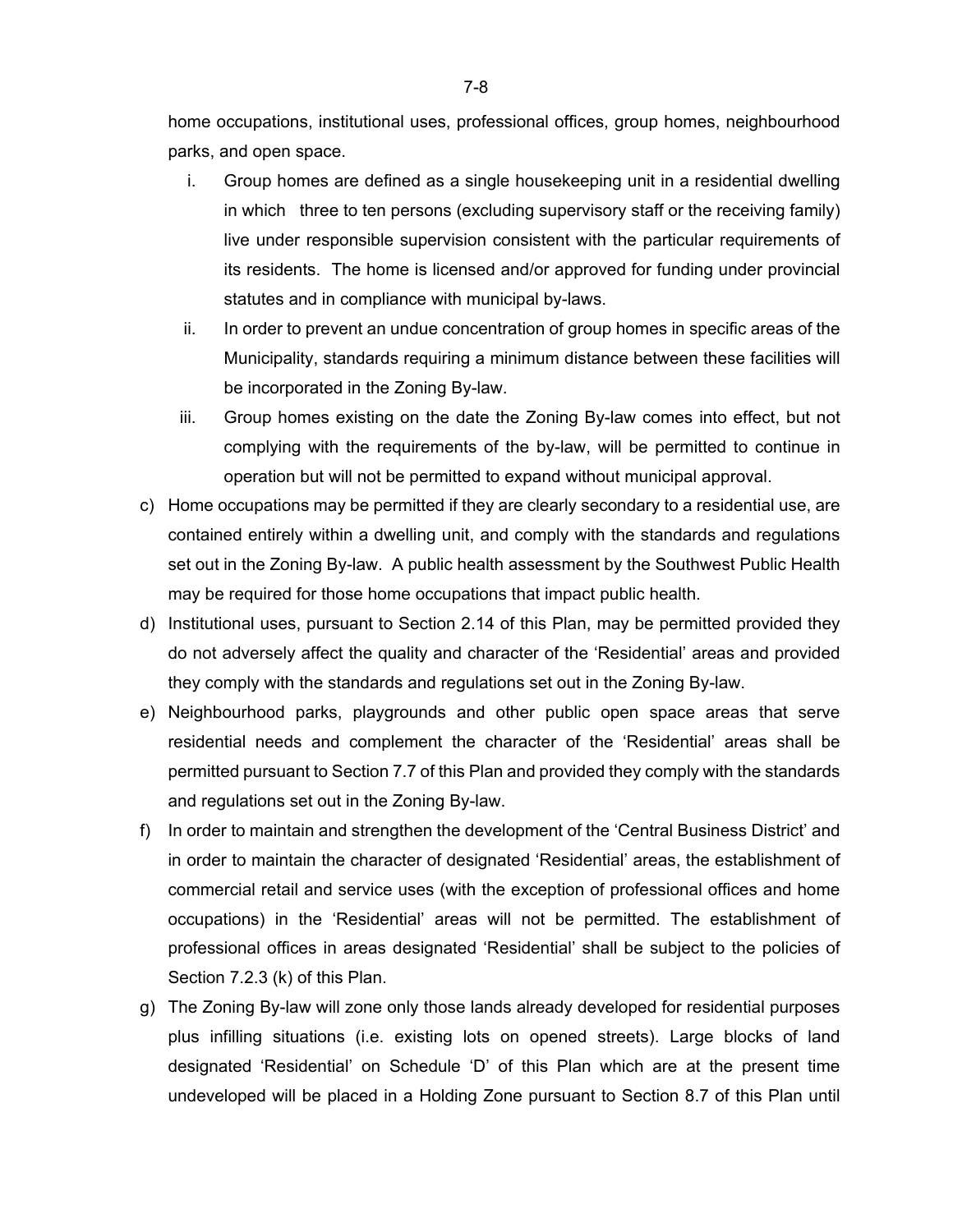such time as conditions are right to permit development.

- h) Proposals for new single detached and two unit dwellings in the designated 'Residential' areas and meet the following criteria:
	- i. Lot frontage, depth and size: The lot frontage, lot depth, and lot size of any lots proposed to be used or created for residential purposes shall be appropriate to the development being proposed and consistent, wherever desirable and feasible, to adjacent and surrounding lots. In no case shall lots be created or dwelling units constructed which do not conform to the provisions of the Zoning By-law unless the By-law is otherwise amended or a variance granted.
	- ii. Natural features: Natural site features including vegetation, tree cover, and topography shall be protected, enhanced, and incorporated into the design of the proposed development to the greatest extent possible.
	- iii. Design: Innovative housing design and site layout including energy-saving measures will be encouraged to achieve energy savings, particular regard shall be had to building form and size, density, lot and building orientation, and on-site landscaping.
	- iv. Open space: Open space including parkland shall be provided in accordance with the policies of Section 3.7 of this Plan.
	- v. Adjacent and surrounding land use: The proposed development shall be compatible with existing (or proposed) neighbouring land uses. Where necessary or desirable, the proposed development shall be adequately screened from adjacent land uses by the provision of landscaping and/or buffering.
	- vi. Facilities and services: All new development shall be connected to the municipal piped water supply system and municipal sanitary sewage system. Existing or proposed municipal services (including potable water supply, sanitary sewage collection and treatment, solid waste disposal, storm and surface drainage, roads, sidewalks, and street lighting) shall be adequate (ie. uncommitted reserve capacity available) to serve the proposed development. If these services or facilities are deemed inadequate, the Municipality may require that an agreement be entered into with the developer as to the design and cost apportionment of any public works required to bring these services or facilities up to the appropriate standards.
	- vii. Storm drainage: Adequate provision for stormwater quality management, drainage and surface runoff subject to the requirements of the Municipality and the Provincial Approval Authority shall be made. The Municipality may require the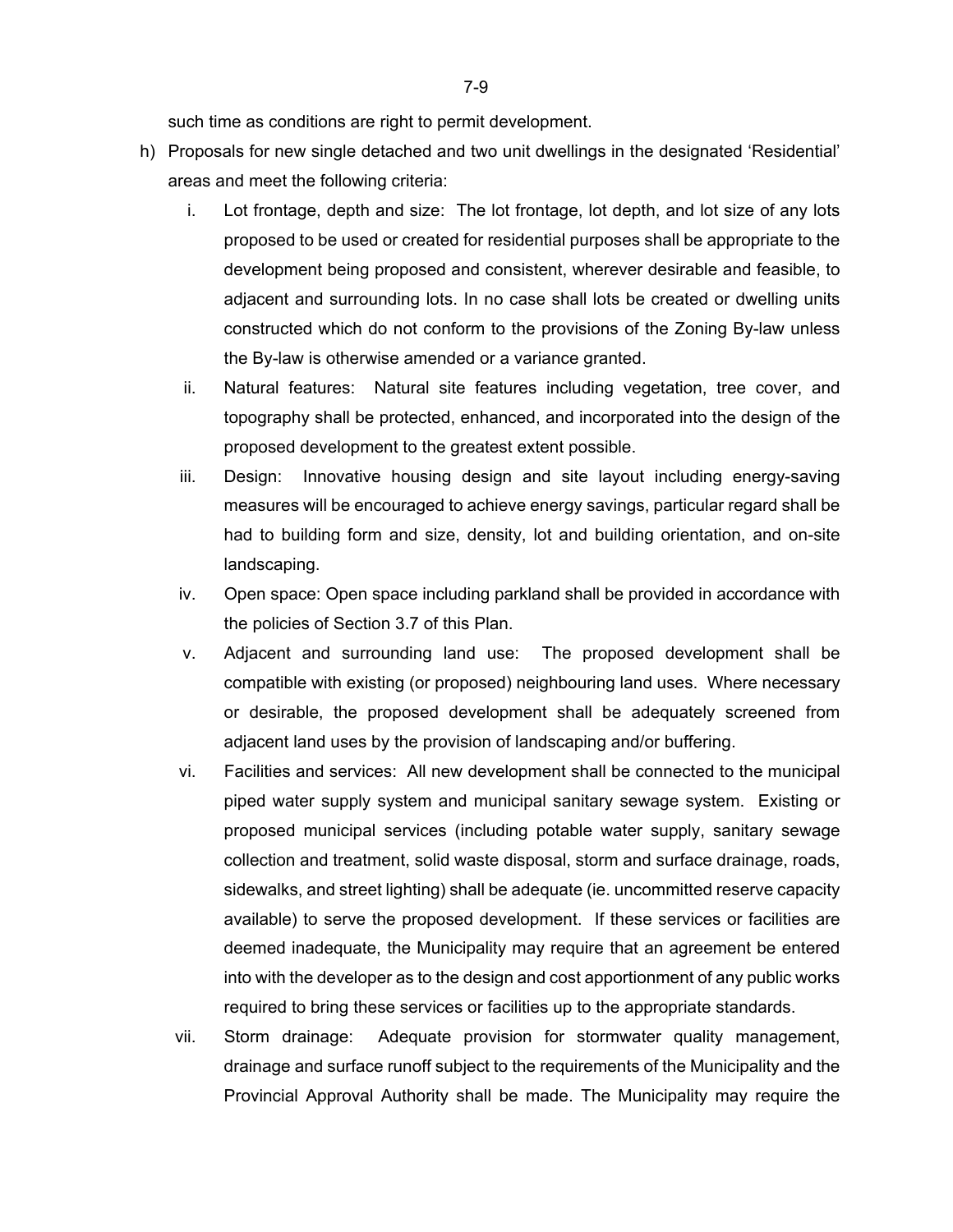submission of a grading plan to ensure surface runoff does not adversely affect neighbouring properties.

- viii. Vehicular access: Vehicular access shall be available or made available from a public highway or public street of reasonable construction and maintenance to permit year round access and shall be subject to the approval of the authorities having jurisdiction. In no case shall access be permitted where traffic hazards could result due to poor sight lines or proximity to a traffic intersection. In new residential subdivisions, the use of a curvilinear street pattern, cul-de-sacs, and other similar design features to minimize through traffic movements may be considered.
- ix. The *Planning Act*: In the case of a residential subdivision, all matters contained within the *Planning Act*, as amended or revised from time to time, shall be complied with. Only those plans of subdivision which comply with the requirements of this Plan and which are capable of being supplied by adequate services and facilities (including fire protection and schools) will be recommended by the Municipality for approval in accordance with the provisions of the *Planning Act.*
- i) Proposals for new multi-unit dwellings shall meet the criteria of Section 7.2.3 (h) of this Plan, along with the following additions or modifications:
	- i. Location: Locations considered most desirable for multi-unit residential development within the Municipality are adjacent or close to the areas designated 'Central Business District' and 'Open Space.' Proposals for multi-unit residential development will be encouraged to locate within safe walking distance to elementary schools and public open space. Locations where traffic safety hazards to children are apt to occur will be discouraged.
	- ii. Density and height: The density and height of development shall be compatible with the existing density and height of development in the area. The actual density and height of development permitted will be established in the Zoning By-law.
	- iii. Design: Creative site design will be encouraged to enhance the quality of the development and the residential character of the area.
	- iv. Open space: Adequate open space shall be provided and maintained in accordance with Section 7.7 of this Plan.
	- v. Vehicular access: Vehicular access shall be available from a public highway or public street capable of handling any increased traffic flow resulting from the proposed development.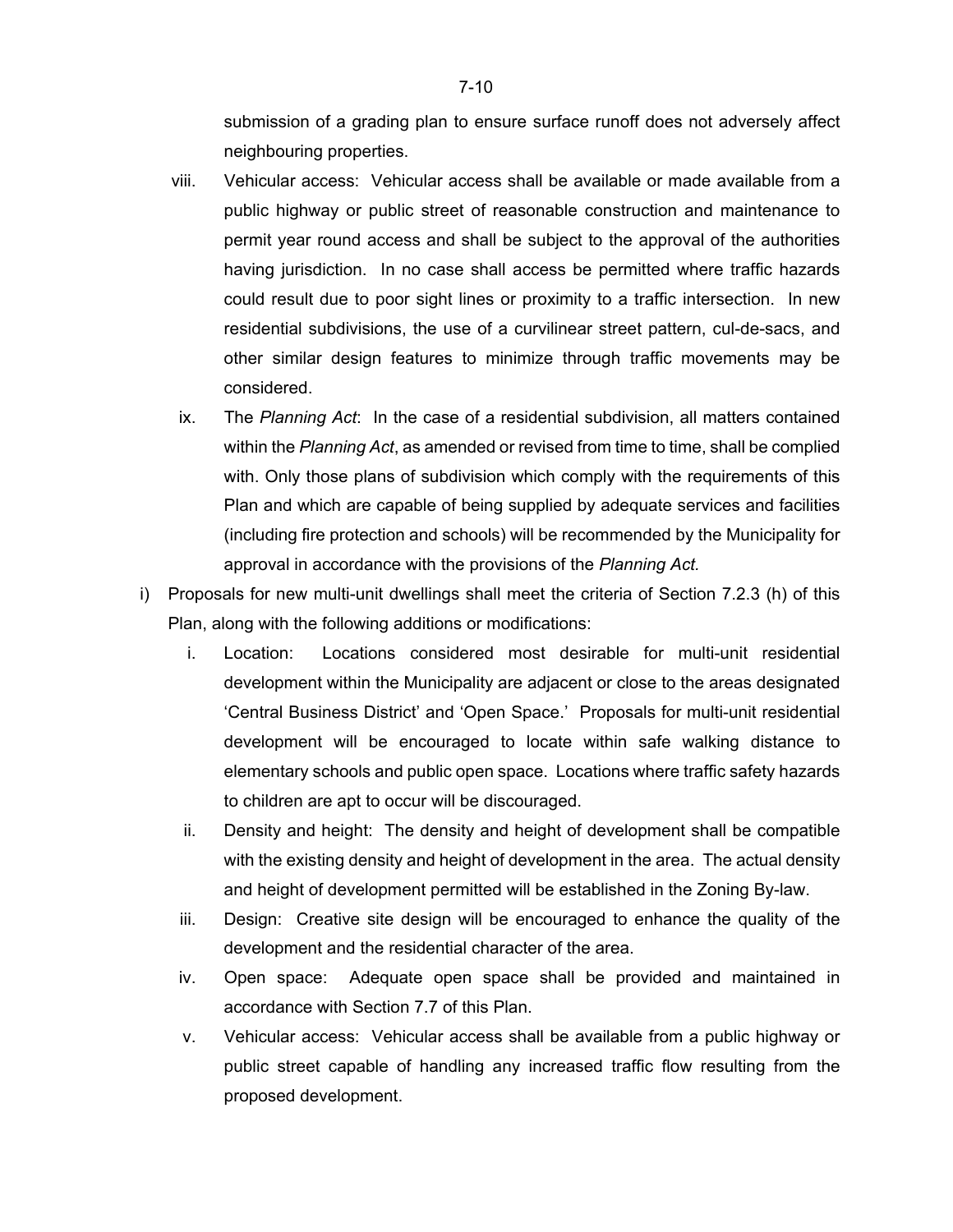- vi. Pedestrian access: Pedestrian walkways shall be provided and maintained to enable safe and convenient access throughout the year between the proposed development and the local pedestrian circulation system and, where feasible and desirable, directly to public facilities (e.g. schools, parks, fairgrounds).
- vii. Off-street parking: Adequate off-street parking for residents and visitors shall be provided in accordance with the Zoning By-law.
- viii. Site plan agreement: To ensure a satisfactory standard of development, provision of services and facilities, and long-term maintenance, the Municipality may require that a site plan agreement be entered into prior to the issuance of any building permit.
- j) Proposals for the conversion of single detached dwellings to multi-unit dwellings shall be permitted in accordance with the following criteria:
	- i. The dwelling is of a size and design suitable and appropriate for conversion;
	- ii. Adequacy of public water supply and public sanitary sewage services subject to the approval of the authority(ies) having jurisdiction;
	- iii. A minimum floor area per dwelling unit in accordance with the standards of the Zoning By-law.
	- iv. Changes to the exterior of the building which would have the effect of substantially altering its appearance as a dwelling and which would detract from the residential character of the area will be discouraged.
	- v. Adequate outdoor space for each dwelling unit;
	- vi. Adequate on-site parking for each dwelling unit in accordance with the standards prescribed by the Zoning By-law.
	- vii. Compliance with all relevant provisions of the Zoning By-law.
- k) Proposals for the establishment of professional offices may be permitted in areas designated Residential' in accordance with the following criteria:
	- i. Location: Lands or buildings that are not well suited for residential purposes due to their location, age, or design will be encouraged. The location of professional offices in recently constructed dwellings or in recently developed areas of Dutton will be discouraged.
	- ii. Servicing: Adequacy of a public potable water supply and public sanitary sewage services subject to the approval of the authority(ies) having jurisdiction.
	- iii. Landscaping and buffering: On-site landscaping and buffering shall be provided to minimize any adverse impact on neighbouring residential lands and to ensure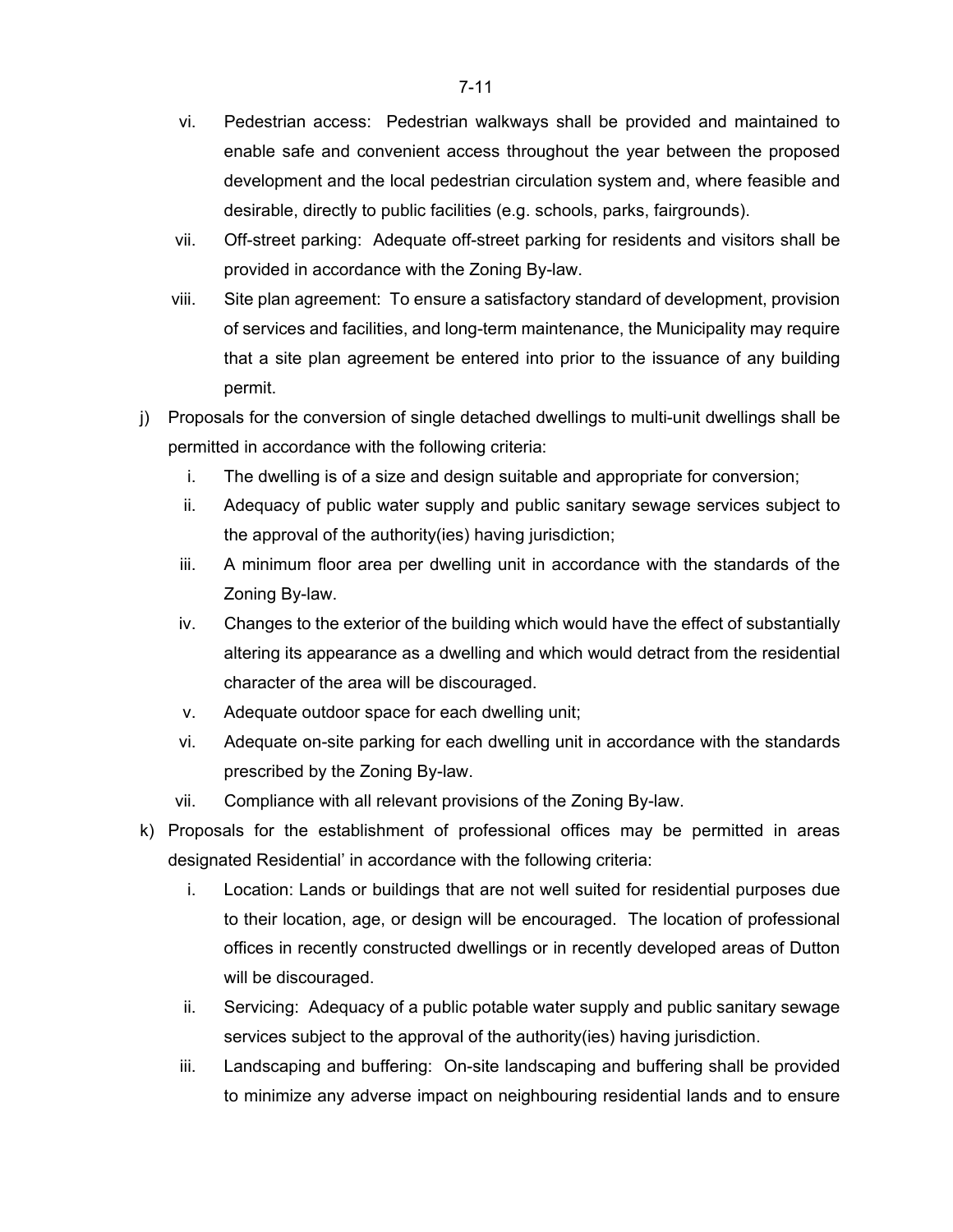that the proposed development is in harmony with the residential character of the area. Native plantings are recommended where possible.

- iv. Design: Where existing buildings are proposed to be converted to professional offices, changes to the exterior of the building, which would have the effect of substantially altering its appearance in a manner that would detract from the residential character of the area, will be discouraged. Where new buildings are being proposed for professional offices, the design of these buildings in a manner which complements and enhance the residential character of the area and provides accessibility for persons with disabilities or the elderly.
- v. Off-street parking: Adequate off-street parking for employees and patrons shall be provided in accordance with the Zoning By-law. Proposals which would require the conversion of relatively large amounts of existing landscaped or grassed areas into parking areas will be discouraged as these will detract from the residential character of the area.
- vi. Zoning: Lands presently used for professional offices will be placed in a separate Zone category in the Zoning By-law. All new proposals will require an amendment to the By-law.
- vii. Site plan agreement: To ensure a satisfactory standard of development, provision of services and facilities, and long-term maintenance, the Municipality may require that a site plan agreement be entered into prior to the issuance of any building permit.
- l) New residential development by land severance, which would result in the creation of a number of individual parcels of lands, will be discouraged in favour of a plan of subdivision. The land division policies of Section 8.3 of this Plan are complied with.
- m) The Municipality will encourage owners and tenants of deteriorated or substandard housing to rehabilitate, improve and maintain their dwellings and property and, in this regard, may participate in community improvement programs and enforce minimum standards for property maintenance and occupancy.
- n) The Municipality may participate in the housing programs of the Federal and Provincial governments to meet its housing needs. The target for development of affordable housing is five (5) units per annum.
- o) Additional residential units on a lot is permitted pursuant to Section 2.12 of this Plan.
- p) A garden suite on a lot is permitted pursuant to Section 8.15 of this Plan.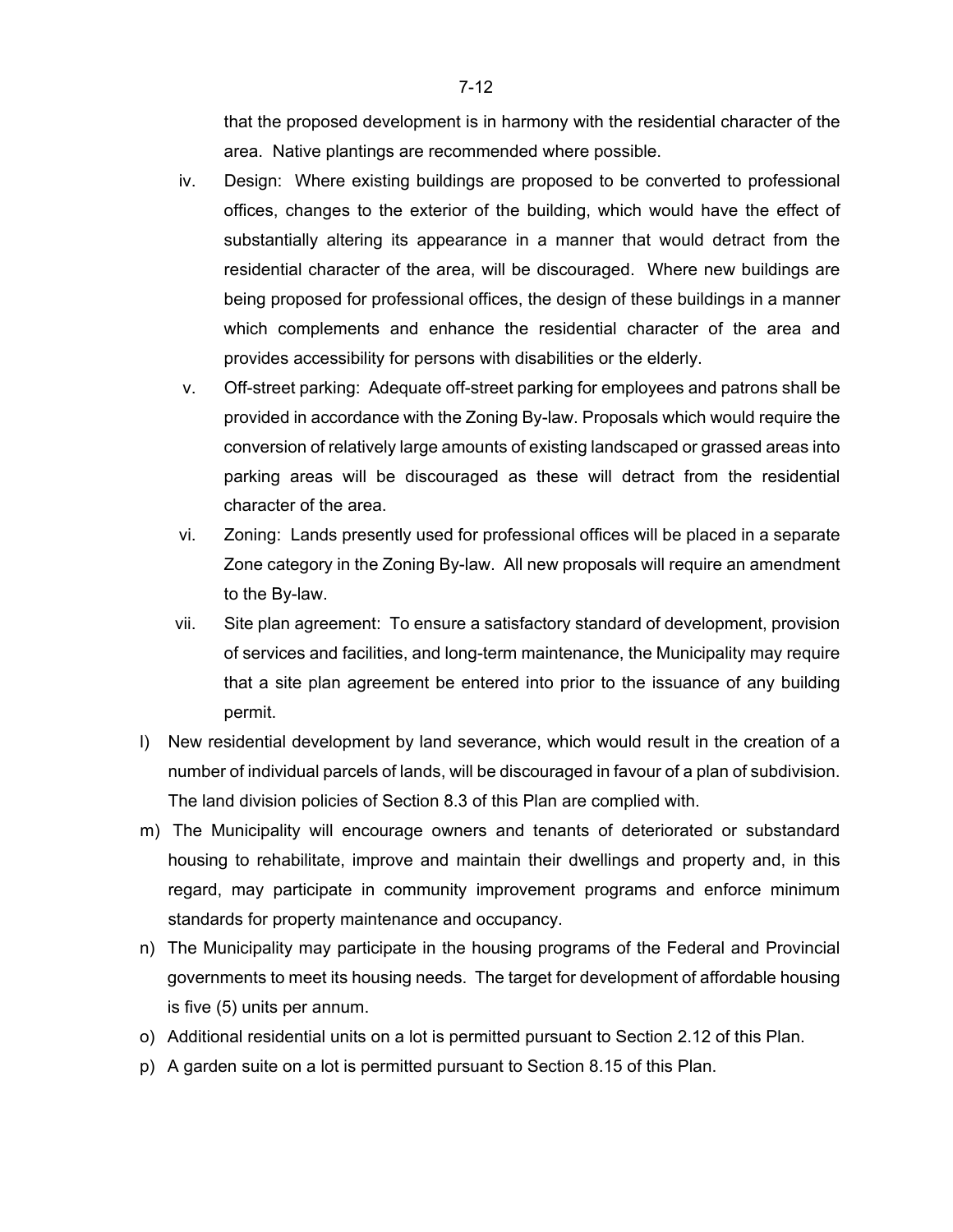## **7.3 CENTRAL BUSINESS DISTRICT**

#### **7.3.1 BACKGROUND**

a) The 'Central Business District' land use designation is shown on Schedule 'D' of this Plan and reflects the established commercial area which serves both local needs and the tourism function.

#### **7.3.2 GOALS**

- a) To promote a high aesthetic quality in all commercial uses that reflect the local character;
- b) To address the needs of local commercial uses to attract visitors and tourists; and
- c) To minimize the impacts of commercial uses on adjacent sensitive land uses.

#### **7.3.3 POLICIES**

- a) Within the area designated 'Central Business District' on Schedule 'D' of this Plan the primary use of land shall be for those establishments engaged in the buying and selling of goods and services.
- a) The types of commercial uses permitted in the 'Central Business District' designation will be specified in the Zoning By-law.
- b) Secondary uses may be permitted in the 'Central Business District' and may include institutional uses in accordance with Section 2.14 of this Plan, public parks and open space, and off-street parking. Residential uses in the form of dwelling units over and above ground floor commercial uses will be permitted in the central or core area while multiple dwellings may be permitted towards the periphery in accordance with Section 7.2.3 (j) of this Plan. Uses accessory to commercial uses (e.g. repair, manufacturing, storage and office space) will also be permitted and small scale manufacturing and repair uses may be permitted provided they do not pose a potential nuisance or safety hazard to non-industrial uses. The actual secondary uses permitted will be specified in and regulated by the Zoning By-law.
- c) The 'Central Business District' will be recognized as the principal and dominant focus of commercial activity, compact in form, accessible for persons with disabilities or the elderly, and characterized by a diversity of uses. New commercial development will therefore be directed to the 'Central Business District' unless the nature of the proposed development or the lack of suitable sites makes location in the 'Central Business District' impractical.
- d) The Municipality, to the extent of its financial abilities and in co-operation and consultation with merchants and affected property owners, will seek to strengthen and enhance the 'Central Business District.' A revitalization plan for the 'Central Business District' may be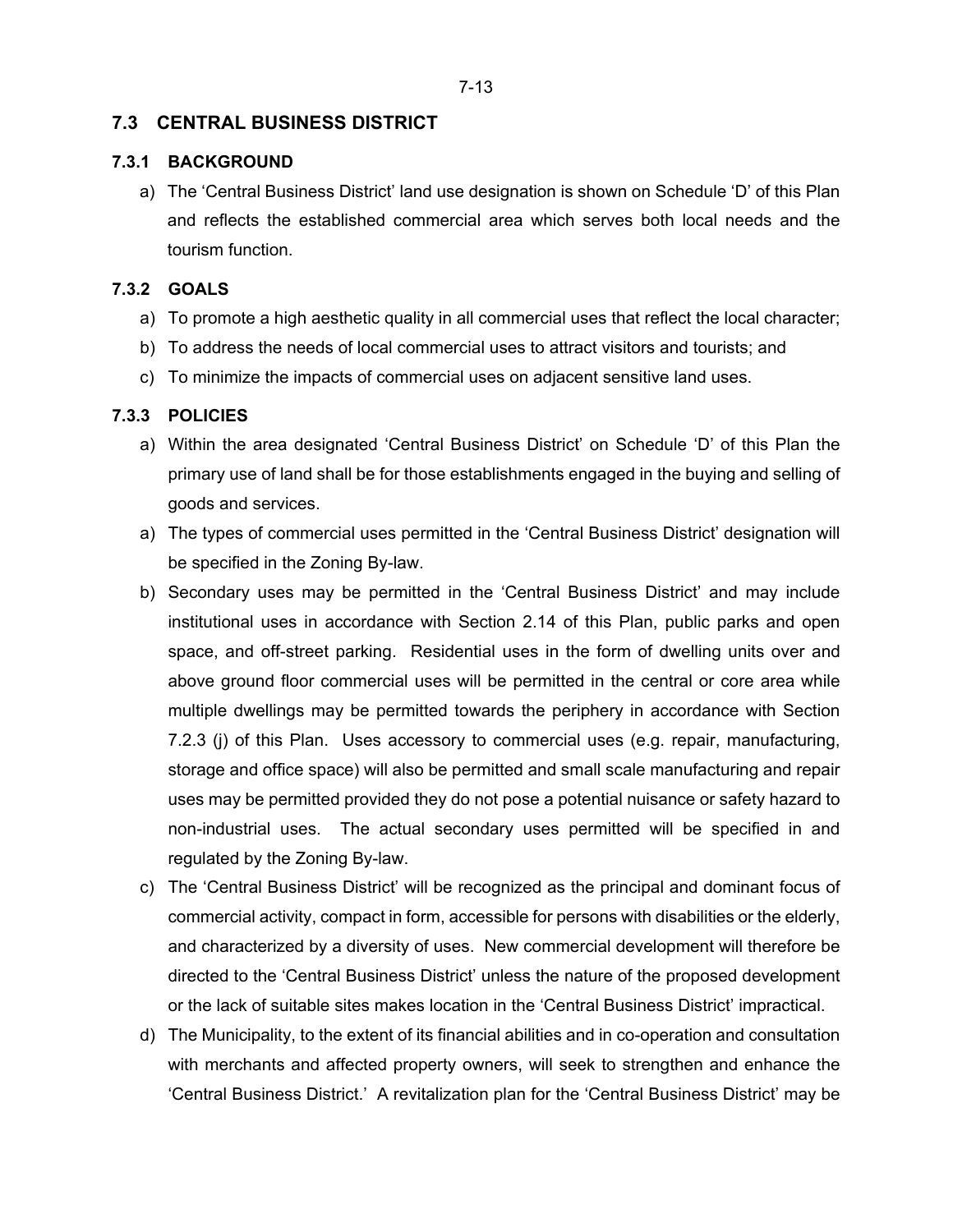prepared based on an overall development theme and prescribing a series of coordinated improvements to the streetscape, building facades, pedestrian circulation and amenities, accessibility for persons with disabilities or the elderly, and vehicular circulation and parking. The plan will be implemented primarily by improvements to publicly and privately owned land, but may also include the acquisition of land by the Municipality for purposes of providing adequate and conveniently accessible off-street parking or where the use of such land is detracting from the 'Central Business District' or is otherwise preventing desirable development from taking place.

- e) Proposals for new development and redevelopment in the 'Central Business District' shall meet the following criteria:
	- i. Services and facilities: All new development shall be connected to the municipal piped water supply system and municipal sanitary sewage system. Existing or proposed services (including potable water supply, sanitary sewage collection and treatment, solid waste disposal, storm and surface drainage, roads, sidewalks, and street lighting) shall be adequate (i.e. uncommitted reserve capacity available) to serve the proposed development. If these services or facilities are deemed inadequate, the Municipality may require that an agreement be entered into with the developer as to the design and cost apportionment of any public works required to bring these services or facilities up to the appropriate standard.
	- ii. Off-street parking: Adequate parking shall be provided in accordance with the Zoning By-law. As an alternative to providing on-site parking, the Municipality may accept a cash-in-lieu payment with such monies going towards the creation of new or the improvement of existing parking areas serving the 'Central Business District.'
	- iii. Adjacent and surrounding land use: Adequate buffer planting or screening may be required along the boundary between the 'Central Business District' and 'Residential' areas. Native plantings are recommended where possible.
	- iv. Zoning: All new development, redevelopment and expansion to existing development shall comply with the standards of the Zoning By-law unless the Bylaw is otherwise amended or a variance granted.
	- v. Site plan agreement: The Municipality may require the entering into of a site plan agreement to ensure the satisfactory provision and maintenance of facilities and services relating to the proposed development or redevelopment.
	- vi. The land division policies of Section 8.3 of this Plan are complied with.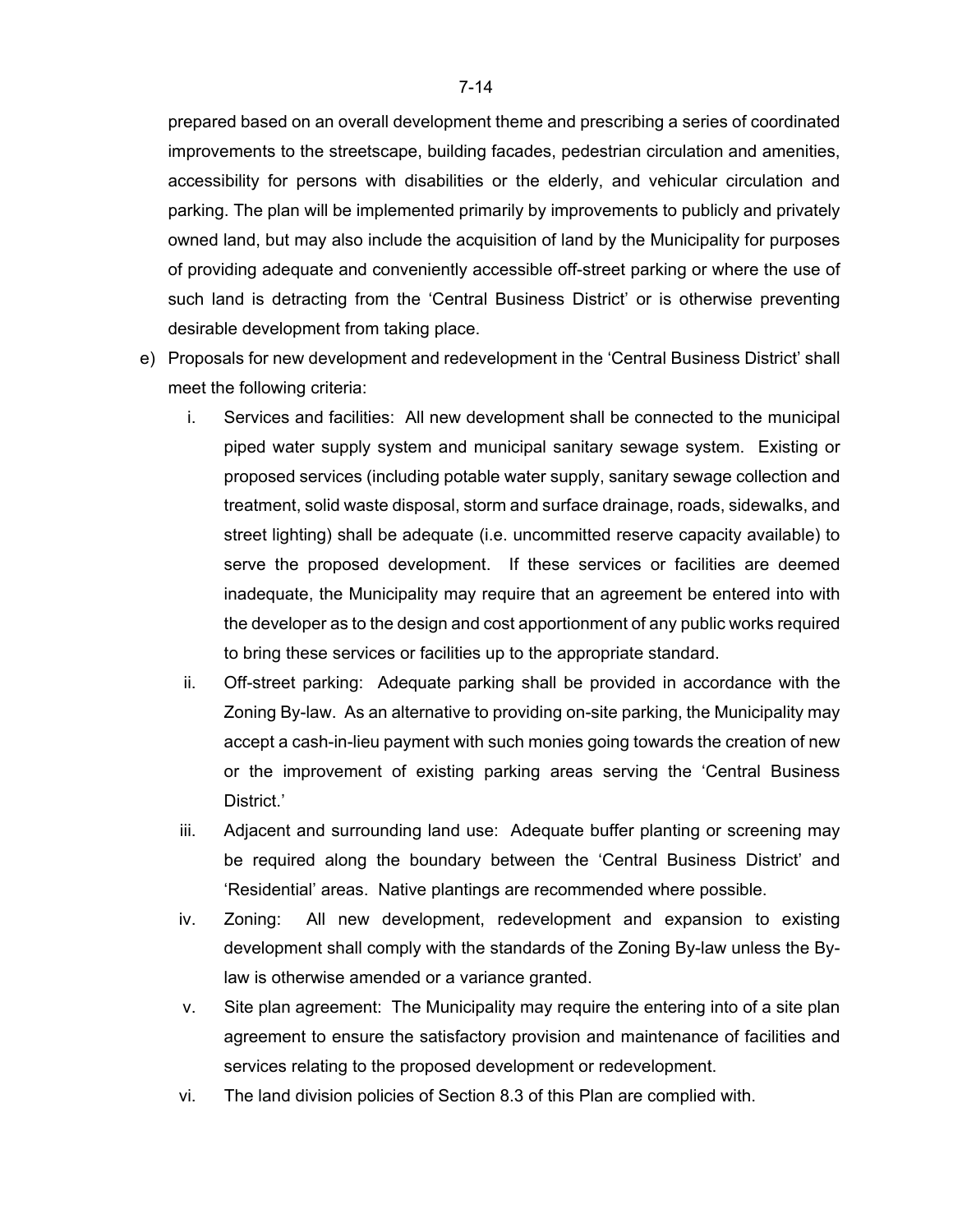### **7.4 HAMLETS**

#### **7.4.1 BACKGROUND**

a) Areas designated 'Hamlets' on Schedule 'A' of this Plan are the small rural settlements of Iona, Iona Station, and Wallacetown. This section sets out the intended function and scale of these communities, the range of uses permitted, and servicing considerations. Also included are the criteria that will be used to assess development proposals with the designated 'Hamlets' areas.

#### **7.4.2 GOALS**

a) To maintain the hamlets as rural service centres capable of accommodating additional development thereby alleviating development pressures on the agricultural areas.

#### **7.4.3 POLICIES**

- a) The areas designated as 'Hamlets' on Schedule 'A' of this Plan are intended to function as small rural settlements providing commercial, institutional, and recreational services to the surrounding area and capable of accommodating additional development.
- b) It is intended that future development will be in keeping with the existing scale and character of development, primarily of an infilling nature or as a logical extension to existing development within the 'Hamlet' designation as they existed at the date of approval of this Plan.
- c) The primary use of land shall be for low-density residential purposes. Also permitted will be uses accessory to residential uses including home occupations. The Zoning By-law will specify and regulate the actual uses permitted.
- d) Additional residential units on a lot is permitted in accordance with Section 2.12 of this Plan.
- e) A garden suite on a lot is permitted pursuant to Section 8.15 of this Plan.
- f) Secondary uses may also be permitted and may include employment lands, public parks and open space. These uses will be zoned in the Zoning By-law in a manner that ensures orderly development of the hamlet and minimizes any potential conflicts with existing uses.
- g) All new development shall be connected to the municipal piped water supply system where available provided uncommitted reserve capacity exists, subject to the approval of the authority having jurisdiction.
- h) Sanitary waste shall be treated and disposed of by private on-site systems subject to having suitable site conditions for provision of on-site systems and subject to the approval of the authority(ies) having jurisdiction. Due to the presence of heavy clay soils, a larger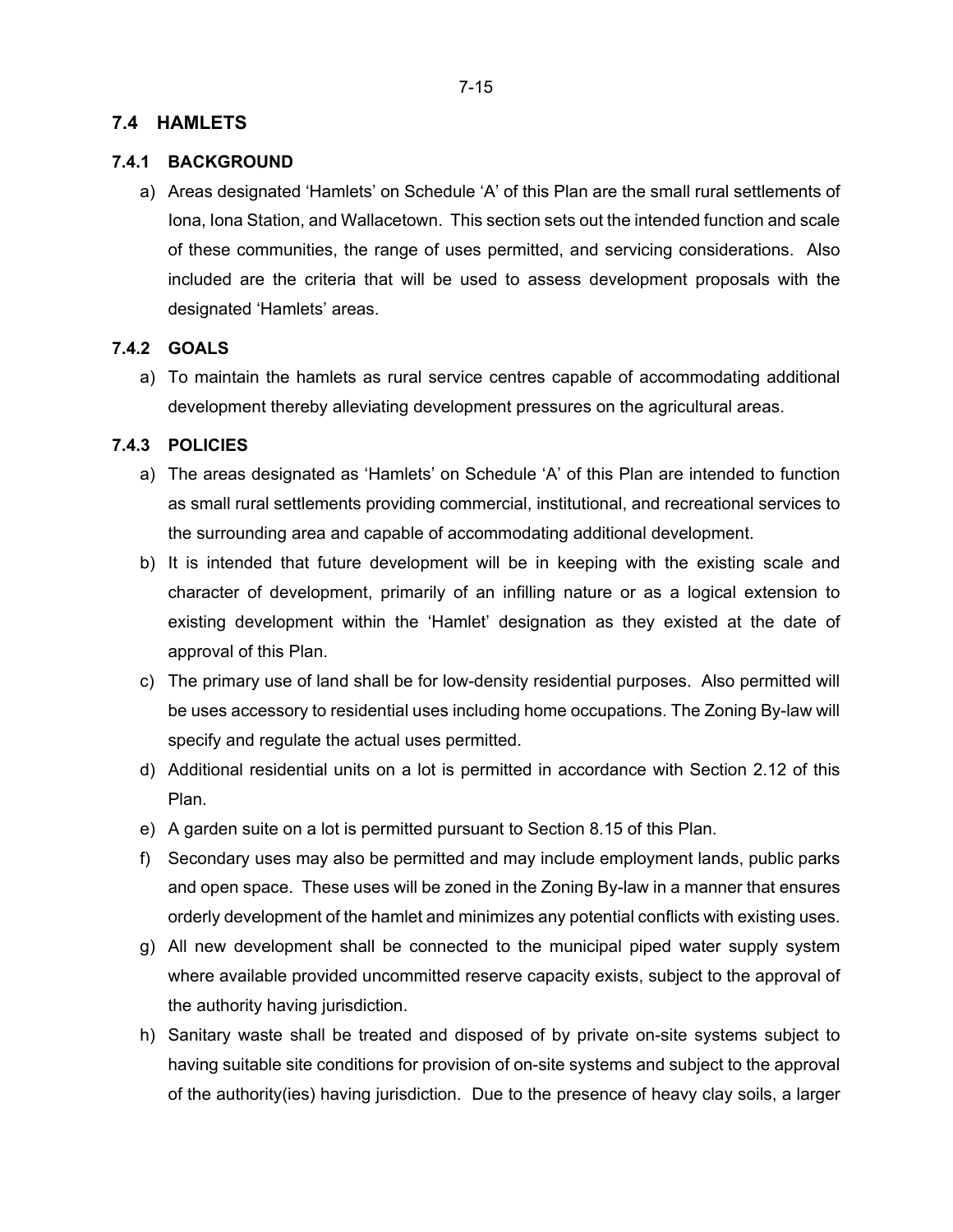lot size and other additional measures beyond the normal requirements may be required to ensure the satisfactory long-term functioning of these systems. The Municipality must determine that there is sufficient reserve sewage system capacity to treat hauled sewage from individual on-site sewage services. The following table identifies the planned servicing situations for each of the individual hamlets identified on Schedule 'A' of this Plan for the time period of this Plan:

| <b>Settlement Area</b> | <b>Existing Water/Sewage</b><br><b>Service</b> | <b>Proposed Water/</b><br><b>Sewage Service</b> |
|------------------------|------------------------------------------------|-------------------------------------------------|
| Wallacetown            | <b>Public Piped Water/Private</b><br>Septic    | Existing                                        |
| Iona                   | <b>Public Piped Water/Private</b><br>Septic    | Existing                                        |
| Iona Station           | <b>Public Piped Water/Private</b><br>Septic    | Existing                                        |

i) Where new development is proposed, the following criteria shall be satisfied:

- i. Lot frontage, depth and size: The lot frontage, lot depth, and lot size of any lot proposed to be used or created shall be adequate for the use being proposed. In no case shall lots be created which do not conform to the provisions of the Zoning By-law unless the By-law is otherwise amended or a variance granted.
- ii. Adjacent and surrounding land use: The proposed use shall be located and developed in a manner to ensure compatibility with existing or proposed neighbouring land uses. Where necessary or desirable, the proposed use shall be adequately buffered from neighbouring land uses by the provision of adequate setbacks and/or screening.
- iii. Services: Existing or proposed services (in particular potable water supply, sanitary sewage treatment and disposal, solid waste disposal, electric power, and roads) shall be adequate subject to the approval authority having jurisdiction. If these services or facilities are deemed inadequate, the Municipality may require an agreement be entered into with the developer as to the design and cost apportionment of any public works required to bring these services or facilities up to the appropriate standard.
- iv. Storm drainage: Adequate provision for storm drainage and surface runoff shall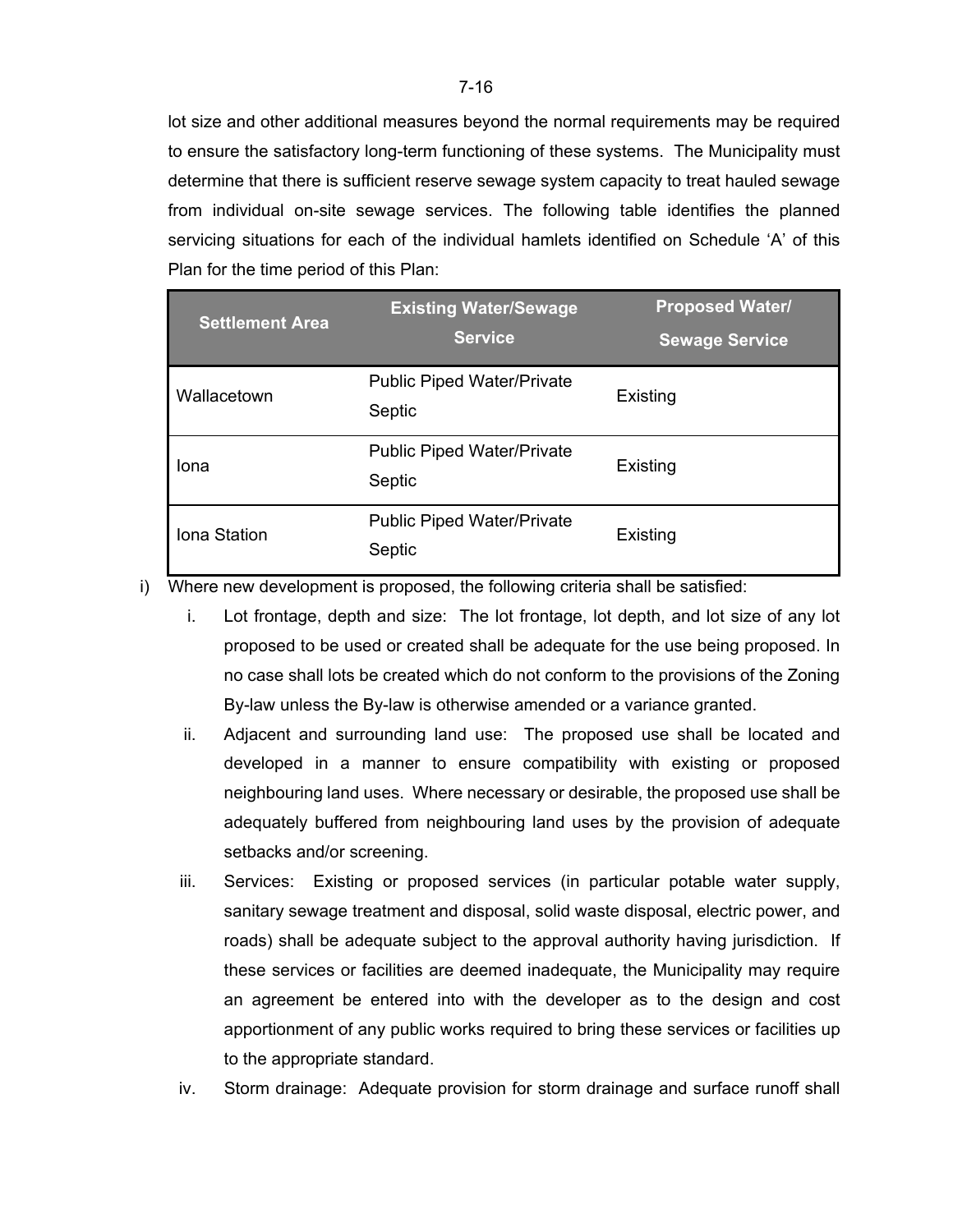be provided. The Municipality may require the submission of a grading plan to ensure surface runoff does not adversely affect neighbouring properties.

- v. Vehicular access: Vehicular access shall be available or made available from a public highway or public road of reasonable construction and maintenance shall be subject to the approval of the authority having jurisdiction. In no case will access be permitted where traffic hazards could result due to poor sight lines or proximity to a traffic intersection.
- vi. Zoning: All development shall be zoned and regulated by the Zoning By-law. In no case shall lands be used, or buildings or structures erected which do not conform to the provisions of the Zoning By-law unless the By-law is otherwise amended or a variance granted.
- vii. Site plan: A site plan agreement, satisfactory to Municipality, indicating the proposed use, the building area, existence of natural features, existing land uses, neighbouring land uses, proposed ingress and egress, parking areas and layout, on-site landscaping, and services shall be required.
- j) New residential development by land severance or by infill development, which would result in the creation of a number of individual parcels of lands, will be discouraged in favour of a plan of subdivision. A plan of subdivision may be considered unnecessary in the following circumstances:
	- i. Only 5 or less lots are proposed with one parcel retained and 4 severed;
	- ii. The proposed lots front on an opened, and suitably constructed public street;
	- iii. Public water supply are available off existing mains;
	- iv. The residential policies for the type of dwelling units being proposed are complied with; and
	- v. The land division policies of Section 8.3 of this Plan are complied with.

# **7.5 HIGHWAY COMMERCIAL**

### **7.5.1 BACKGROUND**

a) The 'Highway Commercial' designation on Schedule 'D' of this Plan applies to a few limited areas of the Municipality, which as a result of their location and/or the existing nature of development, are considered potentially suitable for commercial uses that exhibit a strong orientation to vehicular traffic and single purpose shopping trips. The policies that follow describe the type of uses permitted in these areas and the criteria that will be used to evaluate proposals for new development, redevelopment, and expansion. The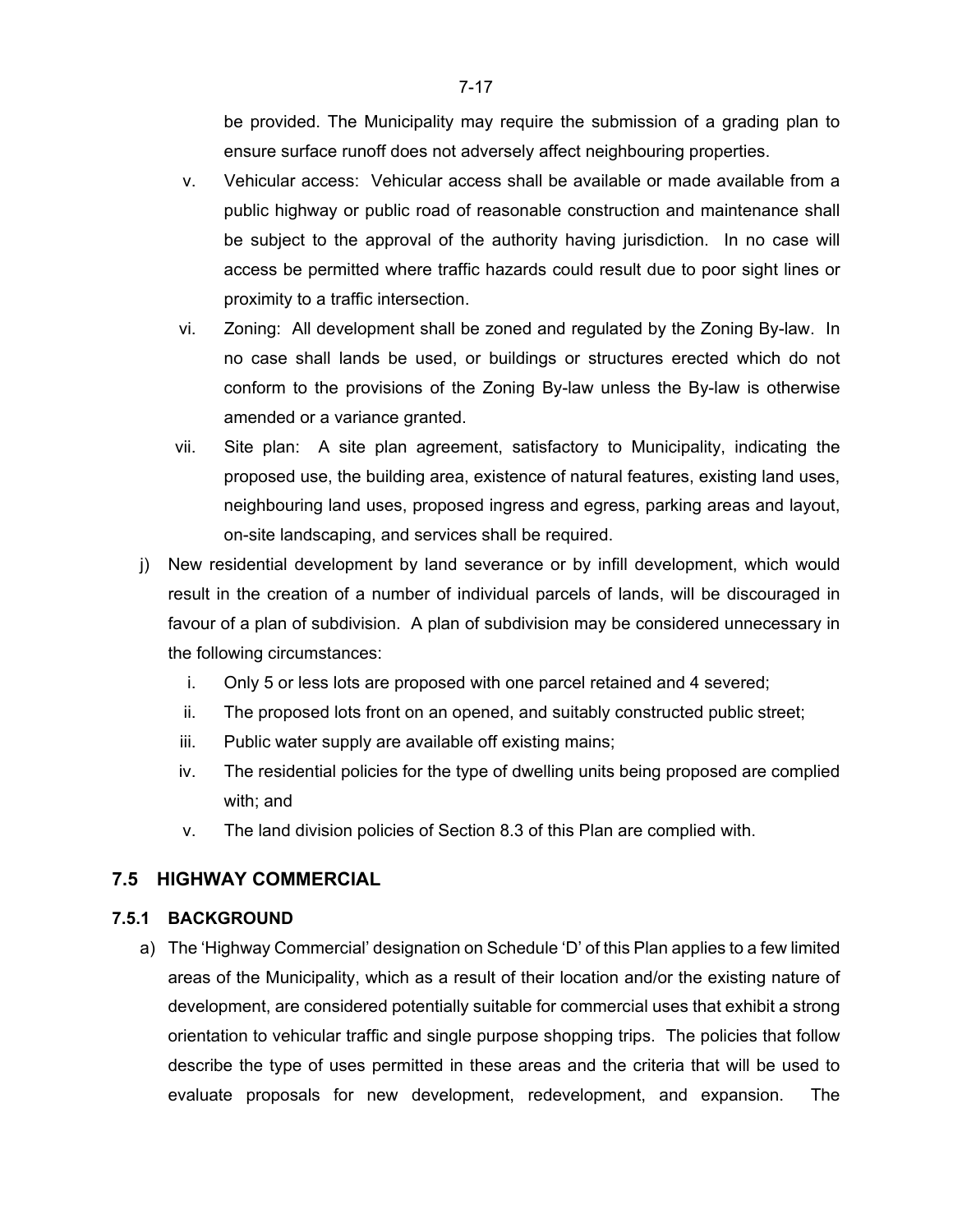importance of ensuring high standards of site design and maintenance is also addressed.

### **7.5.2 GOALS**

- a) To allow for a limited amount of highway commercial development in areas considered suited for these purposes;
- b) To achieve a high standard of site development, appearance and maintenance in areas developed for highway commercial purposes; and
- c) To ensure that highway commercial development is adequately serviced so as not to create a premature need for extension of services.

# **7.5.3 POLICIES**

- a) Within the areas designated 'Highway Commercial' on Schedule 'D' of this Plan the predominant use of land shall be for those commercial establishments that are oriented to vehicular traffic and single purpose shopping trips. These areas may also be used or developed for space extensive commercial uses that require or benefit from large land areas for building coverage, outside storage and selling space, and/or off-street parking. The actual type of uses permitted in the designated 'Highway Commercial areas will be specified in and regulated by the Zoning By-law.
- b) In view of the strategic location of the 'Highway Commercial' areas at the intersection of Currie Road (County Rd. No. 8) and Highway No. 401 in Dutton, as shown on Schedule 'D' of this Plan a high standard of site design and maintenance will be encouraged. In addition:
	- i. Open storage areas shall be prohibited unless it can be demonstrated that appropriate landscaping and screening to shield the open storage area will not detract from the intended character of the area, and further implemented in the Zoning By-law;
	- ii. loading areas will generally be restricted to those areas not facing the highway; and
	- iii. all industrial/commercial activities will be encouraged to locate within enclosed buildings unless it is essential for an activity to locate outdoors in which case the industrial/commercial use will be suitably screened and buffered from the highway.
- c) The 'Highway Commercial' lands as shown on Schedule 'D' of this Plan are in close proximity to the Highway 401 and Currie Road (County Road 8) interchange and subject to the Provincial policies established in Section 6.3 of this plan.
- d) Proposals for new development, redevelopment, and expansion in the 'Highway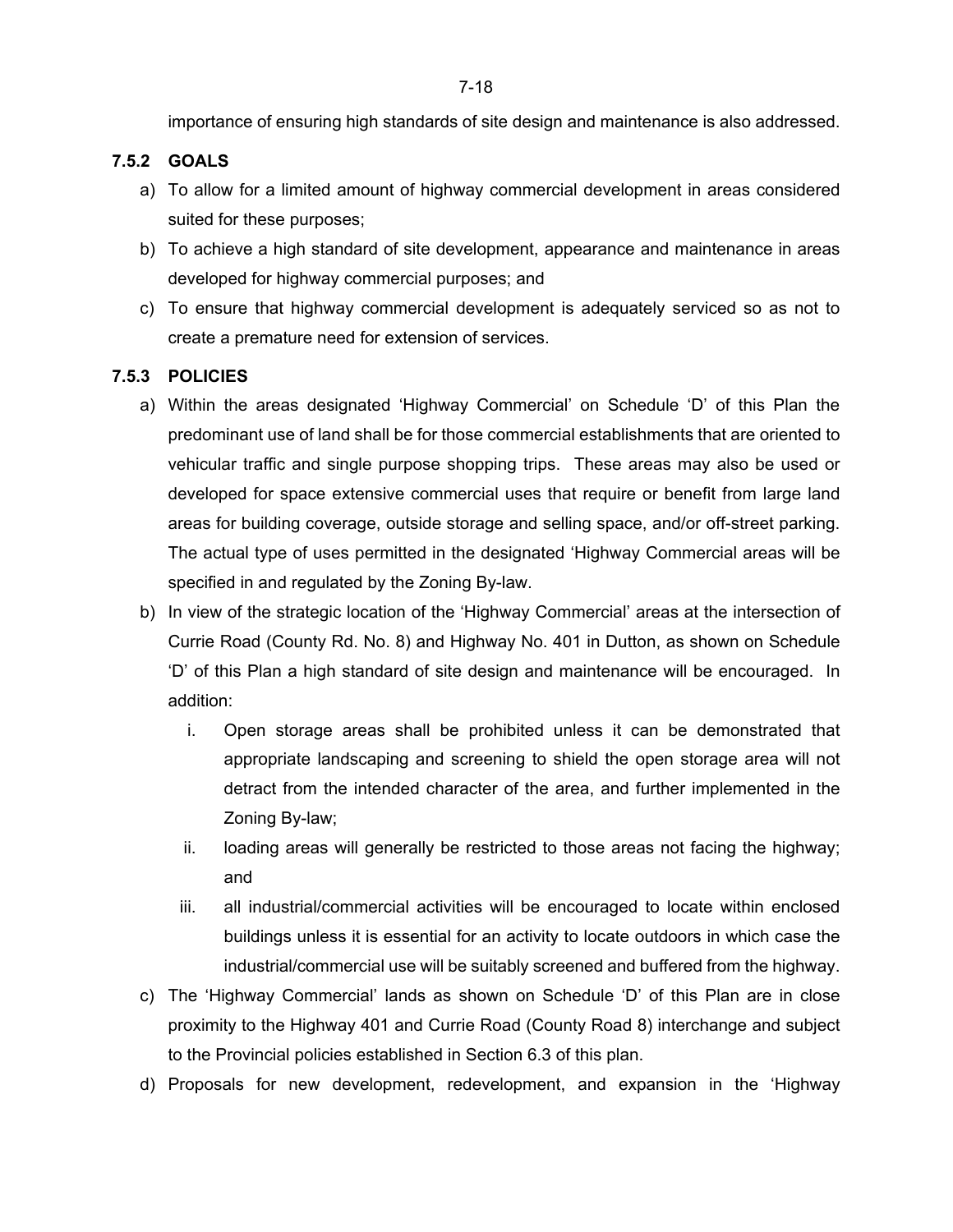Commercial' areas at the intersection of Currie Road (County Road 8 and Highway 401 in Dutton, as shown on Schedule 'D' of this Plan, shall meet the following criteria:

- i. Services and facilities: Existing or proposed services (in particular potable water supply, sanitary sewage treatment and disposal, solid waste disposal, storm and surface drainage) shall be adequate to serve the proposed development subject to the approval of the authority having jurisdiction.
- ii. Vehicular access: Vehicular access shall be available or made available from a public road of asphalt or similar type construction subject to the approval of the authority having jurisdiction. Individual access points will be limited in number and restricted in width. Shared access with existing or future adjacent development will be encouraged.
- iii. Off-street parking: Adequate off-street parking shall be provided in accordance with the Zoning By-law.
- iv. Adjacent and surrounding land use: Buffer planting and screening shall be provided to reduce or eliminate any potential conflicts with adjacent or neighbouring land uses.
- v. Zoning: All new development, redevelopment and expansions to existing development shall comply with the Zoning By-law unless the By-law is otherwise amended or a variance granted. Lands designated 'Highway Commercial' may not be zoned as such until the Municipality is satisfied that the aforementioned criteria have been complied with.
- vi. Site plan: A site plan, satisfactory to the Municipality, indicating the proposed use, the proposed location of all buildings and structures, accessibility for persons with disabilities or the elderly , neighbouring land use, proposed ingress and egress, parking areas layout, on-site landscaping, storm drainage provisions and services shall be required.
- e) The areas designated 'Highway Commercial' on Schedule 'A' of this Plan are more particularly described as the Highway 401 Service Centres. The Province is exempt from the application of the *Building Code Act*. The Province, before carrying out or authorizing any undertaking that the Province considers will directly affect the Municipality of Dutton Dunwich, shall consult with, and have regard for, the established planning policies of the Municipality.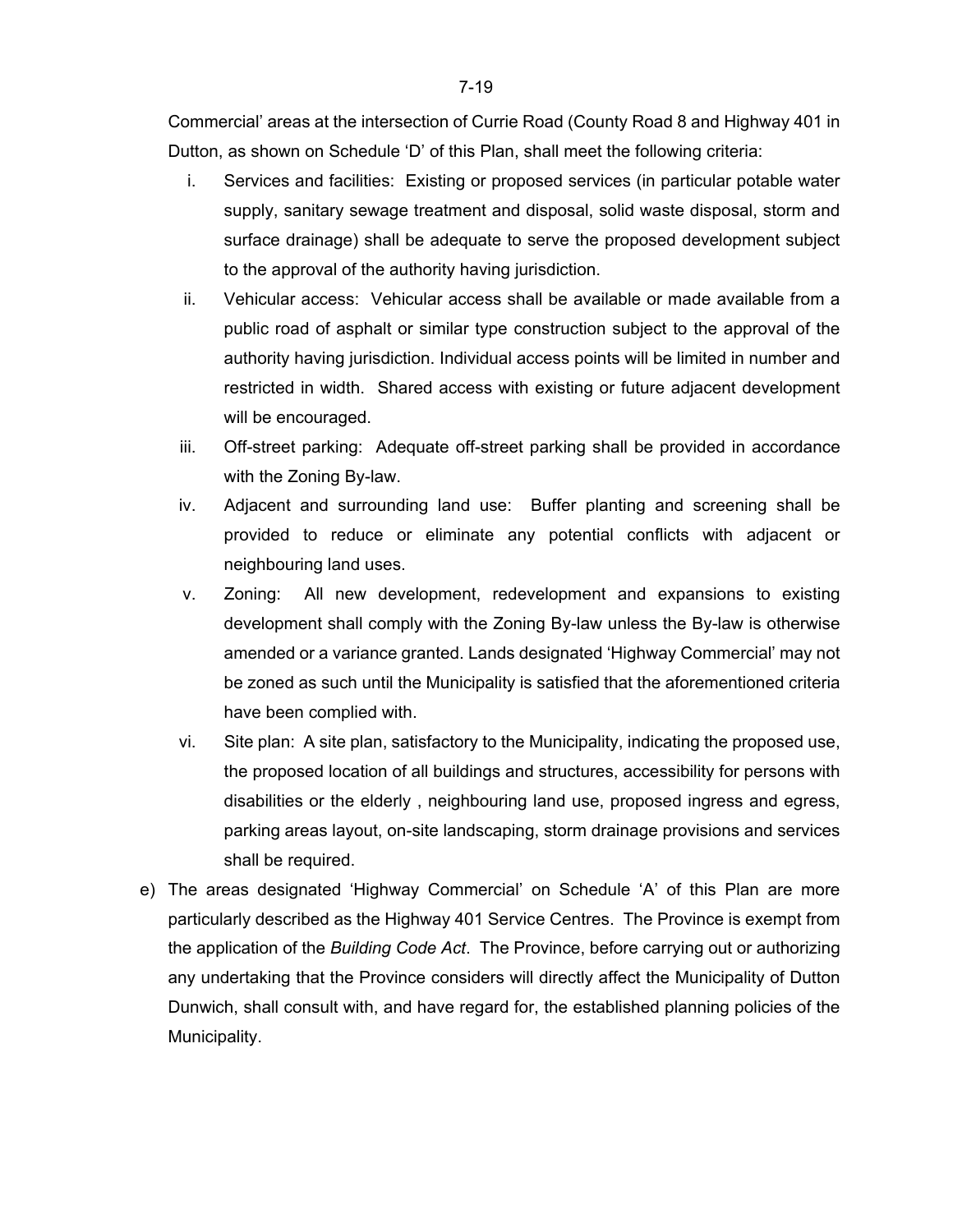### **7.6 INDUSTRIAL**

#### **7.6.1 BACKGROUND**

a) The 'Industrial' designation on Schedule 'D' of this Plan applies to areas of the Municipality, which as a result of their location and site characteristics are considered potentially suitable for industrial and similar type development. The area of the Municipality considered most suited for these purposes lies generally in the northerly half of Dutton, south of Highway No. 401. The policies, which follow, describe the type of uses permitted and the criteria that will be used as a basis for evaluating new development, redevelopment and expansion in these areas.

#### **7.6.2 GOALS**

- a) To increase employment opportunities within the Municipality;
- b) To allow industrial development, not necessarily related to agriculture, to establish in areas considered suited for these purposes;
- c) To achieve a high standard of site development and environmental safeguards in areas developed for industrial purposes;
- d) To ensure that industrial development is adequately serviced so as not to create a premature need for the expansion of services; and
- e) To encourage the redevelopment of brownfield sites.

#### **7.6.3 POLICIES**

- a) Within the areas designated 'Industrial' on Schedule 'D' of this Plan the predominant use of land shall be for industrial activities including the manufacturing, wholesaling, warehousing, distributing, repair and servicing and storage of goods and materials. Bulk sales establishments such as farm fuel agents, and building supply outlets and accessory uses such as offices and factory retail outlets for the sale of goods manufactured on-site, shall also be permitted.
- b) Only "dry" industrial uses shall be permitted. A dry industrial use shall be defined as a permitted use that does not require water for cooling, washing, or processing and whose subsurface sanitary sewage treatment and disposal system(s) are used for the domestic waste generated by employees. All industrial uses shall meet the requirements, and where necessary, obtain the approval of the applicable approval authority; including but not necessarily limited to the Province and/or the Southwest Public Health, as the case may be, with respect to potable water supply, sanitary sewage treatment and disposal, solid waste disposal and emissions to the atmosphere including but not necessarily limited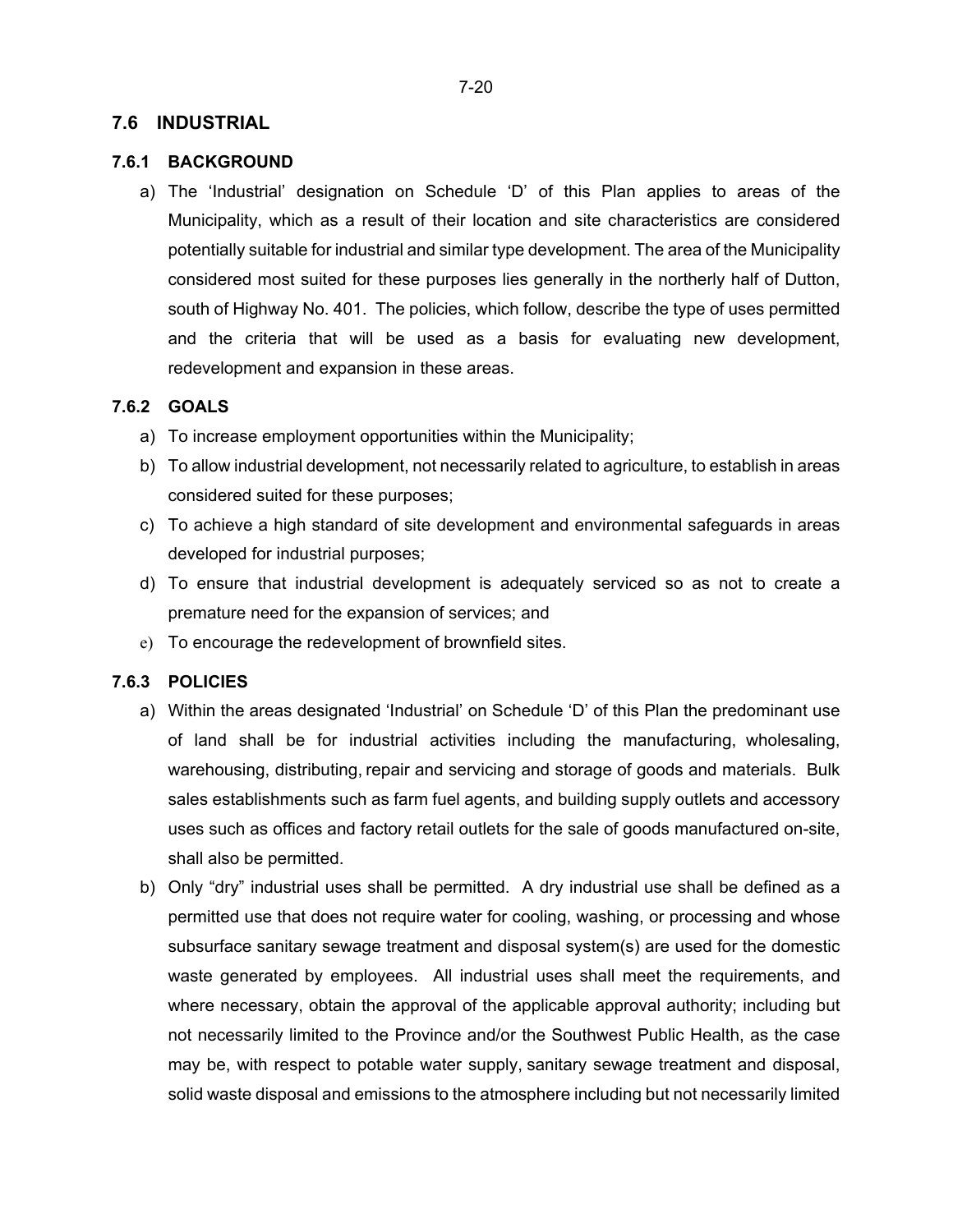to noise, dust and vibration.

- c) Secondary or non-industrial uses in the designated 'Industrial' areas shall also be permitted and may include commercial and institutional uses which, due to the nature of activity they are engaged in, are compatible with industrial uses, or are not well suited or are otherwise unable to be suitably located in the 'Central Business District.' Similar types of public uses deemed compatible with industrial uses may also be permitted. The specific types of non-industrial uses will be identified and regulated by the Zoning By-law.
- d) Secondary uses will not be permitted to establish at random within the designated 'Industrial' areas but rather will be directed to locations that do not in any way detract from the area for industrial purposes.
- e) The actual type or range of uses permitted in the 'Industrial' designation will be specified in and regulated by the Zoning By-law. Those industrial uses which are likely to be noxious by reason of noise, smoke, or odour emissions or which require large areas for outside storage will be placed in a separate Zone category and restricted to locations where the adverse impacts from the emission of contaminants on residential and other sensitive uses are capable of being minimized by practicable emission controls.
- f) The Municipality will utilize its tools under the *Planning Act*, with respect to zoning, Site Plan Control, community improvement, and property standards and maintenance to regulate, guide and improve development within the 'Industrial' areas, to prevent conflicts between uses permitted within these areas, and to eliminate or effectively reduce any existing or potential conflicts with neighbouring sensitive land uses, including neighbouring 'Residential' areas as a result of impacts related to emissions, traffic, and aesthetics.
- g) Proposals for new development, redevelopment, and expansion shall meet the following criteria:
	- i. Services and facilities: Existing or proposed services (in particular potable water supply, sanitary sewage treatment and disposal, solid waste disposal, storm and surface drainage) shall be adequate to serve the proposed development subject to the approval of the authority having jurisdiction.
	- ii. Vehicular access: Vehicular access shall be available or made available from a public road of asphalt or similar type construction subject to the approval of the authority having jurisdiction. Individual access points will be limited in number and restricted in width. Shared access with existing or future adjacent development will be encouraged. In addition, a traffic impact analysis study will be required in the 'Industrial' area south of Highway 401 in Dutton, as shown on Schedule 'D' of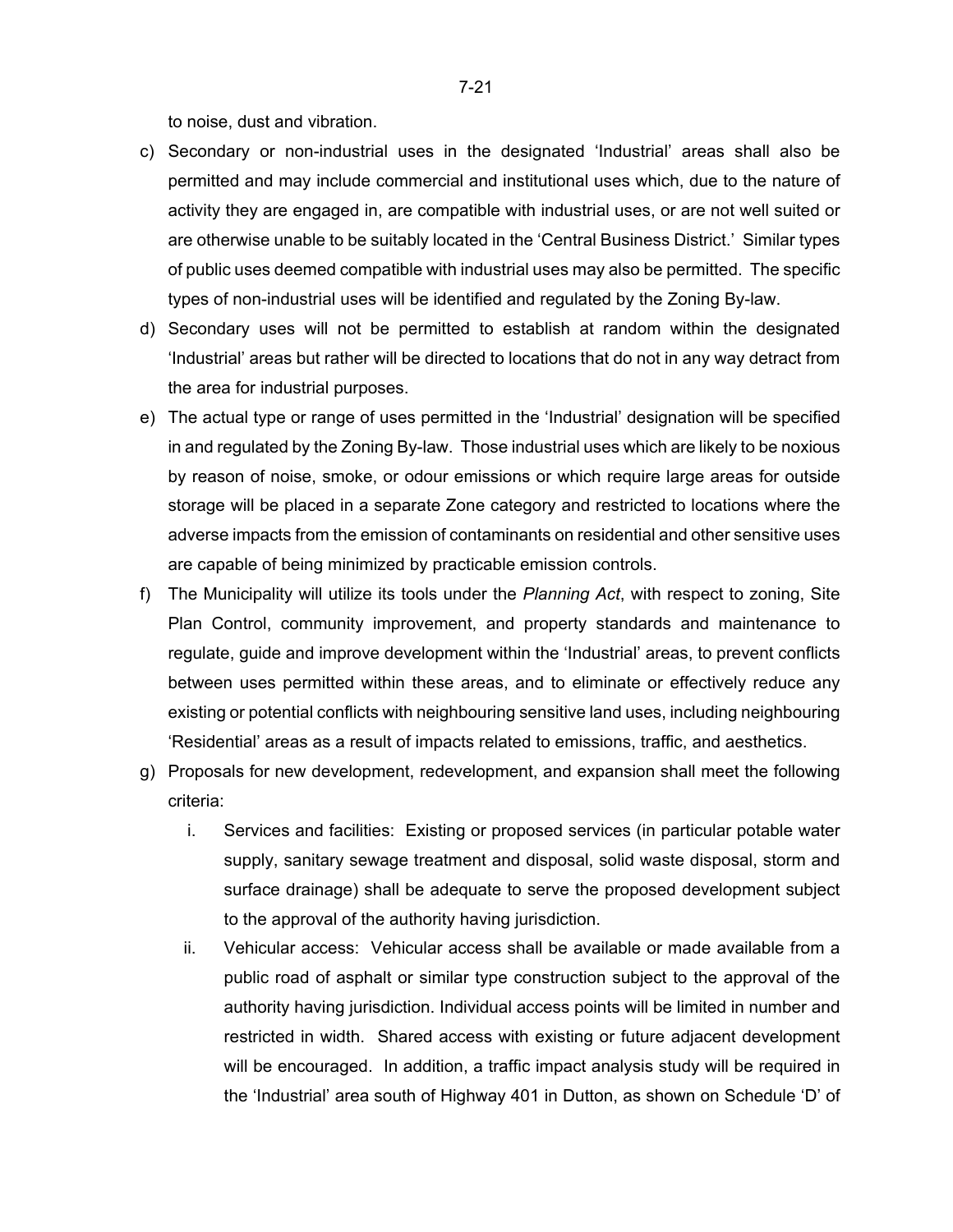this Plan for review by the Province, in order to determine the extent of highway improvements that may be required.

- iii. Off-street parking and loading: Adequate off-street parking and loading facilities shall be provided in accordance with the Zoning By-law.
- iv. Adjacent and surrounding land use: Buffer planting and screening shall be provided to minimize any potential conflicts with adjacent or neighbouring land uses. In terms of separation distance, due consideration will be given to the guidelines presented in the Province's 'Guidelines D-6 Compatibility Between Industrial Facilities and Sensitive Land Uses' or its successor document.
- v. Zoning: All development, redevelopment and expansions to existing development shall comply with the Zoning By-law unless the By-law is otherwise amended or a variance granted. Lands designated 'Industrial' may not be zoned as such until the Municipality is satisfied that the aforementioned criteria have been complied with.
- vi. Site plan: A site plan, satisfactory to the Municipality, indicating the proposed use, the proposed location of all buildings and structures, neighbouring land uses, accessibility for persons with disabilities or the elderly, proposed ingress and egress, parking areas and layout, on-site landscaping, storm drainage provisions and servicing shall be required.
- vii. Brownfield Sites: Redesignation of, development and/or redevelopment on or adjacent to, lands where contaminants may be present will be permitted only if rehabilitation measures to address and mitigate known, or suspected, contaminants are underway or have been completed. Prior to any development activity, contaminated sites shall be remediated to acceptable soil conditions such that there will be no adverse effects. Where contamination has been identified and remediation has occurred, a 'Record of Site Condition' that is registered in the Brownfields registry shall be provided to the Municipality, prior to any development approvals being granted.
- viii. The land division policies of Section 8.3 of this Plan are complied with.

### **7.7 OPEN SPACE**

### **7.7.1 BACKGROUND**

a) The 'Open Space' land use designation is shown on Schedules 'A' and 'D' of this Plan and reflects the established areas which supports the various parks and recreational needs.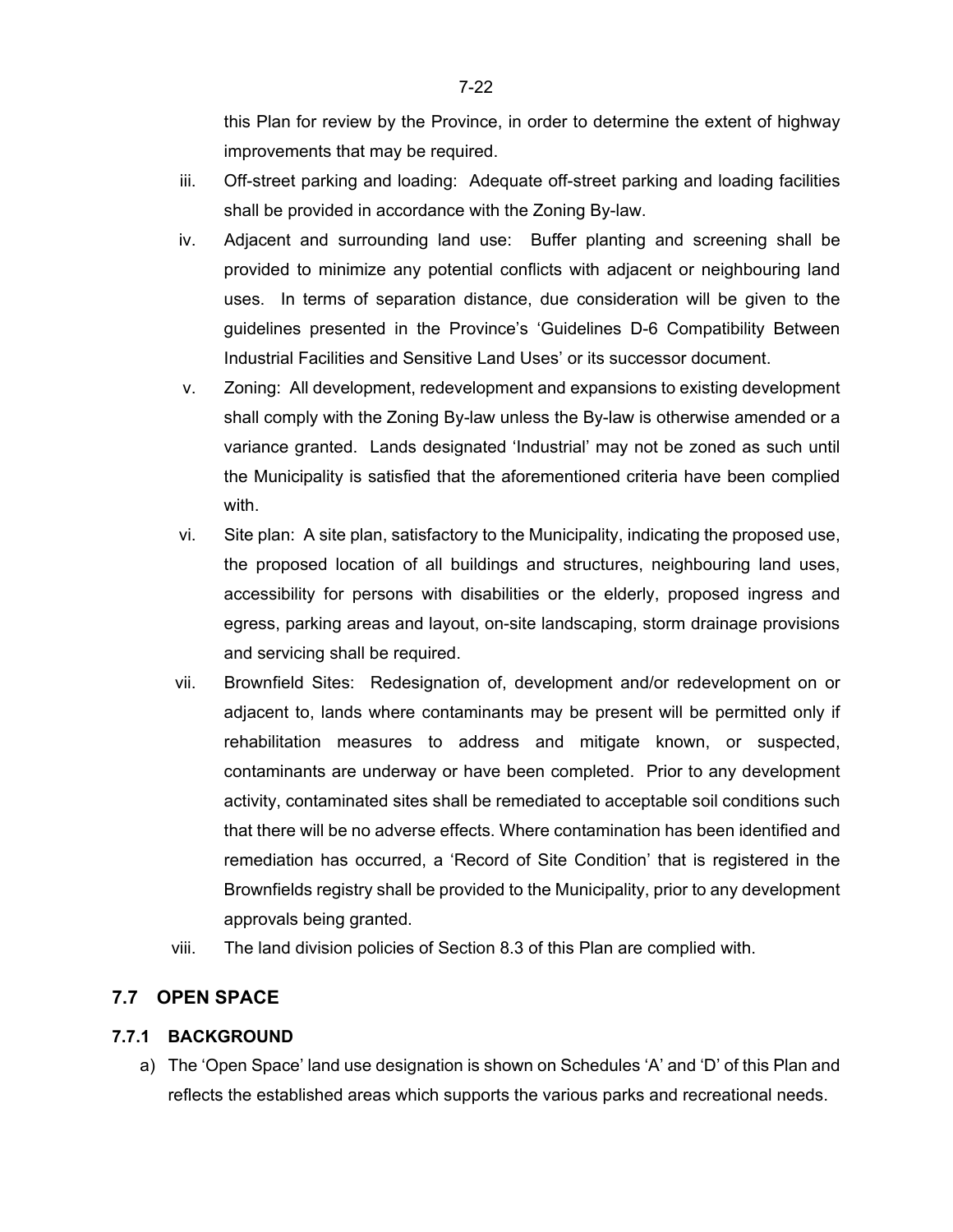#### **7.7.2 GOALS**

- a) To promote a healthy community by developing and maintaining recreational facilities, parks and open space areas; and
- b) To acquire new parks, improve existing parks and facilities and provide public parks to meet the needs of the residents.

### **7.7.3 POLICIES**

- a) Within the areas designated 'Open Space' on Schedules 'A' and 'D' of this Plan the primary use of land shall be for public parks, conservation areas, fairgrounds, other similar outdoor recreation areas, and cemeteries. Secondary uses such as buildings, structures and parking areas accessory or complementary to the 'Open Space' areas shall also be permitted.
- b) Neighbourhood parks and playgrounds serving local needs shall not be included in the 'Open Space' designation but rather in the 'Residential' designation. They will, however, be zoned as 'Open Space' in the Zoning By-law.
- c) The Zoning By-law will specify the range of uses permitted in the designated 'Open Space' areas as well as the minimum standards which will apply to buildings and structures accessory or complementary thereto.
- d) Where lands designated as 'Open Space' are in private ownership, such designation does not imply that these lands will remain as open space nor shall it be construed as implying that these areas are free and open to the general public or will be purchased by the Municipality or any other public authority. If a proposal is made to develop any such lands and the Municipality or the appropriate public authority does not wish or is unable to purchase the lands in question for open space purposes, the Municipality may redesignate the said lands for development purposes subject to the 'Natural Heritage and Natural Hazards' policies pursuant to Section 4.1 of this Plan.
- e) The Municipality will continue to support the development and maintenance of recreation facilities; the acquisition, beautification, and maintenance of public open space; and the development of recreation programs insofar as its financial resources permit.
- f) The Municipality will attempt to ensure that adequate neighbourhood parks are provided to serve the designated 'Residential' areas.
- g) In order to acquire and develop parks and open space areas, the Municipality shall require a dedication not exceeding five percent, or cash-in-lieu, of lands being subdivided for residential purposes and not exceeding two percent, or cash-in-lieu, of lands being subdivided for commercial or industrial purposes in accordance with the *Planning Act*.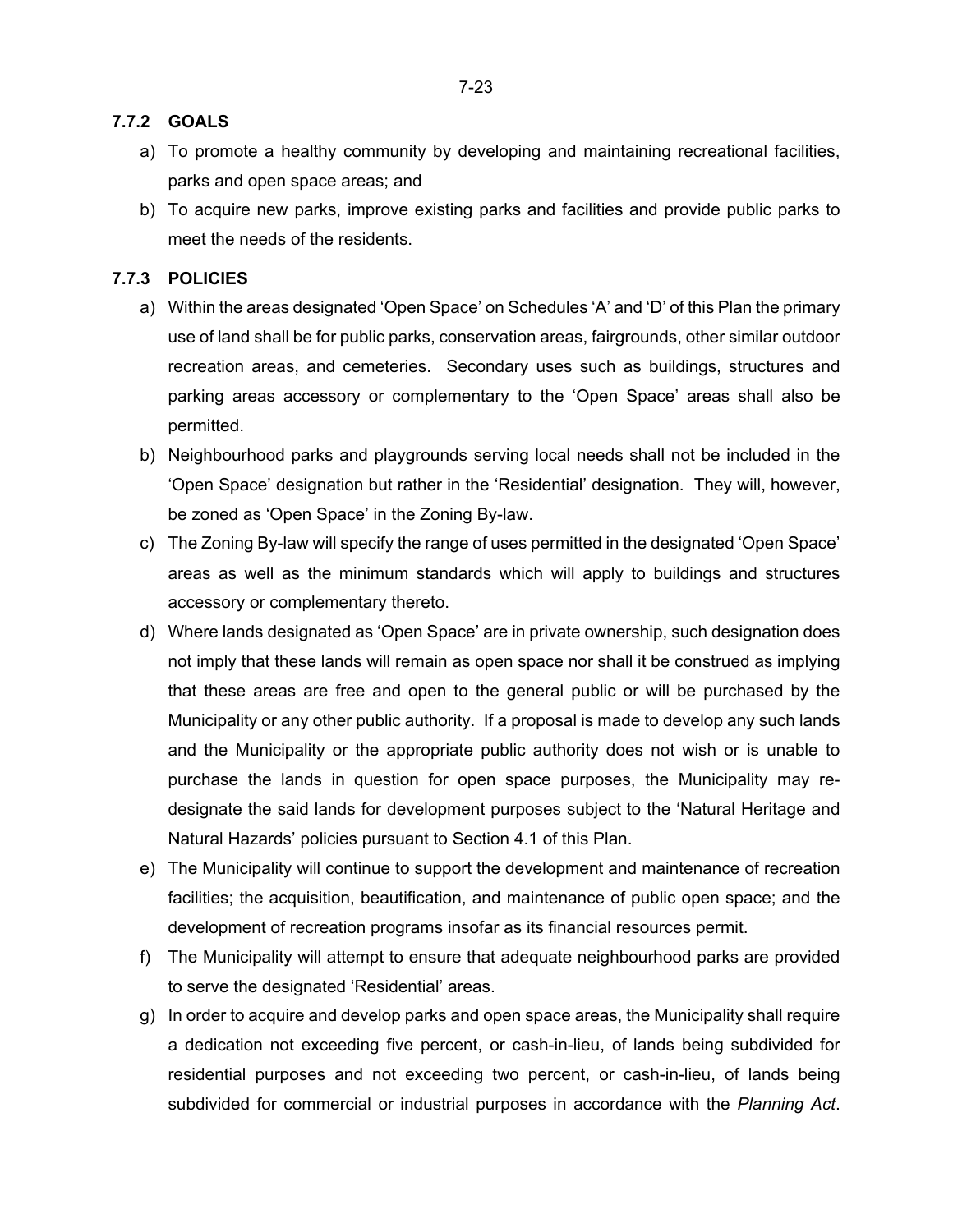The monies received from cash-in-lieu payments may be used to purchase park and open space areas elsewhere in the Municipality.

- h) As a condition of development or redevelopment of land, the Municipality may, by by-law applicable to the whole of the Municipality or to any defined area or areas thereof, require that land in an amount not exceeding five percent of the land (or the equivalent value) proposed for residential purposes or not exceeding two percent of the land (or the equivalent value) proposed for commercial or industrial purposes, be conveyed to the Municipality for park purposes. A by-law passed for the above purposes is not applicable to a plan of subdivision approved under the *Planning Act*, if land was conveyed to the Municipality for park purposes pursuant to a condition imposed by the Province, or cashin-lieu of such conveyance has been accepted by the Municipality.
- i) Lands proposed to be dedicated to the Municipality will be evaluated by the Municipality on the basis of the following criteria:
	- i. Accessibility to park users;
	- ii. Site characteristics and potential;
	- iii. Size and shape of parcel
	- iv. Potential for expansion
	- v. Proximity to adjacent recreation facilities and public open space;
	- vi. Development and maintenance costs.
	- vii. Natural heritage values.

### **7.8 PARKLAND**

### **7.8.1 BACKGROUND**

a) The 'Parkland' designation on Schedule 'E' of this Plan applies to those land situated in Duttona Beach.

### **7.8.2 GOALS**

a) To protect the existing lands for purposes of establishing water wells or sanitary waste disposal tile field systems.

### **7.8.3 POLICIES**

- a) Within the area designated as 'Parkland' on Schedule 'E' of this Plan, the primary use of land shall be for outdoor recreation purposes with the exception of camping. Buildings and structures accessory to outdoor recreation uses shall be permitted.
- b) The lands designated as 'Parkland' are in private ownership. Such designation does not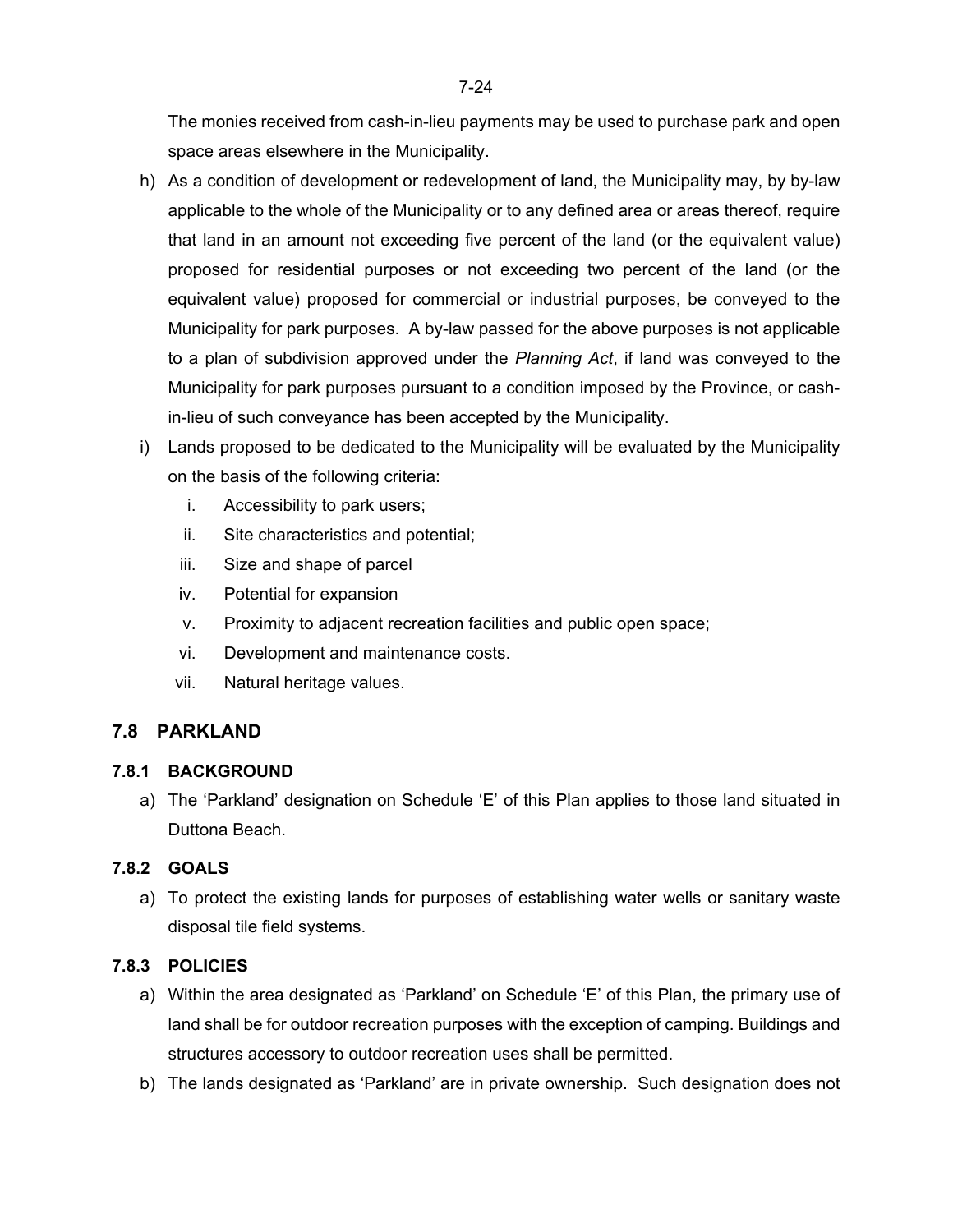imply that these lands will remain as parkland nor shall it be construed as implying that these areas will always be free and open to the general public or will be purchased by the Municipality or any other public authority.

c) If a proposal is made to develop any such lands and the Municipality, landowners, or the appropriate public authority does not wish or is unable to purchase the lands in question for park purposes, the Municipality may re-designate the said lands for development purposes in accordance with the policies of this Plan, including the consideration of natural heritage and natural hazard features and areas.

## **7.9 LAKESHORE RECREATION**

### **7.9.1 BACKGROUND**

- a) The 'Lakeshore Recreation' designation on Schedule 'A' of this Plan applies to those sections along the Lake Erie shoreline that are considered suitable for outdoor recreational uses and seasonal residential development.
- b) Seasonal residential development shall be defined as one or more single household dwellings that are not used or intended for continuous habitation or as a permanent residence.
- c) The recreation capability of the shoreline is ranked, for the most part, moderate low to moderate by the Canada Land Inventory, due in large part to the presence of high bluffs which make access to the water's edge extremely difficult. Nevertheless, the shoreline has proved to be a desired location for outdoor recreation uses, and a certain amount of residential development.
- d) Additional recreation-related development of the shoreline area is considered desirable in certain areas provided adequate protection against natural hazards, particularly shoreline and gully erosion, natural heritage features and areas, and incompatible uses, is provided for and necessary permits obtained from the CA under the Development, Interference with Wetlands and Alterations to Shorelines and Watercourses Regulations.

### **7.9.2 GOALS**

- a) To recognize the natural features and outdoor recreation resource potential of certain lands in the proximity of the Lake Erie Shoreline;
- b) To recognize the public interest in gaining access to the Lake Erie shoreline for recreational purposes without at the same time infringing on legitimate private property rights; and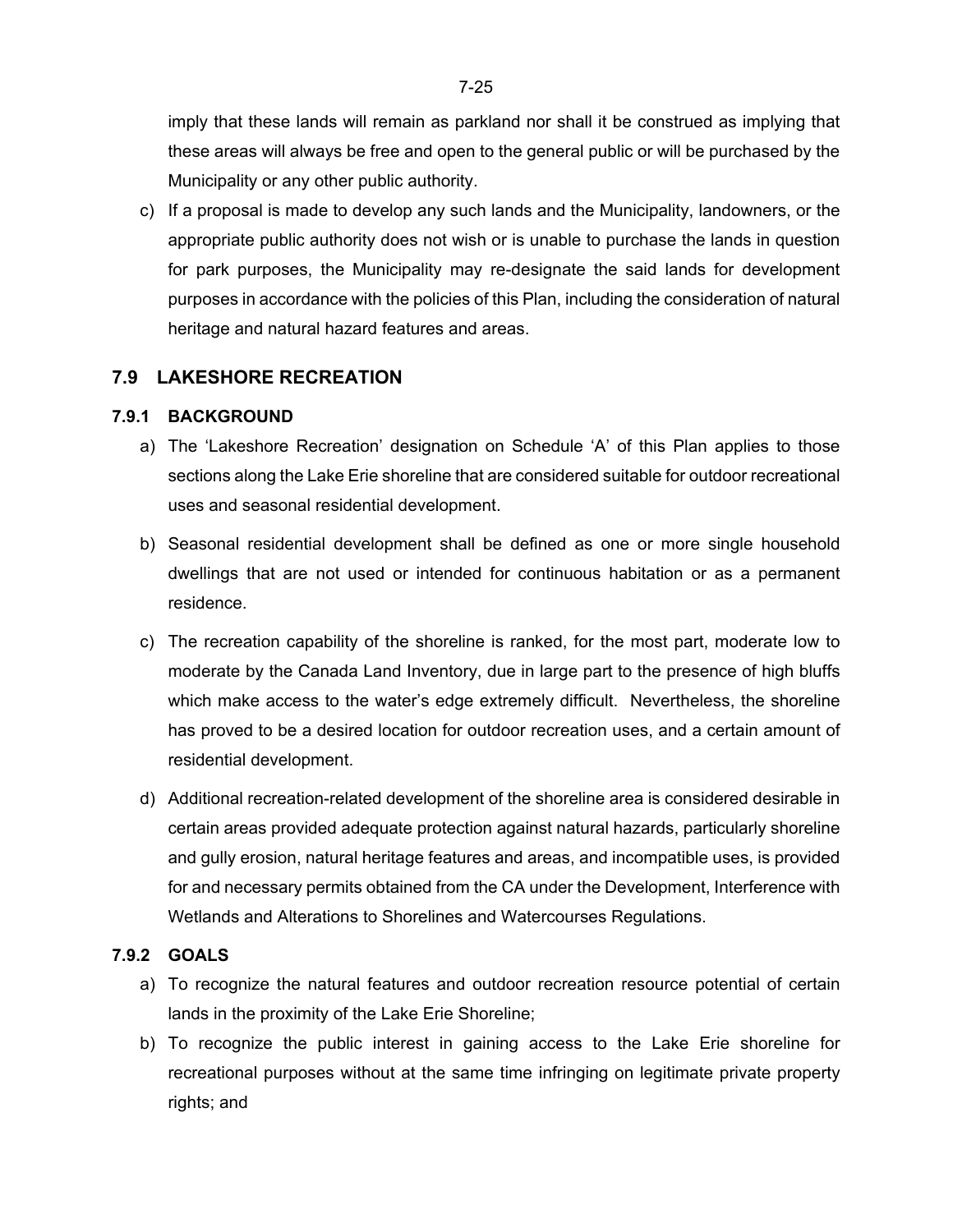c) To discourage new non-seasonal residential development.

### **7.9.3 POLICIES**

- a) Within the areas designated 'Lakeshore Recreation' on Schedule 'A' of this Plan the primary use of land shall be for outdoor recreation uses and activities as well as uses which are attracted by the scenic character and recreational opportunities of the area.
- b) Uses permitted include recreational campgrounds and travel trailer parks, golf courses, boating and marina facilities, tourist retail and service establishments, seasonal residential and parks and conservation areas.
- c) The following criteria shall be used to evaluate proposals for the uses permitted in areas designated 'Lakeshore Recreation' on Schedule 'A' of this Plan;
	- i. Site characteristics: Lands proposed for development should be well-drained, stable sites with inherent natural features such as tree cover, variable topography, and with appealing views. Where sites are proposed which are lacking in natural amenities and features, measures may be required to enhance the natural character of these sites. Creative site design in harmony with the natural characteristics of the lands proposed to be developed will be expected. All natural heritage features and areas will be studied in accordance with the policies of this Plan and that no negative impacts to any natural features or its associated function will be permitted. Development and site alteration shall not be permitted in areas designated 'Lakeshore Recreation' on Schedule 'A' of this Plan unless it has been demonstrated that there will be no negative impacts on the natural features or their ecological functions
	- ii. Adjacent and surrounding land use: The proposed use shall be compatible with existing or proposed neighbouring land uses. Where necessary or desirable, the proposed use shall be adequately buffered from neighbouring land uses by the provision of adequate setbacks and/or screening. A minimum separation distance between the proposed use and any existing livestock operation as determined by the Minimum Distance Separation Formulae shall be required.
	- iii. Vehicular access: Vehicular access shall be available or made available from a public highway or public road (preferably a County road) of reasonable construction and maintenance shall be subject to the approval of the authorities having jurisdiction. In no case shall access be permitted where traffic hazards could result due to poor sight lines or proximity to a traffic intersection.
	- iv. Lot frontage, depth and size: The lot frontage, lot depth, and lot size of any lot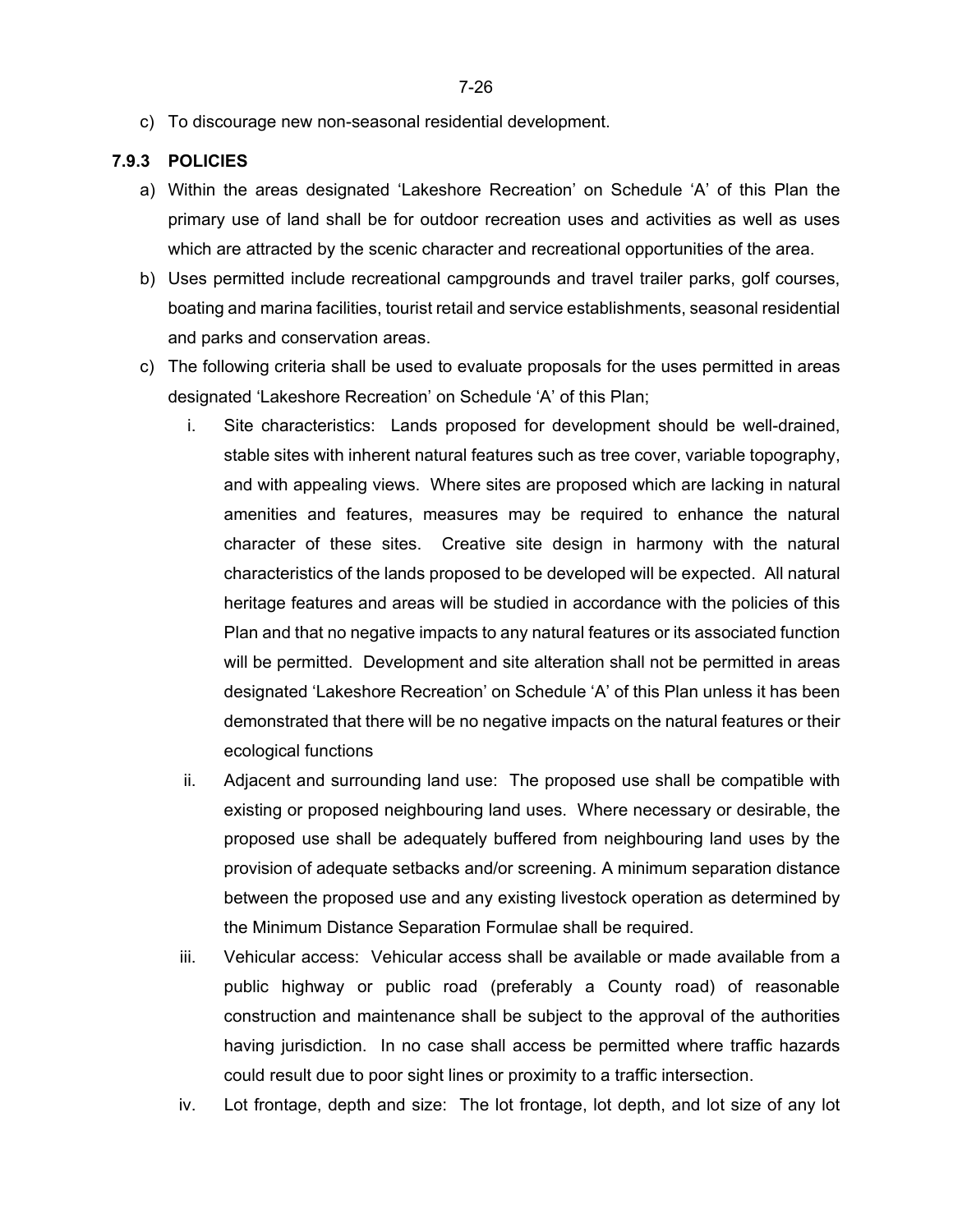proposed to be used or created shall be adequate for the use being proposed. In no case shall lots be created which do not conform to the provisions of the Zoning By-law unless the By-law is otherwise amended or a variance granted.

- v. Services: Existing or proposed services (including methods of potable water supply, sanitary sewage treatment and disposal, solid waste disposal, electric power, and roads) shall be adequate to serve the proposed use subject to the approval of the authority having jurisdiction. If these services or facilities are deemed inadequate, the Municipality may require an agreement be entered into with the developer as to the design and cost apportionment of any public works required to bring these services or facilities up to the appropriate standard.
- vi. Storm drainage: Adequate provision for stormwater quality management, storm drainage and surface runoff shall be provided. The Municipality may require the submission of a grading plan to ensure surface runoff does not adversely affect neighbouring properties and that drainage will not adversely affect the erosion rates of the Lake Erie bluff or ravine system.
- vii. Zoning: All outdoor recreation uses shall be zoned and regulated by the use of a separate Zone category in the Zoning By-law. In no case shall lands be used, or buildings or structures erected which do not conform to the provisions of the Zoning By-law unless the By-law is otherwise amended or a variance granted.
- viii. Seasonal residential: A seasonal residential community shall be defined as a cluster of single household dwellings that are not used or intended for continuous habitation or as a permanent residence. The provision of services such as road maintenance, fire protection, police protection, school busing shall be satisfactory for seasonal occupancy subject to the approval of the authority having jurisdiction. All dwellings must have the ability to be easily relocated away from the hazard if and when necessary e.g. structurally sound with added support such as additional I beams beneath the structure, no basements permitted.
- ix. Site plan: A site plan, satisfactory to the Municipality and the CA, indicating the proposed building area, existence of natural features, existing land uses, neighbouring land uses, ingress and egress, parking areas and layout, on-site landscaping, and services shall be required.
- d) In addition to the criteria of Section 7.9.3 (c) of this Plan, the following specific provisions shall apply to the establishment of new or expanded campgrounds and trailer parks:
	- i. Demand for additional facilities: A marketing and impact study, prepared by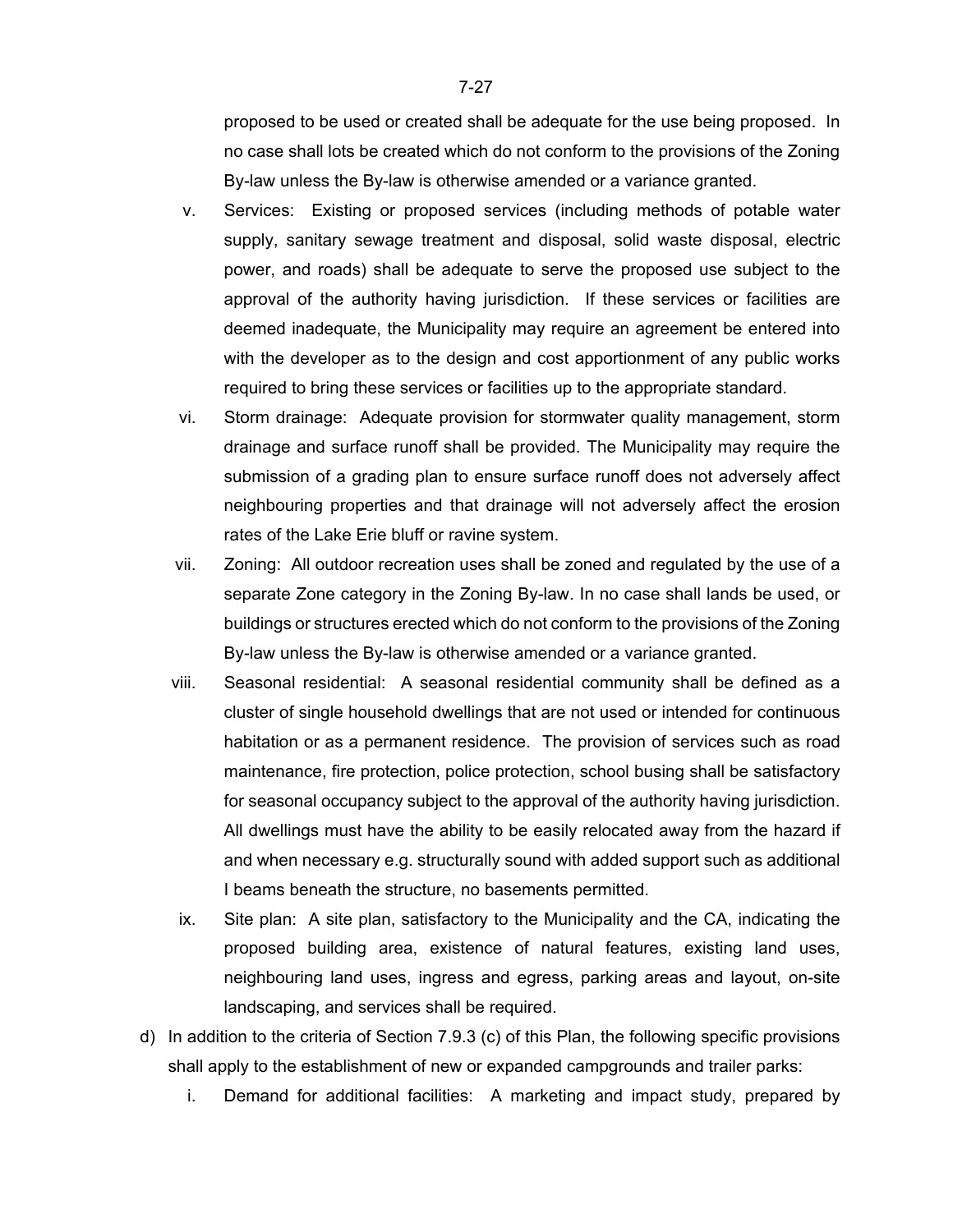suitably qualified persons, shall accompany every proposal for the establishment of a campground or trailer park or a major expansion to an existing one. The study shall demonstrate the need for the additional or expanded facility, as well as the impact of the proposed or expanded existing facility on neighbouring facilities.

- ii. Licensing by-law: The proposed facility or expanded existing facility shall be designed and developed in a manner which is capable of meeting the licensing requirements of the Municipality where such licensing by-law has been enacted.
- e) In recognition of the public interest in gaining access to Lake Erie, the Municipality will support the efforts of other government bodies to provide increased public access to the Lake. Wherever possible and practical, the Municipality may, as a condition of development, require that certain lands be reserved for public access.
- f) Until such time as a proposal is submitted and found acceptable to the Municipality in accordance with the policies of this section, lands designated 'Lakeshore Recreation' may remain zoned Agricultural (Al) in the Zoning By-law, and the policies of this Plan which governs such zoning, namely, those of the 'Agriculture' area, shall apply as if these lands were within the 'Agriculture' area designated on Schedule 'A' of this Plan.
- g) The lands designated as 'Specific Policy Area No. 2 Port Talbot' on both sides of Talbot Creek in Lot 23, Lot 24 and Lot A in Concession XI and Concession XII, as shown on Schedule 'A' of this Plan, may be used for the purposes of establishing an integrated recreational-residential-resort community accessible to the general public (hereafter referred to as Port Talbot) subject to the following policies:
- h) Prior to the passage of any implementing Zoning By-law and/or the approval of any plan of subdivision or condominium, the developer shall prepare a secondary plan(s), at the developer's cost in consultation with the Municipality, CA and affected Provincial agencies. The secondary plan(s) shall ensure that the natural heritage features are integrated and protected, that it meets the PPS, and be subject to the approval of the affected Provincial agencies and the CA, adopted by Municipal Council as an Official Plan Amendment, approved by the approval authority, and contain the following information:
	- i. Design population of the community;
	- ii. Location, type and intensity of uses;
	- iii. Method of potable water supply, sanitary sewage treatment and disposal, and stormwater quality and quantity management. Potable water supply, and stormwater quality and quantity management shall be provided by means of a publicly owned and operated water supply system. Individual on-site private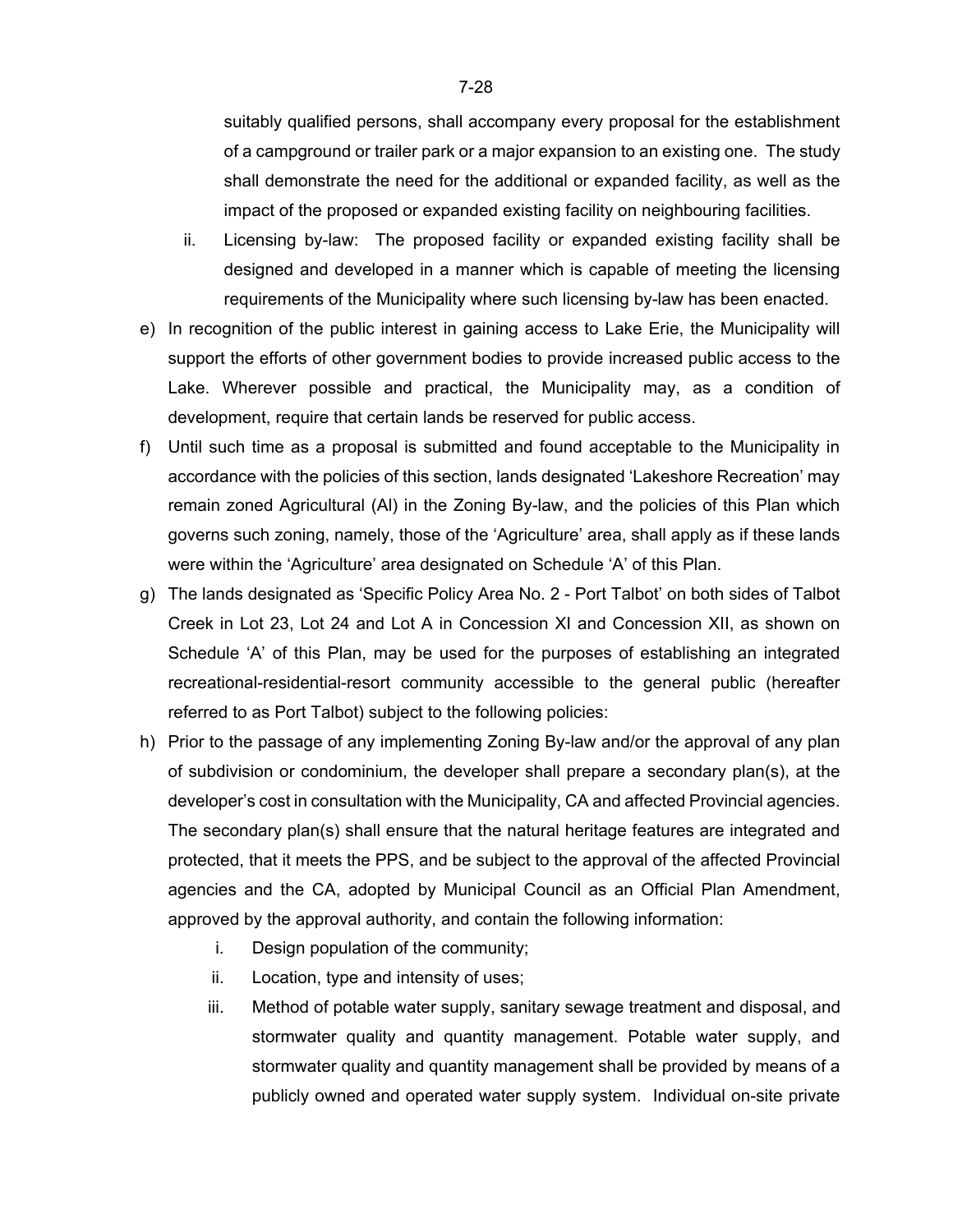sanitary sewage treatment and disposal systems (i.e. septic tanks and tile beds) will be discouraged. The Municipality must have reserve sewage system capacity to accommodate any new development. However, the Municipality, for pockets of single-detached residential development and low wastewater generating non-residential uses where connection to the public systems is not feasible due to topographic constraints or phasing considerations, may permit them. In these instances, the developer will be required to submit supporting hydrogeological and geotechnical studies and obtain the necessary approvals from the applicable approval authority including, but not necessarily limited to, the Province and/or the Southwest Health. All stormwater quality/quantity management plans shall be subject to the approval of both the CA and the Province.

- iv. Detailed mapping of all hazardous land boundaries including preparation of a floodplain study. All such mapping and studies shall be subject to the review and advice of the CA.
- v. Identification of all endangered species habitat, significant archaeological, historical, architectural and natural heritage resources/features as well as policies and/or measures for their protection, preservation and/or restoration. These components shall be subject to the approval of the Province.
- vi. Detailed mapping of the boundaries of the Areas of Natural and Scientific Interest, as documented in 'A Life Science Inventory of the Talbot Creek Areas of Natural and Scientific Interest: Part 1' along with measures for their protection, subject to the approval of the Province.
- vii. Tree saving measures for the Founders and East Woodlots subject to the approval of the appropriate authority.
- viii. Road access to Fingal Line (County Rd. No. 16) subject to the approval of the County Engineer.
- ix. Road standards and network plans subject to the approval of the Municipality of Dutton Dunwich.
- i) The secondary plan may be prepared in three phases subject to each phase containing the information required under clause a) above. One phase may cover lands east of Talbot Creek and south of Fingal Line (County Rd. No. 16); a second may cover lands north of Fingal Line (County Rd. No. 16); and, a third may cover lands west of Talbot Creek and south of Fingal Line (County Rd. No. 16). Any phasing of the road and servicing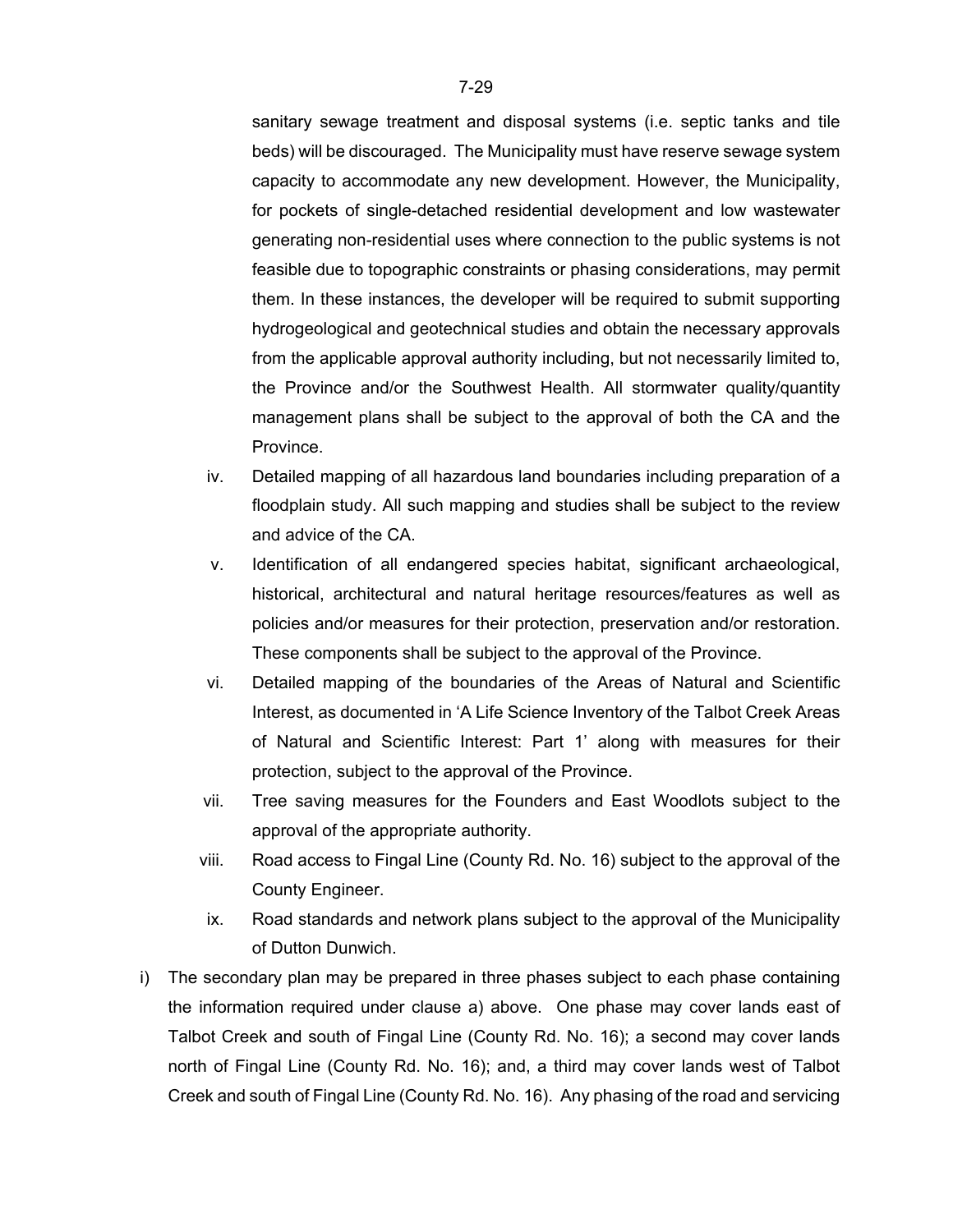plans shall be undertaken such that the phase is compatible with and able to be incorporated into the overall road and servicing system for the subject lands.

- j) All residential uses, other than single detached dwellings, shall be subject to Site Plan Control pursuant to Section 8.8 of this Plan.
- k) The land division policies of Section 8.3 of this Plan are complied with.

## **7.10 SEASONAL RESIDENTIAL**

### **7.10.1 BACKGROUND**

a) This section applies to the seasonal residential community of Duttona Beach on Schedule 'E' of this Plan situated in the south half of Lot 6, Concession X on the Lake Erie shoreline.

### **7.10.2 GOALS**

- a) To recognize the existing seasonal residential of Duttona Beach;
- b) To maintain the existing character of the area; and
- c) To protect the area from natural hazards and limit the ability of development and site alterations.

### **7.10.3 POLICIES**

- a) Within the area designated 'Seasonal Residential' on Schedule 'E' of this Plan, the primary use of land shall be for low density cottage type dwellings (excluding mobile homes) intended for use on a four season basis. Consequently, the provision of municipal services (including but not necessarily limited to year round road maintenance and garbage collection) may be limited by the Municipality.
- b) In view of the small lot size characteristics of the area designated 'Seasonal Residential' on Schedule 'E' of this Plan and the resulting difficulty in establishing conventional on-site sanitary waste disposal systems. The Municipality may also require annual septic inspections.
- c) Where an existing dwelling has been destroyed or partially destroyed by fire or other causes, but excluding erosion, flooding or natural hazard conditions, reconstruction of the dwelling to the same basic dimensions shall be permitted provided and any necessary permits obtained from the CA under the Development, Interference with Wetlands and Alterations to Shorelines and Watercourses Regulations:
	- i. The requirements of the authority having jurisdiction with respect to sanitary sewage disposal and the location of water wells are complied with;
	- ii. Reconstruction is limited to wood frame dwellings without basements or masonry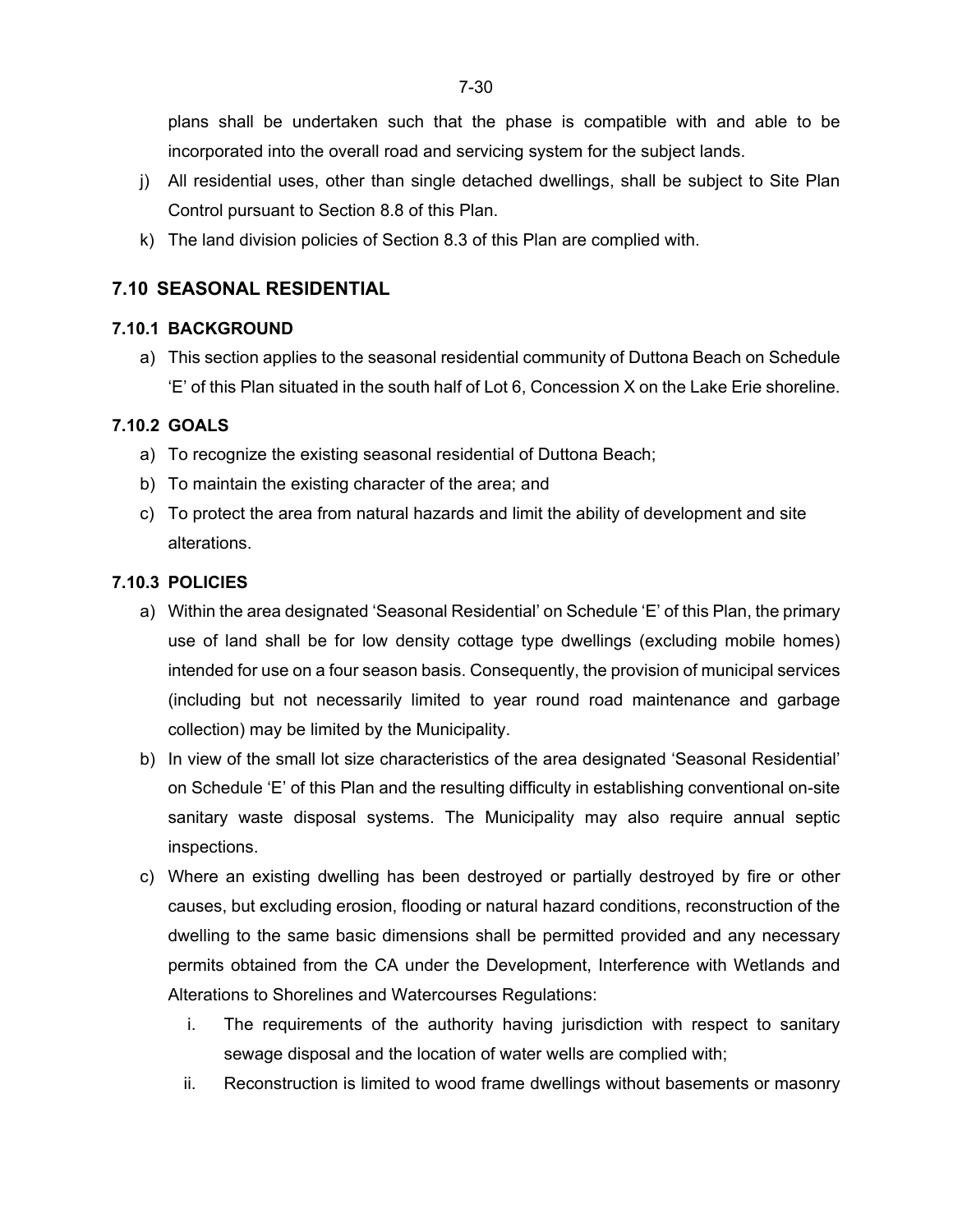veneer in areas which may be subject to slope instability, erosion, flooding or inundation in order to facilitate the relocation of the said dwellings if required;

- iii. Greater compliance with the requirements of the Zoning By-law wherever practical and feasible is achieved.
- d) Vacation Homes and Bed and Breakfast Establishments are permitted, if the use is not located within a floodplain area or area designated 'Hazardous Lands' in this Plan;
- e) Proposals for the erection of new or the expansion of existing cottage dwellings will be evaluated on the basis of the following and any necessary permits obtained from the CA under the Development, Interference with Wetlands and Alterations to Shorelines and Watercourses Regulations:
	- i. Adequacy and availability of a potable water supply;
	- ii. Adequate methods of on-site sanitary waste disposal subject to the approval of the authority having jurisdiction;
	- iii. Compliance with the requirements of the Zoning By-law;
	- iv. Site development in harmony with the natural site characteristics and amenities (e.g. tree cover, topography, views);
	- v. Method and direction of run-off of surface drainage including potential effects on adjoining lands;
	- vi. The impact of development and site alteration on natural heritage features and areas, in accordance with the policies of this Plan;
	- vii. Approval by the CA;
- f) The land division policies of Section 8.3 of this Plan are complied with.

# **7.11 CAMPING**

### **7.11.1 BACKGROUND**

a) The 'Camping' designation on Schedule 'E' of this Plan applies to those land situated in Duttona Beach.

## **7.11.2 GOALS**

- a) To recognize the existing seasonal camping area within Duttona Beach and
- b) To maintain the existing character of the area.

## **7.11.3 POLICIES**

a) Within the area designated as 'Camping' on Schedule 'E' of this Plan, the primary use of land shall be for maintaining a seasonally occupied recreational campground/trailer park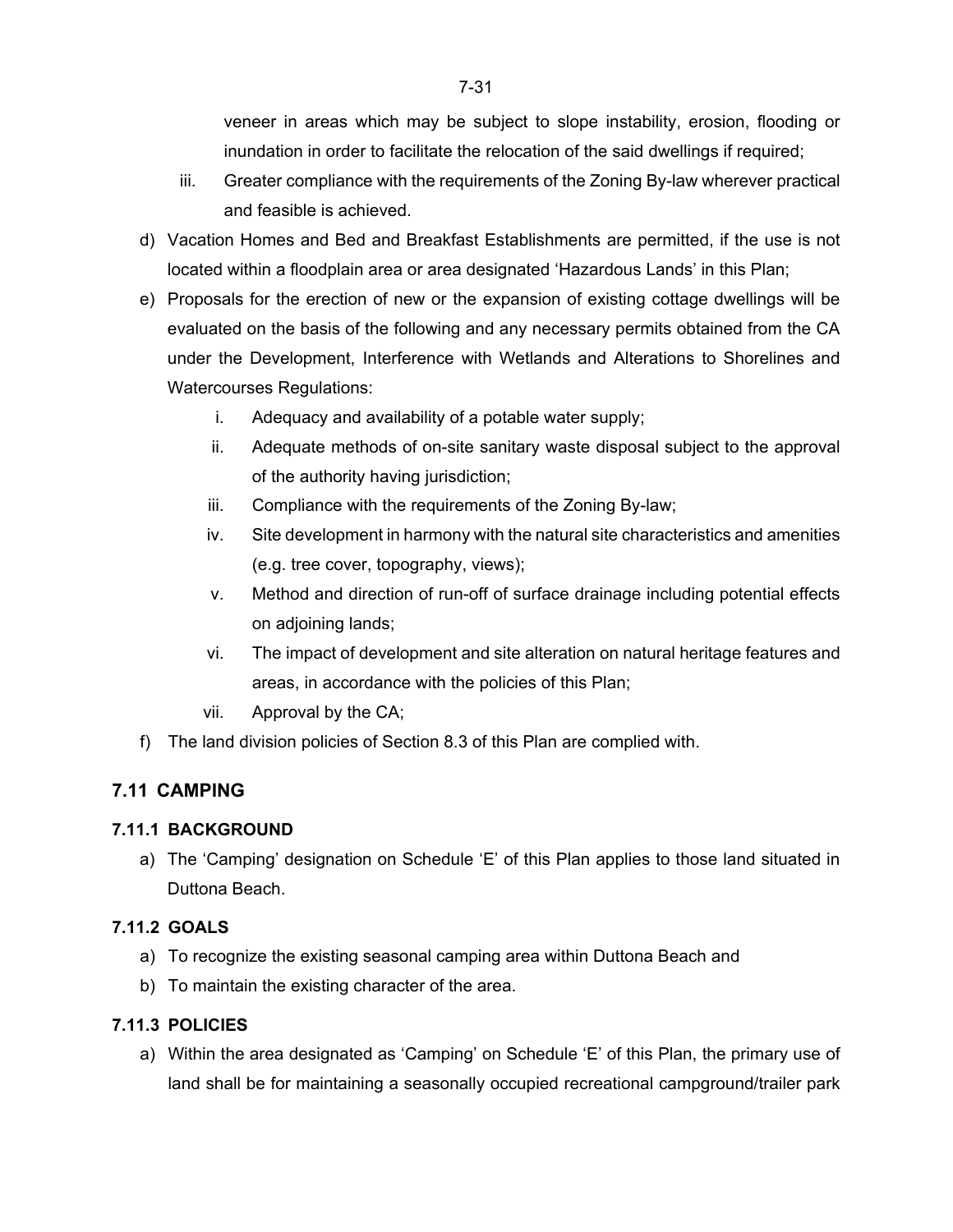facility.

- b) All services to the users of the campground/trailer park facility in the designated 'Camping' area shall be provided at the sole risk and expense of the operator.
- c) The Municipality may, pursuant to the *Municipal Act*, pass a by-law providing for the licensing of campground/trailer park facilities. The by-law shall prescribe the conditions under which a license may be obtained and remain valid including the specific responsibilities of the operator.
- d) Any new/proposed campground/trailer park facility must meet all setback requirements from hazard land policies as established by the CA.

### **7.12 ENVIRONMENTAL PROTECTION**

#### **7.12.1 BACKGROUND**

a) The 'Environmental Protection' designation on Schedule 'E' of this Plan applies to those land situated in Duttona Beach.

### **7.12.2 GOALS**

- a) To recognize the existing environmental protection lands within Duttona Beach; and
- b) To protect the lands from adjacent development and site alterations.

### **7.12.3 POLICIES**

a) Within the areas designated as 'Environmental Protection' on Schedule 'E' of this Plan lands are considered susceptible or potentially susceptible to flooding, erosion, inundation, or slope instability. As a result, these areas are intended to be maintained in their natural state, free and clear of any buildings or structures (other than those of a flood or erosion control nature) and used primarily for outdoor recreation purposes such as nature appreciation and beach related activities.

### **7.13 FUTURE DEVELOPMENT**

### **7.13.1 BACKGROUND**

- a) Lands designated 'Future Development' on Schedule 'D' of this Plan are an overlay area. The 'Agriculture' designation will continue to be the primary land use for these areas.
- b) Lands within the 'Future Development' overlay are generally undeveloped and unserviced areas that are located outside of the primary settlement area and expected to be developed within a 25 year timeframe, as services become available.
- c) Although it is recognized that these areas are intended for development in the future, it is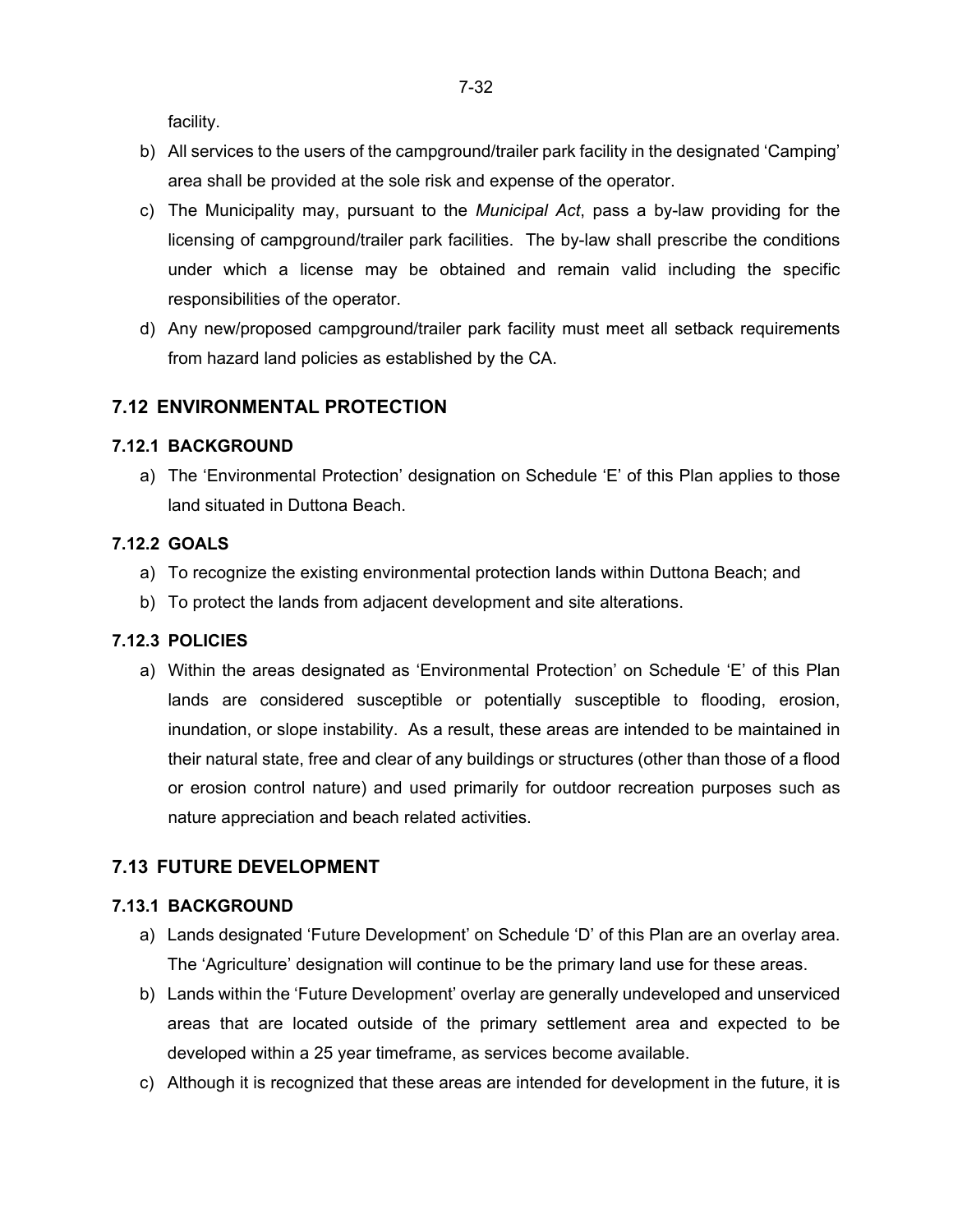important that more detailed planning relating to phasing, specific configuration and location of land uses, road systems and infrastructure be undertaken prior to proceeding with any development.

d) Updated population projection and lands needs assessment prepared by the County, as per the PPS, is required in order to include these lands within the settlement boundary, which is to be undertaken in the near future.

### **7.13.2 GOALS**

The following goals are established for those lands within the 'Future Development' overlay on Schedule 'D' of this Plan:

- a) To recognize that the overlay designation is intended for future development to accommodate projected growth in the Municipality;
- b) To encourage and provide for future development opportunities and patterns that are orderly, sustainable, reflects current planning and engineering standards and does not place an undue financial burden on the Municipality to provide the necessary municipal infrastructure and services; and
- c) To limit the range and scale of interim land uses that are permitted until such time that more detailed planning has been undertaken for the area.

### **7.13.3 POLICIES**

The Municipality may redesignate 'Future Development' overlay lands to alternative land use designations by amendment to this Plan. It is intended that this generally occur through the completion of a Secondary Plan.

The following policies are established for those lands within the 'Future Development' overlay on Schedule 'D' of this Plan:

- a) permitted uses in the 'Future Development' overlay will be limited and will be primarily based on those 'Agriculture' uses that exist at the time of their inclusion in the 'Future Development' overlay;
- b) the Municipality may add new 'Future Development' lands within the overlay where it has been demonstrated by the appropriate studies that additional lands are warranted to meet projected residential and/or employment needs of the Municipality;
- c) redesignation of 'Future Development' lands will require that municipal services be available or planned for the area;
- d) logical phasing of lands within the 'Future Development' overlay is necessary to ensure efficient and cost-effective physical servicing of future growth and development. Phasing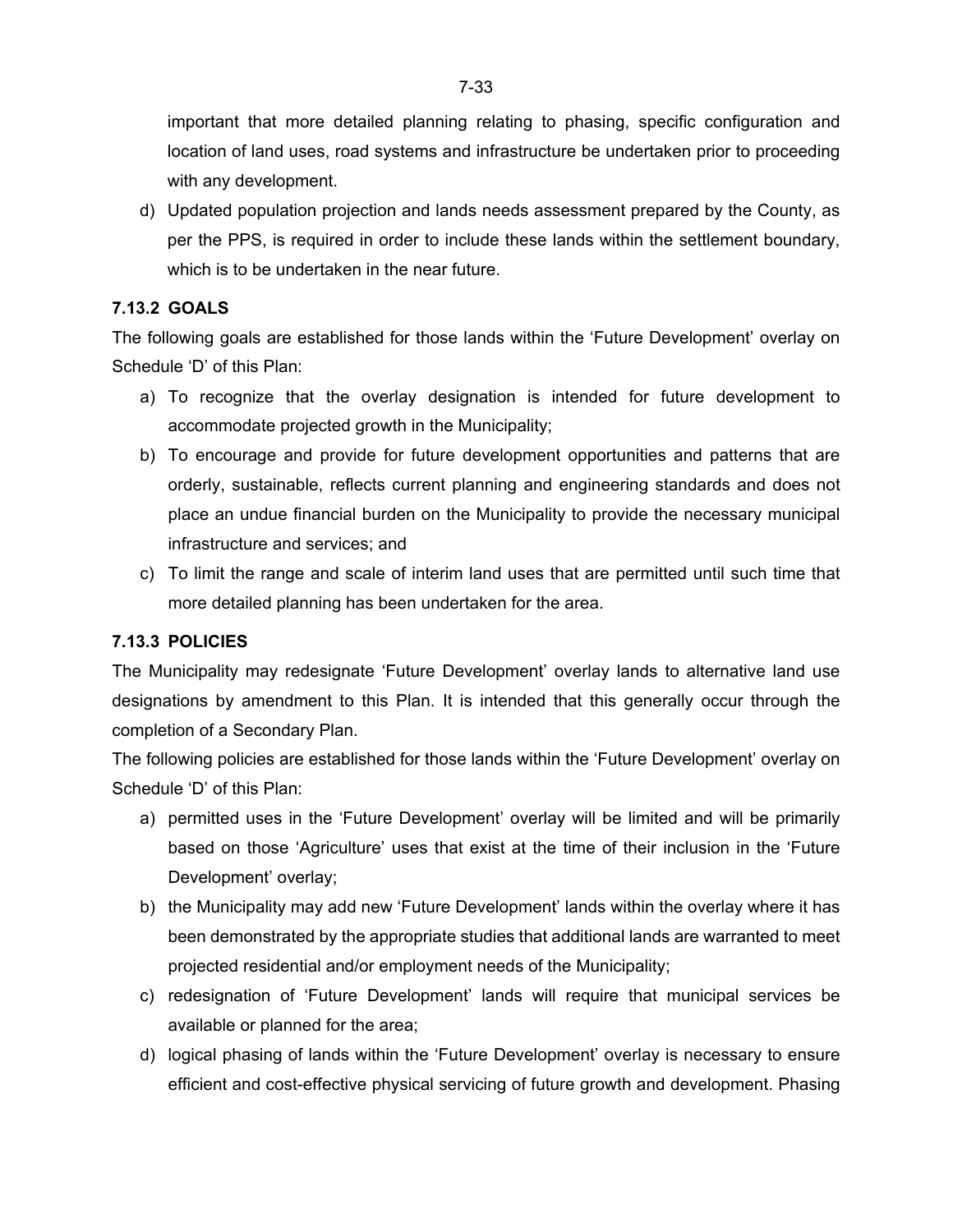of development will be consistent with master servicing studies or other applicable servicing studies completed by the Municipality, as amended from time to time;

- e) notwithstanding the above-noted policy, it is not the intent of this Plan to extend physical services if redesignation and development of 'Future Development' lands is not expected to occur in a reasonable timeframe;
- f) approval to initiate Secondary Plans within 'Future Development' overlay will be considered on the basis of the following:
	- i. physical servicing for the area proposed for the Secondary Plan is available or planned within a reasonable time frame and be consistent with master servicing studies or other applicable servicing studies;
	- ii. the area to be planned represents a logical extension of growth for the Municipality and can be appropriately integrate existing development;
	- iii. where the 'Future Development' lands are of sufficient size to provide a complete community, incorporating a range of housing, employment uses and supportive uses such as schools, parks, neighbourhood commercial and institutional;
	- iv. the area can be adequately accessed and integrated with the existing and planned transportation network; and
	- v. consideration of the cost implications to the Municipality for the provision of physical services, transportation and community services required for development of the area.
- g) exceptions to full servicing will only be permitted with the understanding that such dwellings will connect to full urban services when available with costs of connection to be borne by the property owner and in situations where:
	- i. a new dwelling is constructed on an existing lot;
	- ii. where residential zoning existed prior to inclusion within the 'Future Development' overlay;
	- iii. the proposed use is dry in nature;
	- iv. there are no other viable options for connection to municipal servicing and full physical services are not anticipated in a reasonable timeframe;
	- v. on-site servicing will not jeopardize the provision of full municipal servicing in the future or conflict with the Municipality's long-term servicing strategy;
	- vi. the proposed on-site servicing complies with all applicable regulations and standards; and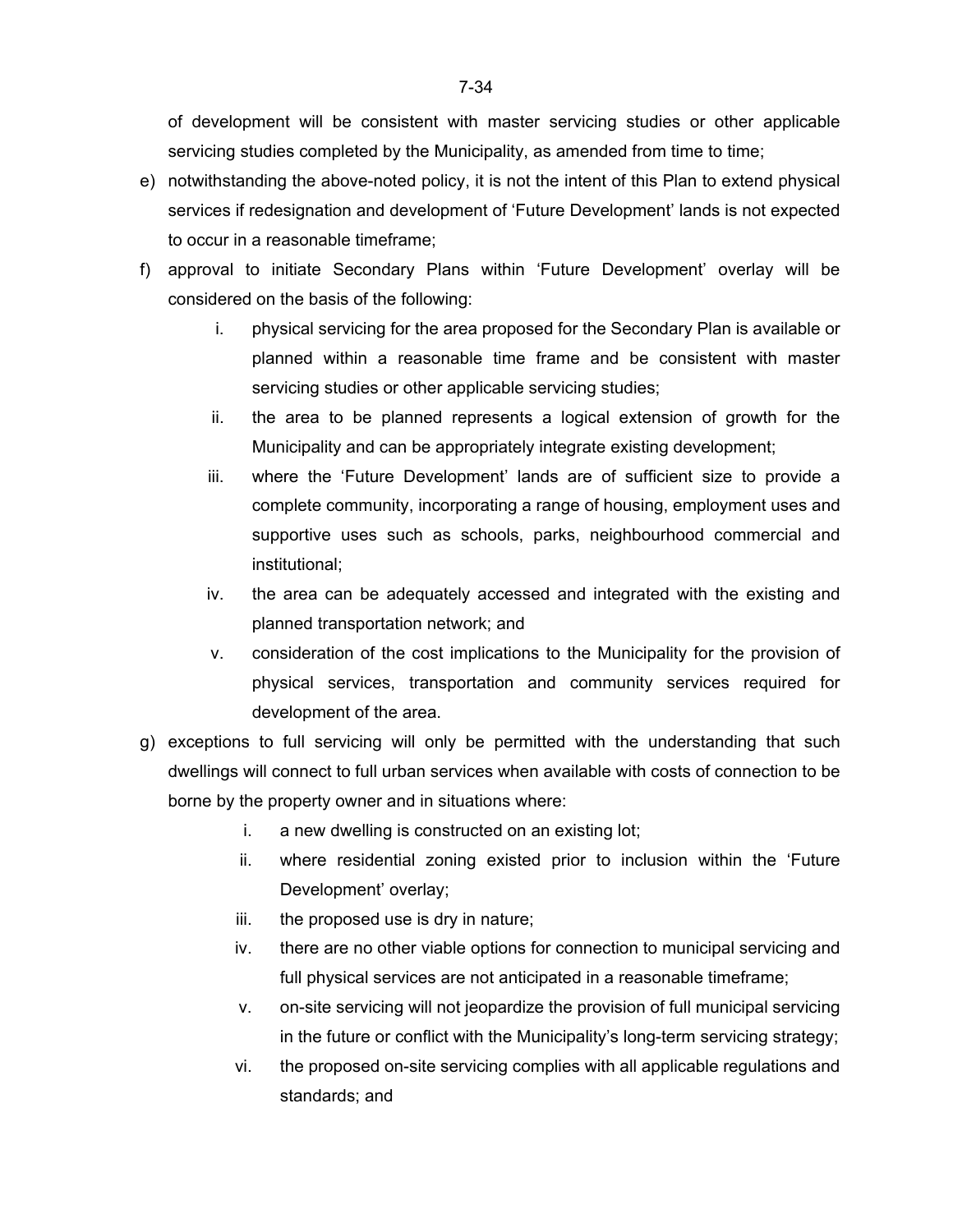vii. the property owner agrees to connect to full physical services when they are available and in accordance with applicable Municipal policies regarding costs of services.

The creation of new lots will not be permitted until a Secondary Plan has been approved by the Municipality.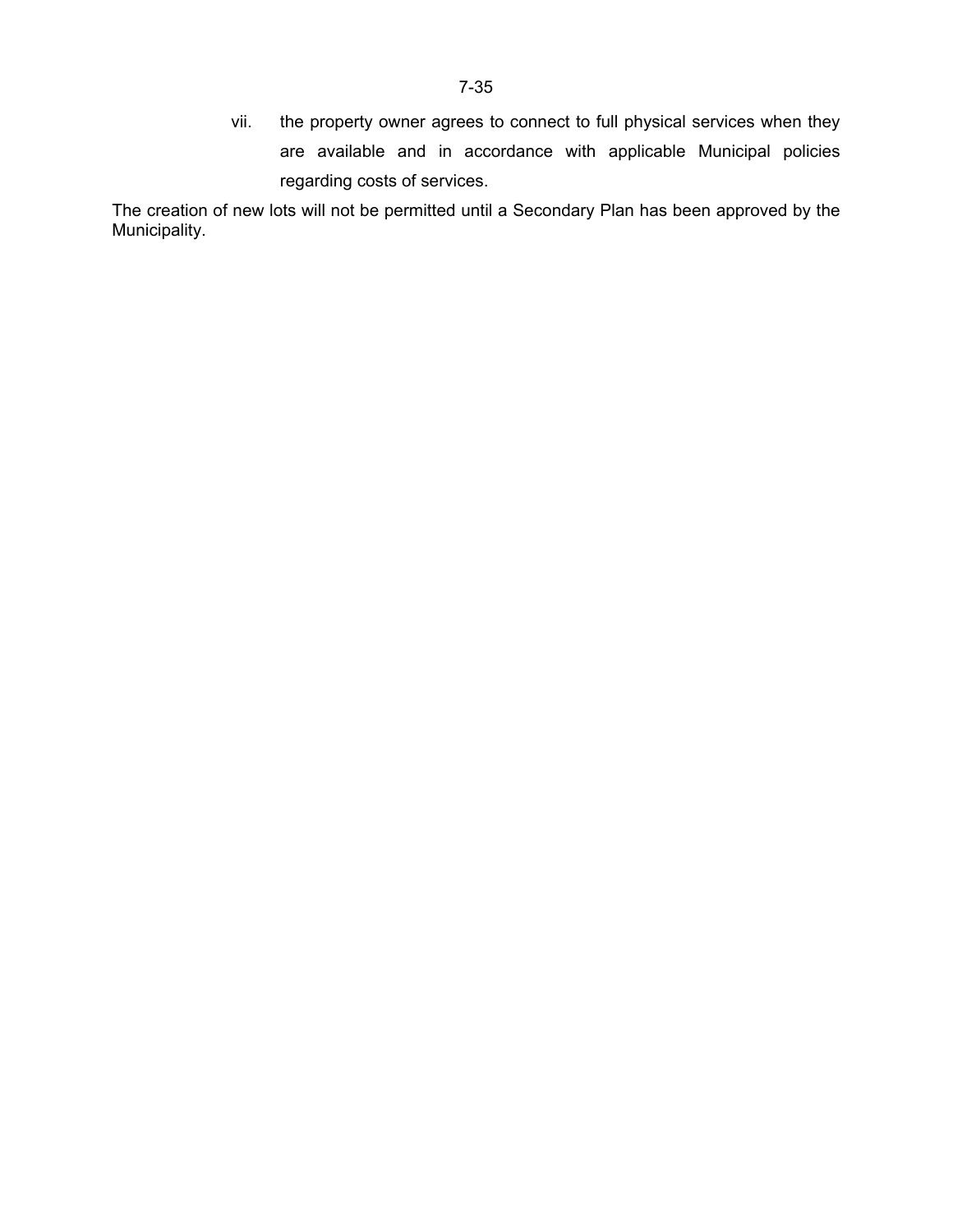# **8.0 IMPLEMENTATION AND INTERPRETATION**

### **8.1 GENERAL**

- a) The goals and policies of this Plan shall be implemented by means of the powers conferred upon the Municipality by the *Planning Act*, the *Municipal Act*, the *Ontario Building Code Act*, the *Ontario Heritage Act*, and such other statutes as may be applicable. In particular, this Plan shall be implemented by the enactment of Zoning By-laws and property standards and occupancy by-laws, by limiting the severing of land; by the use of Site Plan Control; and community improvement programs.
- b) Changes to the policies or land use schedules of this Plan to correct grammatical, numbering or punctuation errors; or, to alter formatting or map toning, may be made by the Municipal Clerk without an amendment to this Plan.

## **8.2 LAND USE BOUNDARIES AND LOCATION OF PUBLIC HIGHWAYS AND ROADS**

a) The boundaries of the land use designations shown on Schedules 'A', 'B', 'C', 'D' and 'E' of this Plan are approximate except where they meet with roads, railway lines, rivers, transmission lines, lot lines or other clearly defined physical features and in these cases, are not open to interpretation. Where the general intent of the document is maintained, minor adjustments to boundaries will not require an amendment to this Plan.

## **8.3 LAND DIVISION**

### **8.3.1 GENERAL**

- a) The division of land shall occur by plan of subdivision, part lot control or the consent process on the basis of the policies of this section, the underlying land use designation and the associated policies of this Plan.
- b) The division of land will only be permitted if the proposed lots conform to the policies of this Plan and comply with the provisions of the Zoning By-law which shall establish minimum lot frontages and areas in accordance with Provincial, County and municipal requirements established at the time of approval of this Plan.
- c) Where any Zoning By-Law Amendment or Minor Variance is necessary, it shall be a condition of the consent or plan of subdivision approval.
- d) The division of land is prohibited where development could occur on lands subject to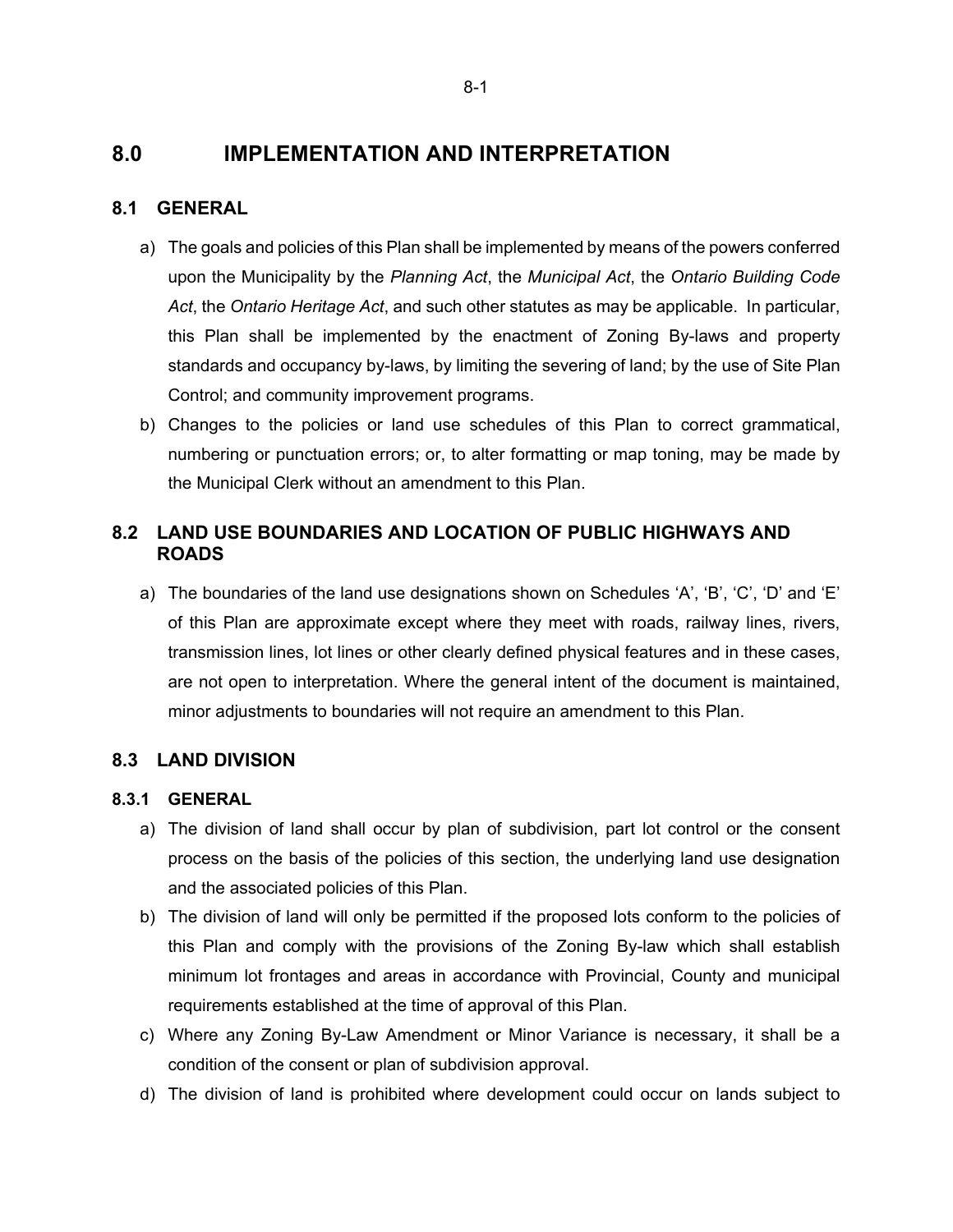hazards related to flooding, erosion or unstable conditions or any other physical limitation as determined by the Municipality in consultation with the relevant CA.

- e) The approval authority will give consideration to requirements which may be included as part of the conditions of approval.
- f) Where the subdivision of a parcel of land is proposed, part of which is identified as 'Hazardous Lands,' then such lands may not be acceptable to the Municipality as part, or all, of the dedication requirement for public park purposes under the *Planning Act*. All lands dedicated shall be conveyed in a physical state satisfactory to the Municipality.

## **8.3.2 PLAN OF SUBDIVISION OR CONDOMINIUM**

In considering applications for proposed plans of subdivision in all designations, except 'Agriculture', Council shall be consistent with the policies of this Plan as well as those matters outlined in Section 50(3) and 51(24) of the *Planning Act*.

Plans of subdivision will generally be required where five (5) or more lots are being proposed. Only those plans of subdivision which conform to the policies of this Plan and the requirements of the *Planning Act*, shall be recommended for approval to the County by the Municipal Council.

The preferred form of lot creation will be by plan of subdivision or condominium, particularly where 1 or more of the following applies:

- a) the development requires the provision of new public roads or other municipal infrastructure (including parks and other hard services);
- b) it is necessary to ensure that the entire land holdings or area is developed in an orderly and efficient manner; and
- c) a number of studies and justification reports are required to determine the suitability of the development.

The Municipality must be satisfied that the proposed development:

- a) can use private communal sewage services and private communal water services or individual on-site sewage services and individual on-site water services and shall only be used when municipal sewage and municipal water services are not available and/or feasible;
- b) the use of partial services shall only be used where necessary to address failed individual on-site sewage services and individual on-site water services in existing development, within settlement areas, to allow for infilling and rounding out of existing development on partial services provided the following is are met;
	- i. the development is within the reserve sewage and water system capacity; and
	- ii. site conditions are suitable for the long-term provision of such services.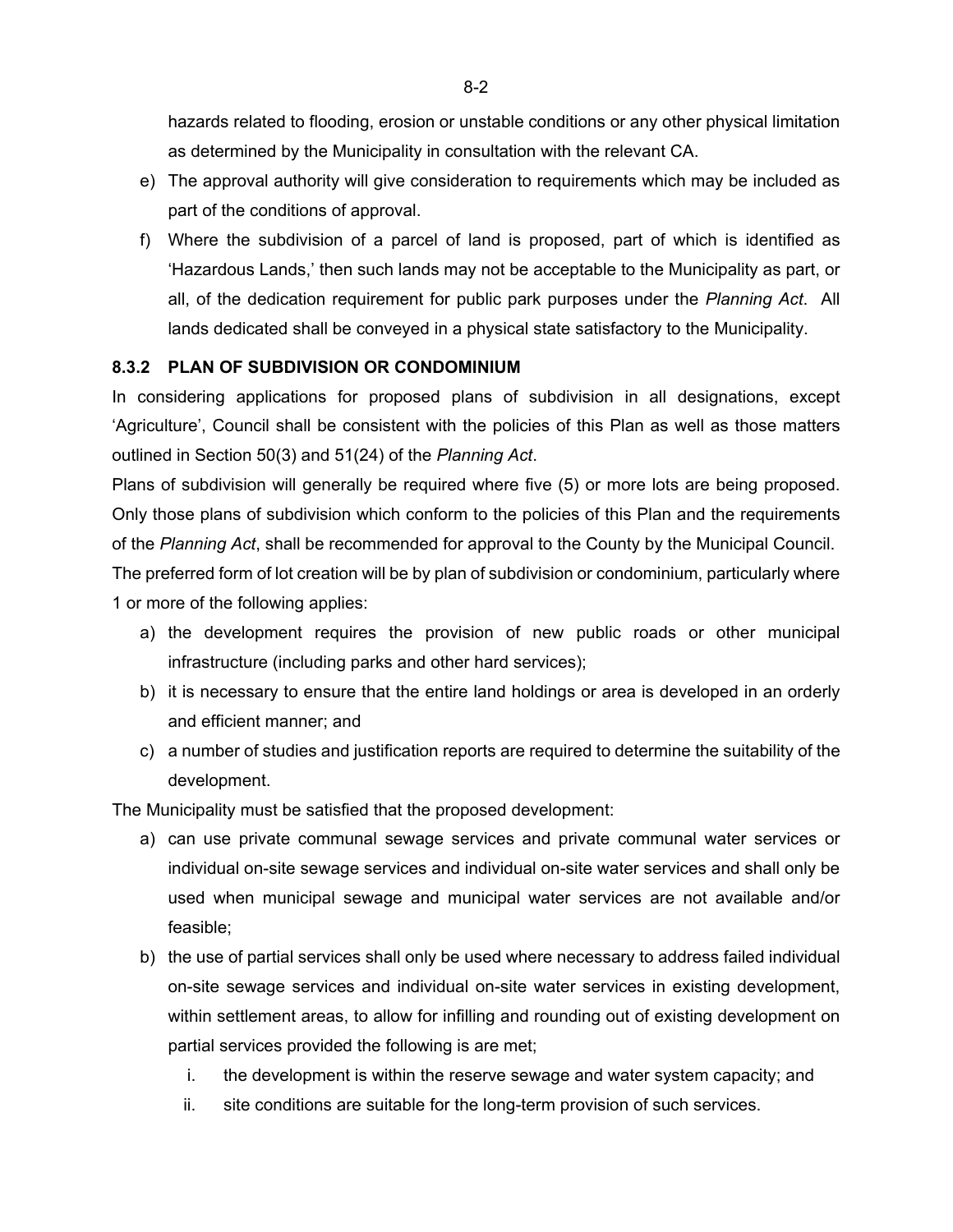- c) can be supplied with other municipal services such as fire protection, road maintenance, and community facilities and services;
- d) has no negative impact and designed to integrate compatibly with the transportation system, adjacent existing and planned land uses, natural heritage features, hazard land areas and cultural heritage resources;
- e) provides opportunities for healthy living, work and play, including but not limited to access to affordable housing options for people of all ages and socioeconomic status, green space and active transportation facilities; and
- f) addresses issues related to climate change, energy conservation and sustainability.

Draft approval of a plan of subdivision or plan of condominium will generally include conditions which must be satisfied prior to final approval of the Plan, including conditions that will have regard to the provision of on and off-site services and environmental impacts. Such conditions, unless extended, may be required to be satisfied within 3 years, or draft approval may be withdrawn by the Municipality.

Prior to final approval of a plan of subdivision, the owner shall be required to enter into an agreement with the Municipality and to file necessary financial securities to the satisfaction of the Municipality to ensure that conditions of approval are fulfilled.

Prior to final approval of a plan of condominium, the owner shall be required to enter into an agreement with the Municipality in accordance with the *Planning Act* or the *Condominium Act* and to file necessary financial securities to the satisfaction of the Municipality to ensure that conditions of approval are fulfilled.

### **8.3.3 CONSENTS**

In all designations, except 'Agricultural', the Municipality shall be consistent with the policies of this Plan, to those matters outlined in Section 53 of the *Planning Act* and to the following policies;

- a) the creation of lots may only be granted for up to four (4) lots per parcel of land, exclusive of the retained lot (four (4) severed and one (1) retained);
- b) consents should be granted only when the land fronts on an existing open public road which is of a reasonable standard acceptable to the Municipality, the Province or the County or where the lands front on an existing private road or right-of-way and which satisfies all other requirements of this Plan;
- c) consents should be used to provide for infilling in existing primary and secondary settlement areas;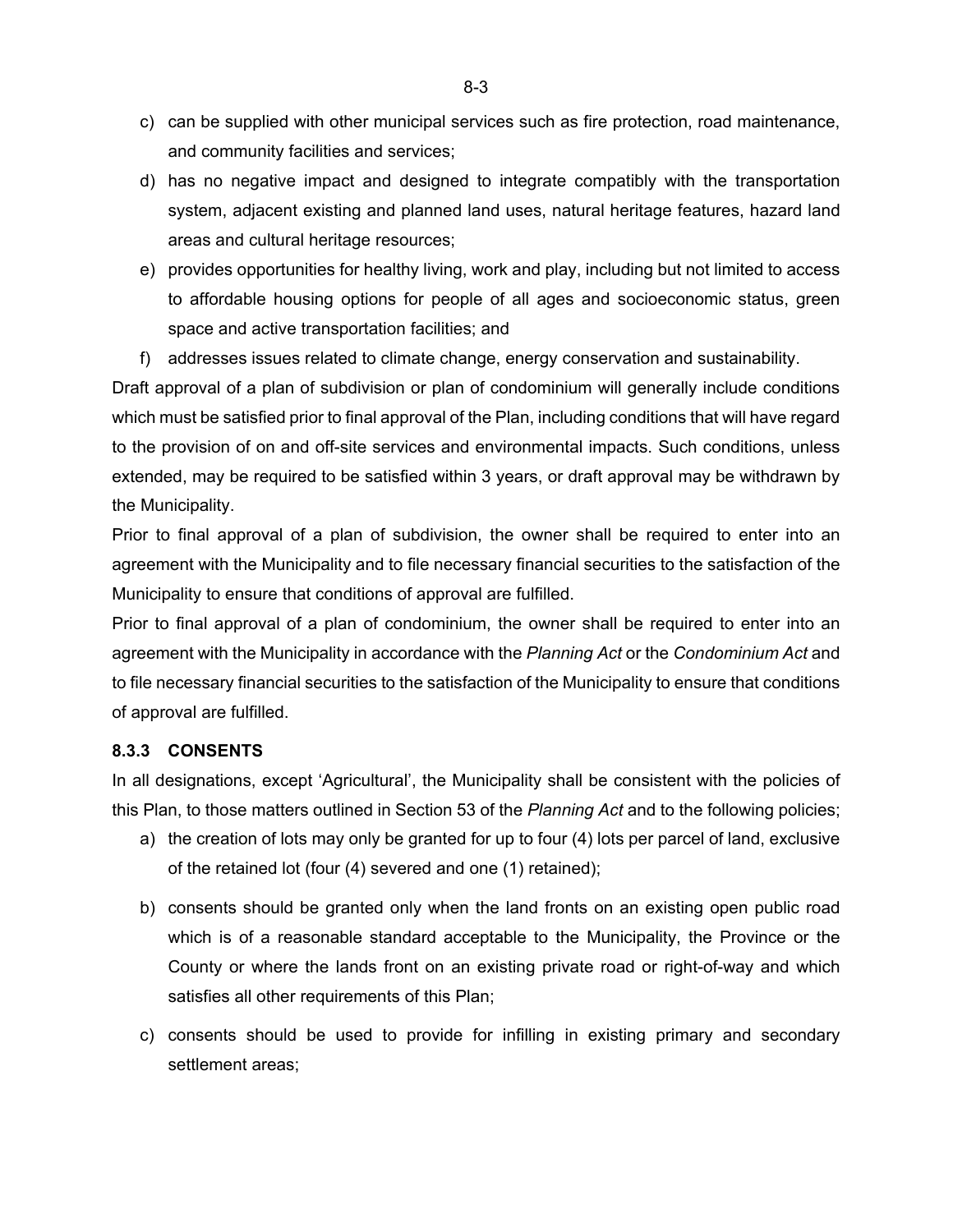- d) the size of any parcel of land created by consent should be appropriate for the use proposed, considering the public services available and the soil conditions and conforms to the minimum provisions of the Zoning By-law. Notwithstanding, the consent approval authority may exercise its powers under Section 53(2) of the *Planning Act* when reviewing the appropriateness of the proposed shape, size, or configuration of any proposed lot;
- e) consents should not be granted adjacent to a road where traffic hazards due to limited sight lines on curves would be created or proximity to intersections;
- f) regard should be had to the compatibility of the proposed use with uses in adjacent areas and the potential effects of such use on the surrounding area;
- g) the division of land will only be permitted when it has been established that soil and drainage conditions for all parcels involved are suitable:
	- i. to permit the proper location of a building;
	- ii. has proper lot grading;
	- iii. to obtain a sufficient and potable water supply;
	- iv. to provide adequate means of water and sewage disposal in accordance with the provisions of this Plan; and
	- v. has access to approved drainage outlet.

### **8.3.4 CONSENT - AGRICULTURAL**

- a) In lands designated 'Agricultural', the approval authority shall be consistent with the policies of this Plan, to those matters outlined in Section 53 of the *Planning Act* and to the following policies;The creation of new residential building lots for purposes of retiring farmers, farm family members (whether or not they are engaged in the farm operation), mobile homes, prefabricated dwellings, farm help dwellings, or for any other nonagricultural residential purpose will not be permitted with the exception of lots for purposes of disposing of surplus farm dwellings in accordance with Section 8.3.4 b) of this Plan.
- b) Consents to sever and convey existing farm dwellings that are rendered surplus to the needs of a farm operation may be permitted, in the 'Agriculture' designation provided:
	- i. the existing dwelling is habitable and in existence for a minimum of five years;
	- ii. the lot with the surplus dwelling is not larger than is necessary to support a private sanitary sewage treatment and disposal system, as determined by the approval authority, and be serviced by a potable water supply;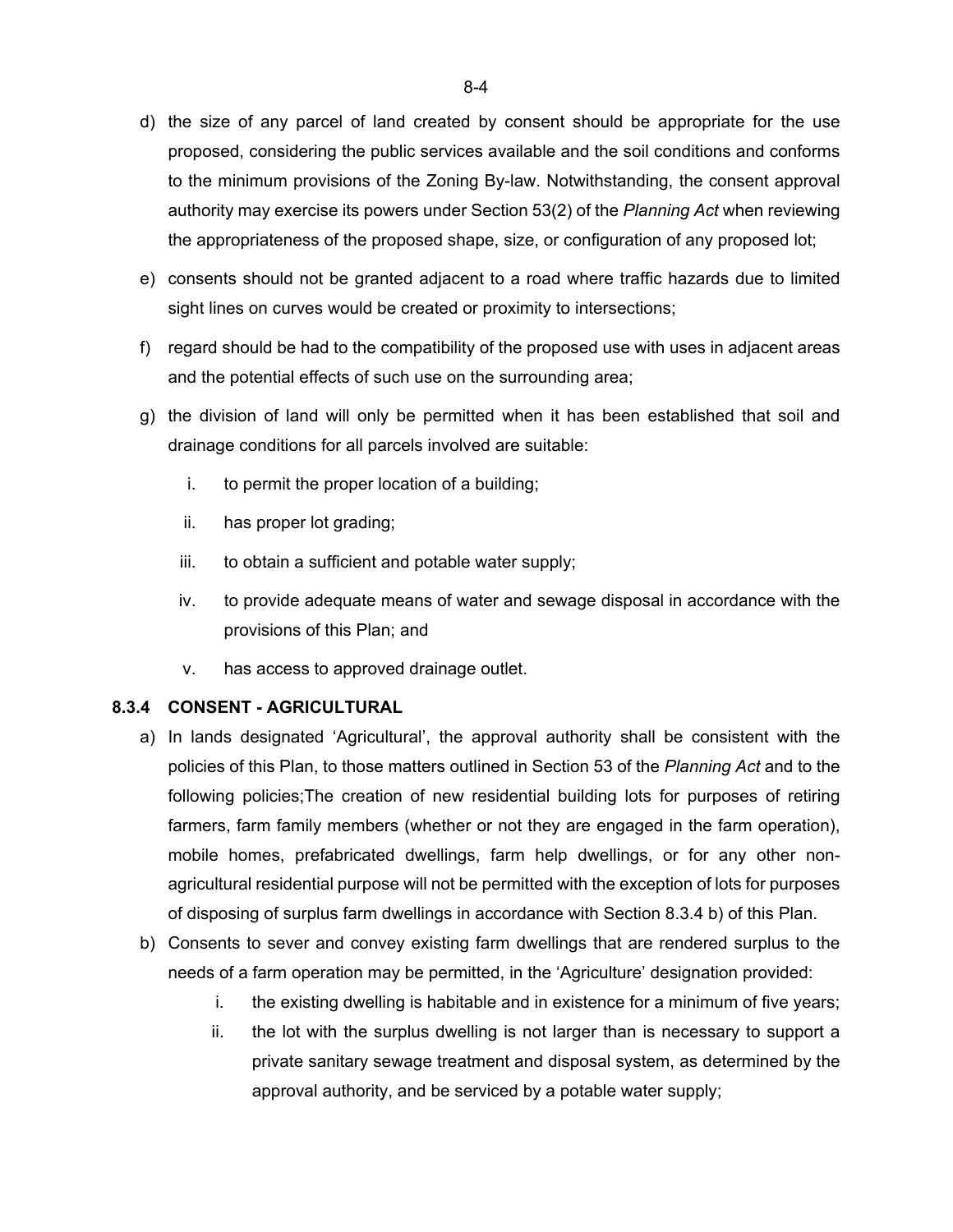- iii. the lot with the surplus dwelling meets the provisions of the Minimum Distance Separation I requirements;
- iv. the lot with the surplus dwelling complies with the provisions of the Special Rural Residential (RS) Zone as outlined in the Zoning By-law unless the bylaw is otherwise amended, or a minor variance is granted;
- v. the retained agricultural lands complies with the provisions of the Special Agricultural (A2) Zone as outlined in the Zoning By-law unless the by-law is otherwise amended, or a minor variance is granted;
- vi. that additional residential dwelling units will be prohibited on retained agricultural parcels of land regardless of changes in property boundary or ownership. This restriction will be addressed by placing the retained lands into a Special Agricultural (A2) Zone prohibiting the construction of additional residential units;
- vii. that a land use conflict shall not be created with agricultural operations or other existing land uses in the immediate area;
- viii. that farm consolidation (the acquisition of additional farm parcels to be operated as one farm operation) has occurred; and
- ix. that a farm operation or a registered owner of a farm operation must retain a minimum of one existing base of farm operation.
- c) In the past, limited residential development on small lots not related to farming has occurred within the 'Agriculture' designation. Vacant lots existing at the date of passing of the Zoning By-law may be used for the purposes of establishing a single detached dwelling provided they are capable of being serviced by an adequate water supply and on-site sanitary waste disposal systems, and provided the location of the new residence complies with the provisions of the applicable Minimum Separation Distance formula and can be located outside of 'Hazardous Land' designated areas, and outside of 'Natural Heritage and Natural Hazards' features and their adjacent lands. All existing vacant lots will require an amendment to a Rural Residential Zone in the Zoning By-law of the Municipality of Dutton Dunwich prior to being used for residential purposes.
- d) The assembling and disassembling of agricultural land into more efficient or more productive farming units may be permitted. In considering applications to divide agricultural parcels of land the Municipality shall have regard to:
	- i. the need to discourage the unwarranted fragmentation of farmland;
	- ii. the agricultural capability of the land;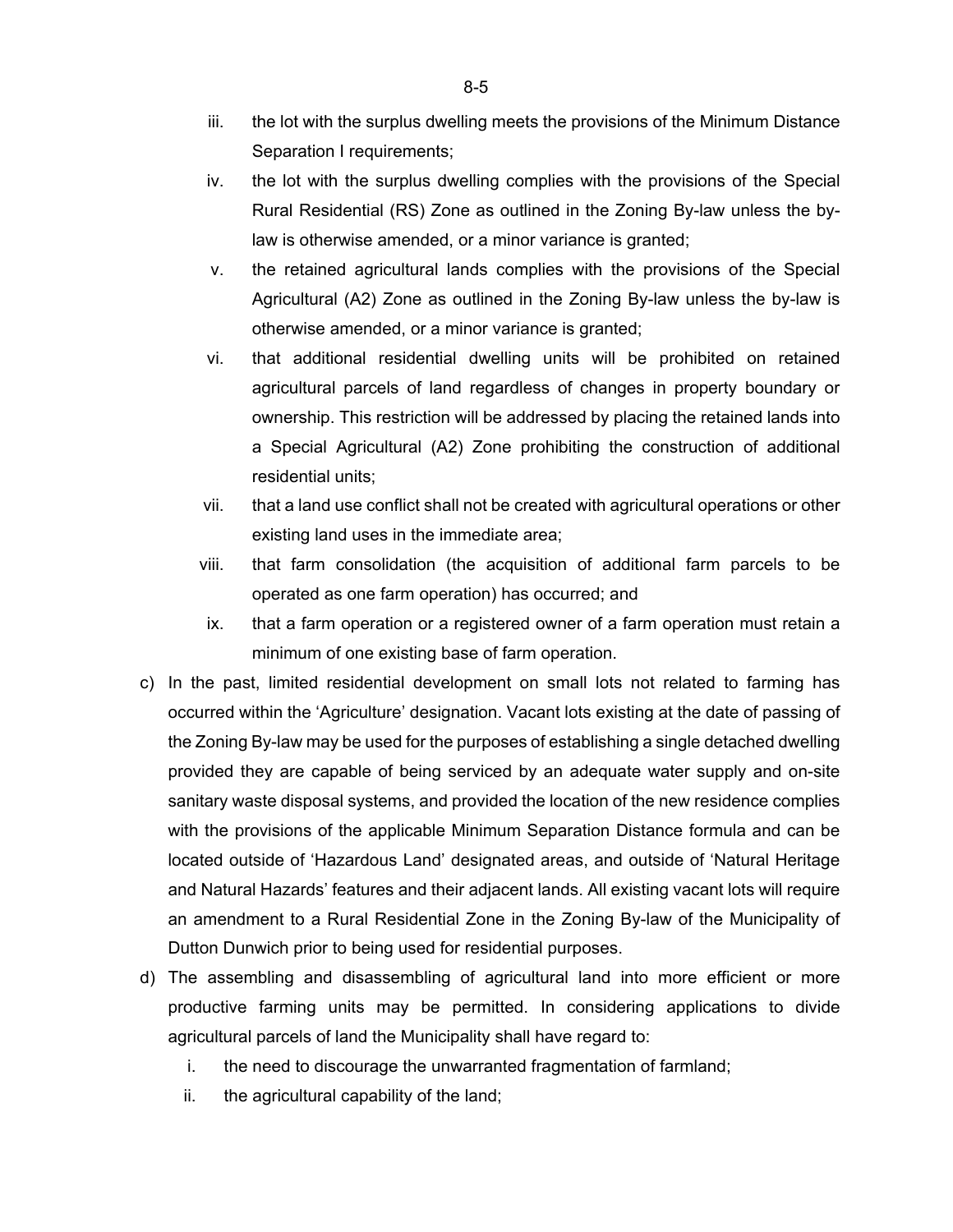- iii. the type of agricultural activity engaged in and proposed to be engaged in;
- iv. both the severed and retained parcels must be sufficiently large enough to permit flexibility in the type or size of farming operation, in order to meet changing economic conditions;
- v. the severed and retained parcels are both suitable for the type of agriculture in the area and the farm size is appropriate to the type of agriculture proposed;
- vi. the Minimum Distance Separation Formula I;
- vii. the requirements of the *Planning Act*;
- viii. the minimum farm parcel size is of 40 hectares; and
- ix. the Municipality shall discourage severances that contravene or undermine existing, approved Nutrient Management Plans, or agreements thereto, as may be in effect pursuant to a Nutrient Management By-law.
- e) In the event a land severance is granted which does not conform to the policies of this Plan, the Municipality may appeal the decision to the Local Planning Appeal Tribunal (LPAT).

#### **8.3.5 TECHNICAL SEVERANCES**

- a) Lot adjustments are permitted in all designations for legal or technical reasons, such as for easements, correction of deeds, quit claim or boundary adjustments, which do not result in the creation of a new lot provided that:
	- i. both parcels (newly consolidated lot and retained) comply with the provisions of the Zoning By-law or such Minor Variances is approved through the approval authority;
	- ii. the conveyance does not lead to the creation of an irregularly shaped lot unsuited to the purpose for which it is being used or proposed to be used;
	- iii. the consent is granted conditional to Section 50(3) or (5) of the *Planning Act*; and
	- iv. the lands being conveyed will be registered in the same name and title as the lands to which they are being added.
- b) A land severance shall only be granted for mortgage purposes where it would satisfy the appropriate policies of this Plan and the appropriate provisions of the Zoning By-law with respect to the use to which the lands would be put if the mortgage is foreclosed and separate lot created.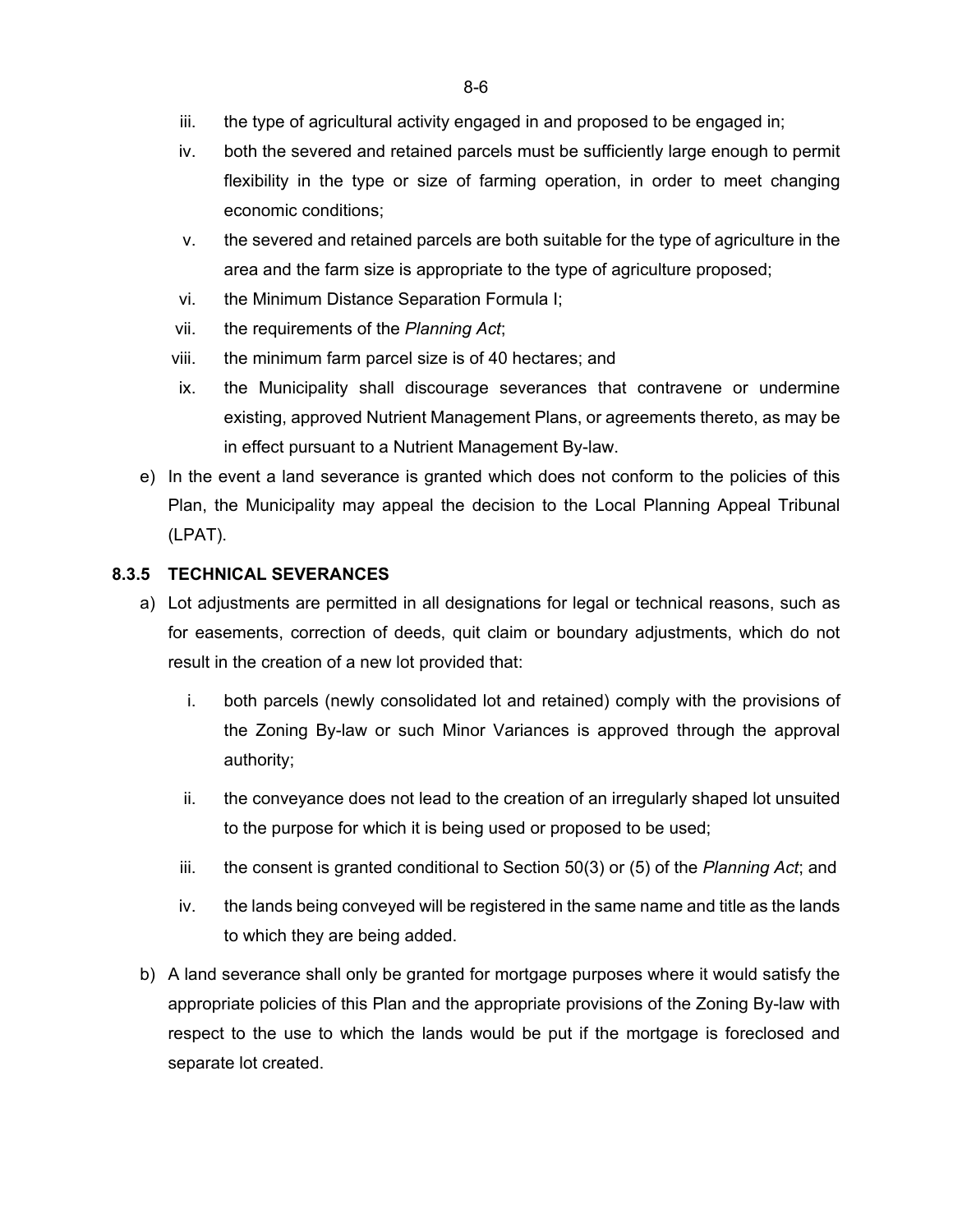- c) A lot line adjustment from a farm lot to a residential lot may only permitted if the following is demonstrated:
	- i. to upgrade to a larger septic disposal system;
	- ii. accommodate the location of services such as gas, electricity and water;
	- iii. the new lot line follows a natural boundary such as a treeline, hedgerow, or waterway; and
	- iv. shall comply with the MDS Formulae.

### **8.3.6 PART LOT CONTROL**

In accordance with the applicable provisions of Section 50 of the *Planning Act*, Council may pass a by-law exempting all or part of a plan of subdivision from part lot control to permit re-subdivision in accordance with the *Planning Act*. The exempting by-law will be in effect for a maximum of 3 years. Part lot control exemption will generally be limited to the splitting of lots upon which semidetached or townhome dwellings are built and the re-subdivision of older plans of subdivision where no new rights-of-way have been or must be created. An application is required per block in the plan of subdivision and is to be surveyed after a foundation or building is constructed on the site. An adequate potable water supply, sanitary sewage treatment and disposal and stormwater management will be provided for each legal lot created through Part Lot Control, in accordance with the provisions of this Plan and to the satisfaction of the Municipality and the approval authority having jurisdiction.

### **8.3.7 DEEMING BY LAW**

In accordance with the provisions of subsection 50(4) of the *Planning Act*, Council may, by bylaw, deem a registered plan of subdivision not to be a registered plan and no such lands can be subdivided and conveyed except in pursuant to Section 8.3 this Plan. In existing registered plans of subdivision, relotting can occur through the use of deeming by-laws in conjunction with the consent process. Lots may be required to be deemed not on a plan of subdivision and consolidated with abutting lots.

### **8.3.8 CONDOMINIUM CONVERSION**

In consultation with the County, applications for the conversion of existing developments to condominium, submitted under the *Planning Act*, will be considered, provided adequate services shall be provided. In evaluating these plans, the Municipality shall require the submission of a report by a qualified professional assessing the condition of the existing buildings and services and compliance with Building and Fire Code requirements.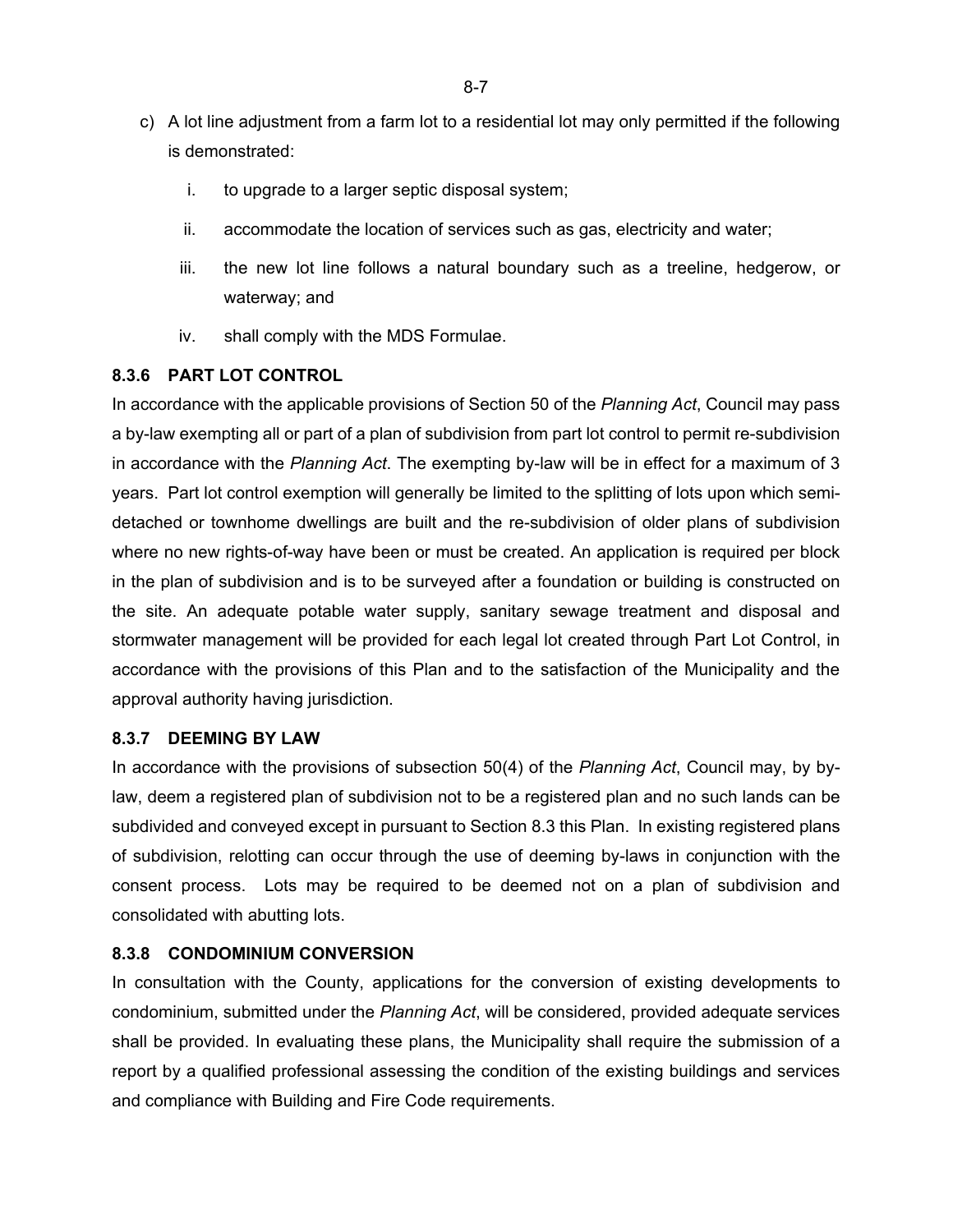### **8.4 COMMITTEE OF ADJUSTMENTS**

The Municipal Council shall appoint a Committee of Adjustment pursuant to the *Planning Act*, to deal with minor variances to the zoning by-law(s).

### **8.5 ZONING BY-LAW**

- a) The Zoning By-law shall zone land in accordance with the land use designations and policies contained within this Plan and will establish regulations to control the use of the land and location and use of buildings and structures.
- b) It is not intended that all the land use areas designated on Schedules 'A', 'D' and 'E' of this Plan will be zoned for such uses immediately in the Zoning By-law. Rather, the use of certain lands may be restricted until such time as demand warrants and adequate services and facilities are available.

## **8.6 NON-CONFORMING USES**

- a) Some existing uses of land will not satisfy the land use designations and polices of this Plan. In recognition of these realities and to prevent undue hardship, these uses may be recognized as conforming uses in the Zoning By-law subject to the following requirements:
	- i. The use does not constitute a danger or a nuisance to neighbouring uses by virtue of the activity that is engaged in, or by the traffic that it generates;
	- ii. The Zoning By-law will not permit any extension or enlargement of the use if such extension or enlargement may be detrimental to neighbouring conforming uses;
	- iii. Any change of use is as, or more, compatible with the quality and character of neighbouring conforming uses than the existing use.
- b) Those existing uses of land that do not satisfy the requirements of Section 8.6 (a) of this Plan shall not be recognized as conforming uses. While these non-conforming uses should cease to exist in the long run, it may be desirable to permit their extension or enlargement where it is otherwise not feasible to acquire the use or relocate it to a more desirable location in conformity with this Plan. In these circumstances, it is intended that permission to extend or enlarge these non-conforming uses will take the following guidelines into consideration:
	- i. That the proposed extension or enlargement will not unduly aggravate the situation created by the existence of the use particularly in regard to the policies of this Plan and the regulations of the Zoning By-law applying to the area in which the use is located;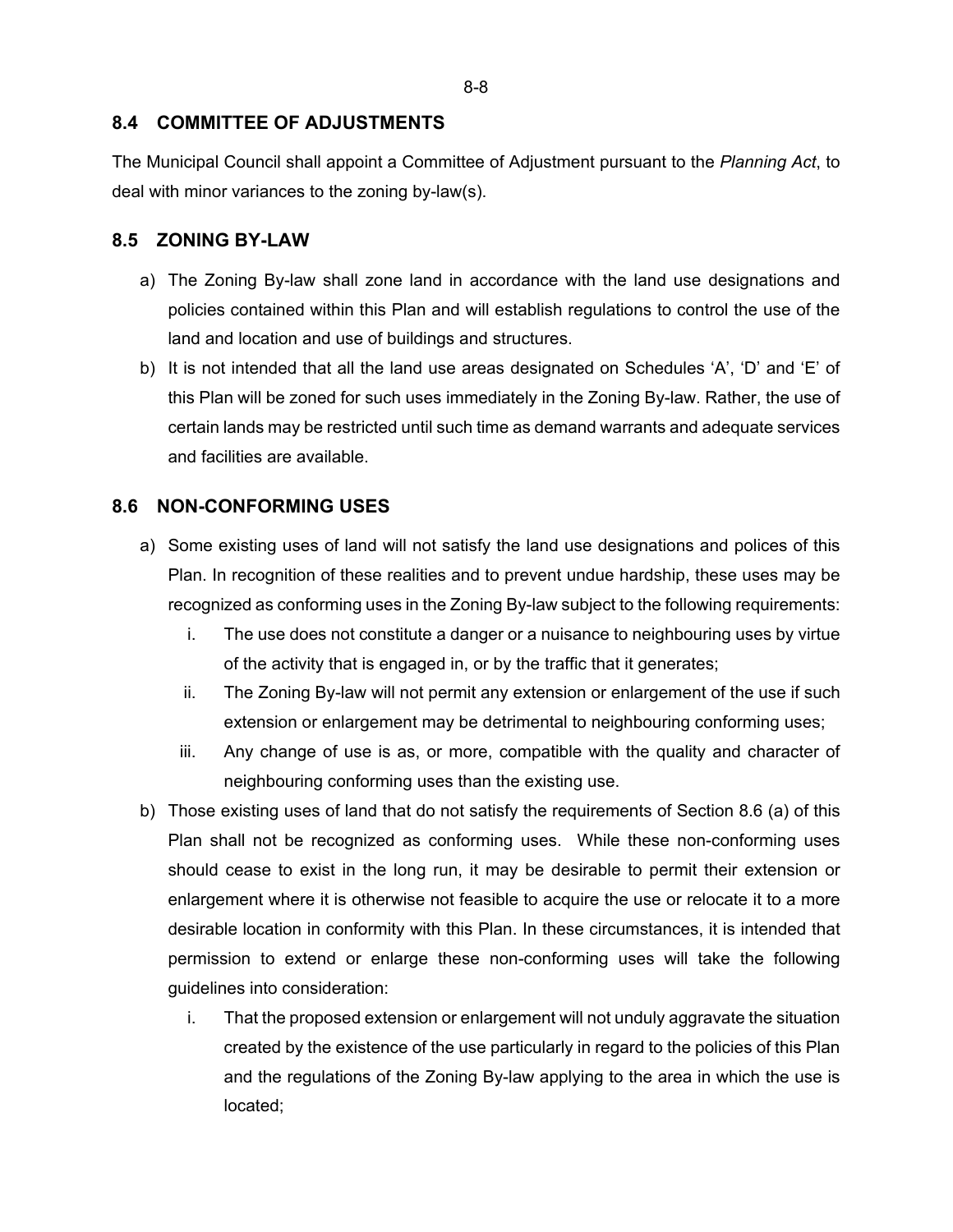- ii. That the proposed extension or enlargement is in appropriate proportion to the size of the non-conforming use as it existed on the date of passing of the Zoning Bylaw;
- iii. That the characteristics of the non-conforming use and the proposed extension or enlargement with regard to noise, vibration, fumes, smoke, dust, odours, lighting and traffic generation will not add essentially to the incompatibility of the use with the surrounding area;
- iv. That neighbouring conforming uses will be protected, where necessary, by landscaping, buffering or screening, appropriate setbacks for buildings and structures, devices and measures to reduce nuisances caused by outside storage, manure storage or disposal, lighting, advertising signs, and other similar features. Such devices and measures shall be applied as conditions to the proposed extension or enlargement and, wherever feasible, be also extended to the existing use in order to improve its compatibility with the surrounding area;
- v. That traffic and parking conditions in the vicinity will not be adversely affected by the extension or enlargement and traffic hazards will be kept to a minimum by appropriate design of ingress and egress points to and from the site and improvement of sight conditions especially in proximity to traffic intersections;
- vi. That adequate provisions have been, or will be made, where appropriate, for offstreet parking and loading facilities;
- vii. That services such as potable water supply, sanitary sewage collection treatment and disposal, storm drainage, solid waste disposal, and roads are adequate or will be made adequate.
- c) Where the future use of the lands referred to in Section 8.6 (b) of this Plan capable of being established, these lands may be zoned for the future use intended by this Plan but restricted from actual development in accordance with the holding provisions of the *Planning Act* until such times as:
	- i. A specific proposal has been submitted to the Municipality;
	- ii. The relevant policies of this Plan are satisfied with respect to the use being proposed;
	- iii. Services, where required, are of an adequate standard or have sufficient capacity to accommodate the proposed development;
	- iv. A plan of subdivision, where deemed necessary, has been submitted and has received draft plan approval;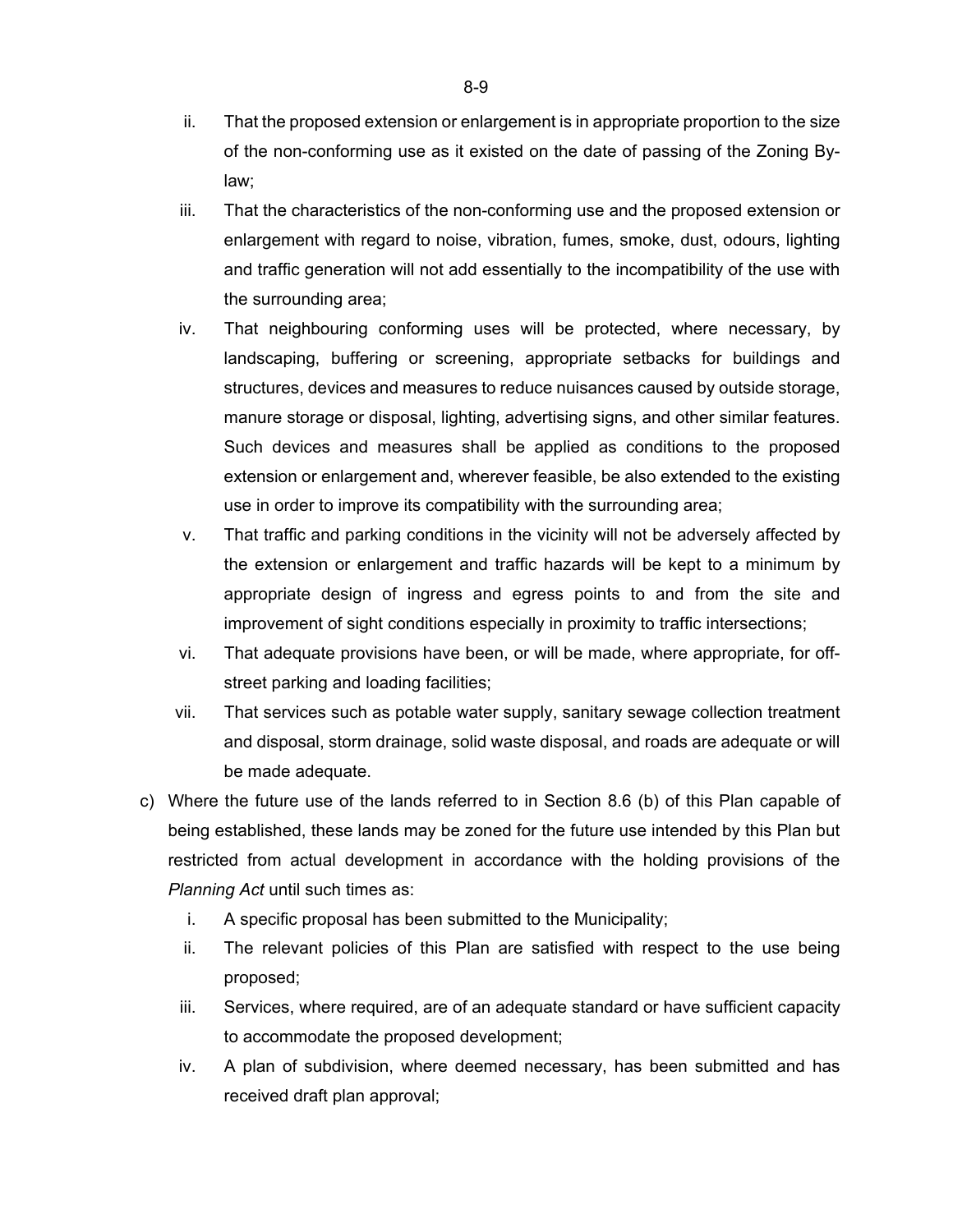- v. A site plan agreement pursuant to the *Planning Act,* where required, has been submitted and approved by the Municipality; and,
- vi. A satisfactory agreement, where deemed necessary, has been entered into between the Municipality and the owner/developer.

## **8.7 HOLDING ZONE**

- a) The Zoning By-law of the Municipality of Dutton Dunwich will identify those areas where the holding provisions and the procedures for their removal will apply. In the interim, new building or structures (including extensions to existing buildings or structures) or new uses may be restricted. Uses that are compatible with neighbouring uses and in conformity with the policies and land use designations of this Plan may be permitted;
- b) The provisions for giving notice of the removal of 'Holding Symbols' will be the same as those used for giving notice of Zoning By-law Amendments in the Municipality.

## **8.8 SITE PLAN CONTROL**

- a) The following uses and areas are described as a Site Plan Control area subject to the *Planning Act*:
	- i. Agriculturally related commercial and industrial uses in areas designated 'Agriculture' on Schedule 'A' of this Plan;
	- ii. Commercial, industrial and institutional uses existing as of the date of adoption of this Plan;
	- iii. Areas designated 'Hamlet' and 'Lakeshore Recreation' on Schedule 'A' of this Plan;
	- iv. Area within 'Dutton Boundary' on Schedule 'D' of this Plan;
	- v. Areas designated 'Camping' and 'Seasonal Residential' on Schedule 'E' of this Plan.
- b) Within Site Plan Control areas, the Municipality may require as a condition of development the provision and maintenance of facilities to provide proper vehicular access, landscaping, tree planting, parking and loading areas, grading, external lighting and other site features and the entering into agreements with respect to the same pursuant to the *Planning Act*.
- c) Within areas designated 'Hamlet' and 'Lakeshore Recreation;' Site Plan Control will not be applied to residential development.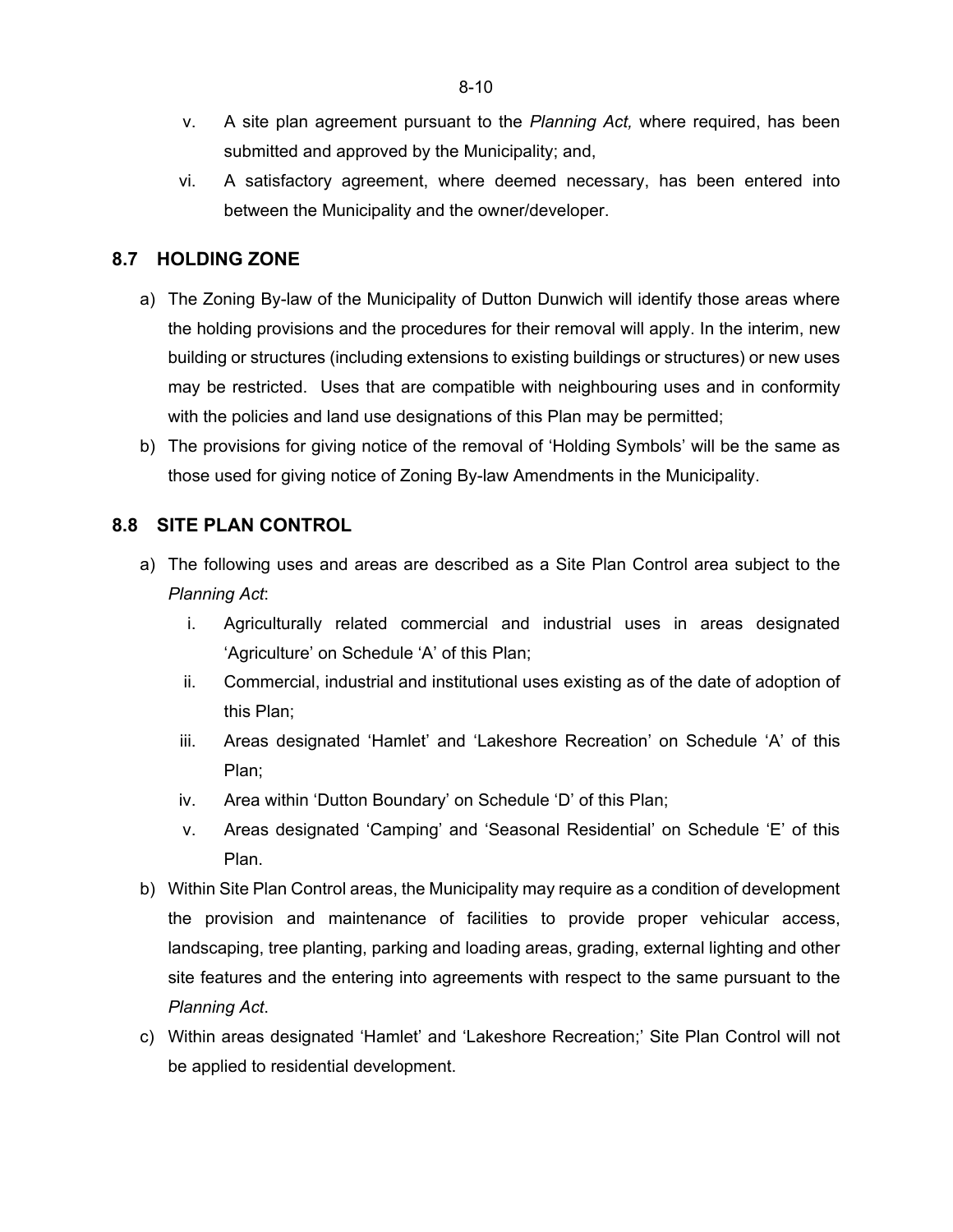### **8.9 PROPERTY MAINTENANCE AND OCCUPANCY STANDARDS**

- a) A by-law to establish minimum standards of property maintenance and occupancy in order to improve, maintain and protect existing and future development of the Municipality may be enacted. The by-law may be applicable to all properties in the Municipality and may contain, among other matters, standards with respect to:
	- i. Garbage disposal;
	- ii. Structural conditions of buildings;
	- iii. Services to buildings (e.g. plumbing, heating and electricity);
	- iv. Maintaining properties free from refuse and abandoned or used non-operative vehicles, trailers, boats, machinery and equipment;
	- v. Maintaining buildings, yards, lands, parking and storage areas;
	- vi. Maintaining fences, swimming pools and signs;
	- vii. Occupancy standards.
- b) Upon adoption of a property maintenance and occupancy standards by-law, the Municipality will appoint a Property Standards Officer who will be responsible for administering and enforcing the provisions of the By-law. The Municipality will also appoint a Property Standards Committee, in accordance with the provisions of the *Planning Act*, for the purpose of hearing appeals against orders of the Property Standards Officer.
- c) The measures to be used in achieving improved property maintenance may include an education and public relations program to show the benefits of continued property maintenance, together with information showing what improvements can be made without increasing assessment. Complementary to the enforcement of standards on private properties, the Municipality will undertake to keep in a fit and well-maintained condition all municipally owned properties, structures, services and facilities.

### **8.10 REVIEW AND UPDATING OF MUNICIPAL BY-LAWS**

a) The Municipality will review its existing by-laws and will amend where necessary these bylaws or pass new ones to ensure land use activities are properly regulated and controlled in conformity with the land use designations and policies of this Plan.

### **8.11 PARKLAND DEDICATION**

In order to acquire and develop parks and open space areas, the Municipality shall require parkland dedication or cash-in-lieu of parkland in accordance with the following polices: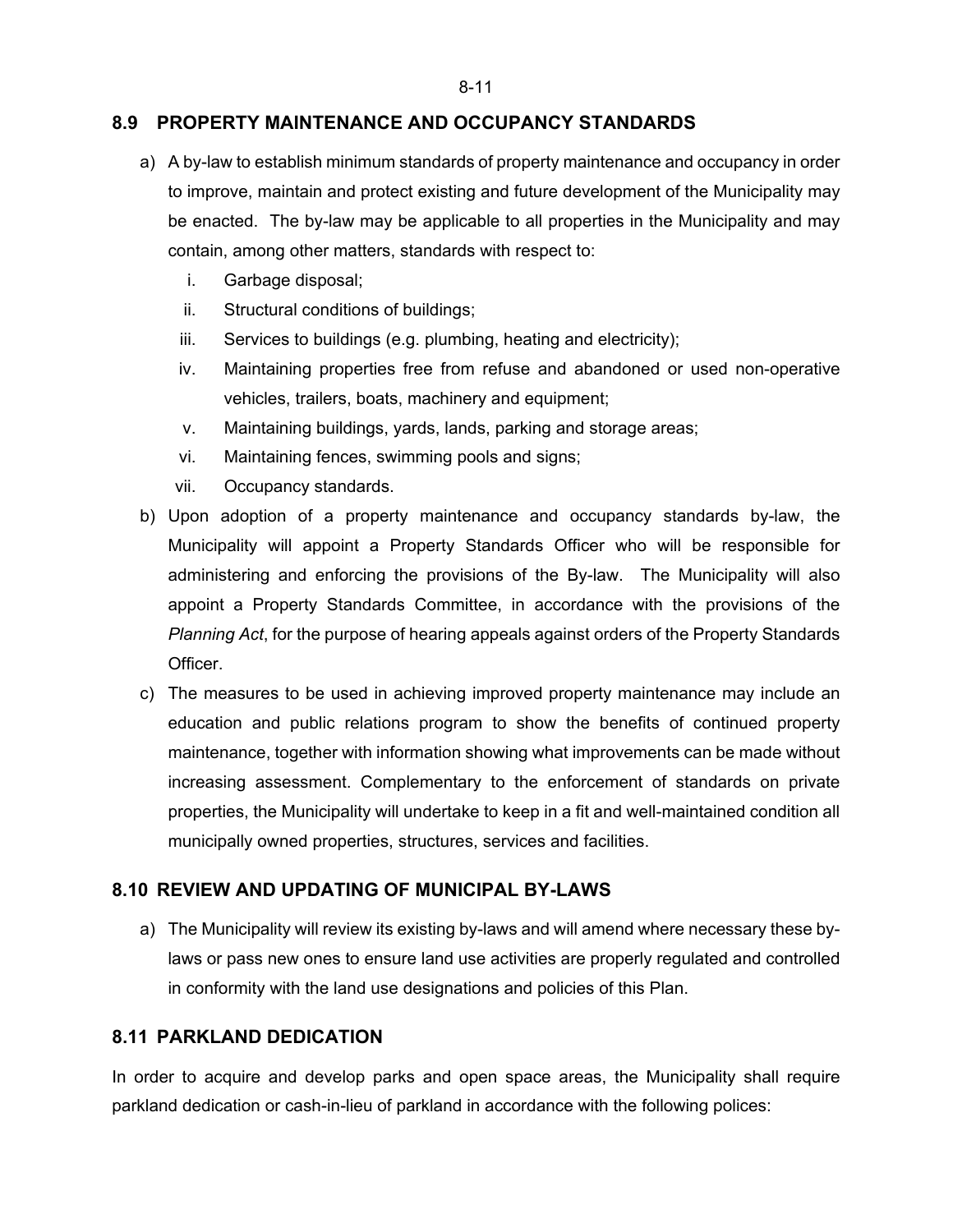- a) A dedication of five percent of land proposed for development or the equivalent cash-inlieu, of the gross area of lands being subdivided for residential purposes.
- b) A dedication of two percent of land proposed for development or the equivalent cash-inlieu, of the gross area of lands being subdivided for commercial and industrial purposes.
- c) Where land in a draft plan of subdivision is to be used for any use other than residential, industrial or commercial purposes, Council may require conveyance of land for park purposes or equivalent cash-in-lieu at a rate of five percent of the land proposed for development.
- d) The monies received from cash in lieu payments may be used to purchase park and open space areas elsewhere in the Municipality or, for any other public recreational purpose.
- e) The Municipality may accept cash-in-lieu of the land dedication to be paid into a special account and used as specified in the *Planning Act*. Council will consider cash-in-lieu of parkland dedication under the following circumstances:
	- i. Where the required land dedication fails to provide an area of suitable shape, size or location for development as public parkland;
	- ii. Where the required dedication of land would render the remainder of the site unsuitable or impractical for development; and,
	- iii. Where it is preferable to have consolidated parkland of a substantial size servicing a wide area.
- f) Where new development or redevelopment is proposed on a site, part of which has physical limitations or hazards, then such land shall not necessarily be acceptable as part of the land dedication under the *Planning Act*. All land dedicated to the Municipality shall be conveyed in a physical condition satisfactory to the Municipality, and shall meet minimum standards in terms of drainage, grading and general condition.

## **8.12 OFFICIAL PLAN AMENDMENTS, REVIEW, AND MONITORING**

- a) Amendments to this Plan will be considered in response to changing circumstances within or affecting the Municipality, the issuance of policies and guidelines by senior levels of government which may have a bearing on existing uses or the future development of the Municipality, and in response to specific applications by interested parties.
- b) Any proposals must demonstrate site suitability in accordance with the policies of Section 2.2 of this Plan.
- c) Council shall undertake a review of this Plan approximately every five years after the Official Plan comes into effect, hold a special meeting open to the public and revise the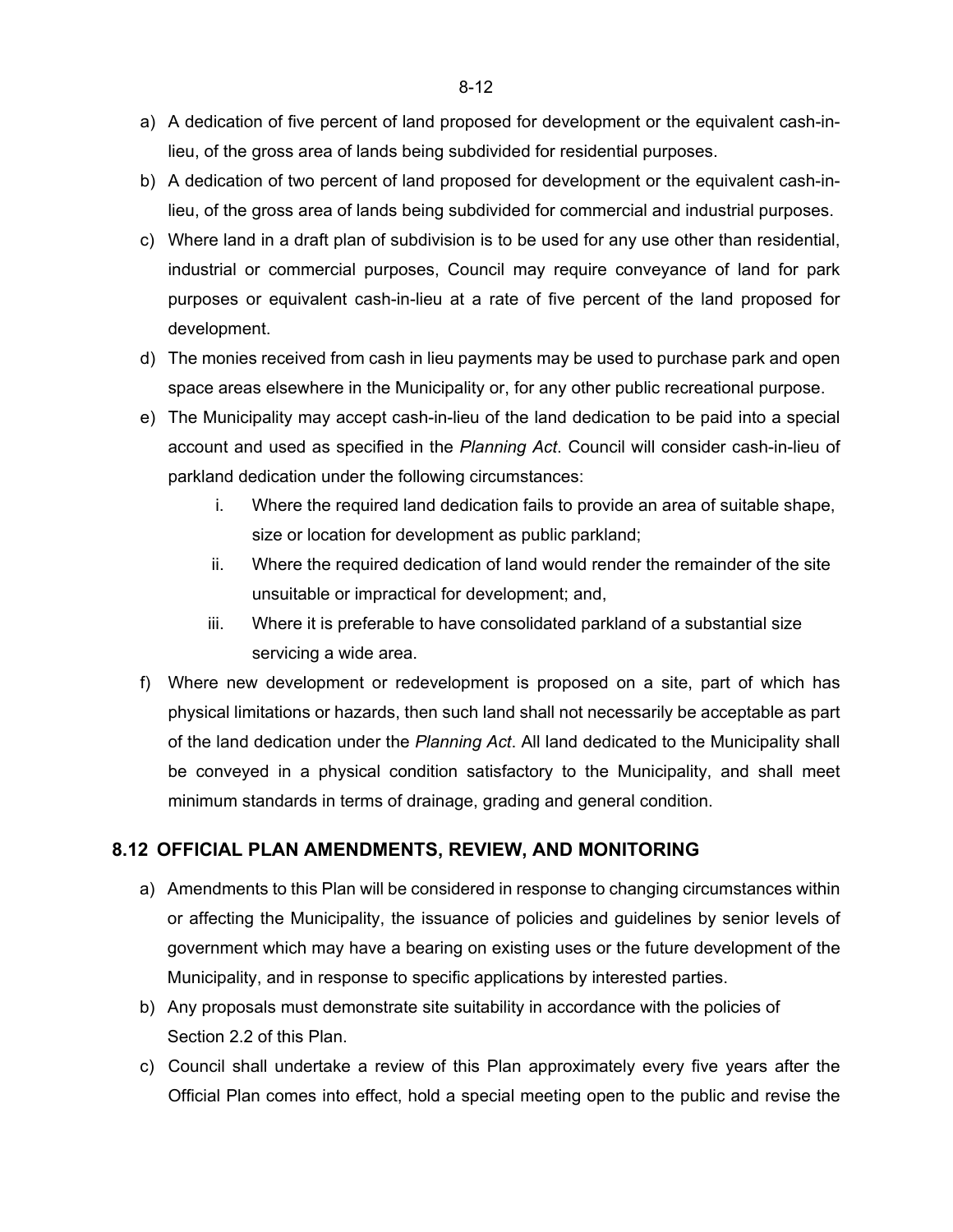plan, as required, in accordance with the requirements of the *Planning Act*. The revisions shall ensure that this Plan conforms with the PPS, has regard to matters of provincial interest, and is consistent with the PPS issued under the *Planning Act*.

- d) Council may initiate amendments to this Plan to address any of the following circumstances:
	- i. Council has determined that the assumptions and conditions on which policies were based have changed to the extent that the policies are no longer appropriate;
	- ii. Existing policies have been refined through further study.
- e) Council shall monitor the continued relevance of the policies and objectives of this Plan to identify the need for amendment or review.
- f) Any proposal to expand the settlement areas as shown on the land use schedules will only be considered as a result of a comprehensive Official Plan review.

## **8.13 SETTLEMENT AREA EXPANSIONS**

- a) Settlement area expansions may only be considered at the time of a comprehensive review as set out in the PPS and the COP.
- b) The Municipality may permit adjustments of settlement area boundaries outside of a comprehensive review, based on criteria, as set out in the PPS and the COP, including:
	- i. there is no net increase in land within the settlement areas;
	- ii. the adjustment would support the Municipality's ability to meet intensification and redevelopment targets established by the Municipality;
	- iii. the lands are not considered a specialty crop area as defined by the PPS and there are no reasonable alternatives which avoid prime agricultural areas; and
	- iv. the settlement area to which lands would be added is appropriately serviced and there is sufficient reserve infrastructure capacity to service the lands.

### **8.14 EMPLOYMENT AREA CONVERSIONS**

- a) Proposals to convert lands within employment areas to non-employment uses may be permitted and will be reviewed through a comprehensive review as set out in the PPS and the COP, only where it has been demonstrated that the land is not required for employment purposes over the long term and that there is a need for the conversion.
- b) Notwithstanding Section 8.14 a) of this Plan, and until an official plan review or update is undertaken and completed, land within existing employment areas may be converted to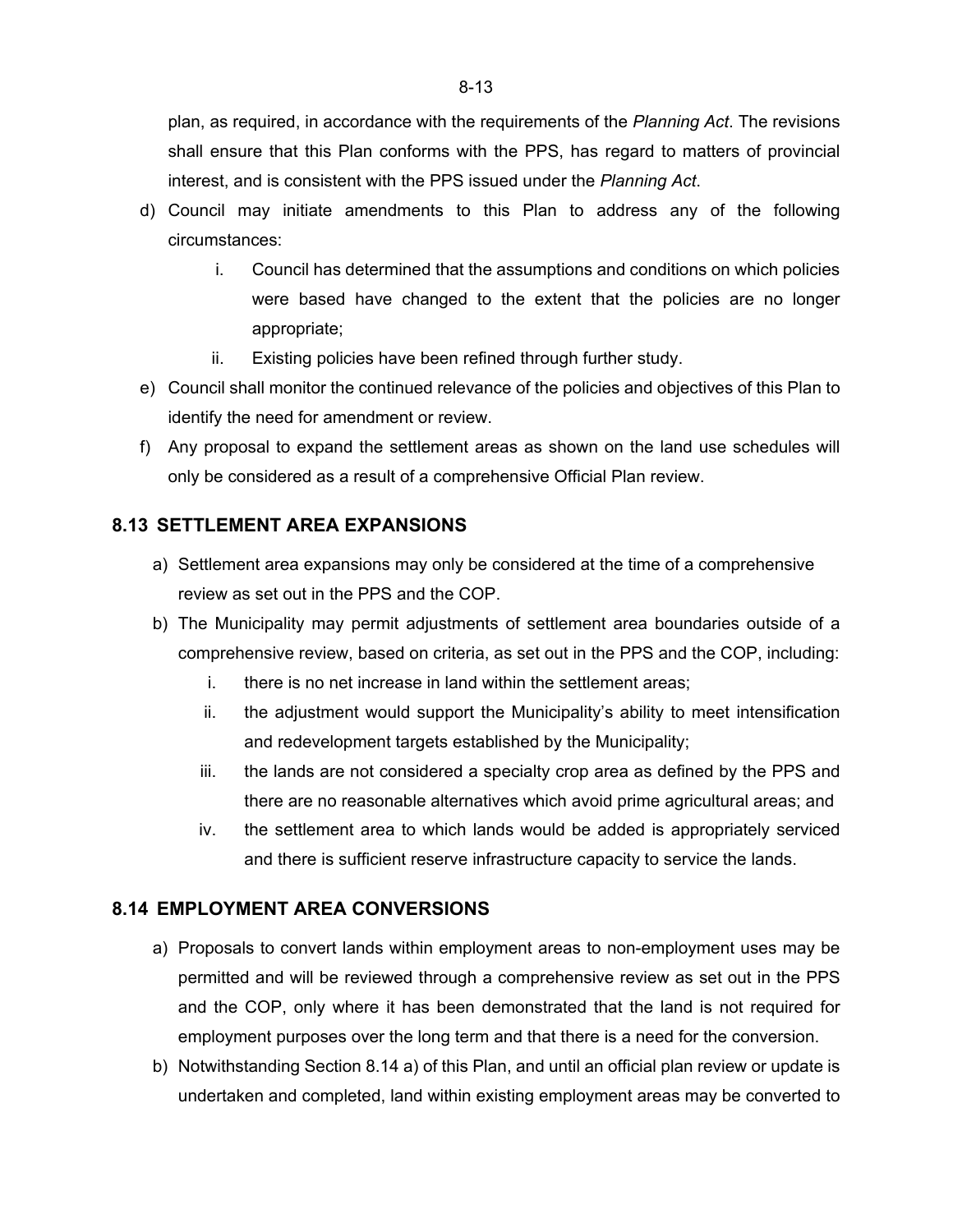a designation that permits non-employment uses, provided the area has not been identified as provincially significant by the regional economic development corporation working together with affected upper and single-tier municipalities and subject to the following:

- i. there is an identified need for the conversion and the land is not required for employment purposes over the long-term;
- ii. the proposed uses would not adversely affect the overall viability of the employment area; and
- iii. existing or planned infrastructure and public service facilities are available to accommodate the proposed uses.

### **8.15 TEMPORARY USE BY-LAWS**

- a) Notwithstanding the policies of the 'Agriculture,' 'Restricted Agriculture,' 'Aggregate Resources,' 'Hamlets,' 'Highway Commercial,' 'Lakeshore Recreation,' 'Residential,' 'Industrial,' and 'Central Business District' designations, the municipality may pass Temporary Use By-laws pursuant to the *Planning Act*, to authorize the uses as established in Section 8.15 (e) of this Plan.
- b) As a general rule, the municipality will not allow the establishment of temporary residential uses in the 'Mineral Aggregate Resources,' 'Highway Commercial,' or 'Industrial' designations. And for further clarity, a garden suite shall not be deemed to conform to this Plan and designations for 'Mineral Aggregate Resource', 'Highway Commercial', and 'Industrial' uses.
- c) Temporary Use By-laws may be passed to allow land, buildings or structures, to be used for a period of time which shall not exceed twenty years from the date of the passing of the By-law for a garden suite, or a maximum of three years from the date of passing of the Temporary Use By-laws for all other uses.
- d) Council may grant further periods of time, not more than three years each, during which the temporary use may be permitted. Upon the expiration of the time period(s) authorized by the By-law, the uses, buildings and structures that were permitted under the By-law cannot be continued as legal non-conforming uses, buildings or structures.
- e) Temporary Use By-laws may be passed for temporary periods, the length of which shall be determined by Municipal Council in accordance with the provisions of the *Planning Act*, to allow the establishment of: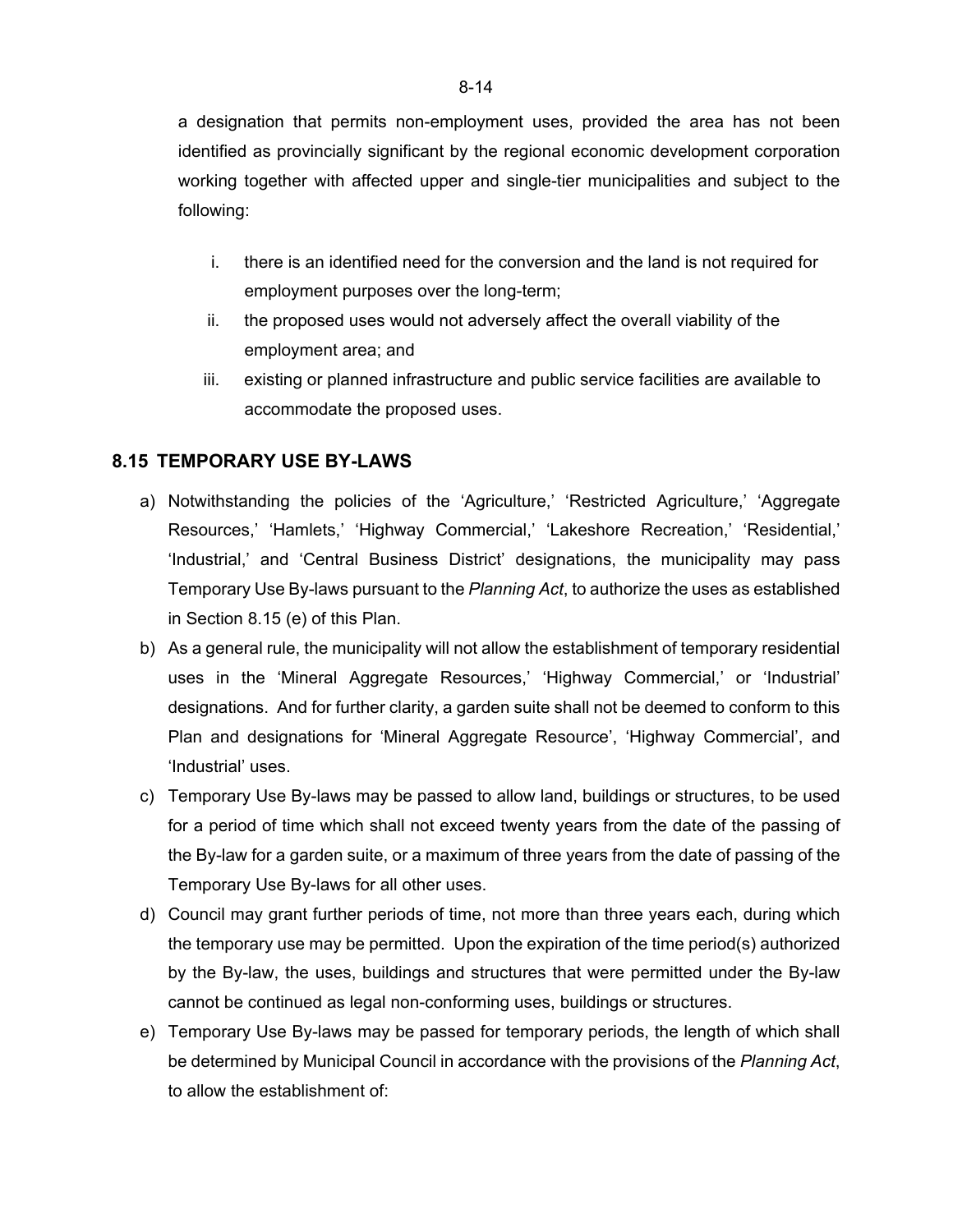- i. A residential dwelling, mobile home or park model home in conjunction with a farm operation intended as a supplementary dwelling for farm labourers;
- ii. A residential dwelling, mobile home or park model home for a family member, including but not limited to an elderly, convalescent or challenged family member who is related to a resident of a permanent dwelling on the same property. Without limiting the generality of the foregoing, such temporary residential accommodation may include a garden suite;
- iii. A residential dwelling, mobile home or park model home where one is required on a temporary basis, provided the property owner enters into an agreement and a security taken to determine when the original residence will be removed; and
- iv. A mobile home or travel trailer to be used as a site office, or for accommodation for a caretaker or watchman during a large construction project.
- f) Municipal Council will use the following criteria in the evaluation of applications for Temporary Use By-laws:
	- i. That the proposed use is temporary in nature and will not preclude the future development or use of the site, for uses permitted by the Zoning By-law, nor will the use be difficult to terminate when the authorizing By-law expires;
	- ii. That the proposed use is not incompatible with adjacent land uses, and Council shall consult with property owners and any other agencies or individuals who might have knowledge of when conditions might suit the development of the property, in accordance with this Plan and Zoning By-law, prior to enacting a Temporary Use By-law;
	- iii. That the site has satisfactory and approved vehicular access to a public road and parking required by the proposed use is provided on site; and
	- iv. That the temporary use will be evaluated in terms of the proposed servicing, and that the use will not create or increase any servicing problems on or off the site.
- g) Municipal Council may require a legal agreement between the property owner and the municipality in accordance with the *Planning Act* and the *Municipal Act* in order to regulate the placement of a temporary residential use within a self-contained, freestanding structure. The agreement should be registered on the property title and may address:
	- i. The appearance of the temporary dwelling, including how it is designed and constructed;
	- ii. How the temporary dwelling is to be maintained;
	- iii. The name of the person who is to live in the temporary dwelling; and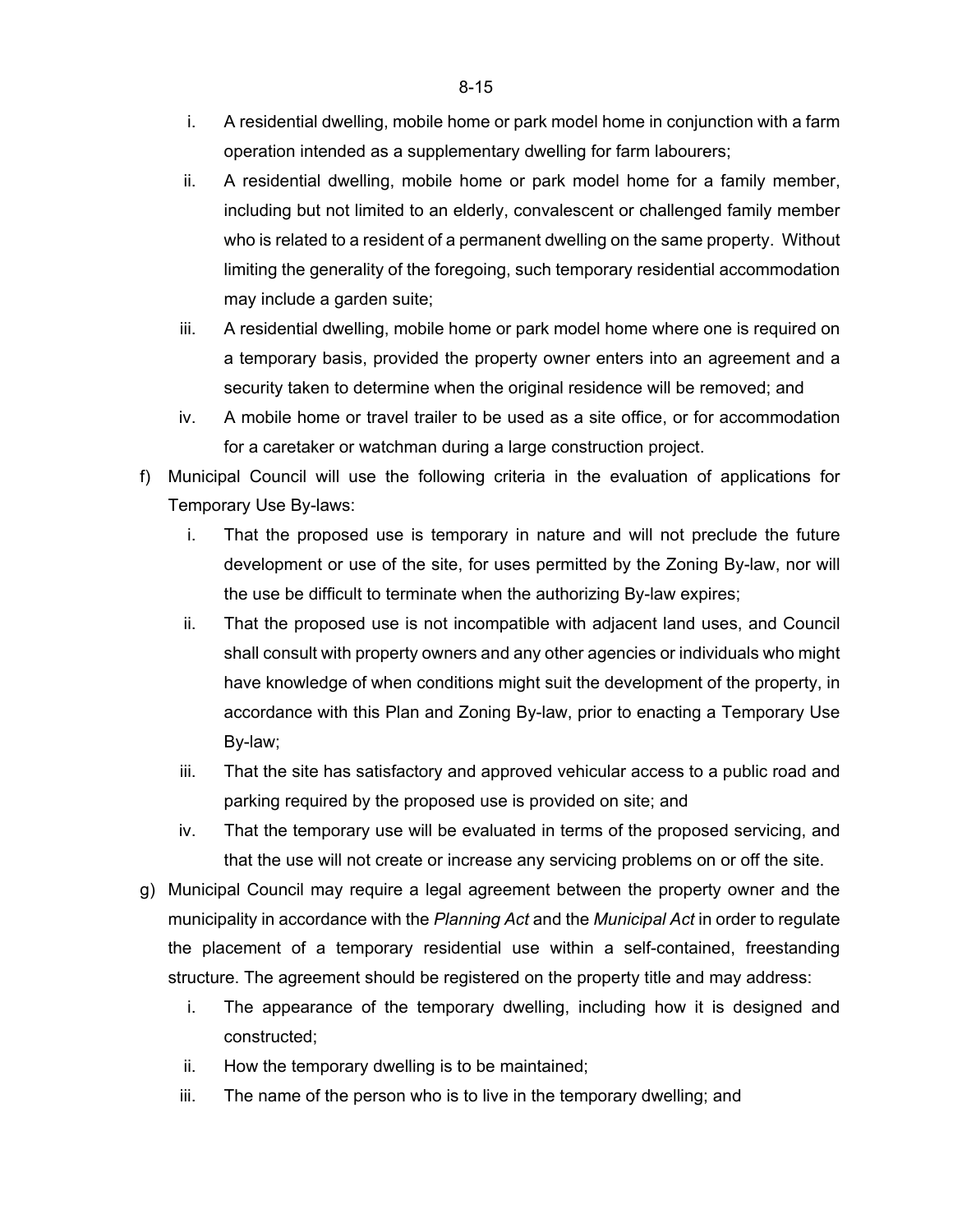- iv. When the temporary dwelling is to be removed (for example, when the occupant moves out, or when the temporary use by-law expires).
- h) The agreement may also require the owner of the property to post a bond, to ensure compliance with the terms of agreement.

## **8.16 COMPLETE APPLICATION REQUIREMENTS**

- a) 8.13.1 The Municipality may refuse to accept any request to amend this Plan or the Zoning By-law or an application for plan of subdivision or condominium approval or an application for consent or minor variance approval, or an application for Site Plan Control approval, unless it is supported by:
	- i. Confirmation that pre-consultation with municipal planning staff and appropriate commenting agency staff has occurred.
	- ii. The prescribed information and material as required under the *Planning Act*.
	- iii. Information and material including support studies deemed necessary by the Municipality for the evaluation of a particular application request. The information and material deemed necessary by the Municipality will be:
		- 1. Determined during pre-consultation with municipal and agency staff; and
		- 2. consistent with the goals and policies of this Plan, and the COP.
- b) 8.13.2 The Municipality will, after receiving a request to amend this Plan or the Zoning By-law or an application for plan of subdivision approval or an application for consent, provide a Notice of Complete Application to the applicant, confirming that the application(s) is complete or indicate what additional information and material is required in accordance with the *Planning Act*.

## **8.17 SUPPORTING STUDIES**

- a) In addition to the requirements noted elsewhere in this Plan, the Municipality may require support studies to be submitted as part of a complete application that:
	- i. identifies and assesses the environmental and natural heritage features, including their ecological functions that may be impacted by the proposed development and/or change in land use and ensure that any adverse impacts are mitigated; and
	- ii. demonstrates how the proposed development and/or change in land use is consistent with the PPS, meets the requirements of this Plan, conforms to any Provincial Plans that are in effect, and provides an integrated approach to land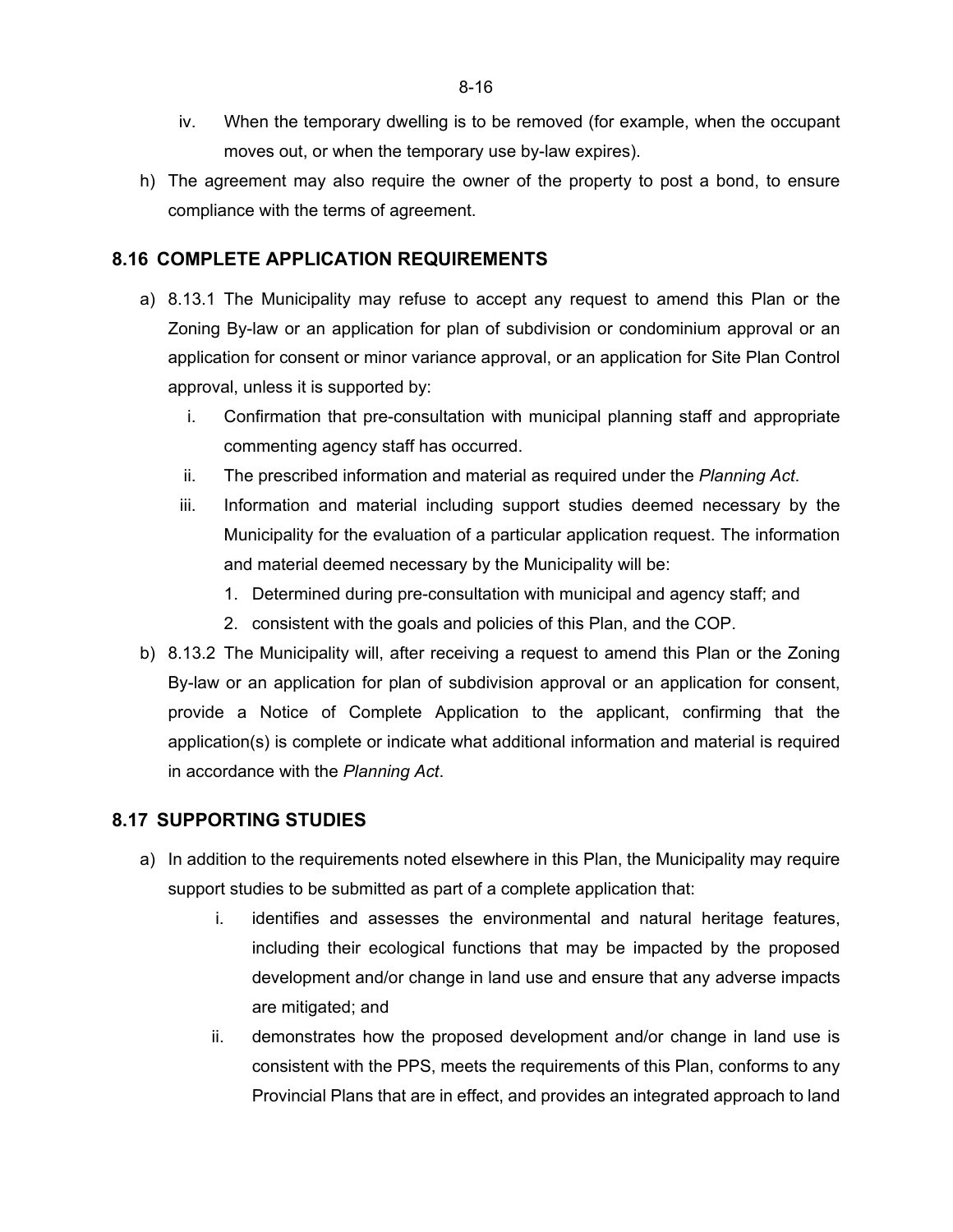use planning.

- b) The following policies provide guidance for some of the supporting studies that may be required:
	- i. supporting studies may be required as part of the development and infrastructure approval process or as a part of a more detailed planning study. The need and the timing of support studies will be determined by the Municipality at the pre-consultation meeting on a site or area specific basis;
	- ii. where a supporting study is required, such a study shall be prepared having regard to other provisions of this Plan, federal and provincial legislation, policies and appropriate guidelines;
	- iii. all supporting studies shall be prepared by qualified professionals to the satisfaction of the Municipality and where appropriate, in consultation with relevant public agencies and affected parties;
	- iv. a public participation program may be established as part of the preparation of a supporting study to allow interested or affected parties to participate in the process;
	- v. all relevant mitigation recommendations included in a supporting study shall be considered as a condition of approval to be implemented by the proponent of a development; and
	- vi. council may adopt a supporting study by resolution.
- c) The following represents a list of supporting studies that the municipality may require as part of the development and infrastructure approval process:
	- i. Affordable Housing Report
	- ii. Aggregate Potential Assessment and/or Aggregate License Compatibility Assessment
	- iii. Aggregate Studies (related to/and in compliance with the requirements of the Province's license, for new and expansion to existing pits and quarries)
	- iv. Agricultural Impact Assessment which may include, but would not be limited to: MDS analysis, impacts on soil quality, drainage impacts, mitigation efforts (i.e. berming or vegetative screening), analysis to develop on lower priority agricultural land, etc.
	- v. Archaeological Assessment
	- vi. Architectural/Cultural Heritage Impact Assessment
	- vii. Cost/Benefit Analysis Study